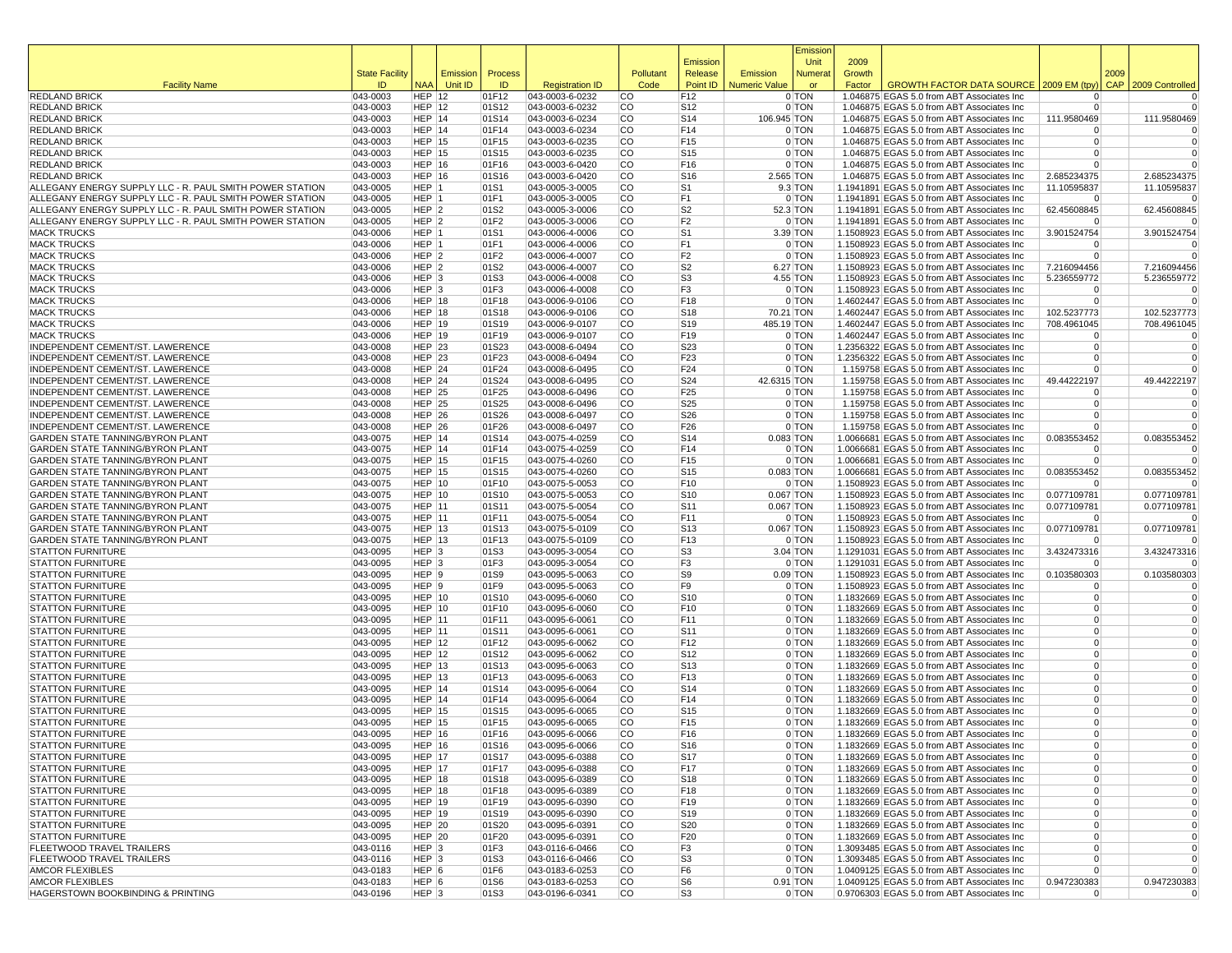|                                              |                       |                    |                                |         |                        |                 |                 |                        | Emission   |        |                                             |                |      |                     |
|----------------------------------------------|-----------------------|--------------------|--------------------------------|---------|------------------------|-----------------|-----------------|------------------------|------------|--------|---------------------------------------------|----------------|------|---------------------|
|                                              |                       |                    |                                |         |                        |                 | Emission        |                        | Unit       | 2009   |                                             |                |      |                     |
|                                              | <b>State Facility</b> |                    | <b>Emission</b>                | Process |                        | Pollutant       | Release         | Emission               | Numerat    | Growth |                                             |                | 2009 |                     |
| <b>Facility Name</b>                         | ID                    | <b>NAA</b>         | Unit ID                        | ID      | <b>Registration ID</b> | Code            |                 | Point ID Numeric Value | <b>or</b>  | Factor | GROWTH FACTOR DATA SOURCE 2009 EM (tpy)     |                |      | CAP 2009 Controlled |
| HAGERSTOWN BOOKBINDING & PRINTING            | 043-0196              | HEP <sub>3</sub>   |                                | 01F3    | 043-0196-6-0341        | ICO.            | F <sub>3</sub>  |                        | 0 TON      |        | 0.9706303 EGAS 5.0 from ABT Associates Inc  | $\Omega$       |      |                     |
| <b>HAGERSTOWN BOOKBINDING &amp; PRINTING</b> | 043-0196              | HEP <sub>1</sub>   |                                | 01F4    | 043-0196-6-0344        | <b>CO</b>       | F <sub>4</sub>  |                        | 0 TON      |        | 0.9706303 EGAS 5.0 from ABT Associates Inc  | $\Omega$       |      | $\Omega$            |
| HAGERSTOWN BOOKBINDING & PRINTING            | 043-0196              | HEP 4              |                                | 01S4    | 043-0196-6-0344        | <b>CO</b>       | S <sub>4</sub>  |                        | 0 TON      |        | 0.9706303 EGAS 5.0 from ABT Associates Inc  | $\Omega$       |      | $\Omega$            |
| <b>HAGERSTOWN BOOKBINDING &amp; PRINTING</b> | 043-0196              | HEP <sub>6</sub>   |                                | 01S6    | 043-0196-6-0461        | <b>CO</b>       | S <sub>6</sub>  |                        | 0 TON      |        | 0.9706303 EGAS 5.0 from ABT Associates Inc  | $\overline{0}$ |      | $\Omega$            |
| HAGERSTOWN BOOKBINDING & PRINTING            | 043-0196              | HEP 6              |                                | 01F6    | 043-0196-6-0461        | lco             | F <sub>6</sub>  |                        | 0 TON      |        | 0.9706303 EGAS 5.0 from ABT Associates Inc  | $\Omega$       |      | $\Omega$            |
| <b>HAGERSTOWN BOOKBINDING &amp; PRINTING</b> | 043-0196              | HEP <sub>7</sub>   |                                | 01F7    | 043-0196-6-0521        | <b>CO</b>       | F7              |                        | 0 TON      |        | 0.9706303 EGAS 5.0 from ABT Associates Inc  | $\Omega$       |      | $\Omega$            |
| HAGERSTOWN BOOKBINDING & PRINTING            | 043-0196              | HEP 7              |                                | 01S7    | 043-0196-6-0521        | lco             | ls7             |                        | 0 TON      |        | 0.9706303 EGAS 5.0 from ABT Associates Inc  | $\overline{0}$ |      | $\Omega$            |
| <b>FIL-TEC</b>                               | 043-0206              | HEP 8              |                                | 01F8    | 043-0206-5-0098        | <b>CO</b>       | F8              |                        | 0 TON      |        | 1.0433615 EGAS 5.0 from ABT Associates Inc  | $\Omega$       |      | $\Omega$            |
| <b>FIL-TEC</b>                               | 043-0206              | HEP <sub>8</sub>   |                                | 01S8    | 043-0206-5-0098        | lco             | S <sub>8</sub>  | $0.0815$ TON           |            |        | 1.0433615 EGAS 5.0 from ABT Associates Inc  | 0.085033966    |      | 0.085033966         |
| <b>FIL-TEC</b>                               | 043-0206              | HEP <sub>1</sub>   |                                | 01S1    | 043-0206-6-0200        | <b>CO</b>       | S <sub>1</sub>  |                        | 0 TON      |        | 1.1590214 EGAS 5.0 from ABT Associates Inc  | $\Omega$       |      | $\Omega$            |
| <b>FIL-TEC</b>                               | 043-0206              | HEP 1              |                                | 01F1    | 043-0206-6-0200        | <b>CO</b>       | F <sub>1</sub>  |                        | 0 TON      |        | 1.1590214 EGAS 5.0 from ABT Associates Inc  | $\Omega$       |      | $\Omega$            |
| <b>FIL-TEC</b>                               | 043-0206              | $HEP$ <sup>2</sup> |                                | 01F2    | 043-0206-6-0201        | <b>CO</b>       | F <sub>2</sub>  |                        | 0 TON      |        | 1.1590214 EGAS 5.0 from ABT Associates Inc  | $\Omega$       |      | $\Omega$            |
| <b>FIL-TEC</b>                               | 043-0206              | HEP <sub>2</sub>   |                                | 01S2    | 043-0206-6-0201        | <b>CO</b>       | S <sub>2</sub>  |                        | 0 TON      |        | 1.1590214 EGAS 5.0 from ABT Associates Inc  | $\Omega$       |      | $\Omega$            |
| <b>FIL-TEC</b>                               | 043-0206              | $HEP$ <sup>3</sup> |                                | 01F3    | 043-0206-6-0206        | <b>CO</b>       | F <sub>3</sub>  |                        | 0 TON      |        | 1.1641791 EGAS 5.0 from ABT Associates Inc  | $\Omega$       |      | $\Omega$            |
| <b>FIL-TEC</b>                               | 043-0206              | $HEP$ <sub>3</sub> |                                | 01S3    | 043-0206-6-0206        | lco             | ls3             |                        | 0 TON      |        | 1.1641791 EGAS 5.0 from ABT Associates Inc  | $\Omega$       |      | $\Omega$            |
| <b>FIL-TEC</b>                               | 043-0206              | HEP 4              |                                | 01F4    | 043-0206-6-0207        | <b>CO</b>       | F <sub>4</sub>  |                        | 0 TON      |        | 1.1590214 EGAS 5.0 from ABT Associates Inc  | $\overline{0}$ |      | $\Omega$            |
| <b>FIL-TEC</b>                               | 043-0206              | HEP <sub>4</sub>   |                                | 01S4    | 043-0206-6-0207        | <b>CO</b>       | S <sub>4</sub>  |                        | 0 TON      |        | 1.1590214 EGAS 5.0 from ABT Associates Inc  | $\Omega$       |      | $\Omega$            |
| <b>FIL-TEC</b>                               | 043-0206              | HEP 5              |                                | 01S5    | 043-0206-6-0208        | <b>CO</b>       | S5              |                        | 0 TON      |        | 1.1590214 EGAS 5.0 from ABT Associates Inc  | $\Omega$       |      | $\Omega$            |
| <b>FIL-TEC</b>                               | 043-0206              | HEP <sub>5</sub>   |                                | 01F5    | 043-0206-6-0208        | <b>CO</b>       | F <sub>5</sub>  |                        | 0 TON      |        | 1.1590214 EGAS 5.0 from ABT Associates Inc  | $\Omega$       |      | $\Omega$            |
| <b>FIL-TEC</b>                               | 043-0206              | $HEP$ 6            |                                | 01S6    | 043-0206-6-0209        | <b>CO</b>       | S <sub>6</sub>  |                        | 0 TON      |        | 1.1590214 EGAS 5.0 from ABT Associates Inc  | $\overline{0}$ |      | $\mathbf 0$         |
| <b>FIL-TEC</b>                               | 043-0206              | HEP 6              |                                | 01F6    | 043-0206-6-0209        | <b>CO</b>       | F <sub>6</sub>  |                        | 0 TON      |        | 1.1590214 EGAS 5.0 from ABT Associates Inc  | $\Omega$       |      | $\Omega$            |
| <b>FIL-TEC</b>                               | 043-0206              | HEP 7              |                                | 01S7    | 043-0206-6-0322        | <b>CO</b>       | S7              |                        | 0 TON      |        | 1.0308371 EGAS 5.0 from ABT Associates Inc  | $\Omega$       |      | $\Omega$            |
| <b>FIL-TEC</b>                               | 043-0206              | HEP 7              |                                | 01F7    | 043-0206-6-0322        | <b>CO</b>       | F7              |                        | 0 TON      |        | 1.0308371 EGAS 5.0 from ABT Associates Inc  | $\Omega$       |      | $\Omega$            |
| <b>ENGINEERED POLYMER SOLUTIONS</b>          | 043-0305              | $HEP$ 5            |                                | 01S5    | 043-0305-5-0548        | lco             | S <sub>5</sub>  | 0.282874991 TON        |            |        | 1.0433615 EGAS 5.0 from ABT Associates Inc  | 0.295140888    |      | 0.295140888         |
| <b>ENGINEERED POLYMER SOLUTIONS</b>          | 043-0305              | HEP <sub>6</sub>   |                                | 01S6    | 043-0305-5-0549        | lco             | S <sub>6</sub>  | 0.282874991 TON        |            |        | 1.0433615 EGAS 5.0 from ABT Associates Inc  | 0.295140888    |      | 0.295140888         |
| <b>ENGINEERED POLYMER SOLUTIONS</b>          | 043-0305              | HEP 7              |                                | 01S7    | 043-0305-7-0123        | lco             | ls7             |                        | 0 TON      |        | 1.2987013 EGAS 5.0 from ABT Associates Inc. | $\Omega$       |      | $\Omega$            |
| <b>ENGINEERED POLYMER SOLUTIONS</b>          | 043-0305              | HEP 4              |                                | 01S4    | 043-0305-9-0152        | lco             | S <sub>4</sub>  |                        | 0 TON      |        | 1.0132605 EGAS 5.0 from ABT Associates Inc. | $\overline{0}$ |      | $\Omega$            |
|                                              |                       |                    | <b>WASHINGTON COUNTY TOTAL</b> |         |                        | <b>CO</b>       |                 | 788.406                |            |        |                                             |                |      | 1.070.579           |
|                                              |                       |                    |                                |         |                        |                 |                 |                        |            |        |                                             |                |      |                     |
| INDEPENDENT CEMENT/ST. LAWERENCE             | 043-0008              | HEP <sub>3</sub>   |                                | 01S3    | 043-0008-7-0109        | NH <sub>3</sub> | S <sub>3</sub>  | 41.32446 TON           |            |        | 1.159758 EGAS 5.0 from ABT Associates Inc.  | 47.92637191    |      | 47.92637191         |
| <b>GARDEN STATE TANNING/BYRON PLANT</b>      | 043-0075              | $HEP$ 9            |                                | 01S9    | 043-0075-6-0166        | NH <sub>3</sub> | S9              |                        | 0 TON      |        | 1.1590214 EGAS 5.0 from ABT Associates Inc  | $\Omega$       |      | $\Omega$            |
| <b>GARDEN STATE TANNING/BYRON PLANT</b>      | 043-0075              | HEP <sub>9</sub>   |                                | 01F9    | 043-0075-6-0166        | NH <sub>3</sub> | F9              |                        | 0 TON      |        | 1.1590214 EGAS 5.0 from ABT Associates Inc  | $\overline{0}$ |      | $\Omega$            |
| <b>GARDEN STATE TANNING/BYRON PLANT</b>      | 043-0075              | HEP 17             |                                | 01S17   | 043-0075-6-0513        | NH <sub>3</sub> | <b>S17</b>      | $0.003$ TON            |            |        | 1.1590214 EGAS 5.0 from ABT Associates Inc  | 0.003477064    |      | 0.003477064         |
| <b>GARDEN STATE TANNING/BYRON PLANT</b>      | 043-0075              | HEP 17             |                                | 01F17   | 043-0075-6-0513        | NH <sub>3</sub> | F17             |                        | 0 TON      |        | 1.1590214 EGAS 5.0 from ABT Associates Inc  | $\Omega$       |      | $\Omega$            |
| <b>GARDEN STATE TANNING/BYRON PLANT</b>      | 043-0075              | HEP 18             |                                | 01S18   | 043-0075-6-0514        | NH <sub>3</sub> | <b>S18</b>      |                        | $0.03$ TON |        | 1.1590214 EGAS 5.0 from ABT Associates Inc  | 0.034770641    |      | 0.034770641         |
| <b>GARDEN STATE TANNING/BYRON PLANT</b>      | 043-0075              | $HEP$ 18           |                                | 01F18   | 043-0075-6-0514        | NH <sub>3</sub> | F18             |                        | 0 TON      |        | 1.1590214 EGAS 5.0 from ABT Associates Inc  | $\Omega$       |      | $\Omega$            |
| <b>GARDEN STATE TANNING/BYRON PLANT</b>      | 043-0075              | HEP 19             |                                | 01S19   | 043-0075-6-0515        | NH <sub>3</sub> | S19             |                        | 0 TON      |        | 1.1590214 EGAS 5.0 from ABT Associates Inc  | $\overline{0}$ |      | $\Omega$            |
| <b>GARDEN STATE TANNING/BYRON PLANT</b>      | 043-0075              | <b>HEP 19</b>      |                                | 01F19   | 043-0075-6-0515        | NH <sub>3</sub> | F19             |                        | 0 TON      |        | 1.1590214 EGAS 5.0 from ABT Associates Inc  | $\Omega$       |      | $\Omega$            |
| <b>GARDEN STATE TANNING/BYRON PLANT</b>      | 043-0075              | $HEP$ 20           |                                | 01S20   | 043-0075-6-0516        | NH <sub>3</sub> | S20             |                        | 0 TON      |        | 1.1590214 EGAS 5.0 from ABT Associates Inc  | $\Omega$       |      | $\Omega$            |
| <b>GARDEN STATE TANNING/BYRON PLANT</b>      | 043-0075              | $HEP$ 20           |                                | 01F20   | 043-0075-6-0516        | NH <sub>3</sub> | F <sub>20</sub> |                        | 0 TON      |        | 1.1590214 EGAS 5.0 from ABT Associates Inc  | $\Omega$       |      | $\Omega$            |
|                                              |                       |                    | <b>WASHINGTON COUNTY TOTAL</b> |         |                        | NH <sub>3</sub> |                 | 41.357                 |            |        |                                             |                |      | 47.965              |
|                                              |                       |                    |                                |         |                        |                 |                 |                        |            |        |                                             |                |      |                     |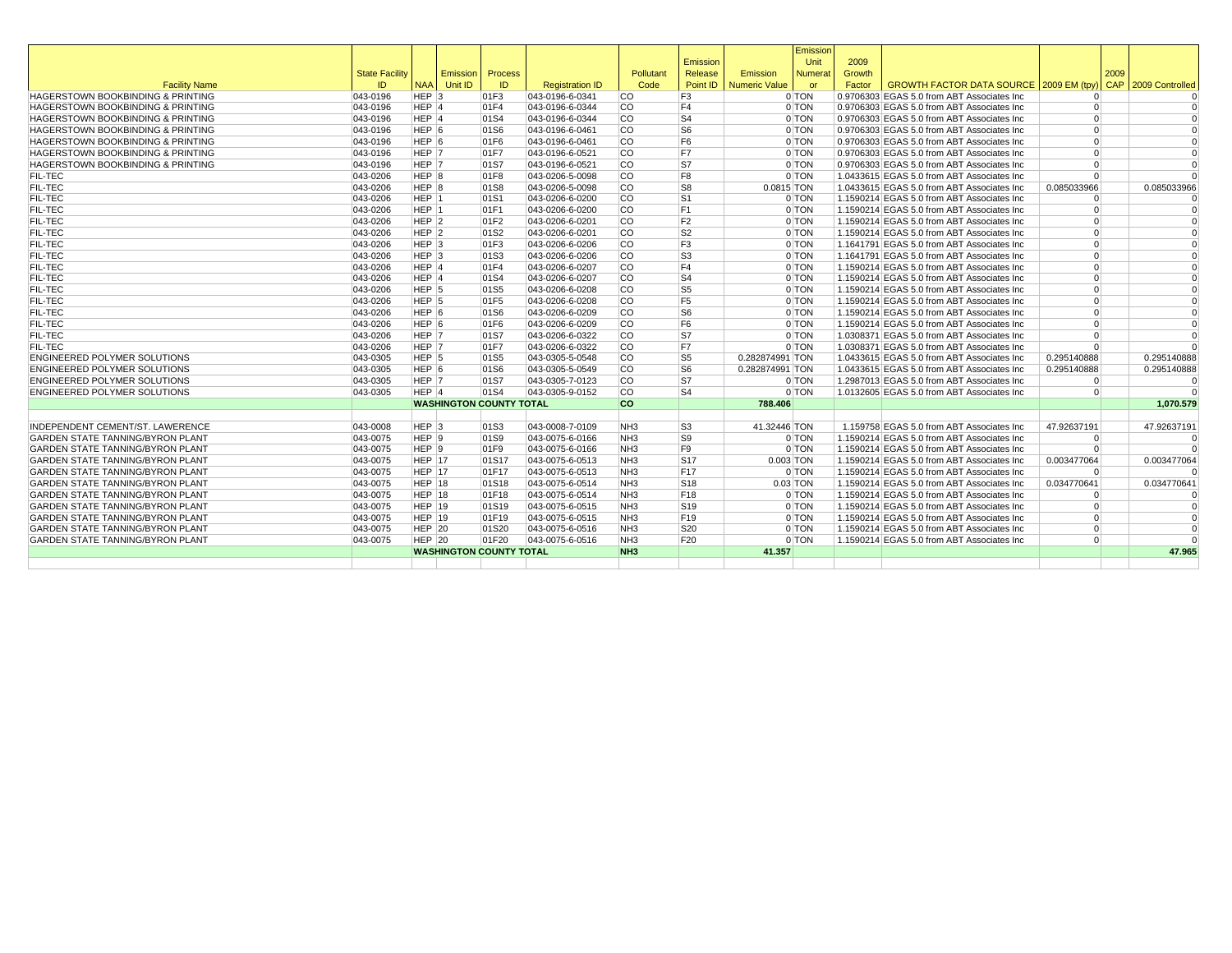|                                                                             |                       |                                |          |                |                                    |                          |                                    |                      | Emissior            |                |                                                                                          |                                   |            |                            |
|-----------------------------------------------------------------------------|-----------------------|--------------------------------|----------|----------------|------------------------------------|--------------------------|------------------------------------|----------------------|---------------------|----------------|------------------------------------------------------------------------------------------|-----------------------------------|------------|----------------------------|
|                                                                             | <b>State Facility</b> |                                | Emission | Process        |                                    | Pollutant                | Emission<br>Release                | Emission             | Unit<br>Numera      | 2009<br>Growth |                                                                                          |                                   | 2009       |                            |
| <b>Facility Name</b>                                                        | ID                    | <b>NAA</b>                     | Unit ID  | ID             | <b>Registration ID</b>             | Code                     | Point ID                           | <b>Numeric Value</b> | <b>or</b>           | Factor         | GROWTH FACTOR DATA SOURCE 2009 EM (tpy                                                   |                                   | <b>CAP</b> | 2009 Controlled            |
| <b>REDLAND BRICK</b>                                                        | 043-0003              | <b>HEP 12</b>                  |          | 01S12          | 043-0003-6-0232                    | <b>NOX</b>               | S12                                |                      | 0 TON               |                | 1.046875 EGAS 5.0 from ABT Associates Inc                                                | $\Omega$                          |            | 0                          |
| <b>REDLAND BRICK</b>                                                        | 043-0003              | <b>HEP 12</b>                  |          | 01F12          | 043-0003-6-0232                    | <b>NOX</b>               | F <sub>12</sub>                    |                      | 0 TON               |                | 1.046875 EGAS 5.0 from ABT Associates Inc                                                | $\overline{0}$                    |            | $\Omega$                   |
| <b>REDLAND BRICK</b>                                                        | 043-0003              | <b>HEP 14</b>                  |          | 01S14          | 043-0003-6-0234                    | <b>NOX</b>               | S14                                | 24.6375 TON          |                     |                | 1.046875 EGAS 5.0 from ABT Associates Inc                                                | 25.79238281                       |            | 25.79238281                |
| <b>REDLAND BRICK</b>                                                        | 043-0003              | <b>HEP 14</b>                  |          | 01F14          | 043-0003-6-0234                    | <b>NOX</b>               | F14                                |                      | 0 TON               |                | 1.046875 EGAS 5.0 from ABT Associates Inc                                                | $\Omega$                          |            |                            |
| <b>REDLAND BRICK</b><br><b>REDLAND BRICK</b>                                | 043-0003<br>043-0003  | <b>HEP 15</b><br><b>HEP 15</b> |          | 01F15<br>01S15 | 043-0003-6-0235<br>043-0003-6-0235 | <b>NOX</b><br><b>NOX</b> | F15<br>S <sub>15</sub>             |                      | 0 TON<br>0 TON      |                | 1.046875 EGAS 5.0 from ABT Associates Inc<br>1.046875 EGAS 5.0 from ABT Associates Inc   | $\overline{0}$<br>$\overline{0}$  |            | $\mathbf 0$<br>$\mathbf 0$ |
| <b>REDLAND BRICK</b>                                                        | 043-0003              | <b>HEP 16</b>                  |          | 01F16          | 043-0003-6-0420                    | <b>NOX</b>               | F <sub>16</sub>                    |                      | 0 TON               |                | 1.046875 EGAS 5.0 from ABT Associates Inc                                                | $\Omega$                          |            | $\mathbf 0$                |
| <b>REDLAND BRICK</b>                                                        | 043-0003              | <b>HEP 16</b>                  |          | 01S16          | 043-0003-6-0420                    | <b>NOX</b>               | S <sub>16</sub>                    |                      | 0 TON               |                | 1.046875 EGAS 5.0 from ABT Associates Inc                                                | $\overline{0}$                    |            | $\Omega$                   |
| ALLEGANY ENERGY SUPPLY LLC - R. PAUL SMITH POWER STATION                    | 043-0005              | HEP 1                          |          | 01S1           | 043-0005-3-0005                    | <b>NOX</b>               | S <sub>1</sub>                     |                      | 247.8 TON           |                | 1.1941891 EGAS 5.0 from ABT Associates Inc                                               | 295.920052                        | 67         | 67                         |
| ALLEGANY ENERGY SUPPLY LLC - R. PAUL SMITH POWER STATION                    | 043-0005              | HEP 1                          |          | 01F1           | 043-0005-3-0005                    | <b>NOX</b>               | F1                                 |                      | 0 TON               |                | 1.1941891 EGAS 5.0 from ABT Associates Inc                                               |                                   |            | $\Omega$                   |
| ALLEGANY ENERGY SUPPLY LLC - R. PAUL SMITH POWER STATION                    | 043-0005              | HEP <sub>2</sub>               |          | 01S2           | 043-0005-3-0006                    | <b>NOX</b>               | S <sub>2</sub>                     | 1011.5 TON           |                     |                | 1.1941891 EGAS 5.0 from ABT Associates Inc                                               | 1207.922246                       | 349        | 349                        |
| ALLEGANY ENERGY SUPPLY LLC - R. PAUL SMITH POWER STATION                    | 043-0005              | HEP <sub>2</sub>               |          | 01F2           | 043-0005-3-0006                    | <b>NOX</b>               | F <sub>2</sub>                     |                      | 0 TON               |                | 1.1941891 EGAS 5.0 from ABT Associates Inc                                               |                                   |            | 0                          |
| <b>MACK TRUCKS</b><br><b>MACK TRUCKS</b>                                    | 043-0006<br>043-0006  | HEP 1<br>HEP 1                 |          | 01F1<br>01S1   | 043-0006-4-0006<br>043-0006-4-0006 | <b>NOX</b><br><b>NOX</b> | F <sub>1</sub><br>S <sub>1</sub>   |                      | 0 TON<br>13.63 TON  |                | 1.1508923 EGAS 5.0 from ABT Associates Inc<br>1.1508923 EGAS 5.0 from ABT Associates Inc | $\Omega$<br>15.68666147           |            | 15.68666147                |
| <b>MACK TRUCKS</b>                                                          | 043-0006              | HEP <sub>2</sub>               |          | 01F2           | 043-0006-4-0007                    | <b>NOX</b>               | F <sub>2</sub>                     |                      | 0 TON               |                | 1.1508923 EGAS 5.0 from ABT Associates Inc                                               |                                   |            |                            |
| <b>MACK TRUCKS</b>                                                          | 043-0006              | HEP <sub>2</sub>               |          | 01S2           | 043-0006-4-0007                    | <b>NOX</b>               | S <sub>2</sub>                     |                      | 24.7 TON            |                | 1.1508923 EGAS 5.0 from ABT Associates Inc                                               | 28.42703876                       |            | 28.42703876                |
| <b>MACK TRUCKS</b>                                                          | 043-0006              | HEP <sub>3</sub>               |          | 01S3           | 043-0006-4-0008                    | <b>NOX</b>               | S3                                 |                      | 17.99 TON           |                | 1.1508923 EGAS 5.0 from ABT Associates Inc                                               | 20.70455172                       |            | 20.70455172                |
| <b>MACK TRUCKS</b>                                                          | 043-0006              | HEP <sub>3</sub>               |          | 01F3           | 043-0006-4-0008                    | <b>NOX</b>               | F3                                 |                      | 0 TON               |                | 1.1508923 EGAS 5.0 from ABT Associates Inc                                               | $\Omega$                          |            |                            |
| <b>MACK TRUCKS</b>                                                          | 043-0006              | <b>HEP 18</b>                  |          | 01F18          | 043-0006-9-0106                    | <b>NOX</b>               | F18                                |                      | 0 TON               |                | 1.4602447 EGAS 5.0 from ABT Associates Inc                                               | $\Omega$                          |            | $\Omega$                   |
| <b>MACK TRUCKS</b>                                                          | 043-0006              | <b>HEP 18</b>                  |          | 01S18          | 043-0006-9-0106                    | <b>NOX</b>               | S <sub>18</sub>                    |                      | 18.12 TON           |                | 1.4602447 EGAS 5.0 from ABT Associates Inc                                               | 26.45963316                       |            | 26.45963316                |
| <b>MACK TRUCKS</b><br><b>MACK TRUCKS</b>                                    | 043-0006<br>043-0006  | <b>HEP 19</b><br><b>HEP 19</b> |          | 01F19<br>01S19 | 043-0006-9-0107<br>043-0006-9-0107 | <b>NOX</b><br><b>NOX</b> | F19<br> S19                        | 125.21 TON           | 0 TON               |                | 1.4602447 EGAS 5.0 from ABT Associates Inc<br>1.4602447 EGAS 5.0 from ABT Associates Inc | $\Omega$<br>182.8372333           |            | 182.8372333                |
| INDEPENDENT CEMENT/ST. LAWERENCE                                            | 043-0008              | <b>HEP 23</b>                  |          | 01F23          | 043-0008-6-0494                    | <b>NOX</b>               | F <sub>23</sub>                    |                      | 0 TON               |                | 1.2356322 EGAS 5.0 from ABT Associates Inc                                               | $\Omega$                          |            |                            |
| INDEPENDENT CEMENT/ST. LAWERENCE                                            | 043-0008              | <b>HEP 23</b>                  |          | 01S23          | 043-0008-6-0494                    | <b>NOX</b>               | S23                                |                      | 0 TON               |                | 1.2356322 EGAS 5.0 from ABT Associates Inc                                               | $\Omega$                          |            | $\mathbf 0$                |
| INDEPENDENT CEMENT/ST. LAWERENCE                                            | 043-0008              | <b>HEP 24</b>                  |          | 01F24          | 043-0008-6-0495                    | <b>NOX</b>               | F24                                |                      | 0 TON               |                | 1.159758 EGAS 5.0 from ABT Associates Inc                                                | $\Omega$                          |            | $\Omega$                   |
| INDEPENDENT CEMENT/ST. LAWERENCE                                            | 043-0008              | $HEP$ 24                       |          | 01S24          | 043-0008-6-0495                    | <b>NOX</b>               | S24                                | 1973.853 TON         |                     |                | 1.159758 EGAS 5.0 from ABT Associates Inc                                                | 2289.191752                       |            | 2289.191752                |
| INDEPENDENT CEMENT/ST. LAWERENCE                                            | 043-0008              | <b>HEP 25</b>                  |          | 01F25          | 043-0008-6-0496                    | <b>NOX</b>               | F <sub>25</sub>                    |                      | 0 TON               |                | 1.159758 EGAS 5.0 from ABT Associates Inc                                                | $\Omega$                          |            |                            |
| INDEPENDENT CEMENT/ST. LAWERENCE                                            | 043-0008              | <b>HEP 25</b>                  |          | 01S25          | 043-0008-6-0496                    | <b>NOX</b>               | S25                                |                      | 0 TON               |                | 1.159758 EGAS 5.0 from ABT Associates Inc                                                | $\Omega$                          |            | $\mathbf 0$                |
| INDEPENDENT CEMENT/ST. LAWERENCE<br>INDEPENDENT CEMENT/ST. LAWERENCE        | 043-0008              | <b>HEP 26</b>                  |          | 01S26          | 043-0008-6-0497<br>043-0008-6-0497 | <b>NOX</b>               | S26                                |                      | 0 TON               |                | 1.159758 EGAS 5.0 from ABT Associates Inc                                                | $\Omega$                          |            | $\mathbf 0$                |
| <b>GARDEN STATE TANNING/BYRON PLANT</b>                                     | 043-0008<br>043-0075  | <b>HEP 26</b><br><b>HEP 14</b> |          | 01F26<br>01S14 | 043-0075-4-0259                    | <b>NOX</b><br><b>NOX</b> | F26<br>S <sub>14</sub>             |                      | 0 TON<br>$3.3$ TON  |                | 1.159758 EGAS 5.0 from ABT Associates Inc<br>1.0066681 EGAS 5.0 from ABT Associates Inc  | 3.3220047                         |            | 3.3220047                  |
| GARDEN STATE TANNING/BYRON PLANT                                            | 043-0075              | HEP 14                         |          | 01F14          | 043-0075-4-0259                    | <b>NOX</b>               | F14                                |                      | 0 TON               |                | 1.0066681 EGAS 5.0 from ABT Associates Inc                                               |                                   |            |                            |
| GARDEN STATE TANNING/BYRON PLANT                                            | 043-0075              | <b>HEP 15</b>                  |          | 01F15          | 043-0075-4-0260                    | <b>NOX</b>               | F <sub>15</sub>                    |                      | 0 TON               |                | 1.0066681 EGAS 5.0 from ABT Associates Inc                                               | $\Omega$                          |            | $\mathbf 0$                |
| GARDEN STATE TANNING/BYRON PLANT                                            | 043-0075              | <b>HEP 15</b>                  |          | 01S15          | 043-0075-4-0260                    | <b>NOX</b>               | S <sub>15</sub>                    |                      | $3.3$ TON           |                | 1.0066681 EGAS 5.0 from ABT Associates Inc                                               | 3.3220047                         |            | 3.3220047                  |
| GARDEN STATE TANNING/BYRON PLANT                                            | 043-0075              | <b>HEP 10</b>                  |          | 01F10          | 043-0075-5-0053                    | <b>NOX</b>               | F <sub>10</sub>                    |                      | 0 TON               |                | 1.1508923 EGAS 5.0 from ABT Associates Inc                                               |                                   |            |                            |
| GARDEN STATE TANNING/BYRON PLANT                                            | 043-0075              | <b>HEP 10</b>                  |          | 01S10          | 043-0075-5-0053                    | <b>NOX</b>               | S <sub>10</sub>                    |                      | $0.08$ TON          |                | 1.1508923 EGAS 5.0 from ABT Associates Inc                                               | 0.092071381                       |            | 0.092071381                |
| GARDEN STATE TANNING/BYRON PLANT<br><b>GARDEN STATE TANNING/BYRON PLANT</b> | 043-0075<br>043-0075  | <b>HEP 11</b><br><b>HEP 11</b> |          | 01S11<br>01F11 | 043-0075-5-0054<br>043-0075-5-0054 | <b>NOX</b><br><b>NOX</b> | S <sub>11</sub><br>F11             |                      | $0.08$ TON<br>0 TON |                | 1.1508923 EGAS 5.0 from ABT Associates Inc<br>1.1508923 EGAS 5.0 from ABT Associates Inc | 0.092071381<br>$\Omega$           |            | 0.092071381                |
| GARDEN STATE TANNING/BYRON PLANT                                            | 043-0075              | <b>HEP 13</b>                  |          | 01S13          | 043-0075-5-0109                    | <b>NOX</b>               | S <sub>13</sub>                    |                      | $0.08$ TON          |                | 1.1508923 EGAS 5.0 from ABT Associates Inc                                               | 0.092071381                       |            | 0.092071381                |
| GARDEN STATE TANNING/BYRON PLANT                                            | 043-0075              | <b>HEP 13</b>                  |          | 01F13          | 043-0075-5-0109                    | <b>NOX</b>               | F13                                |                      | 0 TON               |                | 1.1508923 EGAS 5.0 from ABT Associates Inc                                               | $\Omega$                          |            |                            |
| <b>STATTON FURNITURE</b>                                                    | 043-0095              | $HEP$ 3                        |          | 01S3           | 043-0095-3-0054                    | <b>NOX</b>               | S3                                 |                      | $0.095$ TON         |                | 1.1291031 EGAS 5.0 from ABT Associates Inc                                               | 0.107264791                       |            | 0.107264791                |
| <b>STATTON FURNITURE</b>                                                    | 043-0095              | HEP <sub>3</sub>               |          | 01F3           | 043-0095-3-0054                    | <b>NOX</b>               | F <sub>3</sub>                     |                      | 0 TON               |                | 1.1291031 EGAS 5.0 from ABT Associates Inc                                               | $\Omega$                          |            | 0                          |
| <b>STATTON FURNITURE</b>                                                    | 043-0095              | HEP 9                          |          | 01F9           | 043-0095-5-0063                    | <b>NOX</b>               | F9                                 |                      | 0 TON               |                | 1.1508923 EGAS 5.0 from ABT Associates Inc                                               | $\overline{0}$                    |            | $\Omega$                   |
| <b>STATTON FURNITURE</b>                                                    | 043-0095              | HEP <sub>9</sub>               |          | 01S9           | 043-0095-5-0063                    | <b>NOX</b>               | S9                                 |                      | $0.18$ TON          |                | 1.1508923 EGAS 5.0 from ABT Associates Inc                                               | 0.207160606                       |            | 0.207160606                |
| <b>STATTON FURNITURE</b><br><b>STATTON FURNITURE</b>                        | 043-0095<br>043-0095  | <b>HEP 10</b><br><b>HEP 10</b> |          | 01S10<br>01F10 | 043-0095-6-0060<br>043-0095-6-0060 | <b>NOX</b><br><b>NOX</b> | S <sub>10</sub><br>F <sub>10</sub> |                      | 0 TON<br>0 TON      |                | 1.1832669 EGAS 5.0 from ABT Associates Inc<br>1.1832669 EGAS 5.0 from ABT Associates Inc | $\Omega$<br>$\overline{0}$        |            | 0<br>$\mathbf 0$           |
| <b>STATTON FURNITURE</b>                                                    | 043-0095              | <b>HEP 11</b>                  |          | 01S11          | 043-0095-6-0061                    | <b>NOX</b>               | S <sub>11</sub>                    |                      | 0 TON               |                | 1.1832669 EGAS 5.0 from ABT Associates Inc                                               | $\overline{0}$                    |            | $\mathbf 0$                |
| <b>STATTON FURNITURE</b>                                                    | 043-0095              | <b>HEP 11</b>                  |          | 01F11          | 043-0095-6-0061                    | <b>NOX</b>               | F11                                |                      | 0 TON               |                | 1.1832669 EGAS 5.0 from ABT Associates Inc                                               | $\overline{0}$                    |            | $\mathbf 0$                |
| <b>STATTON FURNITURE</b>                                                    | 043-0095              | <b>HEP 12</b>                  |          | 01F12          | 043-0095-6-0062                    | <b>NOX</b>               | F <sub>12</sub>                    |                      | 0 TON               |                | 1.1832669 EGAS 5.0 from ABT Associates Inc                                               | $\overline{0}$                    |            | $\mathbf 0$                |
| <b>STATTON FURNITURE</b>                                                    | 043-0095              | <b>HEP 12</b>                  |          | 01S12          | 043-0095-6-0062                    | <b>NOX</b>               | S <sub>12</sub>                    |                      | 0 TON               |                | 1.1832669 EGAS 5.0 from ABT Associates Inc                                               | $\overline{0}$                    |            | $\mathbf 0$                |
| <b>STATTON FURNITURE</b>                                                    | 043-0095              | <b>HEP 13</b>                  |          | 01S13          | 043-0095-6-0063                    | <b>NOX</b>               | S <sub>13</sub>                    |                      | 0 TON               |                | 1.1832669 EGAS 5.0 from ABT Associates Inc                                               | $\overline{0}$                    |            | $\mathbf 0$                |
| <b>STATTON FURNITURE</b><br><b>STATTON FURNITURE</b>                        | 043-0095<br>043-0095  | <b>HEP 13</b><br><b>HEP 14</b> |          | 01F13<br>01S14 | 043-0095-6-0063<br>043-0095-6-0064 | <b>NOX</b><br><b>NOX</b> | F13<br>S14                         |                      | 0 TON<br>0 TON      |                | 1.1832669 EGAS 5.0 from ABT Associates Inc<br>1.1832669 EGAS 5.0 from ABT Associates Inc | $\overline{0}$<br>$\overline{0}$  |            | $\Omega$<br>$\Omega$       |
| <b>STATTON FURNITURE</b>                                                    | 043-0095              | <b>HEP 14</b>                  |          | 01F14          | 043-0095-6-0064                    | <b>NOX</b>               | F14                                |                      | 0 TON               |                | 1.1832669 EGAS 5.0 from ABT Associates Inc                                               | $\overline{0}$                    |            |                            |
| <b>STATTON FURNITURE</b>                                                    | 043-0095              | <b>HEP 15</b>                  |          | 01F15          | 043-0095-6-0065                    | <b>NOX</b>               | F15                                |                      | 0 TON               |                | 1.1832669 EGAS 5.0 from ABT Associates Inc                                               | $\Omega$                          |            |                            |
| <b>STATTON FURNITURE</b>                                                    | 043-0095              | <b>HEP 15</b>                  |          | 01S15          | 043-0095-6-0065                    | <b>NOX</b>               | S <sub>15</sub>                    |                      | 0 TON               |                | 1.1832669 EGAS 5.0 from ABT Associates Inc                                               | $\Omega$                          |            | $\mathbf 0$                |
| <b>STATTON FURNITURE</b>                                                    | 043-0095              | <b>HEP 16</b>                  |          | 01F16          | 043-0095-6-0066                    | <b>NOX</b>               | F <sub>16</sub>                    |                      | 0 TON               |                | 1.1832669 EGAS 5.0 from ABT Associates Inc                                               | $\Omega$                          |            |                            |
| <b>STATTON FURNITURE</b>                                                    | 043-0095              | <b>HEP 16</b>                  |          | 01S16          | 043-0095-6-0066                    | <b>NOX</b>               | S <sub>16</sub>                    |                      | 0 TON               |                | 1.1832669 EGAS 5.0 from ABT Associates Inc                                               | 0                                 |            |                            |
| <b>STATTON FURNITURE</b>                                                    | 043-0095              | <b>HEP 17</b>                  |          | 01S17          | 043-0095-6-0388<br>043-0095-6-0388 | <b>NOX</b>               | S <sub>17</sub>                    |                      | 0 TON               |                | 1.1832669 EGAS 5.0 from ABT Associates Inc                                               | $\overline{0}$                    |            | $\mathbf 0$                |
| <b>STATTON FURNITURE</b><br><b>STATTON FURNITURE</b>                        | 043-0095<br>043-0095  | <b>HEP 17</b><br><b>HEP 18</b> |          | 01F17<br>01S18 | 043-0095-6-0389                    | <b>NOX</b><br><b>NOX</b> | F17<br>S <sub>18</sub>             |                      | 0 TON<br>0 TON      |                | 1.1832669 EGAS 5.0 from ABT Associates Inc<br>1.1832669 EGAS 5.0 from ABT Associates Inc | $\overline{0}$<br>$\overline{0}$  |            | $\mathbf 0$<br>$\mathbf 0$ |
| <b>STATTON FURNITURE</b>                                                    | 043-0095              | <b>HEP 18</b>                  |          | 01F18          | 043-0095-6-0389                    | NOX                      | F18                                |                      | 0 TON               |                | 1.1832669 EGAS 5.0 from ABT Associates Inc                                               | $\overline{0}$                    |            | $\mathbf 0$                |
| <b>STATTON FURNITURE</b>                                                    | 043-0095              | <b>HEP 19</b>                  |          | 01S19          | 043-0095-6-0390                    | <b>NOX</b>               | S19                                |                      | 0 TON               |                | 1.1832669 EGAS 5.0 from ABT Associates Inc                                               | $\overline{0}$                    |            | $\mathbf 0$                |
| <b>STATTON FURNITURE</b>                                                    | 043-0095              | HEP   19                       |          | 01F19          | 043-0095-6-0390                    | <b>NOX</b>               | F19                                |                      | 0 TON               |                | 1.1832669 EGAS 5.0 from ABT Associates Inc                                               | $\overline{0}$                    |            |                            |
| <b>STATTON FURNITURE</b>                                                    | 043-0095              | <b>HEP 20</b>                  |          | 01F20          | 043-0095-6-0391                    | <b>NOX</b>               | F20                                |                      | 0 TON               |                | 1.1832669 EGAS 5.0 from ABT Associates Inc                                               | $\overline{0}$                    |            | $\mathbf 0$                |
| <b>STATTON FURNITURE</b>                                                    | 043-0095              | <b>HEP 20</b>                  |          | 01S20          | 043-0095-6-0391                    | <b>NOX</b>               | S <sub>20</sub>                    |                      | 0 TON               |                | 1.1832669 EGAS 5.0 from ABT Associates Inc                                               | $\overline{0}$                    |            | $\mathbf 0$                |
| <b>FLEETWOOD TRAVEL TRAILERS</b><br>FLEETWOOD TRAVEL TRAILERS               | 043-0116<br>043-0116  | $HEP$ 3<br>$HEP$ 3             |          | 01F3           | 043-0116-6-0466                    | <b>NOX</b><br><b>NOX</b> | F <sub>3</sub>                     |                      | 0 TON<br>0 TON      |                | 1.3093485 EGAS 5.0 from ABT Associates Inc<br>1.3093485 EGAS 5.0 from ABT Associates Inc | $\vert 0 \vert$<br>$\overline{0}$ |            | $\mathbf 0$<br>$\mathbf 0$ |
| <b>AMCOR FLEXIBLES</b>                                                      | 043-0183              | HEP 6                          |          | 01S3<br>01F6   | 043-0116-6-0466<br>043-0183-6-0253 | <b>NOX</b>               | S <sub>3</sub><br>F6               |                      | 0 TON               |                | 1.0409125 EGAS 5.0 from ABT Associates Inc                                               | $\overline{0}$                    |            | $\Omega$                   |
| <b>AMCOR FLEXIBLES</b>                                                      | 043-0183              | HEP 6                          |          | 01S6           | 043-0183-6-0253                    | NOX                      | S6                                 |                      | $1.08$ TON          |                | 1.0409125 EGAS 5.0 from ABT Associates Inc                                               | 1.12418551                        |            | 1.12418551                 |
| HAGERSTOWN BOOKBINDING & PRINTING                                           | 043-0196              | HEP <sub>3</sub>               |          | 01F3           | 043-0196-6-0341                    | <b>NOX</b>               | F <sub>3</sub>                     |                      | 0 TON               |                | 0.9706303 EGAS 5.0 from ABT Associates Inc                                               | 0                                 |            | $\mathbf 0$                |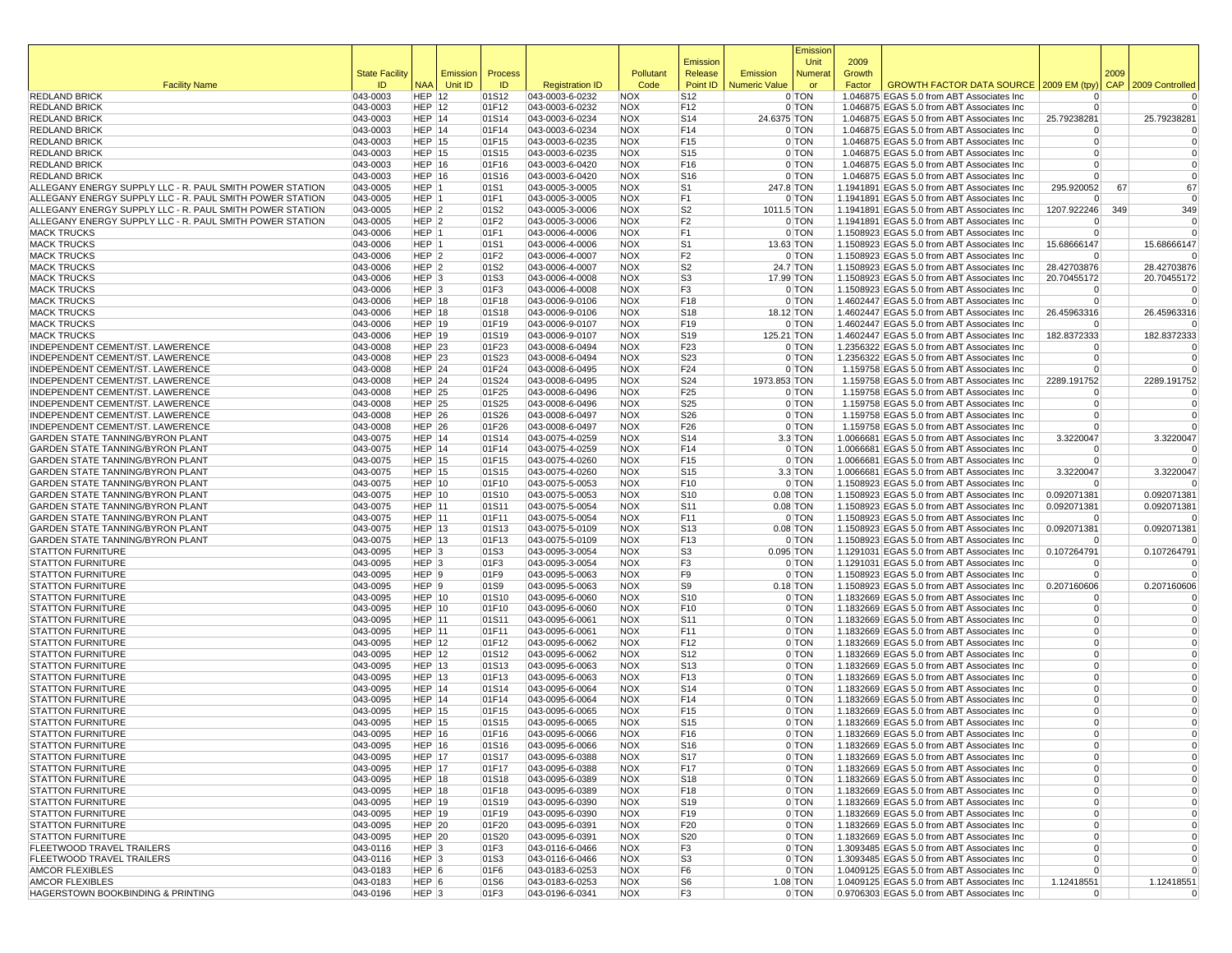|                                              |                       |                  |                    |                                |                        |            |                |                        | Emission       |        |                                             |             |      |                 |
|----------------------------------------------|-----------------------|------------------|--------------------|--------------------------------|------------------------|------------|----------------|------------------------|----------------|--------|---------------------------------------------|-------------|------|-----------------|
|                                              |                       |                  |                    |                                |                        |            | Emission       |                        | Unit           | 2009   |                                             |             |      |                 |
|                                              | <b>State Facility</b> |                  | Emission   Process |                                |                        | Pollutant  | Release        | Emission               | <b>Numerat</b> | Growth |                                             |             | 2009 |                 |
| <b>Facility Name</b>                         | ID                    | <b>NAA</b>       | Unit ID            | ID                             | <b>Registration ID</b> | Code       |                | Point ID Numeric Value | $\alpha$       | Factor | GROWTH FACTOR DATA SOURCE 2009 EM (tpy)     |             | CAP  | 2009 Controlled |
| HAGERSTOWN BOOKBINDING & PRINTING            | 043-0196              | HEP <sub>3</sub> |                    | 01S3                           | 043-0196-6-0341        | <b>NOX</b> | S <sub>3</sub> |                        | $0$ TON        |        | 0.9706303 EGAS 5.0 from ABT Associates Inc  |             |      |                 |
| <b>HAGERSTOWN BOOKBINDING &amp; PRINTING</b> | 043-0196              | HEP <sub>4</sub> |                    | 01S4                           | 043-0196-6-0344        | <b>NOX</b> | S <sub>4</sub> |                        | 0 TON          |        | 0.9706303 EGAS 5.0 from ABT Associates Inc  | $\Omega$    |      |                 |
| <b>HAGERSTOWN BOOKBINDING &amp; PRINTING</b> | 043-0196              | HEP 4            |                    | 01F4                           | 043-0196-6-0344        | <b>NOX</b> | F <sub>4</sub> |                        | 0 TON          |        | 0.9706303 EGAS 5.0 from ABT Associates Inc  | $\Omega$    |      | $\Omega$        |
| <b>HAGERSTOWN BOOKBINDING &amp; PRINTING</b> | 043-0196              | HEP <sub>6</sub> |                    | 01S6                           | 043-0196-6-0461        | <b>NOX</b> | S <sub>6</sub> |                        | 0 TON          |        | 0.9706303 EGAS 5.0 from ABT Associates Inc  | $\Omega$    |      | $\Omega$        |
| <b>HAGERSTOWN BOOKBINDING &amp; PRINTING</b> | 043-0196              | HEP 6            |                    | 01F6                           | 043-0196-6-0461        | <b>NOX</b> | F <sub>6</sub> |                        | $0$ TON        |        | 0.9706303 EGAS 5.0 from ABT Associates Inc  | $\Omega$    |      | $\Omega$        |
| <b>HAGERSTOWN BOOKBINDING &amp; PRINTING</b> | 043-0196              | HEP 7            |                    | 01S7                           | 043-0196-6-0521        | <b>NOX</b> | S7             |                        | 0 TON          |        | 0.9706303 EGAS 5.0 from ABT Associates Inc  | $\Omega$    |      | $\Omega$        |
| <b>HAGERSTOWN BOOKBINDING &amp; PRINTING</b> | 043-0196              | HEP 7            |                    | 01F7                           | 043-0196-6-0521        | <b>NOX</b> | F7             |                        | 0 TON          |        | 0.9706303 EGAS 5.0 from ABT Associates Inc  | $\Omega$    |      | $\Omega$        |
| <b>FIL-TEC</b>                               | 043-0206              | HEP 8            |                    | 01F8                           | 043-0206-5-0098        | <b>NOX</b> | F <sub>8</sub> |                        | $0$ TON        |        | 1.0433615 EGAS 5.0 from ABT Associates Inc  | $\Omega$    |      | $\Omega$        |
| <b>FIL-TEC</b>                               | 043-0206              | HEP <sub>8</sub> |                    | 01S8                           | 043-0206-5-0098        | <b>NOX</b> | S8             | 0.4075 TON             |                |        | 1.0433615 EGAS 5.0 from ABT Associates Inc  | 0.425169829 |      | 0.425169829     |
| <b>FIL-TEC</b>                               | 043-0206              | HEP 1            |                    | 01S1                           | 043-0206-6-0200        | <b>NOX</b> | S <sub>1</sub> | 0.178 TON              |                |        | 1.1590214 EGAS 5.0 from ABT Associates Inc  | 0.206305805 |      | 0.206305805     |
| <b>FIL-TEC</b>                               | 043-0206              | HEP 1            |                    | 01F1                           | 043-0206-6-0200        | <b>NOX</b> | F <sub>1</sub> |                        | 0 TON          |        | 1.1590214 EGAS 5.0 from ABT Associates Inc  | $\Omega$    |      | $\Omega$        |
| <b>FIL-TEC</b>                               | 043-0206              | $HEP$ 2          |                    | 01S2                           | 043-0206-6-0201        | <b>NOX</b> | S <sub>2</sub> |                        | $0$ TON        |        | 1.1590214 EGAS 5.0 from ABT Associates Inc  | $\Omega$    |      | $\Omega$        |
| <b>FIL-TEC</b>                               | 043-0206              | HEP <sub>2</sub> |                    | 01F2                           | 043-0206-6-0201        | <b>NOX</b> | F <sub>2</sub> |                        | $0$ TON        |        | 1.1590214 EGAS 5.0 from ABT Associates Inc. | $\Omega$    |      | $\Omega$        |
| <b>FIL-TEC</b>                               | 043-0206              | HEP <sub>3</sub> |                    | 01S3                           | 043-0206-6-0206        | <b>NOX</b> | S <sub>3</sub> |                        | 0 TON          |        | 1.1641791 EGAS 5.0 from ABT Associates Inc  | $\Omega$    |      | $\Omega$        |
| <b>FIL-TEC</b>                               | 043-0206              | HEP <sub>3</sub> |                    | 01F3                           | 043-0206-6-0206        | <b>NOX</b> | F <sub>3</sub> |                        | 0 TON          |        | 1.1641791 EGAS 5.0 from ABT Associates Inc  | $\Omega$    |      | $\Omega$        |
| <b>FIL-TEC</b>                               | 043-0206              | HEP 4            |                    | 01F4                           | 043-0206-6-0207        | <b>NOX</b> | F <sub>4</sub> |                        | 0 TON          |        | 1.1590214 EGAS 5.0 from ABT Associates Inc  | $\Omega$    |      | $\Omega$        |
| <b>FIL-TEC</b>                               | 043-0206              | HEP 4            |                    | 01S4                           | 043-0206-6-0207        | <b>NOX</b> | S <sub>4</sub> |                        | 0 TON          |        | 1.1590214 EGAS 5.0 from ABT Associates Inc  | $\Omega$    |      | $\Omega$        |
| <b>FIL-TEC</b>                               | 043-0206              | HEP 5            |                    | 01S5                           | 043-0206-6-0208        | <b>NOX</b> | S5             |                        | 0 TON          |        | 1.1590214 EGAS 5.0 from ABT Associates Inc  | $\Omega$    |      | $\Omega$        |
| <b>FIL-TEC</b>                               | 043-0206              | HEP <sub>5</sub> |                    | 01F5                           | 043-0206-6-0208        | <b>NOX</b> | F <sub>5</sub> |                        | 0 TON          |        | 1.1590214 EGAS 5.0 from ABT Associates Inc  | $\Omega$    |      | $\Omega$        |
| <b>FIL-TEC</b>                               | 043-0206              | HEP <sub>6</sub> |                    | 01F6                           | 043-0206-6-0209        | <b>NOX</b> | F <sub>6</sub> |                        | 0 TON          |        | 1.1590214 EGAS 5.0 from ABT Associates Inc  | $\Omega$    |      | $\Omega$        |
| <b>FIL-TEC</b>                               | 043-0206              | HEP <sub>6</sub> |                    | 01S6                           | 043-0206-6-0209        | <b>NOX</b> | S6             |                        | 0 TON          |        | 1.1590214 EGAS 5.0 from ABT Associates Inc  | $\Omega$    |      | $\Omega$        |
| <b>FIL-TEC</b>                               | 043-0206              | HEP <sub>7</sub> |                    | 01S7                           | 043-0206-6-0322        | <b>NOX</b> | S7             |                        | 0 TON          |        | 1.0308371 EGAS 5.0 from ABT Associates Inc  | $\Omega$    |      | $\Omega$        |
| <b>FIL-TEC</b>                               | 043-0206              | HEP 7            |                    | 01F7                           | 043-0206-6-0322        | <b>NOX</b> | F7             |                        | 0 TON          |        | 1.0308371 EGAS 5.0 from ABT Associates Inc  | $\Omega$    |      |                 |
| <b>ENGINEERED POLYMER SOLUTIONS</b>          | 043-0305              | HEP <sub>5</sub> |                    | 01S5                           | 043-0305-5-0548        | <b>NOX</b> | S5             | 1.673525014 TON        |                |        | 1.0433615 EGAS 5.0 from ABT Associates Inc  | 1.746091643 |      | 1.746091643     |
| <b>ENGINEERED POLYMER SOLUTIONS</b>          | 043-0305              | HEP <sub>5</sub> |                    | 01F5                           | 043-0305-5-0548        | <b>NOX</b> | F <sub>5</sub> |                        | 0 TON          |        | 1.0433615 EGAS 5.0 from ABT Associates Inc  | $\Omega$    |      |                 |
| <b>ENGINEERED POLYMER SOLUTIONS</b>          | 043-0305              | HEP 6            |                    | 01S6                           | 043-0305-5-0549        | <b>NOX</b> | S <sub>6</sub> | 1.673525014 TON        |                |        | 1.0433615 EGAS 5.0 from ABT Associates Inc  | 1.746091643 |      | 1.746091643     |
| <b>ENGINEERED POLYMER SOLUTIONS</b>          | 043-0305              | HEP 6            |                    | 01F6                           | 043-0305-5-0549        | <b>NOX</b> | F <sub>6</sub> |                        | 0 TON          |        | 1.0433615 EGAS 5.0 from ABT Associates Inc  | $\Omega$    |      |                 |
| <b>ENGINEERED POLYMER SOLUTIONS</b>          | 043-0305              | HEP 7            |                    | 01S7                           | 043-0305-7-0123        | <b>NOX</b> | S7             |                        | 0 TON          |        | 1.2987013 EGAS 5.0 from ABT Associates Inc. | $\Omega$    |      |                 |
| <b>ENGINEERED POLYMER SOLUTIONS</b>          | 043-0305              | HEP <sub>7</sub> |                    | 01F7                           | 043-0305-7-0123        | <b>NOX</b> | F7             |                        | 0 TON          |        | 1.2987013 EGAS 5.0 from ABT Associates Inc. | $\Omega$    |      |                 |
| <b>ENGINEERED POLYMER SOLUTIONS</b>          | 043-0305              | HEP 4            |                    | 01S4                           | 043-0305-9-0152        | <b>NOX</b> | S <sub>4</sub> |                        | 0 TON          |        | 1.0132605 EGAS 5.0 from ABT Associates Inc  | $\Omega$    |      |                 |
| <b>ENGINEERED POLYMER SOLUTIONS</b>          | 043-0305              | HEP 4            |                    | 01F4                           | 043-0305-9-0152        | <b>NOX</b> | F <sub>4</sub> |                        | 0 TON          |        | 1.0132605 EGAS 5.0 from ABT Associates Inc  | $\Omega$    |      |                 |
|                                              |                       |                  |                    | <b>WASHINGTON COUNTY TOTAL</b> |                        | <b>NOX</b> |                | 3,469.57               |                |        |                                             |             |      | 3.017.582       |
|                                              |                       |                  |                    |                                |                        |            |                |                        |                |        |                                             |             |      |                 |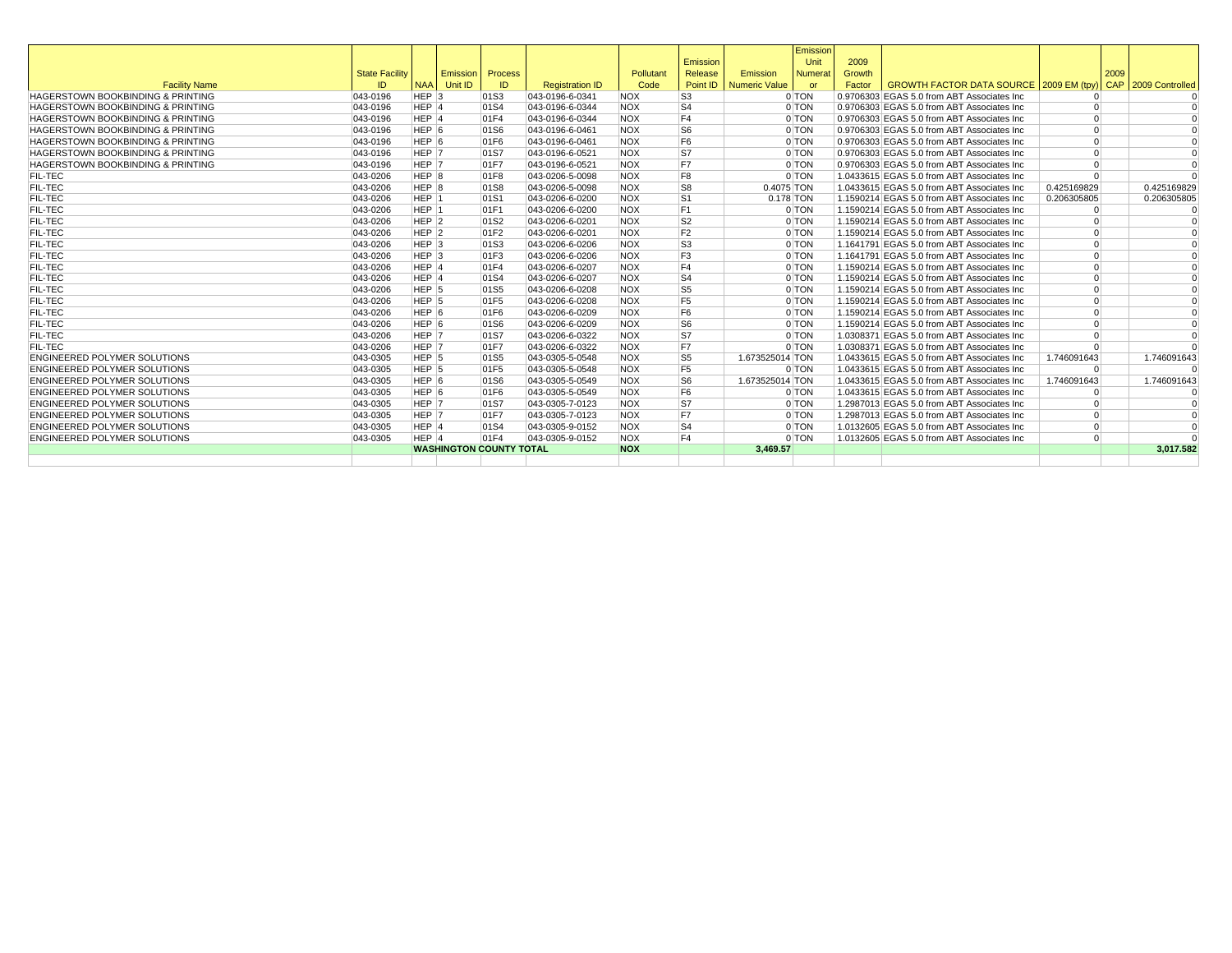|                                                                                                                      |                       |                                      |             |                |                                    |                      |                        |                           | Emissior            |                |                                                                                          |                                  |      |                            |
|----------------------------------------------------------------------------------------------------------------------|-----------------------|--------------------------------------|-------------|----------------|------------------------------------|----------------------|------------------------|---------------------------|---------------------|----------------|------------------------------------------------------------------------------------------|----------------------------------|------|----------------------------|
|                                                                                                                      | <b>State Facility</b> |                                      | Emission    | Process        |                                    | Pollutant            | Emission<br>Release    | Emission                  | Unit<br>Numera      | 2009<br>Growth |                                                                                          |                                  | 2009 |                            |
| <b>Facility Name</b>                                                                                                 | ID                    |                                      | NAA Unit ID | ID             | <b>Registration ID</b>             | Code                 | Point ID               | <b>Numeric Value</b>      | or                  | Factor         | GROWTH FACTOR DATA SOURCE 2009 EM (tpy                                                   |                                  |      | CAP 2009 Controlled        |
| <b>REDLAND BRICK</b>                                                                                                 | 043-0003              | <b>HEP 12</b>                        |             | 01F12          | 043-0003-6-0232                    | PM10-FIL             | F12                    |                           | 0 TON               |                | 1.046875 EGAS 5.0 from ABT Associates Inc                                                | $\Omega$                         |      | 0                          |
| <b>REDLAND BRICK</b>                                                                                                 | 043-0003              | <b>HEP 12</b>                        |             | 01S12          | 043-0003-6-0232                    | PM10-FIL             | S12                    |                           | 0 TON               |                | 1.046875 EGAS 5.0 from ABT Associates Inc                                                | $\overline{0}$                   |      | 0                          |
| <b>REDLAND BRICK</b>                                                                                                 | 043-0003              | HEP 14                               |             | 01F14          | 043-0003-6-0234                    | PM10-FIL             | F14                    |                           | 0 TON               |                | 1.046875 EGAS 5.0 from ABT Associates Inc                                                | $\Omega$                         |      | $\mathbf 0$                |
| <b>REDLAND BRICK</b>                                                                                                 | 043-0003              | HEP 14                               |             | 01S14          | 043-0003-6-0234                    | PM10-FIL             | S14                    | 17.155 TON                |                     |                | 1.046875 EGAS 5.0 from ABT Associates Inc                                                | 17.95914063                      |      | 17.95914063                |
| <b>REDLAND BRICK</b><br><b>REDLAND BRICK</b>                                                                         | 043-0003<br>043-0003  | <b>HEP 15</b><br><b>HEP 15</b>       |             | 01F15<br>01S15 | 043-0003-6-0235<br>043-0003-6-0235 | PM10-FIL<br>PM10-FIL | F15<br>S <sub>15</sub> | $0.405$ TON               | 0 TON               |                | 1.046875 EGAS 5.0 from ABT Associates Inc<br>1.046875 EGAS 5.0 from ABT Associates Inc   | 0.423984375<br>$\Omega$          |      | 0.423984375<br>$\Omega$    |
| <b>REDLAND BRICK</b>                                                                                                 | 043-0003              | <b>HEP 16</b>                        |             | 01F16          | 043-0003-6-0420                    | PM10-FIL             | F16                    |                           | $2.43$ TON          |                | 1.046875 EGAS 5.0 from ABT Associates Inc                                                | 2.54390625                       |      | 2.54390625                 |
| <b>REDLAND BRICK</b>                                                                                                 | 043-0003              | <b>HEP 16</b>                        |             | 01S16          | 043-0003-6-0420                    | PM10-FIL             | S <sub>16</sub>        |                           | 3.24 TON            |                | 1.046875 EGAS 5.0 from ABT Associates Inc                                                | 3.391875                         |      | 3.391875                   |
| ALLEGANY ENERGY SUPPLY LLC - R. PAUL SMITH POWER STATION                                                             | 043-0005              | HEP 1                                |             | 01S1           | 043-0005-3-0005                    | PM10-FIL             | S <sub>1</sub>         |                           | 31.7 TON            |                | 1.1941891 EGAS 5.0 from ABT Associates Inc                                               | 37.85579357                      |      | 37.85579357                |
| ALLEGANY ENERGY SUPPLY LLC - R. PAUL SMITH POWER STATION                                                             | 043-0005              | HEP 1                                |             | 01F1           | 043-0005-3-0005                    | PM10-FIL             | F1                     |                           | 0 TON               |                | 1.1941891 EGAS 5.0 from ABT Associates Inc                                               | $\Omega$                         |      | 0                          |
| ALLEGANY ENERGY SUPPLY LLC - R. PAUL SMITH POWER STATION<br>ALLEGANY ENERGY SUPPLY LLC - R. PAUL SMITH POWER STATION | 043-0005              | HEP <sub>2</sub><br>HEP 2            |             | 01S2           | 043-0005-3-0006                    | PM10-FIL<br>PM10-FIL | S2<br>F2               |                           | 89.9 TON<br>0 TON   |                | 1.1941891 EGAS 5.0 from ABT Associates Inc                                               | 107.3575975<br>$\Omega$          |      | 107.3575975<br>$\Omega$    |
| ALLEGANY ENERGY SUPPLY LLC - R. PAUL SMITH POWER STATION                                                             | 043-0005<br>043-0005  | HEP 4                                |             | 01F2<br>01F4   | 043-0005-3-0006<br>043-0005-6-0536 | PM10-FIL             | F4                     |                           | $43$ TON            |                | 1.1941891 EGAS 5.0 from ABT Associates Inc<br>1.0873363 EGAS 5.0 from ABT Associates Inc | 46.75546098                      |      | 46.75546098                |
| ALLEGANY ENERGY SUPPLY LLC - R. PAUL SMITH POWER STATION                                                             | 043-0005              | HEP 4                                |             | 01S4           | 043-0005-6-0536                    | PM10-FIL             | S <sub>4</sub>         |                           | 0 TON               |                | 1.0873363 EGAS 5.0 from ABT Associates Inc                                               | $\Omega$                         |      |                            |
| <b>MACK TRUCKS</b>                                                                                                   | 043-0006              | HEP 1                                |             | 01S1           | 043-0006-4-0006                    | PM10-FIL             | S <sub>1</sub>         |                           | $0.8$ TON           |                | 1.1508923 EGAS 5.0 from ABT Associates Inc                                               | 0.920713806                      |      | 0.920713806                |
| <b>MACK TRUCKS</b>                                                                                                   | 043-0006              | HEP 1                                |             | 01F1           | 043-0006-4-0006                    | PM10-FIL             | F1                     |                           | 0 TON               |                | 1.1508923 EGAS 5.0 from ABT Associates Inc                                               | 0                                |      | $\Omega$                   |
| <b>MACK TRUCKS</b>                                                                                                   | 043-0006              | HEP <sub>2</sub>                     |             | 01S2           | 043-0006-4-0007                    | PM10-FIL             | S <sub>2</sub>         |                           | $1.45$ TON          |                | 1.1508923 EGAS 5.0 from ABT Associates Inc                                               | 1.668793774                      |      | 1.668793774                |
| <b>MACK TRUCKS</b>                                                                                                   | 043-0006              | HEP <sub>2</sub>                     |             | 01F2           | 043-0006-4-0007                    | PM10-FIL             | F2                     |                           | 0 TON               |                | 1.1508923 EGAS 5.0 from ABT Associates Inc                                               | $\Omega$<br>$\Omega$             |      | $\Omega$<br>$\mathbf 0$    |
| <b>MACK TRUCKS</b><br><b>MACK TRUCKS</b>                                                                             | 043-0006<br>043-0006  | HEP <sub>3</sub><br>HEP <sub>3</sub> |             | 01F3<br>01S3   | 043-0006-4-0008<br>043-0006-4-0008 | PM10-FIL<br>PM10-FIL | F3<br>S <sub>3</sub>   |                           | 0 TON<br>$1.05$ TON |                | 1.1508923 EGAS 5.0 from ABT Associates Inc<br>1.1508923 EGAS 5.0 from ABT Associates Inc | 1.208436871                      |      | 1.208436871                |
| <b>MACK TRUCKS</b>                                                                                                   | 043-0006              | HEP 4                                |             | 01S4           | 043-0006-7-0094                    | PM10-FIL             | S4                     |                           | $0.9$ TON           |                | 1.1590214 EGAS 5.0 from ABT Associates Inc                                               | 1.04311924                       |      | 1.04311924                 |
| <b>MACK TRUCKS</b>                                                                                                   | 043-0006              | HEP 4                                |             | 01F4           | 043-0006-7-0094                    | PM10-FIL             | F4                     |                           | 0 TON               |                | 1.1590214 EGAS 5.0 from ABT Associates Inc                                               | $\Omega$                         |      | $\Omega$                   |
| <b>MACK TRUCKS</b>                                                                                                   | 043-0006              | <b>HEP 18</b>                        |             | 01S18          | 043-0006-9-0106                    | PM10-FIL             | S <sub>18</sub>        |                           | $0.5$ TON           |                | 1.4602447 EGAS 5.0 from ABT Associates Inc                                               | 0.730122328                      |      | 0.730122328                |
| <b>MACK TRUCKS</b>                                                                                                   | 043-0006              | <b>HEP 18</b>                        |             | 01F18          | 043-0006-9-0106                    | PM10-FIL             | F18                    |                           | 0 TON               |                | 1.4602447 EGAS 5.0 from ABT Associates Inc                                               | $\Omega$                         |      | $\Omega$                   |
| <b>MACK TRUCKS</b>                                                                                                   | 043-0006              | <b>HEP 19</b>                        |             | 01F19          | 043-0006-9-0107                    | PM10-FIL             | F19                    |                           | 0 TON               |                | 1.4602447 EGAS 5.0 from ABT Associates Inc                                               | $\Omega$                         |      | $\Omega$                   |
| <b>MACK TRUCKS</b><br>INDEPENDENT CEMENT/ST. LAWERENCE                                                               | 043-0006<br>043-0008  | <b>HEP 19</b><br><b>HEP 23</b>       |             | 01S19<br>01S23 | 043-0006-9-0107<br>043-0008-6-0494 | PM10-FIL<br>PM10-FIL | S <sub>19</sub><br>S23 |                           | $3.1$ TON<br>0 TON  |                | 1.4602447 EGAS 5.0 from ABT Associates Inc<br>1.2356322 EGAS 5.0 from ABT Associates Inc | 4.526758432<br>$\Omega$          |      | 4.526758432<br>$\Omega$    |
| INDEPENDENT CEMENT/ST. LAWERENCE                                                                                     | 043-0008              | <b>HEP 23</b>                        |             | 01F23          | 043-0008-6-0494                    | PM10-FIL             | F <sub>23</sub>        | 85.652 TON                |                     |                | 1.2356322 EGAS 5.0 from ABT Associates Inc                                               | 105.8343676                      |      | 105.8343676                |
| INDEPENDENT CEMENT/ST. LAWERENCE                                                                                     | 043-0008              | <b>HEP 24</b>                        |             | 01F24          | 043-0008-6-0495                    | PM10-FIL             | F24                    | 3.9285 TON                |                     |                | 1.159758 EGAS 5.0 from ABT Associates Inc                                                | 4.556109192                      |      | 4.556109192                |
| INDEPENDENT CEMENT/ST. LAWERENCE                                                                                     | 043-0008              | <b>HEP 24</b>                        |             | 01S24          | 043-0008-6-0495                    | PM10-FIL             | S24                    | 73.1865 TON               |                     |                | 1.159758 EGAS 5.0 from ABT Associates Inc                                                | 84.8786268                       |      | 84.8786268                 |
| INDEPENDENT CEMENT/ST. LAWERENCE                                                                                     | 043-0008              | <b>HEP 25</b>                        |             | 01S25          | 043-0008-6-0496                    | PM10-FIL             | S <sub>25</sub>        | 19.188 TON                |                     |                | 1.159758 EGAS 5.0 from ABT Associates Inc                                                | 22.25343596                      |      | 22.25343596                |
| INDEPENDENT CEMENT/ST. LAWERENCE<br><b>INDEPENDENT CEMENT/ST. LAWERENCE</b>                                          | 043-0008              | <b>HEP 25</b>                        |             | 01F25          | 043-0008-6-0496                    | PM10-FIL             | F <sub>25</sub>        | $0.328$ TON<br>19.188 TON |                     |                | 1.159758 EGAS 5.0 from ABT Associates Inc                                                | 0.380400615                      |      | 0.380400615                |
| <b>INDEPENDENT CEMENT/ST, LAWERENCE</b>                                                                              | 043-0008<br>043-0008  | <b>HEP 26</b><br><b>HEP 26</b>       |             | 01S26<br>01F26 | 043-0008-6-0497<br>043-0008-6-0497 | PM10-FIL<br>PM10-FIL | S26<br>F <sub>26</sub> | 2.652 TON                 |                     |                | 1.159758 EGAS 5.0 from ABT Associates Inc<br>1.159758 EGAS 5.0 from ABT Associates Inc   | 22.25343596<br>3.075678141       |      | 22.25343596<br>3.075678141 |
| GARDEN STATE TANNING/BYRON PLANT                                                                                     | 043-0075              | <b>HEP 14</b>                        |             | 01F14          | 043-0075-4-0259                    | PM10-FIL             | F14                    |                           | 0 TON               |                | 1.0066681 EGAS 5.0 from ABT Associates Inc                                               | $\Omega$                         |      | $\Omega$                   |
| GARDEN STATE TANNING/BYRON PLANT                                                                                     | 043-0075              | <b>HEP 14</b>                        |             | 01S14          | 043-0075-4-0259                    | PM10-FIL             | S14                    |                           | $0.33$ TON          |                | 1.0066681 EGAS 5.0 from ABT Associates Inc                                               | 0.33220047                       |      | 0.33220047                 |
| GARDEN STATE TANNING/BYRON PLANT                                                                                     | 043-0075              | <b>HEP 15</b>                        |             | 01F15          | 043-0075-4-0260                    | PM10-FIL             | F15                    |                           | 0 TON               |                | 1.0066681 EGAS 5.0 from ABT Associates Inc                                               | $\Omega$                         |      | $\Omega$                   |
| <b>GARDEN STATE TANNING/BYRON PLANT</b>                                                                              | 043-0075              | <b>HEP 15</b>                        |             | 01S15          | 043-0075-4-0260                    | PM10-FIL             | S <sub>15</sub>        |                           | $0.33$ TON          |                | 1.0066681 EGAS 5.0 from ABT Associates Inc                                               | 0.33220047                       |      | 0.33220047                 |
| <b>GARDEN STATE TANNING/BYRON PLANT</b>                                                                              | 043-0075              | <b>HEP 10</b><br><b>HEP 10</b>       |             | 01F10          | 043-0075-5-0053                    | PM10-FIL             | F10<br>S <sub>10</sub> | $0.005$ TON               | 0 TON               |                | 1.1508923 EGAS 5.0 from ABT Associates Inc                                               | $\Omega$<br>0.005754461          |      | $\Omega$<br>0.005754461    |
| GARDEN STATE TANNING/BYRON PLANT<br><b>GARDEN STATE TANNING/BYRON PLANT</b>                                          | 043-0075<br>043-0075  | <b>HEP 11</b>                        |             | 01S10<br>01S11 | 043-0075-5-0053<br>043-0075-5-0054 | PM10-FIL<br>PM10-FIL | S11                    | $0.005$ TON               |                     |                | 1.1508923 EGAS 5.0 from ABT Associates Inc<br>1.1508923 EGAS 5.0 from ABT Associates Inc | 0.005754461                      |      | 0.005754461                |
| <b>GARDEN STATE TANNING/BYRON PLANT</b>                                                                              | 043-0075              | <b>HEP 11</b>                        |             | 01F11          | 043-0075-5-0054                    | PM10-FIL             | F11                    |                           | 0 TON               |                | 1.1508923 EGAS 5.0 from ABT Associates Inc                                               | $\Omega$                         |      | $\Omega$                   |
| <b>GARDEN STATE TANNING/BYRON PLANT</b>                                                                              | 043-0075              | <b>HEP 13</b>                        |             | 01S13          | 043-0075-5-0109                    | PM10-FIL             | S <sub>13</sub>        | $0.005$ TON               |                     |                | 1.1508923 EGAS 5.0 from ABT Associates Inc                                               | 0.005754461                      |      | 0.005754461                |
| <b>GARDEN STATE TANNING/BYRON PLANT</b>                                                                              | 043-0075              | <b>HEP 13</b>                        |             | 01F13          | 043-0075-5-0109                    | PM10-FIL             | F13                    |                           | 0 TON               |                | 1.1508923 EGAS 5.0 from ABT Associates Inc                                               | $\Omega$                         |      | $\Omega$                   |
| <b>STATTON FURNITURE</b>                                                                                             | 043-0095              | HEP <sub>3</sub>                     |             | 01S3           | 043-0095-3-0054                    | PM10-FIL             | S3                     | $0.855$ TON               |                     |                | 1.1291031 EGAS 5.0 from ABT Associates Inc                                               | 0.96538312                       |      | 0.96538312                 |
| <b>STATTON FURNITURE</b><br><b>STATTON FURNITURE</b>                                                                 | 043-0095<br>043-0095  | HEP <sub>3</sub><br>HEP 9            |             | 01F3<br>01F9   | 043-0095-3-0054<br>043-0095-5-0063 | PM10-FIL<br>PM10-FIL | F3<br>F9               |                           | 0 TON<br>0 TON      |                | 1.1291031 EGAS 5.0 from ABT Associates Inc<br>1.1508923 EGAS 5.0 from ABT Associates Inc | $\Omega$<br>$\Omega$             |      | $\Omega$<br>0              |
| <b>STATTON FURNITURE</b>                                                                                             | 043-0095              | HEP 9                                |             | 01S9           | 043-0095-5-0063                    | PM10-FIL             | S9                     |                           | 0 TON               |                | 1.1508923 EGAS 5.0 from ABT Associates Inc                                               | $\Omega$                         |      | $\Omega$                   |
| <b>STATTON FURNITURE</b>                                                                                             | 043-0095              | <b>HEP 10</b>                        |             | 01F10          | 043-0095-6-0060                    | PM10-FIL             | F <sub>10</sub>        |                           | 0 TON               |                | 1.1832669 EGAS 5.0 from ABT Associates Inc                                               | $\overline{0}$                   |      | $\Omega$                   |
| <b>STATTON FURNITURE</b>                                                                                             | 043-0095              | <b>HEP 10</b>                        |             | 01S10          | 043-0095-6-0060                    | PM10-FIL             | S10                    |                           | 0 TON               |                | 1.1832669 EGAS 5.0 from ABT Associates Inc                                               | $\Omega$                         |      | $\Omega$                   |
| <b>STATTON FURNITURE</b>                                                                                             | 043-0095              | <b>HEP 11</b>                        |             | 01F11          | 043-0095-6-0061                    | PM10-FIL             | F11                    |                           | 0 TON               |                | 1.1832669 EGAS 5.0 from ABT Associates Inc                                               | $\overline{0}$                   |      | $\Omega$                   |
| <b>STATTON FURNITURE</b>                                                                                             | 043-0095              | <b>HEP 11</b>                        |             | 01S11          | 043-0095-6-0061                    | PM10-FIL             | S11                    |                           | 0 TON               |                | 1.1832669 EGAS 5.0 from ABT Associates Inc                                               | $\Omega$                         |      | $\Omega$                   |
| <b>STATTON FURNITURE</b><br><b>STATTON FURNITURE</b>                                                                 | 043-0095<br>043-0095  | <b>HEP 12</b><br><b>HEP 12</b>       |             | 01S12<br>01F12 | 043-0095-6-0062<br>043-0095-6-0062 | PM10-FIL<br>PM10-FIL | S <sub>12</sub><br>F12 |                           | 0 TON<br>0 TON      |                | 1.1832669 EGAS 5.0 from ABT Associates Inc<br>1.1832669 EGAS 5.0 from ABT Associates Inc | $\Omega$<br>$\Omega$             |      | $\Omega$<br>$\Omega$       |
| <b>STATTON FURNITURE</b>                                                                                             | 043-0095              | <b>HEP 13</b>                        |             | 01F13          | 043-0095-6-0063                    | PM10-FIL             | F13                    |                           | 0 TON               |                | 1.1832669 EGAS 5.0 from ABT Associates Inc                                               | $\Omega$                         |      | $\Omega$                   |
| <b>STATTON FURNITURE</b>                                                                                             | 043-0095              | <b>HEP 13</b>                        |             | 01S13          | 043-0095-6-0063                    | PM10-FIL             | S <sub>13</sub>        |                           | 0 TON               |                | 1.1832669 EGAS 5.0 from ABT Associates Inc                                               | $\Omega$                         |      | $\Omega$                   |
| <b>STATTON FURNITURE</b>                                                                                             | 043-0095              | HEP 14                               |             | 01F14          | 043-0095-6-0064                    | PM10-FIL             | F <sub>14</sub>        |                           | 0 TON               |                | 1.1832669 EGAS 5.0 from ABT Associates Inc                                               | $\Omega$                         |      | $\Omega$                   |
| <b>STATTON FURNITURE</b>                                                                                             | 043-0095              | <b>HEP 14</b>                        |             | 01S14          | 043-0095-6-0064                    | PM10-FIL             | S14                    |                           | 0 TON               |                | 1.1832669 EGAS 5.0 from ABT Associates Inc                                               |                                  |      |                            |
| <b>STATTON FURNITURE</b>                                                                                             | 043-0095              | <b>HEP 15</b>                        |             | 01S15          | 043-0095-6-0065<br>043-0095-6-0065 | PM10-FIL             | S <sub>15</sub>        |                           | 0 TON               |                | 1.1832669 EGAS 5.0 from ABT Associates Inc                                               | $\overline{0}$<br>$\overline{0}$ |      | $\mathbf 0$                |
| <b>STATTON FURNITURE</b><br><b>STATTON FURNITURE</b>                                                                 | 043-0095<br>043-0095  | <b>HEP 15</b><br><b>HEP 16</b>       |             | 01F15<br>01F16 | 043-0095-6-0066                    | PM10-FIL<br>PM10-FIL | F <sub>15</sub><br>F16 |                           | 0 TON<br>0 TON      |                | 1.1832669 EGAS 5.0 from ABT Associates Inc<br>1.1832669 EGAS 5.0 from ABT Associates Inc | $\overline{0}$                   |      | 0<br>$\Omega$              |
| <b>STATTON FURNITURE</b>                                                                                             | 043-0095              | <b>HEP 16</b>                        |             | 01S16          | 043-0095-6-0066                    | PM10-FIL             | S16                    |                           | $0$ TON             |                | 1.1832669 EGAS 5.0 from ABT Associates Inc                                               | $\overline{0}$                   |      | 0                          |
| <b>STATTON FURNITURE</b>                                                                                             | 043-0095              | <b>HEP 17</b>                        |             | 01F17          | 043-0095-6-0388                    | PM10-FIL             | F17                    |                           | 0 TON               |                | 1.1832669 EGAS 5.0 from ABT Associates Inc                                               | $\Omega$                         |      | $\Omega$                   |
| <b>STATTON FURNITURE</b>                                                                                             | 043-0095              | HEP   17                             |             | 01S17          | 043-0095-6-0388                    | PM10-FIL             | <b>S17</b>             |                           | 0 TON               |                | 1.1832669 EGAS 5.0 from ABT Associates Inc                                               | $\overline{0}$                   |      | $\Omega$                   |
| <b>STATTON FURNITURE</b>                                                                                             | 043-0095              | <b>HEP 18</b>                        |             | 01S18          | 043-0095-6-0389                    | PM10-FIL             | S18                    |                           | 0 TON               |                | 1.1832669 EGAS 5.0 from ABT Associates Inc                                               | $\overline{0}$                   |      | $\Omega$                   |
| <b>STATTON FURNITURE</b><br><b>STATTON FURNITURE</b>                                                                 | 043-0095<br>043-0095  | <b>HEP 18</b><br><b>HEP 19</b>       |             | 01F18<br>01F19 | 043-0095-6-0389<br>043-0095-6-0390 | PM10-FIL<br>PM10-FIL | F18<br>F19             |                           | $0$ TON<br>0 TON    |                | 1.1832669 EGAS 5.0 from ABT Associates Inc<br>1.1832669 EGAS 5.0 from ABT Associates Inc | $\overline{0}$<br>$\overline{0}$ |      | 0<br>0                     |
| <b>STATTON FURNITURE</b>                                                                                             | 043-0095              | HEP 19                               |             | 01S19          | 043-0095-6-0390                    | PM10-FIL             | S <sub>19</sub>        |                           | 0 TON               |                | 1.1832669 EGAS 5.0 from ABT Associates Inc                                               | $\overline{0}$                   |      | $\Omega$                   |
| <b>STATTON FURNITURE</b>                                                                                             | 043-0095              | <b>HEP 20</b>                        |             | 01S20          | 043-0095-6-0391                    | PM10-FIL             | S20                    |                           | 0 TON               |                | 1.1832669 EGAS 5.0 from ABT Associates Inc                                               | $\overline{0}$                   |      | 0                          |
| <b>STATTON FURNITURE</b>                                                                                             | 043-0095              | <b>HEP 20</b>                        |             | 01F20          | 043-0095-6-0391                    | PM10-FIL             | F20                    |                           | 0 TON               |                | 1.1832669 EGAS 5.0 from ABT Associates Inc                                               | $\overline{0}$                   |      | 0                          |
| <b>FLEETWOOD TRAVEL TRAILERS</b>                                                                                     | 043-0116              | $HEP$ 3                              |             | 01F3           | 043-0116-6-0466                    | PM10-FIL             | F3                     |                           | $0$ TON             |                | 1.3093485 EGAS 5.0 from ABT Associates Inc                                               | 0                                |      | $\Omega$                   |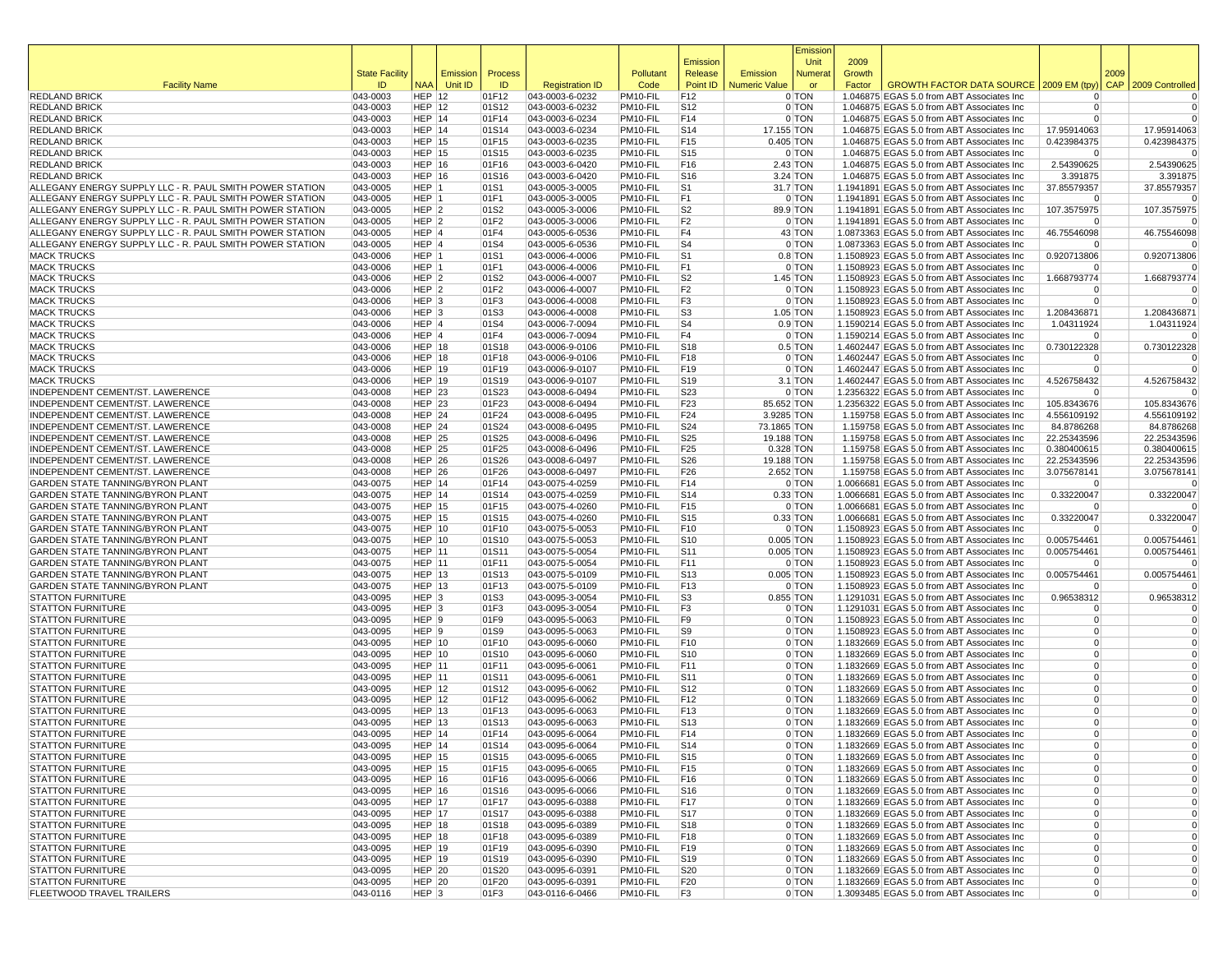|                                                                        |                       |                           |                                |                |                                    |                      | Emission                         |                      | Emissior<br>Unit         | 2009   |                                                                                          |                                  |      |                               |
|------------------------------------------------------------------------|-----------------------|---------------------------|--------------------------------|----------------|------------------------------------|----------------------|----------------------------------|----------------------|--------------------------|--------|------------------------------------------------------------------------------------------|----------------------------------|------|-------------------------------|
|                                                                        | <b>State Facility</b> |                           | Emission                       | Process        |                                    | Pollutant            | Release                          | Emission             | <b>Numera</b>            | Growth |                                                                                          |                                  | 2009 |                               |
| <b>Facility Name</b>                                                   | ID                    | <b>NAA</b>                | Unit ID                        | ID             | <b>Registration ID</b>             | Code                 | Point ID                         | <b>Numeric Value</b> | or                       | Factor | GROWTH FACTOR DATA SOURCE   2009 EM (tpy                                                 |                                  |      | CAP 2009 Controlled           |
| FLEETWOOD TRAVEL TRAILERS                                              | 043-0116              | $HEP$ 3                   |                                | 01S3           | 043-0116-6-0466                    | PM10-FIL             | S <sub>3</sub>                   |                      | 0 TON                    |        | 1.3093485 EGAS 5.0 from ABT Associates Inc                                               |                                  |      | $\mathbf 0$                   |
| RAYLOC                                                                 | 043-0131              | HEP 4                     |                                | 01F4           | 043-0131-6-0091                    | PM10-FIL             | F <sub>4</sub>                   |                      | 0 TON                    |        | 1.3093485 EGAS 5.0 from ABT Associates Inc                                               | $\Omega$                         |      | $\overline{0}$                |
| RAYLOC<br>RAYLOC                                                       | 043-0131              | $HEP$ 4<br>$HEP$ 5        |                                | 01S4<br>01S5   | 043-0131-6-0091<br>043-0131-6-0092 | PM10-FIL<br>PM10-FIL | S <sub>4</sub><br>S <sub>5</sub> |                      | $0.95$ TON<br>$0.95$ TON |        | 1.3093485 EGAS 5.0 from ABT Associates Inc<br>1.3093485 EGAS 5.0 from ABT Associates Inc | 1.243881041<br>1.243881041       |      | 1.243881041<br>1.243881041    |
| RAYLOC                                                                 | 043-0131<br>043-0131  | HEP <sup>5</sup>          |                                | 01F5           | 043-0131-6-0092                    | PM10-FIL             | F <sub>5</sub>                   |                      | $0$ TON                  |        | 1.3093485 EGAS 5.0 from ABT Associates Inc                                               | $\Omega$                         |      | $\mathbf 0$                   |
| RAYLOC                                                                 | $ 043 - 0131$         | HEP $ 16$                 |                                | 01F16          | 043-0131-6-0122                    | PM10-FIL             | F16                              |                      | 0 TON                    |        | 1.1850324 EGAS 5.0 from ABT Associates Inc                                               | $\overline{0}$                   |      | $\mathbf 0$                   |
| <b>RAYLOC</b>                                                          | 043-0131              | $HEP$ 16                  |                                | 01S16          | 043-0131-6-0122                    | PM10-FIL             | S16                              |                      | $0.95$ TON               |        | 1.1850324 EGAS 5.0 from ABT Associates Inc                                               | 1.125780749                      |      | 1.125780749                   |
| RAYLOC                                                                 | 043-0131              | HEP $ 17$                 |                                | 01S17          | 043-0131-6-0123                    | PM10-FIL             | <b>S17</b>                       |                      | $0.95$ TON               |        | 1.1850324 EGAS 5.0 from ABT Associates Inc                                               | 1.125780749                      |      | 1.125780749                   |
| RAYLOC                                                                 | 043-0131              | <b>HEP 17</b>             |                                | 01F17          | 043-0131-6-0123                    | PM10-FIL             | F17                              |                      | 0 TON                    |        | 1.1850324 EGAS 5.0 from ABT Associates Inc                                               | $\Omega$                         |      | 0                             |
| RAYLOC                                                                 | 043-0131              | HEP $ 18$                 |                                | 01F18          | 043-0131-6-0124                    | PM10-FIL             | F <sub>18</sub>                  |                      | 0 TON                    |        | 1.1850324 EGAS 5.0 from ABT Associates Inc                                               | $\overline{0}$                   |      | $\Omega$                      |
| RAYLOC                                                                 | 043-0131              | HEP $ 18$                 |                                | 01S18          | 043-0131-6-0124                    | PM10-FIL             | S <sub>18</sub>                  |                      | $0.95$ TON               |        | 1.1850324 EGAS 5.0 from ABT Associates Inc                                               | 1.125780749                      |      | 1.125780749                   |
| RAYLOC                                                                 | 043-0131              | HEP $ 19$                 |                                | 01S19          | 043-0131-6-0125                    | PM10-FIL             | S <sub>19</sub>                  |                      | $0.95$ TON               |        | 1.1850324 EGAS 5.0 from ABT Associates Inc                                               | 1.125780749                      |      | 1.125780749                   |
| <b>RAYLOC</b>                                                          | 043-0131              | HEP $ 19$                 |                                | 01F19          | 043-0131-6-0125                    | PM10-FIL             | F19                              |                      | 0 TON                    |        | 1.1850324 EGAS 5.0 from ABT Associates Inc                                               | $\Omega$                         |      | $\Omega$                      |
| RAYLOC                                                                 | 043-0131              | $HEP$ 20                  |                                | 01F20          | 043-0131-6-0147                    | PM10-FIL             | F20                              |                      | $0$ TON                  |        | 1.1850324 EGAS 5.0 from ABT Associates Inc                                               | $\Omega$                         |      | $\Omega$                      |
| RAYLOC                                                                 | 043-0131              | HEP $ 20$                 |                                | 01S20          | 043-0131-6-0147                    | PM10-FIL             | S20                              |                      | $0.15$ TON               |        | 1.1850324 EGAS 5.0 from ABT Associates Inc                                               | 0.177754855                      |      | 0.177754855                   |
| RAYLOC                                                                 | 043-0131              | $HEP$ 22                  |                                | 01F22          | 043-0131-6-0338                    | PM10-FIL             | F <sub>22</sub>                  |                      | 0 TON                    |        | 1.1590214 EGAS 5.0 from ABT Associates Inc                                               | $\Omega$                         |      |                               |
| RAYLOC                                                                 | 043-0131              | HEP $ 22$                 |                                | 01S22          | 043-0131-6-0338                    | PM10-FIL             | S22                              |                      | $0.07$ TON               |        | 1.1590214 EGAS 5.0 from ABT Associates Inc                                               | 0.081131496                      |      | 0.081131496                   |
| RAYLOC                                                                 | 043-0131              | $HEP$ 28                  |                                | 01S28          | 043-0131-6-0431                    | PM10-FIL             | S28                              |                      | $0.95$ TON<br>0 TON      |        | 1.1850324 EGAS 5.0 from ABT Associates Inc                                               | 1.125780749                      |      | 1.125780749                   |
| <b>RAYLOC</b><br>RAYLOC                                                | 043-0131<br>043-0131  | $HEP$ 28<br><b>HEP 27</b> |                                | 01F28<br>01F27 | 043-0131-6-0431<br>043-0131-6-0437 | PM10-FIL<br>PM10-FIL | F28<br>F27                       |                      | 0 TON                    |        | 1.1850324 EGAS 5.0 from ABT Associates Inc<br>1.1850324 EGAS 5.0 from ABT Associates Inc | $\Omega$<br>0                    |      | $\overline{0}$                |
| RAYLOC                                                                 | 043-0131              | HEP $ 27$                 |                                | 01S27          | 043-0131-6-0437                    | PM10-FIL             | <b>S27</b>                       |                      | 0.95 TON                 |        | 1.1850324 EGAS 5.0 from ABT Associates Inc                                               | 1.125780749                      |      | 1.125780749                   |
| RAYLOC                                                                 | 043-0131              | HEP $ 30$                 |                                | 01S30          | 043-0131-6-0471                    | PM10-FIL             | S30                              |                      | $0.11$ TON               |        | 1.1850324 EGAS 5.0 from ABT Associates Inc                                               | 0.13035356                       |      | 0.13035356                    |
| RAYLOC                                                                 | 043-0131              | HEP $ 32$                 |                                | 01F32          | 043-0131-6-0471                    | PM10-FIL             | F32                              |                      | 0 TON                    |        | 1.1850324 EGAS 5.0 from ABT Associates Inc                                               | $\Omega$                         |      | $\mathbf 0$                   |
| RAYLOC                                                                 | 043-0131              | HEP $30$                  |                                | 01F30          | 043-0131-6-0471                    | PM10-FIL             | F30                              |                      | 0 TON                    |        | 1.1850324 EGAS 5.0 from ABT Associates Inc                                               | $\Omega$                         |      | $\Omega$                      |
| RAYLOC                                                                 | 043-0131              | HEP $ 32$                 |                                | 01S32          | 043-0131-6-0471                    | PM10-FIL             | S32                              |                      | $0.95$ TON               |        | 1.1850324 EGAS 5.0 from ABT Associates Inc                                               | 1.125780749                      |      | 1.125780749                   |
| <b>RAYLOC</b>                                                          | 043-0131              | $HEP$ 24                  |                                | 01S24          | 043-0131-9-0077                    | PM10-FIL             | S24                              |                      | $0.65$ TON               |        | 1.1850324 EGAS 5.0 from ABT Associates Inc                                               | 0.770271039                      |      | 0.770271039                   |
| RAYLOC                                                                 | 043-0131              | $HEP$ 24                  |                                | 01F24          | 043-0131-9-0077                    | PM10-FIL             | F24                              |                      | 0 TON                    |        | 1.1850324 EGAS 5.0 from ABT Associates Inc                                               | $\Omega$                         |      | $\mathbf 0$                   |
| RUST-OLEUM CORPORATION                                                 | 043-0167              | $HEP$ 2                   |                                | 01F2           | 043-0167-7-0097                    | PM10-FIL             | F <sub>2</sub>                   |                      | 0 TON                    |        | 1.2987013 EGAS 5.0 from ABT Associates Inc                                               | $\Omega$                         |      | $\Omega$                      |
| RUST-OLEUM CORPORATION                                                 | 043-0167              | $HEP$ 2                   |                                | 01S2           | 043-0167-7-0097                    | PM10-FIL             | S <sub>2</sub>                   | 0.236 TON            |                          |        | 1.2987013 EGAS 5.0 from ABT Associates Inc                                               | 0.306493504                      |      | 0.306493504                   |
| <b>AMCOR FLEXIBLES</b>                                                 | 043-0183              | $HEP$ 6                   |                                | 01S6           | 043-0183-6-0253                    | PM10-FIL             | S <sub>6</sub>                   |                      | $0.08$ TON               |        | 1.0409125 EGAS 5.0 from ABT Associates Inc                                               | 0.083273001                      |      | 0.083273001                   |
| <b>AMCOR FLEXIBLES</b>                                                 | 043-0183              | $HEP$ 6                   |                                | 01F6           | 043-0183-6-0253                    | PM10-FIL             | F <sub>6</sub>                   |                      | 0 TON                    |        | 1.0409125 EGAS 5.0 from ABT Associates Inc                                               | $\Omega$                         |      |                               |
| HAGERSTOWN BOOKBINDING & PRINTING                                      | 043-0196              | $HEP$ 3                   |                                | 01F3           | 043-0196-6-0341                    | PM10-FIL             | F <sub>3</sub>                   |                      | 0 TON                    |        | 0.9706303 EGAS 5.0 from ABT Associates Inc                                               | $\overline{0}$                   |      | $\mathbf 0$<br>$\overline{0}$ |
| HAGERSTOWN BOOKBINDING & PRINTING<br>HAGERSTOWN BOOKBINDING & PRINTING | 043-0196<br>043-0196  | $HEP$ 3<br>$HEP$ 4        |                                | 01S3<br>01S4   | 043-0196-6-0341<br>043-0196-6-0344 | PM10-FIL<br>PM10-FIL | S <sub>3</sub><br>S <sub>4</sub> |                      | 0 TON<br>0 TON           |        | 0.9706303 EGAS 5.0 from ABT Associates Inc<br>0.9706303 EGAS 5.0 from ABT Associates Inc | $\overline{0}$<br>$\overline{0}$ |      | $\mathbf 0$                   |
| HAGERSTOWN BOOKBINDING & PRINTING                                      | 043-0196              | $HEP$ <sup>4</sup>        |                                | 01F4           | 043-0196-6-0344                    | PM10-FIL             | F <sub>4</sub>                   |                      | 0 TON                    |        | 0.9706303 EGAS 5.0 from ABT Associates Inc                                               | $\overline{0}$                   |      | $\Omega$                      |
| HAGERSTOWN BOOKBINDING & PRINTING                                      | 043-0196              | $HEP$ 6                   |                                | 01S6           | 043-0196-6-0461                    | PM10-FIL             | S <sub>6</sub>                   |                      | 0 TON                    |        | 0.9706303 EGAS 5.0 from ABT Associates Inc                                               | $\overline{0}$                   |      | $\mathbf 0$                   |
| HAGERSTOWN BOOKBINDING & PRINTING                                      | 043-0196              | $HEP$ 6                   |                                | 01F6           | 043-0196-6-0461                    | PM10-FIL             | F6                               |                      | 0 TON                    |        | 0.9706303 EGAS 5.0 from ABT Associates Inc                                               | $\Omega$                         |      | $\Omega$                      |
| HAGERSTOWN BOOKBINDING & PRINTING                                      | 043-0196              | HEP 7                     |                                | 01S7           | 043-0196-6-0521                    | PM10-FIL             | S7                               |                      | 0 TON                    |        | 0.9706303 EGAS 5.0 from ABT Associates Inc                                               | $\overline{0}$                   |      | $\Omega$                      |
| HAGERSTOWN BOOKBINDING & PRINTING                                      | $ 043 - 0196$         | HEP 7                     |                                | 01F7           | 043-0196-6-0521                    | PM10-FIL             | F7                               |                      | 0 TON                    |        | 0.9706303 EGAS 5.0 from ABT Associates Inc                                               | $\Omega$                         |      | $\mathbf 0$                   |
| FIL-TEC                                                                | 043-0206              | HEP 8                     |                                | 01F8           | 043-0206-5-0098                    | PM10-FIL             | F8                               |                      | 0 TON                    |        | 1.0433615 EGAS 5.0 from ABT Associates Inc                                               | $\overline{0}$                   |      | $\Omega$                      |
| FIL-TEC                                                                | 043-0206              | HEP 8                     |                                | 01S8           | 043-0206-5-0098                    | PM10-FIL             | S8                               |                      | 0 TON                    |        | 1.0433615 EGAS 5.0 from ABT Associates Inc                                               | $\Omega$                         |      | $\Omega$                      |
| FIL-TEC                                                                | 043-0206              | HEP 1                     |                                | 01S1           | 043-0206-6-0200                    | PM10-FIL             | S <sub>1</sub>                   |                      | 0 TON                    |        | 1.1590214 EGAS 5.0 from ABT Associates Inc                                               | $\Omega$                         |      |                               |
| FIL-TEC                                                                | 043-0206              | HEP 1                     |                                | 01F1           | 043-0206-6-0200                    | PM10-FIL             | F <sub>1</sub>                   |                      | 0 TON                    |        | 1.1590214 EGAS 5.0 from ABT Associates Inc                                               | $\overline{0}$                   |      | $\Omega$                      |
| FIL-TEC                                                                | 043-0206              | $HEP$ 2                   |                                | 01F2           | 043-0206-6-0201                    | PM10-FIL             | F <sub>2</sub>                   |                      | 0 TON                    |        | 1.1590214 EGAS 5.0 from ABT Associates Inc                                               | $\overline{0}$                   |      | $\Omega$                      |
| FIL-TEC                                                                | 043-0206              | $HEP$ 2                   |                                | 01S2           | 043-0206-6-0201                    | PM10-FIL             | S2                               |                      | 0 TON                    |        | 1.1590214 EGAS 5.0 from ABT Associates Inc                                               | $\overline{0}$                   |      | $\Omega$                      |
| FIL-TEC                                                                | 043-0206              | $HEP$ 3                   |                                | 01S3           | 043-0206-6-0206                    | PM10-FIL             | S <sub>3</sub><br>F <sub>3</sub> |                      | 0 TON<br>0 TON           |        | 1.1641791 EGAS 5.0 from ABT Associates Inc                                               | $\Omega$<br>$\Omega$             |      | $\Omega$<br>$\mathbf 0$       |
| FIL-TEC<br>FIL-TEC                                                     | 043-0206<br>043-0206  | $HEP$ 3<br>$HEP$ 4        |                                | 01F3<br>01S4   | 043-0206-6-0206<br>043-0206-6-0207 | PM10-FIL<br>PM10-FIL | S <sub>4</sub>                   |                      | 0 TON                    |        | 1.1641791 EGAS 5.0 from ABT Associates Inc<br>1.1590214 EGAS 5.0 from ABT Associates Inc | $\Omega$                         |      | $\mathbf 0$                   |
| FIL-TEC                                                                | 043-0206              | $HEP$ 4                   |                                | 01F4           | 043-0206-6-0207                    | PM10-FIL             | F <sub>4</sub>                   |                      | 0 TON                    |        | 1.1590214 EGAS 5.0 from ABT Associates Inc                                               | $\overline{0}$                   |      | $\Omega$                      |
| FIL-TEC                                                                | 043-0206              | $HEP$ 5                   |                                | 01F5           | 043-0206-6-0208                    | PM10-FIL             | F <sub>5</sub>                   |                      | 0 TON                    |        | 1.1590214 EGAS 5.0 from ABT Associates Inc                                               | $\Omega$                         |      | $\mathbf 0$                   |
| FIL-TEC                                                                | 043-0206              | $HEP$ 5                   |                                | 01S5           | 043-0206-6-0208                    | PM10-FIL             | S <sub>5</sub>                   |                      | 0 TON                    |        | 1.1590214 EGAS 5.0 from ABT Associates Inc                                               | $\overline{0}$                   |      | $\Omega$                      |
| FIL-TEC                                                                | 043-0206              | $HEP$ 6                   |                                | 01F6           | 043-0206-6-0209                    | PM10-FIL             | F <sub>6</sub>                   |                      | 0 TON                    |        | 1.1590214 EGAS 5.0 from ABT Associates Inc                                               | $\mathbf 0$                      |      | $\mathbf 0$                   |
| FIL-TEC                                                                | 043-0206              | $HEP$ 6                   |                                | 01S6           | 043-0206-6-0209                    | PM10-FIL             | S <sub>6</sub>                   |                      | 0 TON                    |        | 1.1590214 EGAS 5.0 from ABT Associates Inc                                               | $\Omega$                         |      |                               |
| FIL-TEC                                                                | 043-0206              | HEP 7                     |                                | 01S7           | 043-0206-6-0322                    | PM10-FIL             | S7                               |                      | 0 TON                    |        | 1.0308371 EGAS 5.0 from ABT Associates Inc                                               | $\overline{0}$                   |      | $\Omega$                      |
| FIL-TEC                                                                | 043-0206              | HEP 7                     |                                | 01F7           | 043-0206-6-0322                    | PM10-FIL             | F7                               |                      | 0 TON                    |        | 1.0308371 EGAS 5.0 from ABT Associates Inc                                               | $\Omega$                         |      | $\mathbf 0$                   |
| ENGINEERED POLYMER SOLUTIONS                                           | 043-0305              | $HEP$ 5                   |                                | 01F5           | 043-0305-5-0548                    | PM10-FIL             | F <sub>5</sub>                   |                      | 0 TON                    |        | 1.0433615 EGAS 5.0 from ABT Associates Inc                                               | $\Omega$                         |      | $\Omega$                      |
| ENGINEERED POLYMER SOLUTIONS                                           | 043-0305              | $HEP$ 5                   |                                | 01S5           | 043-0305-5-0548                    | PM10-FIL             | S <sub>5</sub>                   | 0.052924998 TON      |                          |        | 1.0433615 EGAS 5.0 from ABT Associates Inc                                               | 0.055219908                      |      | 0.055219908                   |
| ENGINEERED POLYMER SOLUTIONS                                           | 043-0305              | $HEP$ 6                   |                                | 01F6           | 043-0305-5-0549                    | PM10-FIL             | F <sub>6</sub>                   |                      | 0 TON                    |        | 1.0433615 EGAS 5.0 from ABT Associates Inc                                               | $\Omega$                         |      |                               |
| ENGINEERED POLYMER SOLUTIONS                                           | 043-0305              | HEP 6                     |                                | 01S6           | 043-0305-5-0549                    | PM10-FIL             | S <sub>6</sub>                   | 0.052924998 TON      |                          |        | 1.0433615 EGAS 5.0 from ABT Associates Inc                                               | 0.055219908                      |      | 0.055219908                   |
| ENGINEERED POLYMER SOLUTIONS                                           | 043-0305              | HEP 7                     |                                | 01S7           | 043-0305-7-0123                    | PM10-FIL             | S7                               | 1.500150049 TON      |                          |        | 1.2987013 EGAS 5.0 from ABT Associates Inc                                               | 1.948246798                      |      | 1.948246798                   |
| ENGINEERED POLYMER SOLUTIONS<br>ENGINEERED POLYMER SOLUTIONS           | 043-0305<br>043-0305  | HEP 7<br>$HEP$ 4          |                                | 01F7<br>01S4   | 043-0305-7-0123<br>043-0305-9-0152 | PM10-FIL<br>PM10-FIL | F7<br>S <sub>4</sub>             |                      | 0 TON<br>0 TON           |        | 1.2987013 EGAS 5.0 from ABT Associates Inc<br>1.0132605 EGAS 5.0 from ABT Associates Inc | $\Omega$<br>$\Omega$             |      | $\Omega$                      |
| ENGINEERED POLYMER SOLUTIONS                                           | 043-0305              | $HEP$ <sup>4</sup>        |                                | 01F4           | 043-0305-9-0152                    | PM10-FIL             | F <sub>4</sub>                   |                      | 0 TON                    |        | 1.0132605 EGAS 5.0 from ABT Associates Inc                                               | $\overline{0}$                   |      | $\Omega$                      |
|                                                                        |                       |                           | <b>WASHINGTON COUNTY TOTAL</b> |                |                                    | PM10-FIL             |                                  | 412.735              |                          |        |                                                                                          |                                  |      | 485.241                       |
|                                                                        |                       |                           |                                |                |                                    |                      |                                  |                      |                          |        |                                                                                          |                                  |      |                               |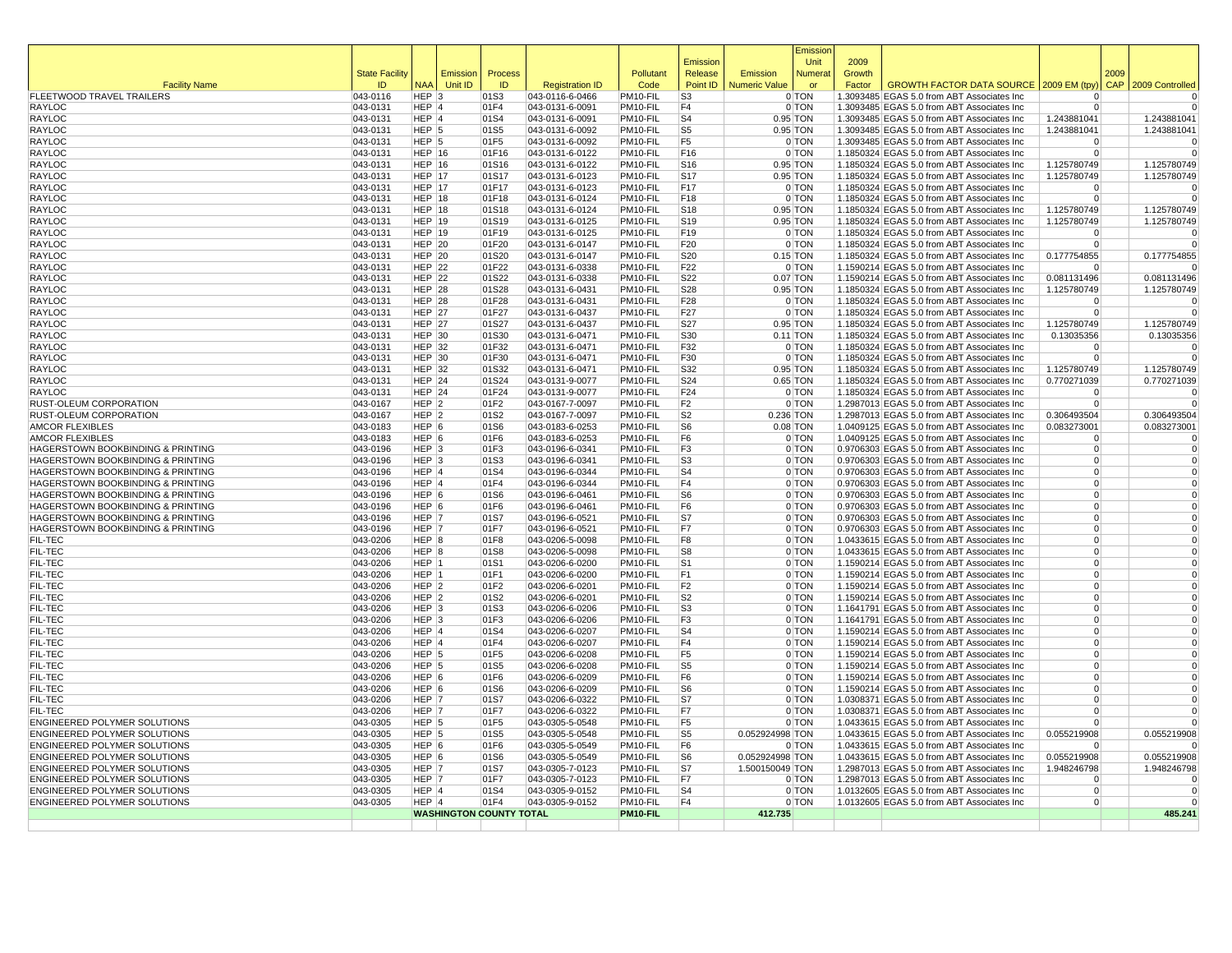|                                                                                    |                             |                                |                     |                |                                    |                      |                                    |                                  | Emissior                 |                  |                                                                                          |                                  |      |                            |
|------------------------------------------------------------------------------------|-----------------------------|--------------------------------|---------------------|----------------|------------------------------------|----------------------|------------------------------------|----------------------------------|--------------------------|------------------|------------------------------------------------------------------------------------------|----------------------------------|------|----------------------------|
|                                                                                    |                             |                                |                     |                |                                    |                      | Emission                           |                                  | Unit                     | 2009             |                                                                                          |                                  |      |                            |
| <b>Facility Name</b>                                                               | <b>State Facility</b><br>ID | <b>NAA</b>                     | Emission<br>Unit ID | Process<br>ID  | <b>Registration ID</b>             | Pollutant<br>Code    | Release<br>Point ID                | Emission<br><b>Numeric Value</b> | Numera<br>or             | Growth<br>Factor | GROWTH FACTOR DATA SOURCE 2009 EM (tpy)                                                  |                                  | 2009 | CAP 2009 Controlled        |
| <b>REDLAND BRICK</b>                                                               | 043-0003                    | HEP $ 12$                      |                     | 01F12          | 043-0003-6-0232                    | PM10-PRI             | F12                                |                                  | 0 TON                    |                  | 1.046875 EGAS 5.0 from ABT Associates Inc                                                | $\Omega$                         |      | $\Omega$                   |
| <b>REDLAND BRICK</b>                                                               | 043-0003                    | HEP $ 12$                      |                     | 01S12          | 043-0003-6-0232                    | PM10-PRI             | S <sub>12</sub>                    |                                  | 0 TON                    |                  | 1.046875 EGAS 5.0 from ABT Associates Inc                                                | $\Omega$                         |      | $\Omega$                   |
| <b>REDLAND BRICK</b>                                                               | 043-0003                    | HEP 14                         |                     | 01S14          | 043-0003-6-0234                    | PM10-PRI             | S <sub>14</sub>                    | 17.155 TON                       |                          |                  | 1.046875 EGAS 5.0 from ABT Associates Inc                                                | 17.95914063                      |      | 17.95914063                |
| <b>REDLAND BRICK</b>                                                               | 043-0003                    | $HEP$ 14                       |                     | 01F14          | 043-0003-6-0234                    | PM10-PRI             | F14                                |                                  | 0 TON                    |                  | 1.046875 EGAS 5.0 from ABT Associates Inc                                                | $\Omega$                         |      | $\Omega$                   |
| <b>REDLAND BRICK</b>                                                               | 043-0003                    | $HEP$ 15                       |                     | 01F15          | 043-0003-6-0235                    | PM10-PRI             | F15                                | 0.405 TON                        |                          |                  | 1.046875 EGAS 5.0 from ABT Associates Inc                                                | 0.423984375                      |      | 0.423984375                |
| <b>REDLAND BRICK</b>                                                               | 043-0003                    | <b>HEP 15</b>                  |                     | 01S15          | 043-0003-6-0235                    | PM10-PRI             | S <sub>15</sub>                    |                                  | 0 TON                    |                  | 1.046875 EGAS 5.0 from ABT Associates Inc                                                | $\Omega$                         |      | $\Omega$                   |
| <b>REDLAND BRICK</b><br><b>REDLAND BRICK</b>                                       | 043-0003<br>043-0003        | HEP 16<br>HEP 16               |                     | 01S16<br>01F16 | 043-0003-6-0420<br>043-0003-6-0420 | PM10-PRI<br>PM10-PRI | S <sub>16</sub><br>F <sub>16</sub> |                                  | $3.24$ TON<br>$2.43$ TON |                  | 1.046875 EGAS 5.0 from ABT Associates Inc<br>1.046875 EGAS 5.0 from ABT Associates Inc   | 3.391875<br>2.54390625           |      | 3.391875<br>2.54390625     |
| ALLEGANY ENERGY SUPPLY LLC - R. PAUL SMITH POWER STATION                           | 043-0005                    | $HEP$  1                       |                     | 01F1           | 043-0005-3-0005                    | PM10-PRI             | F1                                 |                                  | 0 TON                    |                  | 1.1941891 EGAS 5.0 from ABT Associates Inc                                               | $\Omega$                         |      | $\Omega$                   |
| ALLEGANY ENERGY SUPPLY LLC - R. PAUL SMITH POWER STATION                           | 043-0005                    | HEP 1                          |                     | 01S1           | 043-0005-3-0005                    | PM10-PRI             | S <sub>1</sub>                     | 43.79423913 TON                  |                          |                  | 1.1941891 EGAS 5.0 from ABT Associates Inc                                               | 52.29860177                      |      | 52.29860177                |
| ALLEGANY ENERGY SUPPLY LLC - R. PAUL SMITH POWER STATION                           | 043-0005                    | $HEP$ 2                        |                     | 01F2           | 043-0005-3-0006                    | PM10-PRI             | F <sub>2</sub>                     |                                  | 0 TON                    |                  | 1.1941891 EGAS 5.0 from ABT Associates Inc                                               | $\Omega$                         |      | $\Omega$                   |
| ALLEGANY ENERGY SUPPLY LLC - R. PAUL SMITH POWER STATION                           | 043-0005                    | HEP <sub>2</sub>               |                     | 01S2           | 043-0005-3-0006                    | PM10-PRI             | S <sub>2</sub>                     | 124.1988043 TON                  |                          |                  | 1.1941891 EGAS 5.0 from ABT Associates Inc                                               | 148.3168549                      |      | 148.3168549                |
| ALLEGANY ENERGY SUPPLY LLC - R. PAUL SMITH POWER STATION                           | 043-0005                    | $HEP$ 4                        |                     | 01S4           | 043-0005-6-0536                    | PM10-PRI             | S <sub>4</sub>                     |                                  | 0 TON                    |                  | 1.0873363 EGAS 5.0 from ABT Associates Inc                                               | $\Omega$                         |      |                            |
| ALLEGANY ENERGY SUPPLY LLC - R. PAUL SMITH POWER STATION                           | 043-0005                    | HEP 4                          |                     | 01F4           | 043-0005-6-0536                    | PM10-PRI             | F <sub>4</sub>                     |                                  | 43 TON                   |                  | 1.0873363 EGAS 5.0 from ABT Associates Inc                                               | 46.75546098                      |      | 46.75546098                |
| <b>MACK TRUCKS</b><br><b>MACK TRUCKS</b>                                           | 043-0006<br>043-0006        | HEP 1<br>HEP 1                 |                     | 01S1<br>01F1   | 043-0006-4-0006<br>043-0006-4-0006 | PM10-PRI<br>PM10-PRI | S <sub>1</sub><br>F1               |                                  | $1.4$ TON<br>0 TON       |                  | 1.1508923 EGAS 5.0 from ABT Associates Inc<br>1.1508923 EGAS 5.0 from ABT Associates Inc | 1.611249161<br>0                 |      | 1.611249161<br>$\Omega$    |
| <b>MACK TRUCKS</b>                                                                 | 043-0006                    | HEP <sub>2</sub>               |                     | 01S2           | 043-0006-4-0007                    | PM10-PRI             | S <sub>2</sub>                     | 2.5375 TON                       |                          |                  | 1.1508923 EGAS 5.0 from ABT Associates Inc                                               | 2.920389104                      |      | 2.920389104                |
| <b>MACK TRUCKS</b>                                                                 | 043-0006                    | $HEP$ 2                        |                     | 01F2           | 043-0006-4-0007                    | PM10-PRI             | F <sub>2</sub>                     |                                  | 0 TON                    |                  | 1.1508923 EGAS 5.0 from ABT Associates Inc                                               | $\Omega$                         |      |                            |
| <b>MACK TRUCKS</b>                                                                 | 043-0006                    | HEP <sub>3</sub>               |                     | 01S3           | 043-0006-4-0008                    | PM10-PRI             | S <sub>3</sub>                     | 1.8375 TON                       |                          |                  | 1.1508923 EGAS 5.0 from ABT Associates Inc                                               | 2.114764524                      |      | 2.114764524                |
| <b>MACK TRUCKS</b>                                                                 | 043-0006                    | $HEP$ 3                        |                     | 01F3           | 043-0006-4-0008                    | PM10-PRI             | F3                                 |                                  | 0 TON                    |                  | 1.1508923 EGAS 5.0 from ABT Associates Inc                                               | $\Omega$                         |      | $\Omega$                   |
| <b>MACK TRUCKS</b>                                                                 | 043-0006                    | HEP 4                          |                     | 01F4           | 043-0006-7-0094                    | PM10-PRI             | F <sub>4</sub>                     |                                  | 0 TON                    |                  | 1.1590214 EGAS 5.0 from ABT Associates Inc                                               | $\Omega$                         |      | $\Omega$                   |
| <b>MACK TRUCKS</b>                                                                 | 043-0006                    | HEP 4                          |                     | 01S4           | 043-0006-7-0094                    | PM10-PRI             | S <sub>4</sub>                     |                                  | $0.9$ TON                |                  | 1.1590214 EGAS 5.0 from ABT Associates Inc                                               | 1.04311924                       |      | 1.04311924                 |
| <b>MACK TRUCKS</b>                                                                 | 043-0006                    | $HEP$ 18                       |                     | 01F18          | 043-0006-9-0106                    | PM10-PRI             | F18                                |                                  | 0 TON                    |                  | 1.4602447 EGAS 5.0 from ABT Associates Inc                                               | $\Omega$                         |      |                            |
| <b>MACK TRUCKS</b><br><b>MACK TRUCKS</b>                                           | 043-0006<br>043-0006        | $HEP$ 18<br><b>HEP 19</b>      |                     | 01S18<br>01F19 | 043-0006-9-0106                    | PM10-PRI<br>PM10-PRI | S <sub>18</sub><br>F19             |                                  | $0.5$ TON<br>0 TON       |                  | 1.4602447 EGAS 5.0 from ABT Associates Inc                                               | 0.730122328<br>$\Omega$          |      | 0.730122328<br>$\Omega$    |
| <b>MACK TRUCKS</b>                                                                 | 043-0006                    | <b>HEP 19</b>                  |                     | 01S19          | 043-0006-9-0107<br>043-0006-9-0107 | PM10-PRI             | S <sub>19</sub>                    |                                  | $3.1$ TON                |                  | 1.4602447 EGAS 5.0 from ABT Associates Inc<br>1.4602447 EGAS 5.0 from ABT Associates Inc | 4.526758432                      |      | 4.526758432                |
| INDEPENDENT CEMENT/ST. LAWERENCE                                                   | 043-0008                    | HEP $ 23$                      |                     | 01S23          | 043-0008-6-0494                    | PM10-PRI             | S23                                |                                  | 0 TON                    |                  | 1.2356322 EGAS 5.0 from ABT Associates Inc                                               | $\Omega$                         |      | $\Omega$                   |
| INDEPENDENT CEMENT/ST. LAWERENCE                                                   | 043-0008                    | <b>HEP 23</b>                  |                     | 01F23          | 043-0008-6-0494                    | PM10-PRI             | F23                                | 85.652 TON                       |                          |                  | 1.2356322 EGAS 5.0 from ABT Associates Inc                                               | 105.8343676                      |      | 105.8343676                |
| INDEPENDENT CEMENT/ST. LAWERENCE                                                   | 043-0008                    | $HEP$ 24                       |                     | 01S24          | 043-0008-6-0495                    | PM10-PRI             | S24                                | 73.1865 TON                      |                          |                  | 1.159758 EGAS 5.0 from ABT Associates Inc                                                | 84.8786268                       |      | 84.8786268                 |
| INDEPENDENT CEMENT/ST. LAWERENCE                                                   | 043-0008                    | <b>HEP 24</b>                  |                     | 01F24          | 043-0008-6-0495                    | PM10-PRI             | F24                                | 3.9285 TON                       |                          |                  | 1.159758 EGAS 5.0 from ABT Associates Inc                                                | 4.556109192                      |      | 4.556109192                |
| INDEPENDENT CEMENT/ST. LAWERENCE                                                   | 043-0008                    | <b>HEP 25</b>                  |                     | 01F25          | 043-0008-6-0496                    | PM10-PRI             | F <sub>25</sub>                    | 0.328 TON                        |                          |                  | 1.159758 EGAS 5.0 from ABT Associates Inc                                                | 0.380400615                      |      | 0.380400615                |
| INDEPENDENT CEMENT/ST. LAWERENCE<br><b>INDEPENDENT CEMENT/ST, LAWERENCE</b>        | 043-0008                    | $HEP$ 25                       |                     | 01S25          | 043-0008-6-0496                    | PM10-PRI             | S <sub>25</sub>                    | 19.188 TON                       |                          |                  | 1.159758 EGAS 5.0 from ABT Associates Inc                                                | 22.25343596                      |      | 22.25343596                |
| INDEPENDENT CEMENT/ST. LAWERENCE                                                   | 043-0008<br>043-0008        | <b>HEP 26</b><br>$HEP$ 26      |                     | 01F26<br>01S26 | 043-0008-6-0497<br>043-0008-6-0497 | PM10-PRI<br>PM10-PRI | F <sub>26</sub><br>S26             | 2.652 TON<br>19.188 TON          |                          |                  | 1.159758 EGAS 5.0 from ABT Associates Inc<br>1.159758 EGAS 5.0 from ABT Associates Inc   | 3.075678141<br>22.25343596       |      | 3.075678141<br>22.25343596 |
| GARDEN STATE TANNING/BYRON PLANT                                                   | 043-0075                    | HEP 14                         |                     | 01S14          | 043-0075-4-0259                    | PM10-PRI             | S <sub>14</sub>                    | 0.516521739 TON                  |                          |                  | 1.0066681 EGAS 5.0 from ABT Associates Inc                                               | 0.519965953                      |      | 0.519965953                |
| GARDEN STATE TANNING/BYRON PLANT                                                   | 043-0075                    | $HEP$ 14                       |                     | 01F14          | 043-0075-4-0259                    | PM10-PRI             | F14                                |                                  | 0 TON                    |                  | 1.0066681 EGAS 5.0 from ABT Associates Inc                                               | $\Omega$                         |      | 0                          |
| GARDEN STATE TANNING/BYRON PLANT                                                   | 043-0075                    | <b>HEP 15</b>                  |                     | 01F15          | 043-0075-4-0260                    | PM10-PRI             | F <sub>15</sub>                    |                                  | 0 TON                    |                  | 1.0066681 EGAS 5.0 from ABT Associates Inc                                               | $\Omega$                         |      | $\Omega$                   |
| <b>GARDEN STATE TANNING/BYRON PLANT</b>                                            | 043-0075                    | HEP $ 15$                      |                     | 01S15          | 043-0075-4-0260                    | PM10-PRI             | S <sub>15</sub>                    | 0.516521739 TON                  |                          |                  | 1.0066681 EGAS 5.0 from ABT Associates Inc                                               | 0.519965953                      |      | 0.519965953                |
| GARDEN STATE TANNING/BYRON PLANT                                                   | 043-0075                    | <b>HEP 10</b>                  |                     | 01F10          | 043-0075-5-0053                    | PM10-PRI             | F10                                |                                  | 0 TON                    |                  | 1.1508923 EGAS 5.0 from ABT Associates Inc                                               | $\Omega$                         |      | $\Omega$                   |
| <b>GARDEN STATE TANNING/BYRON PLANT</b>                                            | 043-0075                    | $HEP$ 10                       |                     | 01S10          | 043-0075-5-0053                    | PM10-PRI             | S <sub>10</sub>                    | 0.00875 TON                      |                          |                  | 1.1508923 EGAS 5.0 from ABT Associates Inc                                               | 0.010070307                      |      | 0.010070307                |
| <b>GARDEN STATE TANNING/BYRON PLANT</b><br><b>GARDEN STATE TANNING/BYRON PLANT</b> | 043-0075<br>043-0075        | $HEP$ 11<br>$HEP$ 11           |                     | 01F11<br>01S11 | 043-0075-5-0054<br>043-0075-5-0054 | PM10-PRI<br>PM10-PRI | F11<br>S <sub>11</sub>             | 0.00875 TON                      | 0 TON                    |                  | 1.1508923 EGAS 5.0 from ABT Associates Inc<br>1.1508923 EGAS 5.0 from ABT Associates Inc | 0<br>0.010070307                 |      | 0.010070307                |
| GARDEN STATE TANNING/BYRON PLANT                                                   | 043-0075                    | $HEP$ 13                       |                     | 01S13          | 043-0075-5-0109                    | PM10-PRI             | S <sub>13</sub>                    | 0.00875 TON                      |                          |                  | 1.1508923 EGAS 5.0 from ABT Associates Inc                                               | 0.010070307                      |      | 0.010070307                |
| GARDEN STATE TANNING/BYRON PLANT                                                   | 043-0075                    | <b>HEP 13</b>                  |                     | 01F13          | 043-0075-5-0109                    | PM10-PRI             | F13                                |                                  | 0 TON                    |                  | 1.1508923 EGAS 5.0 from ABT Associates Inc                                               | $\Omega$                         |      | $\Omega$                   |
| <b>STATTON FURNITURE</b>                                                           | 043-0095                    | $HEP$ 3                        |                     | 01S3           | 043-0095-3-0054                    | PM10-PRI             | S3                                 | 0.895375 TON                     |                          |                  | 1.1291031 EGAS 5.0 from ABT Associates Inc                                               | 1.010970656                      |      | 1.010970656                |
| <b>STATTON FURNITURE</b>                                                           | 043-0095                    | $HEP$ 3                        |                     | 01F3           | 043-0095-3-0054                    | PM10-PRI             | F3                                 |                                  | 0 TON                    |                  | 1.1291031 EGAS 5.0 from ABT Associates Inc                                               | $\Omega$                         |      | $\Omega$                   |
| <b>STATTON FURNITURE</b>                                                           | 043-0095                    | HEP 9                          |                     | 01F9           | 043-0095-5-0063                    | PM10-PRI             | F9                                 |                                  | 0 TON                    |                  | 1.1508923 EGAS 5.0 from ABT Associates Inc                                               | $\overline{0}$                   |      | 0                          |
| <b>STATTON FURNITURE</b>                                                           | 043-0095                    | HEP <sub>9</sub>               |                     | 01S9           | 043-0095-5-0063                    | PM10-PRI             | S <sub>9</sub>                     |                                  | 0 TON                    |                  | 1.1508923 EGAS 5.0 from ABT Associates Inc                                               | $\overline{0}$                   |      | $\Omega$                   |
| <b>STATTON FURNITURE</b><br><b>STATTON FURNITURE</b>                               | 043-0095<br>043-0095        | <b>HEP 10</b><br>$HEP$ 10      |                     | 01S10<br>01F10 | 043-0095-6-0060<br>043-0095-6-0060 | PM10-PRI<br>PM10-PRI | S <sub>10</sub><br>F <sub>10</sub> |                                  | 0 TON<br>0 TON           |                  | 1.1832669 EGAS 5.0 from ABT Associates Inc<br>1.1832669 EGAS 5.0 from ABT Associates Inc | $\overline{0}$<br>$\overline{0}$ |      | $\Omega$<br>$\Omega$       |
| <b>STATTON FURNITURE</b>                                                           | 043-0095                    | <b>HEP 11</b>                  |                     | 01F11          | 043-0095-6-0061                    | PM10-PRI             | F11                                |                                  | 0 TON                    |                  | 1.1832669 EGAS 5.0 from ABT Associates Inc                                               | $\overline{0}$                   |      | $\mathbf 0$                |
| <b>STATTON FURNITURE</b>                                                           | 043-0095                    | $HEP$ 11                       |                     | 01S11          | 043-0095-6-0061                    | PM10-PRI             | S11                                |                                  | 0 TON                    |                  | 1.1832669 EGAS 5.0 from ABT Associates Inc                                               | $\overline{0}$                   |      | $\Omega$                   |
| <b>STATTON FURNITURE</b>                                                           | 043-0095                    | <b>HEP 12</b>                  |                     | 01F12          | 043-0095-6-0062                    | PM10-PRI             | F12                                |                                  | 0 TON                    |                  | 1.1832669 EGAS 5.0 from ABT Associates Inc                                               | $\Omega$                         |      | $\Omega$                   |
| <b>STATTON FURNITURE</b>                                                           | 043-0095                    | $HEP$ 12                       |                     | 01S12          | 043-0095-6-0062                    | PM10-PRI             | S12                                |                                  | $0$ TON                  |                  | 1.1832669 EGAS 5.0 from ABT Associates Inc                                               | $\Omega$                         |      | $\Omega$                   |
| <b>STATTON FURNITURE</b>                                                           | 043-0095                    | HEP $13$                       |                     | 01S13          | 043-0095-6-0063                    | PM10-PRI             | S13                                |                                  | 0 TON                    |                  | 1.1832669 EGAS 5.0 from ABT Associates Inc                                               | $\Omega$                         |      | $\Omega$                   |
| <b>STATTON FURNITURE</b>                                                           | 043-0095                    | $HEP$  13                      |                     | 01F13          | 043-0095-6-0063                    | PM10-PRI             | F13                                |                                  | 0 TON                    |                  | 1.1832669 EGAS 5.0 from ABT Associates Inc                                               | $\Omega$                         |      | $\Omega$                   |
| <b>STATTON FURNITURE</b>                                                           | 043-0095                    | $HEP$ 14<br>HEP   14           |                     | 01F14          | 043-0095-6-0064                    | PM10-PRI             | F <sub>14</sub>                    |                                  | 0 TON                    |                  | 1.1832669 EGAS 5.0 from ABT Associates Inc                                               | $\Omega$                         |      | $\Omega$                   |
| STATTON FURNITURE<br><b>STATTON FURNITURE</b>                                      | 043-0095<br>043-0095        | <b>HEP 15</b>                  |                     | 01S14<br>01F15 | 043-0095-6-0064<br>043-0095-6-0065 | PM10-PRI<br>PM10-PRI | S14<br>F15                         |                                  | 0 TON<br>$0$ TON         |                  | 1.1832669 EGAS 5.0 from ABT Associates Inc<br>1.1832669 EGAS 5.0 from ABT Associates Inc | $\overline{0}$                   |      | $\mathbf 0$                |
| <b>STATTON FURNITURE</b>                                                           | 043-0095                    | <b>HEP 15</b>                  |                     | 01S15          | 043-0095-6-0065                    | PM10-PRI             | S <sub>15</sub>                    |                                  | $0$ TON                  |                  | 1.1832669 EGAS 5.0 from ABT Associates Inc                                               | $\overline{0}$                   |      | 0                          |
| <b>STATTON FURNITURE</b>                                                           | 043-0095                    | <b>HEP 16</b>                  |                     | 01S16          | 043-0095-6-0066                    | PM10-PRI             | S <sub>16</sub>                    |                                  | $0$ TON                  |                  | 1.1832669 EGAS 5.0 from ABT Associates Inc                                               | $\overline{0}$                   |      | $\Omega$                   |
| <b>STATTON FURNITURE</b>                                                           | 043-0095                    | <b>HEP 16</b>                  |                     | 01F16          | 043-0095-6-0066                    | PM10-PRI             | F16                                |                                  | $0$ TON                  |                  | 1.1832669 EGAS 5.0 from ABT Associates Inc                                               | $\overline{0}$                   |      | 0                          |
| <b>STATTON FURNITURE</b>                                                           | 043-0095                    | <b>HEP 17</b>                  |                     | 01S17          | 043-0095-6-0388                    | PM10-PRI             | S17                                |                                  | 0 TON                    |                  | 1.1832669 EGAS 5.0 from ABT Associates Inc                                               | $\overline{0}$                   |      | $\Omega$                   |
| <b>STATTON FURNITURE</b>                                                           | 043-0095                    | HEP 17                         |                     | 01F17          | 043-0095-6-0388                    | PM10-PRI             | F17                                |                                  | 0 TON                    |                  | 1.1832669 EGAS 5.0 from ABT Associates Inc                                               | $\overline{0}$                   |      | $\Omega$                   |
| <b>STATTON FURNITURE</b>                                                           | 043-0095                    | <b>HEP 18</b>                  |                     | 01S18          | 043-0095-6-0389                    | PM10-PRI             | S <sub>18</sub>                    |                                  | $0$ TON                  |                  | 1.1832669 EGAS 5.0 from ABT Associates Inc<br>1.1832669 EGAS 5.0 from ABT Associates Inc | 0<br>$\overline{0}$              |      | $\Omega$<br>0              |
| <b>STATTON FURNITURE</b><br><b>STATTON FURNITURE</b>                               | 043-0095<br>043-0095        | <b>HEP 18</b><br><b>HEP 19</b> |                     | 01F18<br>01F19 | 043-0095-6-0389<br>043-0095-6-0390 | PM10-PRI<br>PM10-PRI | F18<br>F <sub>19</sub>             |                                  | $0$ TON<br>0 TON         |                  | 1.1832669 EGAS 5.0 from ABT Associates Inc                                               | $\overline{0}$                   |      | 0                          |
| <b>STATTON FURNITURE</b>                                                           | 043-0095                    | HEP 19                         |                     | 01S19          | 043-0095-6-0390                    | PM10-PRI             | S <sub>19</sub>                    |                                  | 0 TON                    |                  | 1.1832669 EGAS 5.0 from ABT Associates Inc                                               | $\overline{0}$                   |      | 0                          |
| <b>STATTON FURNITURE</b>                                                           | 043-0095                    | <b>HEP 20</b>                  |                     | 01S20          | 043-0095-6-0391                    | PM10-PRI             | S <sub>20</sub>                    |                                  | $0$ TON                  |                  | 1.1832669 EGAS 5.0 from ABT Associates Inc                                               | $\overline{0}$                   |      | 0                          |
| <b>STATTON FURNITURE</b>                                                           | 043-0095                    | <b>HEP 20</b>                  |                     | 01F20          | 043-0095-6-0391                    | PM10-PRI             | F20                                |                                  | $0$ TON                  |                  | 1.1832669 EGAS 5.0 from ABT Associates Inc                                               | $\overline{0}$                   |      | 0                          |
| <b>FLEETWOOD TRAVEL TRAILERS</b>                                                   | 043-0116                    | $HEP$ 3                        |                     | 01F3           | 043-0116-6-0466                    | PM10-PRI             | F <sub>3</sub>                     |                                  | $0$ TON                  |                  | 1.3093485 EGAS 5.0 from ABT Associates Inc                                               | 0                                |      | 0                          |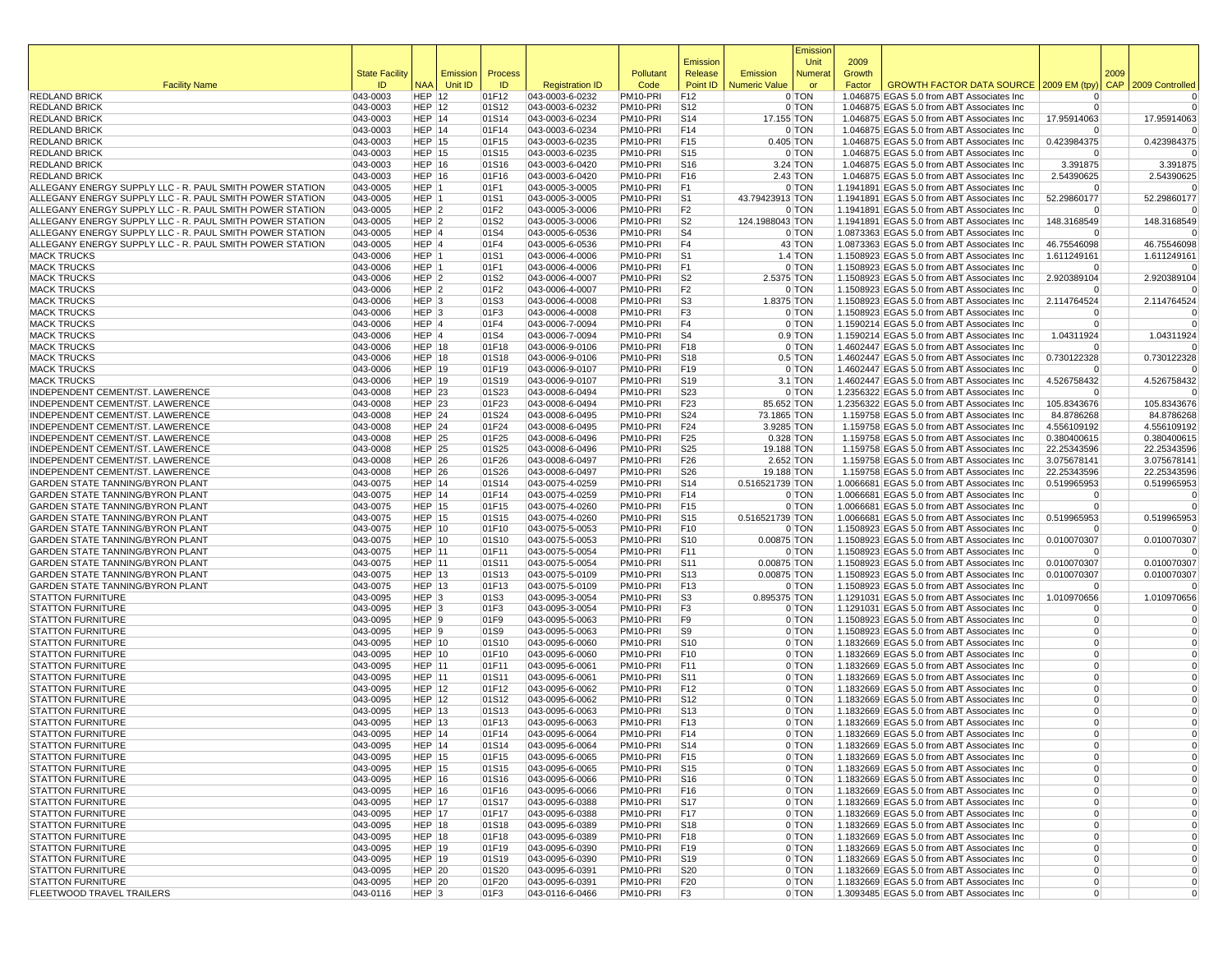|                                                              |                       |                        |                                |                |                                    |                      | Emission                           |                      | Emissior<br>Unit         | 2009   |                                                                                          |                            |      |                               |
|--------------------------------------------------------------|-----------------------|------------------------|--------------------------------|----------------|------------------------------------|----------------------|------------------------------------|----------------------|--------------------------|--------|------------------------------------------------------------------------------------------|----------------------------|------|-------------------------------|
|                                                              | <b>State Facility</b> |                        | Emission                       | Process        |                                    | Pollutant            | Release                            | Emission             | <b>Numera</b>            | Growth |                                                                                          |                            | 2009 |                               |
| <b>Facility Name</b>                                         | ID                    | <b>NAA</b>             | Unit ID                        | ID             | <b>Registration ID</b>             | Code                 | Point ID                           | <b>Numeric Value</b> | or                       | Factor | GROWTH FACTOR DATA SOURCE   2009 EM (tpy                                                 |                            |      | CAP 2009 Controlled           |
| FLEETWOOD TRAVEL TRAILERS                                    | 043-0116              | $HEP$ 3                |                                | 01S3           | 043-0116-6-0466                    | PM10-PRI             | S <sub>3</sub>                     |                      | 0 TON                    |        | 1.3093485 EGAS 5.0 from ABT Associates Inc                                               | $\Omega$                   |      | 0                             |
| RAYLOC<br>RAYLOC                                             | 043-0131<br>043-0131  | HEP 4<br>$HEP$ 4       |                                | 01F4<br>01S4   | 043-0131-6-0091<br>043-0131-6-0091 | PM10-PRI<br>PM10-PRI | F <sub>4</sub><br>S <sub>4</sub>   |                      | 0 TON<br>$0.95$ TON      |        | 1.3093485 EGAS 5.0 from ABT Associates Inc<br>1.3093485 EGAS 5.0 from ABT Associates Inc | $\Omega$<br>1.243881041    |      | $\overline{0}$<br>1.243881041 |
| RAYLOC                                                       | 043-0131              | $HEP$ 5                |                                | 01F5           | 043-0131-6-0092                    | PM10-PRI             | F <sub>5</sub>                     |                      | 0 TON                    |        | 1.3093485 EGAS 5.0 from ABT Associates Inc                                               | $\Omega$                   |      |                               |
| RAYLOC                                                       | 043-0131              | HEP <sup>5</sup>       |                                | 01S5           | 043-0131-6-0092                    | PM10-PRI             | S <sub>5</sub>                     |                      | $0.95$ TON               |        | 1.3093485 EGAS 5.0 from ABT Associates Inc                                               | 1.243881041                |      | 1.243881041                   |
| RAYLOC                                                       | $ 043 - 0131$         | HEP $ 16$              |                                | 01F16          | 043-0131-6-0122                    | PM10-PRI             | F16                                |                      | 0 TON                    |        | 1.1850324 EGAS 5.0 from ABT Associates Inc                                               | $\mathbf 0$                |      |                               |
| <b>RAYLOC</b>                                                | 043-0131              | $HEP$ 16               |                                | 01S16          | 043-0131-6-0122                    | PM10-PRI             | S16                                |                      | $0.95$ TON               |        | 1.1850324 EGAS 5.0 from ABT Associates Inc                                               | 1.125780749                |      | 1.125780749                   |
| RAYLOC                                                       | $ 043 - 0131$         | HEP $ 17$              |                                | 01S17          | 043-0131-6-0123                    | PM10-PRI             | <b>S17</b>                         |                      | $0.95$ TON               |        | 1.1850324 EGAS 5.0 from ABT Associates Inc                                               | 1.125780749                |      | 1.125780749                   |
| RAYLOC                                                       | 043-0131              | <b>HEP 17</b>          |                                | 01F17          | 043-0131-6-0123                    | PM10-PRI             | F <sub>17</sub>                    |                      | 0 TON                    |        | 1.1850324 EGAS 5.0 from ABT Associates Inc                                               | $\Omega$                   |      |                               |
| RAYLOC                                                       | 043-0131              | HEP $ 18$              |                                | 01F18          | 043-0131-6-0124                    | PM10-PRI             | F <sub>18</sub>                    |                      | 0 TON                    |        | 1.1850324 EGAS 5.0 from ABT Associates Inc                                               | $\overline{0}$             |      | $\Omega$                      |
| RAYLOC<br>RAYLOC                                             | 043-0131<br>043-0131  | HEP $ 18$<br>HEP $ 19$ |                                | 01S18<br>01F19 | 043-0131-6-0124<br>043-0131-6-0125 | PM10-PRI<br>PM10-PRI | S <sub>18</sub><br>F <sub>19</sub> |                      | $0.95$ TON<br>0 TON      |        | 1.1850324 EGAS 5.0 from ABT Associates Inc<br>1.1850324 EGAS 5.0 from ABT Associates Inc | 1.125780749                |      | 1.125780749                   |
| <b>RAYLOC</b>                                                | 043-0131              | HEP $ 19$              |                                | 01S19          | 043-0131-6-0125                    | PM10-PRI             | S19                                |                      | $0.95$ TON               |        | 1.1850324 EGAS 5.0 from ABT Associates Inc                                               | 1.125780749                |      | 1.125780749                   |
| RAYLOC                                                       | 043-0131              | $HEP$ 20               |                                | 01F20          | 043-0131-6-0147                    | PM10-PRI             | F <sub>20</sub>                    |                      | $0$ TON                  |        | 1.1850324 EGAS 5.0 from ABT Associates Inc                                               | $\Omega$                   |      | $\Omega$                      |
| RAYLOC                                                       | 043-0131              | HEP $ 20$              |                                | 01S20          | 043-0131-6-0147                    | PM10-PRI             | S20                                |                      | $0.15$ TON               |        | 1.1850324 EGAS 5.0 from ABT Associates Inc                                               | 0.177754855                |      | 0.177754855                   |
| RAYLOC                                                       | 043-0131              | $HEP$ 22               |                                | 01F22          | 043-0131-6-0338                    | PM10-PRI             | F <sub>22</sub>                    |                      | 0 TON                    |        | 1.1590214 EGAS 5.0 from ABT Associates Inc                                               | $\Omega$                   |      |                               |
| RAYLOC                                                       | 043-0131              | HEP $ 22$              |                                | 01S22          | 043-0131-6-0338                    | PM10-PRI             | S22                                |                      | $0.07$ TON               |        | 1.1590214 EGAS 5.0 from ABT Associates Inc                                               | 0.081131496                |      | 0.081131496                   |
| RAYLOC                                                       | 043-0131              | $HEP$ 28               |                                | 01F28          | 043-0131-6-0431                    | PM10-PRI             | F <sub>28</sub>                    |                      | 0 TON                    |        | 1.1850324 EGAS 5.0 from ABT Associates Inc                                               | $\mathbf 0$                |      | o                             |
| RAYLOC                                                       | $ 043 - 0131$         | $HEP$ 28               |                                | 01S28          | 043-0131-6-0431                    | PM10-PRI             | S28                                |                      | 0.95 TON                 |        | 1.1850324 EGAS 5.0 from ABT Associates Inc                                               | 1.125780749                |      | 1.125780749                   |
| RAYLOC                                                       | 043-0131              | <b>HEP 27</b>          |                                | 01F27          | 043-0131-6-0437                    | PM10-PRI             | F27                                |                      | 0 TON                    |        | 1.1850324 EGAS 5.0 from ABT Associates Inc                                               | $\Omega$                   |      |                               |
| RAYLOC<br>RAYLOC                                             | 043-0131<br>043-0131  | HEP $ 27$<br>HEP $ 30$ |                                | 01S27<br>01S30 | 043-0131-6-0437<br>043-0131-6-0471 | PM10-PRI<br>PM10-PRI | S27<br>S30                         |                      | $0.95$ TON<br>$0.11$ TON |        | 1.1850324 EGAS 5.0 from ABT Associates Inc<br>1.1850324 EGAS 5.0 from ABT Associates Inc | 1.125780749<br>0.13035356  |      | 1.125780749<br>0.13035356     |
| RAYLOC                                                       | 043-0131              | HEP $ 32$              |                                | 01S32          | 043-0131-6-0471                    | PM10-PRI             | S32                                |                      | $0.95$ TON               |        | 1.1850324 EGAS 5.0 from ABT Associates Inc                                               | 1.125780749                |      | 1.125780749                   |
| RAYLOC                                                       | 043-0131              | $HEP$ 32               |                                | 01F32          | 043-0131-6-0471                    | PM10-PRI             | F32                                |                      | 0 TON                    |        | 1.1850324 EGAS 5.0 from ABT Associates Inc                                               | $\Omega$                   |      | $\mathbf 0$                   |
| RAYLOC                                                       | 043-0131              | HEP $ 30$              |                                | 01F30          | 043-0131-6-0471                    | PM10-PRI             | F30                                |                      | 0 TON                    |        | 1.1850324 EGAS 5.0 from ABT Associates Inc                                               | $\overline{0}$             |      | $\overline{0}$                |
| <b>RAYLOC</b>                                                | 043-0131              | $HEP$ 24               |                                | 01S24          | 043-0131-9-0077                    | PM10-PRI             | S24                                |                      | $0.65$ TON               |        | 1.1850324 EGAS 5.0 from ABT Associates Inc                                               | 0.770271039                |      | 0.770271039                   |
| RAYLOC                                                       | 043-0131              | $HEP$ 24               |                                | 01F24          | 043-0131-9-0077                    | PM10-PRI             | F24                                |                      | 0 TON                    |        | 1.1850324 EGAS 5.0 from ABT Associates Inc                                               | $\Omega$                   |      |                               |
| RUST-OLEUM CORPORATION                                       | 043-0167              | $HEP$ 2                |                                | 01S2           | 043-0167-7-0097                    | PM10-PRI             | S <sub>2</sub>                     | 0.236 TON            |                          |        | 1.2987013 EGAS 5.0 from ABT Associates Inc                                               | 0.306493504                |      | 0.306493504                   |
| RUST-OLEUM CORPORATION                                       | 043-0167              | $HEP$ 2                |                                | 01F2           | 043-0167-7-0097                    | PM10-PRI             | F <sub>2</sub>                     |                      | 0 TON                    |        | 1.2987013 EGAS 5.0 from ABT Associates Inc                                               | $\Omega$                   |      | $\Omega$                      |
| <b>AMCOR FLEXIBLES</b>                                       | 043-0183              | $HEP$ 6                |                                | 01S6           | 043-0183-6-0253                    | PM10-PRI             | S <sub>6</sub>                     |                      | $0.08$ TON               |        | 1.0409125 EGAS 5.0 from ABT Associates Inc                                               | 0.083273001<br>$\Omega$    |      | 0.083273001                   |
| <b>AMCOR FLEXIBLES</b><br>HAGERSTOWN BOOKBINDING & PRINTING  | 043-0183<br>043-0196  | $HEP$ 6<br>$HEP$ 3     |                                | 01F6<br>01S3   | 043-0183-6-0253<br>043-0196-6-0341 | PM10-PRI<br>PM10-PRI | F <sub>6</sub><br>S <sub>3</sub>   |                      | 0 TON<br>0 TON           |        | 1.0409125 EGAS 5.0 from ABT Associates Inc<br>0.9706303 EGAS 5.0 from ABT Associates Inc | $\overline{0}$             |      | $\overline{0}$                |
| HAGERSTOWN BOOKBINDING & PRINTING                            | 043-0196              | $HEP$ 3                |                                | 01F3           | 043-0196-6-0341                    | PM10-PRI             | F <sub>3</sub>                     |                      | 0 TON                    |        | 0.9706303 EGAS 5.0 from ABT Associates Inc                                               | $\overline{0}$             |      | $\overline{0}$                |
| HAGERSTOWN BOOKBINDING & PRINTING                            | 043-0196              | $HEP$ 4                |                                | 01S4           | 043-0196-6-0344                    | PM10-PRI             | S <sub>4</sub>                     |                      | 0 TON                    |        | 0.9706303 EGAS 5.0 from ABT Associates Inc                                               | $\overline{0}$             |      | $\mathbf 0$                   |
| HAGERSTOWN BOOKBINDING & PRINTING                            | 043-0196              | $HEP$ <sup>4</sup>     |                                | 01F4           | 043-0196-6-0344                    | PM10-PRI             | F <sub>4</sub>                     |                      | 0 TON                    |        | 0.9706303 EGAS 5.0 from ABT Associates Inc                                               | $\overline{0}$             |      | $\Omega$                      |
| HAGERSTOWN BOOKBINDING & PRINTING                            | 043-0196              | $HEP$ 6                |                                | 01S6           | 043-0196-6-0461                    | PM10-PRI             | S <sub>6</sub>                     |                      | 0 TON                    |        | 0.9706303 EGAS 5.0 from ABT Associates Inc                                               | $\overline{0}$             |      | $\mathbf 0$                   |
| HAGERSTOWN BOOKBINDING & PRINTING                            | 043-0196              | $HEP$ 6                |                                | 01F6           | 043-0196-6-0461                    | PM10-PRI             | F6                                 |                      | 0 TON                    |        | 0.9706303 EGAS 5.0 from ABT Associates Inc                                               | $\Omega$                   |      |                               |
| HAGERSTOWN BOOKBINDING & PRINTING                            | 043-0196              | HEP 7                  |                                | 01S7           | 043-0196-6-0521                    | PM10-PRI             | S7                                 |                      | 0 TON                    |        | 0.9706303 EGAS 5.0 from ABT Associates Inc                                               | $\overline{0}$             |      |                               |
| HAGERSTOWN BOOKBINDING & PRINTING                            | $ 043 - 0196$         | HEP 7<br>HEP 8         |                                | 01F7           | 043-0196-6-0521                    | PM10-PRI             | F7<br>S8                           |                      | 0 TON                    |        | 0.9706303 EGAS 5.0 from ABT Associates Inc                                               | $\Omega$                   |      | $\Omega$                      |
| FIL-TEC<br>FIL-TEC                                           | 043-0206<br>043-0206  | HEP 8                  |                                | 01S8<br>01F8   | 043-0206-5-0098<br>043-0206-5-0098 | PM10-PRI<br>PM10-PRI | F8                                 |                      | 0 TON<br>0 TON           |        | 1.0433615 EGAS 5.0 from ABT Associates Inc<br>1.0433615 EGAS 5.0 from ABT Associates Inc | $\overline{0}$<br>$\Omega$ |      | $\Omega$                      |
| FIL-TEC                                                      | 043-0206              | HEP 1                  |                                | 01F1           | 043-0206-6-0200                    | PM10-PRI             | F <sub>1</sub>                     |                      | 0 TON                    |        | 1.1590214 EGAS 5.0 from ABT Associates Inc                                               | $\Omega$                   |      |                               |
| FIL-TEC                                                      | 043-0206              | HEP 1                  |                                | 01S1           | 043-0206-6-0200                    | PM10-PRI             | S <sub>1</sub>                     |                      | 0 TON                    |        | 1.1590214 EGAS 5.0 from ABT Associates Inc                                               | $\overline{0}$             |      |                               |
| FIL-TEC                                                      | 043-0206              | $HEP$ 2                |                                | 01F2           | 043-0206-6-0201                    | PM10-PRI             | F <sub>2</sub>                     |                      | 0 TON                    |        | 1.1590214 EGAS 5.0 from ABT Associates Inc                                               | $\overline{0}$             |      |                               |
| FIL-TEC                                                      | 043-0206              | $HEP$ 2                |                                | 01S2           | 043-0206-6-0201                    | PM10-PRI             | S <sub>2</sub>                     |                      | 0 TON                    |        | 1.1590214 EGAS 5.0 from ABT Associates Inc                                               | $\overline{0}$             |      | $\Omega$                      |
| FIL-TEC                                                      | 043-0206              | $HEP$ 3                |                                | 01S3           | 043-0206-6-0206                    | PM10-PRI             | S <sub>3</sub>                     |                      | 0 TON                    |        | 1.1641791 EGAS 5.0 from ABT Associates Inc                                               | $\Omega$                   |      | $\Omega$                      |
| FIL-TEC                                                      | 043-0206              | $HEP$ 3                |                                | 01F3           | 043-0206-6-0206                    | PM10-PRI             | F <sub>3</sub>                     |                      | 0 TON                    |        | 1.1641791 EGAS 5.0 from ABT Associates Inc                                               | $\Omega$                   |      | $\mathbf 0$                   |
| FIL-TEC                                                      | 043-0206              | $HEP$ 4                |                                | 01S4           | 043-0206-6-0207                    | PM10-PRI             | S <sub>4</sub><br>F <sub>4</sub>   |                      | 0 TON                    |        | 1.1590214 EGAS 5.0 from ABT Associates Inc                                               | $\Omega$<br>$\overline{0}$ |      | $\mathbf 0$<br>$\Omega$       |
| FIL-TEC<br>FIL-TEC                                           | 043-0206<br>043-0206  | $HEP$ 4<br>$HEP$ 5     |                                | 01F4<br> 01S5  | 043-0206-6-0207<br>043-0206-6-0208 | PM10-PRI<br>PM10-PRI | S <sub>5</sub>                     |                      | 0 TON<br>0 TON           |        | 1.1590214 EGAS 5.0 from ABT Associates Inc<br>1.1590214 EGAS 5.0 from ABT Associates Inc | $\Omega$                   |      |                               |
| FIL-TEC                                                      | 043-0206              | $HEP$ 5                |                                | 01F5           | 043-0206-6-0208                    | PM10-PRI             | F <sub>5</sub>                     |                      | 0 TON                    |        | 1.1590214 EGAS 5.0 from ABT Associates Inc                                               | $\Omega$                   |      | $\Omega$                      |
| FIL-TEC                                                      | $ 043 - 0206$         | $HEP$ 6                |                                | 01F6           | 043-0206-6-0209                    | PM10-PRI             | F <sub>6</sub>                     |                      | 0 TON                    |        | 1.1590214 EGAS 5.0 from ABT Associates Inc                                               | 0                          |      | $\mathbf 0$                   |
| FIL-TEC                                                      | 043-0206              | $HEP$ 6                |                                | 01S6           | 043-0206-6-0209                    | PM10-PRI             | S <sub>6</sub>                     |                      | 0 TON                    |        | 1.1590214 EGAS 5.0 from ABT Associates Inc                                               | $\Omega$                   |      | $\Omega$                      |
| FIL-TEC                                                      | 043-0206              | HEP 7                  |                                | 01F7           | 043-0206-6-0322                    | PM10-PRI             | F7                                 |                      | 0 TON                    |        | 1.0308371 EGAS 5.0 from ABT Associates Inc                                               | $\Omega$                   |      | $\Omega$                      |
| FIL-TEC                                                      | 043-0206              | HEP 7                  |                                | 01S7           | 043-0206-6-0322                    | PM10-PRI             | S7                                 |                      | 0 TON                    |        | 1.0308371 EGAS 5.0 from ABT Associates Inc                                               | $\Omega$                   |      | $\Omega$                      |
| ENGINEERED POLYMER SOLUTIONS                                 | 043-0305              | $HEP$ 5                |                                | 01S5           | 043-0305-5-0548                    | PM10-PRI             | S <sub>5</sub>                     | 0.077138425 TON      |                          |        | 1.0433615 EGAS 5.0 from ABT Associates Inc                                               | 0.080483266                |      | 0.080483266                   |
| ENGINEERED POLYMER SOLUTIONS                                 | 043-0305              | $HEP$ 5                |                                | 01F5           | 043-0305-5-0548                    | PM10-PRI             | F <sub>5</sub>                     |                      | 0 TON                    |        | 1.0433615 EGAS 5.0 from ABT Associates Inc                                               | $\Omega$                   |      | $\mathbf 0$                   |
| ENGINEERED POLYMER SOLUTIONS<br>ENGINEERED POLYMER SOLUTIONS | 043-0305              | $HEP$ 6<br>HEP 6       |                                | 01F6           | 043-0305-5-0549                    | PM10-PRI<br>PM10-PRI | F <sub>6</sub><br>S <sub>6</sub>   | 0.077138425 TON      | 0 TON                    |        | 1.0433615 EGAS 5.0 from ABT Associates Inc                                               | $\Omega$<br>0.080483266    |      | $\Omega$<br>0.080483266       |
| ENGINEERED POLYMER SOLUTIONS                                 | 043-0305<br>043-0305  | HEP 7                  |                                | 01S6<br>01S7   | 043-0305-5-0549<br>043-0305-7-0123 | PM10-PRI             | S7                                 | 1.500150049 TON      |                          |        | 1.0433615 EGAS 5.0 from ABT Associates Inc<br>1.2987013 EGAS 5.0 from ABT Associates Inc | 1.948246798                |      | 1.948246798                   |
| ENGINEERED POLYMER SOLUTIONS                                 | 043-0305              | HEP 7                  |                                | 01F7           | 043-0305-7-0123                    | PM10-PRI             | F7                                 |                      | 0 TON                    |        | 1.2987013 EGAS 5.0 from ABT Associates Inc                                               | $\Omega$                   |      |                               |
| ENGINEERED POLYMER SOLUTIONS                                 | 043-0305              | $HEP$ 4                |                                | 01S4           | 043-0305-9-0152                    | PM10-PRI             | S4                                 |                      | 0 TON                    |        | 1.0132605 EGAS 5.0 from ABT Associates Inc                                               | $\Omega$                   |      | $\Omega$                      |
| ENGINEERED POLYMER SOLUTIONS                                 | 043-0305              | $HEP$ <sup>4</sup>     |                                | 01F4           | 043-0305-9-0152                    | PM10-PRI             | F <sub>4</sub>                     |                      | 0 TON                    |        | 1.0132605 EGAS 5.0 from ABT Associates Inc                                               | $\overline{0}$             |      | $\Omega$                      |
|                                                              |                       |                        | <b>WASHINGTON COUNTY TOTAL</b> |                |                                    | PM10-PRI             |                                    | 462.076              |                          |        |                                                                                          |                            |      | 543.976                       |
|                                                              |                       |                        |                                |                |                                    |                      |                                    |                      |                          |        |                                                                                          |                            |      |                               |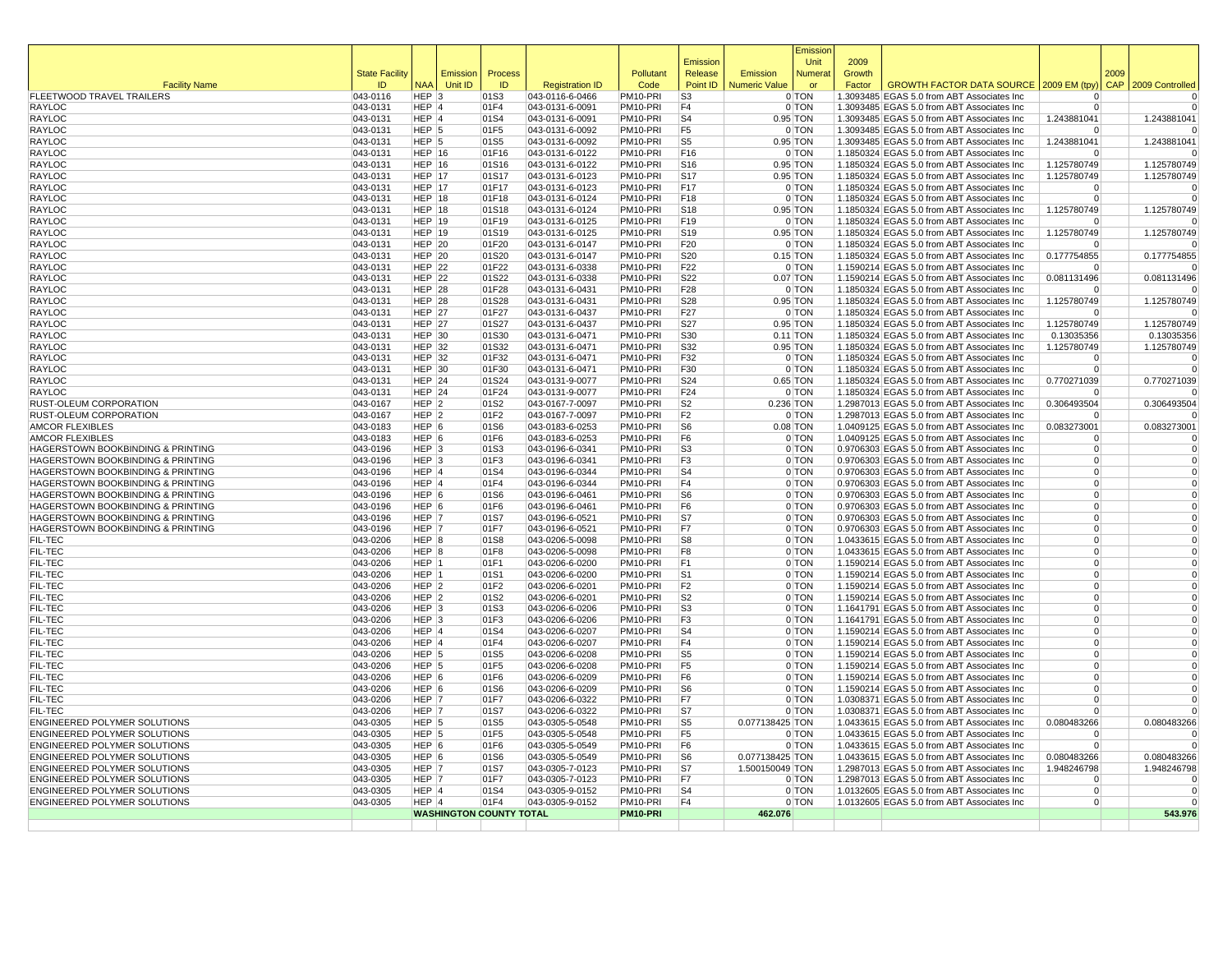|                                                                      |                             |                                |                     |                |                                    |                      |                                     |                                    | Emissior            |                  |                                                                                          |                            |      |                            |
|----------------------------------------------------------------------|-----------------------------|--------------------------------|---------------------|----------------|------------------------------------|----------------------|-------------------------------------|------------------------------------|---------------------|------------------|------------------------------------------------------------------------------------------|----------------------------|------|----------------------------|
|                                                                      |                             |                                |                     |                |                                    |                      | Emission                            |                                    | Unit                | 2009             |                                                                                          |                            |      |                            |
| <b>Facility Name</b>                                                 | <b>State Facility</b><br>ID | <b>NAA</b>                     | Emission<br>Unit ID | Process<br>ID. | <b>Registration ID</b>             | Pollutant<br>Code    | Release<br>Point ID                 | Emission<br><b>Numeric Value</b>   | Numera<br>or        | Growth<br>Factor | GROWTH FACTOR DATA SOURCE 2009 EM (tpy)                                                  |                            | 2009 | CAP 2009 Controlled        |
| <b>REDLAND BRICK</b>                                                 | 043-0003                    | HEP $ 12$                      |                     | 01F12          | 043-0003-6-0232                    | PM25-FIL             | F <sub>12</sub>                     |                                    | 0 TON               |                  | 1.046875 EGAS 5.0 from ABT Associates Inc                                                | $\Omega$                   |      | 0                          |
| <b>REDLAND BRICK</b>                                                 | 043-0003                    | HEP $ 12$                      |                     | 01S12          | 043-0003-6-0232                    | PM25-FIL             | S <sub>12</sub>                     |                                    | 0 TON               |                  | 1.046875 EGAS 5.0 from ABT Associates Inc                                                | $\overline{0}$             |      | 0                          |
| <b>REDLAND BRICK</b>                                                 | 043-0003                    | HEP 14                         |                     | 01F14          | 043-0003-6-0234                    | PM25-FIL             | F14                                 |                                    | 0 TON               |                  | 1.046875 EGAS 5.0 from ABT Associates Inc                                                | $\Omega$                   |      | 0                          |
| <b>REDLAND BRICK</b>                                                 | 043-0003                    | $HEP$ 14                       |                     | 01S14          | 043-0003-6-0234                    | PM25-FIL             | S <sub>14</sub>                     | 5.826226415 TON                    |                     |                  | 1.046875 EGAS 5.0 from ABT Associates Inc                                                | 6.099330778                |      | 6.099330778                |
| <b>REDLAND BRICK</b>                                                 | 043-0003                    | $HEP$ 15                       |                     | 01F15          | 043-0003-6-0235                    | PM25-FIL             | F <sub>15</sub>                     | 0.011571429 TON                    |                     |                  | 1.046875 EGAS 5.0 from ABT Associates Inc                                                | 0.012113839                |      | 0.012113839                |
| <b>REDLAND BRICK</b>                                                 | 043-0003                    | <b>HEP 15</b>                  |                     | 01S15          | 043-0003-6-0235                    | PM25-FIL             | S <sub>15</sub>                     |                                    | 0 TON               |                  | 1.046875 EGAS 5.0 from ABT Associates Inc                                                | $\Omega$                   |      | $\Omega$                   |
| <b>REDLAND BRICK</b><br><b>REDLAND BRICK</b>                         | 043-0003<br>043-0003        | HEP 16<br>HEP 16               |                     | 01F16<br>01S16 | 043-0003-6-0420<br>043-0003-6-0420 | PM25-FIL<br>PM25-FIL | F16<br>S <sub>16</sub>              | 1.582325581 TON<br>2.109767442 TON |                     |                  | 1.046875 EGAS 5.0 from ABT Associates Inc<br>1.046875 EGAS 5.0 from ABT Associates Inc   | 1.656497093<br>2.208662791 |      | 1.656497093<br>2.208662791 |
| ALLEGANY ENERGY SUPPLY LLC - R. PAUL SMITH POWER STATION             | 043-0005                    | $HEP$  1                       |                     | 01S1           | 043-0005-3-0005                    | PM25-FIL             | S <sub>1</sub>                      | 15.33870968 TON                    |                     |                  | 1.1941891 EGAS 5.0 from ABT Associates Inc                                               | 18.31731947                |      | 18.31731947                |
| ALLEGANY ENERGY SUPPLY LLC - R. PAUL SMITH POWER STATION             | 043-0005                    | HEP 1                          |                     | 01F1           | 043-0005-3-0005                    | PM25-FIL             | F1                                  |                                    | 0 TON               |                  | 1.1941891 EGAS 5.0 from ABT Associates Inc                                               | $\Omega$                   |      | 0                          |
| ALLEGANY ENERGY SUPPLY LLC - R. PAUL SMITH POWER STATION             | 043-0005                    | $HEP$ 2                        |                     | 01F2           | 043-0005-3-0006                    | PM25-FIL             | F <sub>2</sub>                      |                                    | 0 TON               |                  | 1.1941891 EGAS 5.0 from ABT Associates Inc                                               | $\Omega$                   |      | $\Omega$                   |
| ALLEGANY ENERGY SUPPLY LLC - R. PAUL SMITH POWER STATION             | 043-0005                    | HEP <sub>2</sub>               |                     | 01S2           | 043-0005-3-0006                    | PM25-FIL             | S <sub>2</sub>                      |                                    | 43.5 TON            |                  | 1.1941891 EGAS 5.0 from ABT Associates Inc                                               | 51.94722462                |      | 51.94722462                |
| ALLEGANY ENERGY SUPPLY LLC - R. PAUL SMITH POWER STATION             | 043-0005                    | $HEP$ 4                        |                     | 01S4           | 043-0005-6-0536                    | PM25-FIL             | S <sub>4</sub>                      |                                    | 0 TON               |                  | 1.0873363 EGAS 5.0 from ABT Associates Inc                                               | $\Omega$                   |      |                            |
| ALLEGANY ENERGY SUPPLY LLC - R. PAUL SMITH POWER STATION             | 043-0005                    | HEP 4                          |                     | 01F4           | 043-0005-6-0536                    | PM25-FIL             | F <sub>4</sub>                      | 12.64705882 TON                    |                     |                  | 1.0873363 EGAS 5.0 from ABT Associates Inc                                               | 13.75160617                |      | 13.75160617                |
| <b>MACK TRUCKS</b>                                                   | 043-0006                    | HEP 1                          |                     | 01S1           | 043-0006-4-0006                    | PM25-FIL             | S <sub>1</sub>                      |                                    | $0.8$ TON           |                  | 1.1508923 EGAS 5.0 from ABT Associates Inc                                               | 0.920713806                |      | 0.920713806                |
| <b>MACK TRUCKS</b><br><b>MACK TRUCKS</b>                             | 043-0006<br>043-0006        | HEP 1<br>HEP <sub>2</sub>      |                     | 01F1<br>01S2   | 043-0006-4-0006<br>043-0006-4-0007 | PM25-FIL<br>PM25-FIL | F <sub>1</sub><br>S <sub>2</sub>    |                                    | 0 TON<br>$1.45$ TON |                  | 1.1508923 EGAS 5.0 from ABT Associates Inc<br>1.1508923 EGAS 5.0 from ABT Associates Inc | 0<br>1.668793774           |      | $\Omega$<br>1.668793774    |
| <b>MACK TRUCKS</b>                                                   | 043-0006                    | $HEP$ 2                        |                     | 01F2           | 043-0006-4-0007                    | PM25-FIL             | F <sub>2</sub>                      |                                    | 0 TON               |                  | 1.1508923 EGAS 5.0 from ABT Associates Inc                                               | $\Omega$                   |      |                            |
| <b>MACK TRUCKS</b>                                                   | 043-0006                    | HEP <sub>3</sub>               |                     | 01S3           | 043-0006-4-0008                    | PM25-FIL             | S <sub>3</sub>                      |                                    | $1.05$ TON          |                  | 1.1508923 EGAS 5.0 from ABT Associates Inc                                               | 1.208436871                |      | 1.208436871                |
| <b>MACK TRUCKS</b>                                                   | 043-0006                    | $HEP$ 3                        |                     | 01F3           | 043-0006-4-0008                    | PM25-FIL             | F <sub>3</sub>                      |                                    | 0 TON               |                  | 1.1508923 EGAS 5.0 from ABT Associates Inc                                               | $\Omega$                   |      | $\Omega$                   |
| <b>MACK TRUCKS</b>                                                   | 043-0006                    | HEP 4                          |                     | 01S4           | 043-0006-7-0094                    | PM25-FIL             | S <sub>4</sub>                      | 0.813650998 TON                    |                     |                  | 1.1590214 EGAS 5.0 from ABT Associates Inc                                               | 0.943038901                |      | 0.943038901                |
| <b>MACK TRUCKS</b>                                                   | 043-0006                    | HEP 4                          |                     | 01F4           | 043-0006-7-0094                    | PM25-FIL             | F <sub>4</sub>                      |                                    | 0 TON               |                  | 1.1590214 EGAS 5.0 from ABT Associates Inc                                               | $\Omega$                   |      | $\Omega$                   |
| <b>MACK TRUCKS</b>                                                   | 043-0006                    | $HEP$ 18                       |                     | 01S18          | 043-0006-9-0106                    | PM25-FIL             | S <sub>18</sub>                     |                                    | $0.5$ TON           |                  | 1.4602447 EGAS 5.0 from ABT Associates Inc                                               | 0.730122328                |      | 0.730122328                |
| <b>MACK TRUCKS</b>                                                   | 043-0006                    | $HEP$ 18                       |                     | 01F18          | 043-0006-9-0106                    | PM25-FIL             | F <sub>18</sub>                     |                                    | 0 TON               |                  | 1.4602447 EGAS 5.0 from ABT Associates Inc                                               | $\Omega$                   |      | $\Omega$                   |
| <b>MACK TRUCKS</b>                                                   | 043-0006                    | <b>HEP 19</b>                  |                     | 01F19          | 043-0006-9-0107                    | PM25-FIL             | F <sub>19</sub>                     |                                    | 0 TON               |                  | 1.4602447 EGAS 5.0 from ABT Associates Inc                                               | $\Omega$                   |      | $\Omega$                   |
| <b>MACK TRUCKS</b><br>INDEPENDENT CEMENT/ST. LAWERENCE               | 043-0006                    | <b>HEP 19</b>                  |                     | 01S19          | 043-0006-9-0107<br>043-0008-6-0494 | PM25-FIL             | S <sub>19</sub>                     |                                    | $3.1$ TON           |                  | 1.4602447 EGAS 5.0 from ABT Associates Inc                                               | 4.526758432                |      | 4.526758432<br>37.35330621 |
| INDEPENDENT CEMENT/ST. LAWERENCE                                     | 043-0008<br>043-0008        | HEP $ 23$<br><b>HEP 23</b>     |                     | 01F23<br>01S23 | 043-0008-6-0494                    | PM25-FIL<br>PM25-FIL | F <sub>23</sub><br>S <sub>2</sub> 3 | 30.23011765 TON                    | 0 TON               |                  | 1.2356322 EGAS 5.0 from ABT Associates Inc<br>1.2356322 EGAS 5.0 from ABT Associates Inc | 37.35330621<br>$\Omega$    |      | 0                          |
| INDEPENDENT CEMENT/ST. LAWERENCE                                     | 043-0008                    | $HEP$ 24                       |                     | 01F24          | 043-0008-6-0495                    | PM25-FIL             | F <sub>24</sub>                     | 1.683642857 TON                    |                     |                  | 1.159758 EGAS 5.0 from ABT Associates Inc                                                | 1.952618225                |      | 1.952618225                |
| INDEPENDENT CEMENT/ST. LAWERENCE                                     | 043-0008                    | <b>HEP 24</b>                  |                     | 01S24          | 043-0008-6-0495                    | PM25-FIL             | S24                                 | 31.36564286 TON                    |                     |                  | 1.159758 EGAS 5.0 from ABT Associates Inc                                                | 36.37655434                |      | 36.37655434                |
| INDEPENDENT CEMENT/ST. LAWERENCE                                     | 043-0008                    | <b>HEP 25</b>                  |                     | 01S25          | 043-0008-6-0496                    | PM25-FIL             | S <sub>25</sub>                     | 6.772235294 TON                    |                     |                  | 1.159758 EGAS 5.0 from ABT Associates Inc                                                | 7.854153869                |      | 7.854153869                |
| INDEPENDENT CEMENT/ST. LAWERENCE                                     | 043-0008                    | $HEP$ 25                       |                     | 01F25          | 043-0008-6-0496                    | PM25-FIL             | F <sub>25</sub>                     | 0.115764706 TON                    |                     |                  | 1.159758 EGAS 5.0 from ABT Associates Inc                                                | 0.13425904                 |      | 0.13425904                 |
| <b>INDEPENDENT CEMENT/ST, LAWERENCE</b>                              | 043-0008                    | <b>HEP 26</b>                  |                     | 01S26          | 043-0008-6-0497                    | PM25-FIL             | S26                                 | 6.772235294 TON                    |                     |                  | 1.159758 EGAS 5.0 from ABT Associates Inc                                                | 7.854153869                |      | 7.854153869                |
| INDEPENDENT CEMENT/ST. LAWERENCE                                     | 043-0008                    | $HEP$ 26                       |                     | 01F26          | 043-0008-6-0497                    | PM25-FIL             | F26                                 | 0.936 TON                          |                     |                  | 1.159758 EGAS 5.0 from ABT Associates Inc                                                | 1.085533462                |      | 1.085533462                |
| GARDEN STATE TANNING/BYRON PLANT                                     | 043-0075                    | HEP 14                         |                     | 01S14          | 043-0075-4-0259                    | PM25-FIL             | S <sub>14</sub>                     | 0.222391304 TON                    |                     |                  | 1.0066681 EGAS 5.0 from ABT Associates Inc                                               | 0.22387423                 |      | 0.22387423                 |
| GARDEN STATE TANNING/BYRON PLANT<br>GARDEN STATE TANNING/BYRON PLANT | 043-0075<br>043-0075        | $HEP$ 14<br><b>HEP 15</b>      |                     | 01F14<br>01S15 | 043-0075-4-0259<br>043-0075-4-0260 | PM25-FIL<br>PM25-FIL | F14<br>S <sub>15</sub>              | 0.222391304 TON                    | 0 TON               |                  | 1.0066681 EGAS 5.0 from ABT Associates Inc<br>1.0066681 EGAS 5.0 from ABT Associates Inc | $\Omega$<br>0.22387423     |      | $\Omega$<br>0.22387423     |
| <b>GARDEN STATE TANNING/BYRON PLANT</b>                              | 043-0075                    | HEP $ 15$                      |                     | 01F15          | 043-0075-4-0260                    | PM25-FIL             | F15                                 |                                    | 0 TON               |                  | 1.0066681 EGAS 5.0 from ABT Associates Inc                                               | $\Omega$                   |      | $\Omega$                   |
| GARDEN STATE TANNING/BYRON PLANT                                     | 043-0075                    | <b>HEP 10</b>                  |                     | 01F10          | 043-0075-5-0053                    | PM25-FIL             | F10                                 |                                    | 0 TON               |                  | 1.1508923 EGAS 5.0 from ABT Associates Inc                                               | $\Omega$                   |      | $\Omega$                   |
| <b>GARDEN STATE TANNING/BYRON PLANT</b>                              | 043-0075                    | $HEP$ 10                       |                     | 01S10          | 043-0075-5-0053                    | PM25-FIL             | S <sub>10</sub>                     | $0.005$ TON                        |                     |                  | 1.1508923 EGAS 5.0 from ABT Associates Inc                                               | 0.005754461                |      | 0.005754461                |
| <b>GARDEN STATE TANNING/BYRON PLANT</b>                              | 043-0075                    | $HEP$ 11                       |                     | 01F11          | 043-0075-5-0054                    | PM25-FIL             | F11                                 |                                    | 0 TON               |                  | 1.1508923 EGAS 5.0 from ABT Associates Inc                                               | 0                          |      |                            |
| <b>GARDEN STATE TANNING/BYRON PLANT</b>                              | 043-0075                    | $HEP$ 11                       |                     | 01S11          | 043-0075-5-0054                    | PM25-FIL             | S <sub>11</sub>                     | $0.005$ TON                        |                     |                  | 1.1508923 EGAS 5.0 from ABT Associates Inc                                               | 0.005754461                |      | 0.005754461                |
| GARDEN STATE TANNING/BYRON PLANT                                     | 043-0075                    | $HEP$ 13                       |                     | 01S13          | 043-0075-5-0109                    | PM25-FIL             | S <sub>13</sub>                     | $0.005$ TON                        |                     |                  | 1.1508923 EGAS 5.0 from ABT Associates Inc                                               | 0.005754461                |      | 0.005754461                |
| GARDEN STATE TANNING/BYRON PLANT                                     | 043-0075                    | <b>HEP 13</b>                  |                     | 01F13          | 043-0075-5-0109                    | PM25-FIL             | F <sub>13</sub>                     |                                    | 0 TON               |                  | 1.1508923 EGAS 5.0 from ABT Associates Inc                                               | $\Omega$                   |      | $\Omega$                   |
| <b>STATTON FURNITURE</b><br><b>STATTON FURNITURE</b>                 | 043-0095<br>043-0095        | $HEP$ 3<br>$HEP$ 3             |                     | 01S3           | 043-0095-3-0054                    | PM25-FIL<br>PM25-FIL | S <sub>3</sub><br>F3                | 0.73625 TON                        | 0 TON               |                  | 1.1291031 EGAS 5.0 from ABT Associates Inc<br>1.1291031 EGAS 5.0 from ABT Associates Inc | 0.831302131<br>$\Omega$    |      | 0.831302131<br>$\Omega$    |
| <b>STATTON FURNITURE</b>                                             | 043-0095                    | HEP 9                          |                     | 01F3<br>01S9   | 043-0095-3-0054<br>043-0095-5-0063 | PM25-FIL             | S <sub>9</sub>                      |                                    | 0 TON               |                  | 1.1508923 EGAS 5.0 from ABT Associates Inc                                               | $\overline{0}$             |      | 0                          |
| <b>STATTON FURNITURE</b>                                             | 043-0095                    | HEP <sub>9</sub>               |                     | 01F9           | 043-0095-5-0063                    | PM25-FIL             | F9                                  |                                    | 0 TON               |                  | 1.1508923 EGAS 5.0 from ABT Associates Inc                                               | $\overline{0}$             |      | $\Omega$                   |
| <b>STATTON FURNITURE</b>                                             | 043-0095                    | <b>HEP 10</b>                  |                     | 01S10          | 043-0095-6-0060                    | PM25-FIL             | S <sub>10</sub>                     |                                    | 0 TON               |                  | 1.1832669 EGAS 5.0 from ABT Associates Inc                                               | $\overline{0}$             |      | $\Omega$                   |
| <b>STATTON FURNITURE</b>                                             | 043-0095                    | $HEP$ 10                       |                     | 01F10          | 043-0095-6-0060                    | PM25-FIL             | F <sub>10</sub>                     |                                    | 0 TON               |                  | 1.1832669 EGAS 5.0 from ABT Associates Inc                                               | $\overline{0}$             |      | $\Omega$                   |
| <b>STATTON FURNITURE</b>                                             | 043-0095                    | <b>HEP 11</b>                  |                     | 01F11          | 043-0095-6-0061                    | PM25-FIL             | F11                                 |                                    | 0 TON               |                  | 1.1832669 EGAS 5.0 from ABT Associates Inc                                               | $\overline{0}$             |      | $\mathbf 0$                |
| <b>STATTON FURNITURE</b>                                             | 043-0095                    | $HEP$ 11                       |                     | 01S11          | 043-0095-6-0061                    | PM25-FIL             | S <sub>11</sub>                     |                                    | 0 TON               |                  | 1.1832669 EGAS 5.0 from ABT Associates Inc                                               | $\overline{0}$             |      | $\Omega$                   |
| <b>STATTON FURNITURE</b>                                             | 043-0095                    | <b>HEP 12</b>                  |                     | 01F12          | 043-0095-6-0062                    | PM25-FIL             | F <sub>12</sub>                     |                                    | 0 TON               |                  | 1.1832669 EGAS 5.0 from ABT Associates Inc                                               | $\Omega$                   |      | $\Omega$                   |
| <b>STATTON FURNITURE</b>                                             | 043-0095                    | $HEP$ 12                       |                     | 01S12          | 043-0095-6-0062<br>043-0095-6-0063 | PM25-FIL             | S <sub>12</sub>                     |                                    | 0 TON               |                  | 1.1832669 EGAS 5.0 from ABT Associates Inc                                               | $\Omega$                   |      | $\Omega$                   |
| <b>STATTON FURNITURE</b><br><b>STATTON FURNITURE</b>                 | 043-0095<br>043-0095        | HEP $13$<br>$HEP$  13          |                     | 01F13<br>01S13 | 043-0095-6-0063                    | PM25-FIL<br>PM25-FIL | F13<br>S <sub>13</sub>              |                                    | 0 TON<br>0 TON      |                  | 1.1832669 EGAS 5.0 from ABT Associates Inc<br>1.1832669 EGAS 5.0 from ABT Associates Inc | $\Omega$<br>$\Omega$       |      | $\Omega$<br>$\Omega$       |
| <b>STATTON FURNITURE</b>                                             | 043-0095                    | $HEP$ 14                       |                     | 01F14          | 043-0095-6-0064                    | PM25-FIL             | F <sub>14</sub>                     |                                    | 0 TON               |                  | 1.1832669 EGAS 5.0 from ABT Associates Inc                                               | $\Omega$                   |      | $\Omega$                   |
| STATTON FURNITURE                                                    | 043-0095                    | HEP   14                       |                     | 01S14          | 043-0095-6-0064                    | PM25-FIL             | S14                                 |                                    | 0 TON               |                  | 1.1832669 EGAS 5.0 from ABT Associates Inc                                               |                            |      |                            |
| <b>STATTON FURNITURE</b>                                             | 043-0095                    | <b>HEP 15</b>                  |                     | 01S15          | 043-0095-6-0065                    | PM25-FIL             | S <sub>15</sub>                     |                                    | $0$ TON             |                  | 1.1832669 EGAS 5.0 from ABT Associates Inc                                               | $\overline{0}$             |      | $\mathbf 0$                |
| <b>STATTON FURNITURE</b>                                             | 043-0095                    | <b>HEP 15</b>                  |                     | 01F15          | 043-0095-6-0065                    | PM25-FIL             | F15                                 |                                    | $0$ TON             |                  | 1.1832669 EGAS 5.0 from ABT Associates Inc                                               | $\overline{0}$             |      | 0                          |
| <b>STATTON FURNITURE</b>                                             | 043-0095                    | <b>HEP 16</b>                  |                     | 01F16          | 043-0095-6-0066                    | PM25-FIL             | F16                                 |                                    | $0$ TON             |                  | 1.1832669 EGAS 5.0 from ABT Associates Inc                                               | $\overline{0}$             |      | $\mathbf 0$                |
| <b>STATTON FURNITURE</b>                                             | 043-0095                    | <b>HEP 16</b>                  |                     | 01S16          | 043-0095-6-0066                    | PM25-FIL             | S16                                 |                                    | $0$ TON             |                  | 1.1832669 EGAS 5.0 from ABT Associates Inc                                               | $\overline{0}$             |      | 0                          |
| <b>STATTON FURNITURE</b>                                             | 043-0095                    | <b>HEP 17</b>                  |                     | 01F17          | 043-0095-6-0388                    | PM25-FIL             | F <sub>17</sub>                     |                                    | 0 TON               |                  | 1.1832669 EGAS 5.0 from ABT Associates Inc                                               | $\overline{0}$             |      | $\Omega$                   |
| <b>STATTON FURNITURE</b>                                             | 043-0095                    | HEP 17                         |                     | 01S17          | 043-0095-6-0388                    | PM25-FIL             | <b>S17</b>                          |                                    | 0 TON               |                  | 1.1832669 EGAS 5.0 from ABT Associates Inc                                               | $\overline{0}$             |      | 0                          |
| <b>STATTON FURNITURE</b><br><b>STATTON FURNITURE</b>                 | 043-0095<br>043-0095        | <b>HEP 18</b><br><b>HEP 18</b> |                     | 01S18<br>01F18 | 043-0095-6-0389<br>043-0095-6-0389 | PM25-FIL<br>PM25-FIL | S <sub>18</sub><br>F18              |                                    | $0$ TON<br>$0$ TON  |                  | 1.1832669 EGAS 5.0 from ABT Associates Inc<br>1.1832669 EGAS 5.0 from ABT Associates Inc | 0<br>$\overline{0}$        |      | $\Omega$<br>0              |
| <b>STATTON FURNITURE</b>                                             | 043-0095                    | <b>HEP 19</b>                  |                     | 01F19          | 043-0095-6-0390                    | PM25-FIL             | F <sub>19</sub>                     |                                    | 0 TON               |                  | 1.1832669 EGAS 5.0 from ABT Associates Inc                                               | $\overline{0}$             |      | 0                          |
| <b>STATTON FURNITURE</b>                                             | 043-0095                    | HEP 19                         |                     | 01S19          | 043-0095-6-0390                    | PM25-FIL             | S <sub>19</sub>                     |                                    | 0 TON               |                  | 1.1832669 EGAS 5.0 from ABT Associates Inc                                               | $\overline{0}$             |      | 0                          |
| <b>STATTON FURNITURE</b>                                             | 043-0095                    | <b>HEP 20</b>                  |                     | 01S20          | 043-0095-6-0391                    | PM25-FIL             | S <sub>20</sub>                     |                                    | $0$ TON             |                  | 1.1832669 EGAS 5.0 from ABT Associates Inc                                               | $\overline{0}$             |      | 0                          |
| <b>STATTON FURNITURE</b>                                             | 043-0095                    | <b>HEP 20</b>                  |                     | 01F20          | 043-0095-6-0391                    | PM25-FIL             | F20                                 |                                    | $0$ TON             |                  | 1.1832669 EGAS 5.0 from ABT Associates Inc                                               | $\overline{0}$             |      | 0                          |
| <b>FLEETWOOD TRAVEL TRAILERS</b>                                     | 043-0116                    | $HEP$ 3                        |                     | 01F3           | 043-0116-6-0466                    | PM25-FIL             | F <sub>3</sub>                      |                                    | $0$ TON             |                  | 1.3093485 EGAS 5.0 from ABT Associates Inc                                               | 0                          |      | 0                          |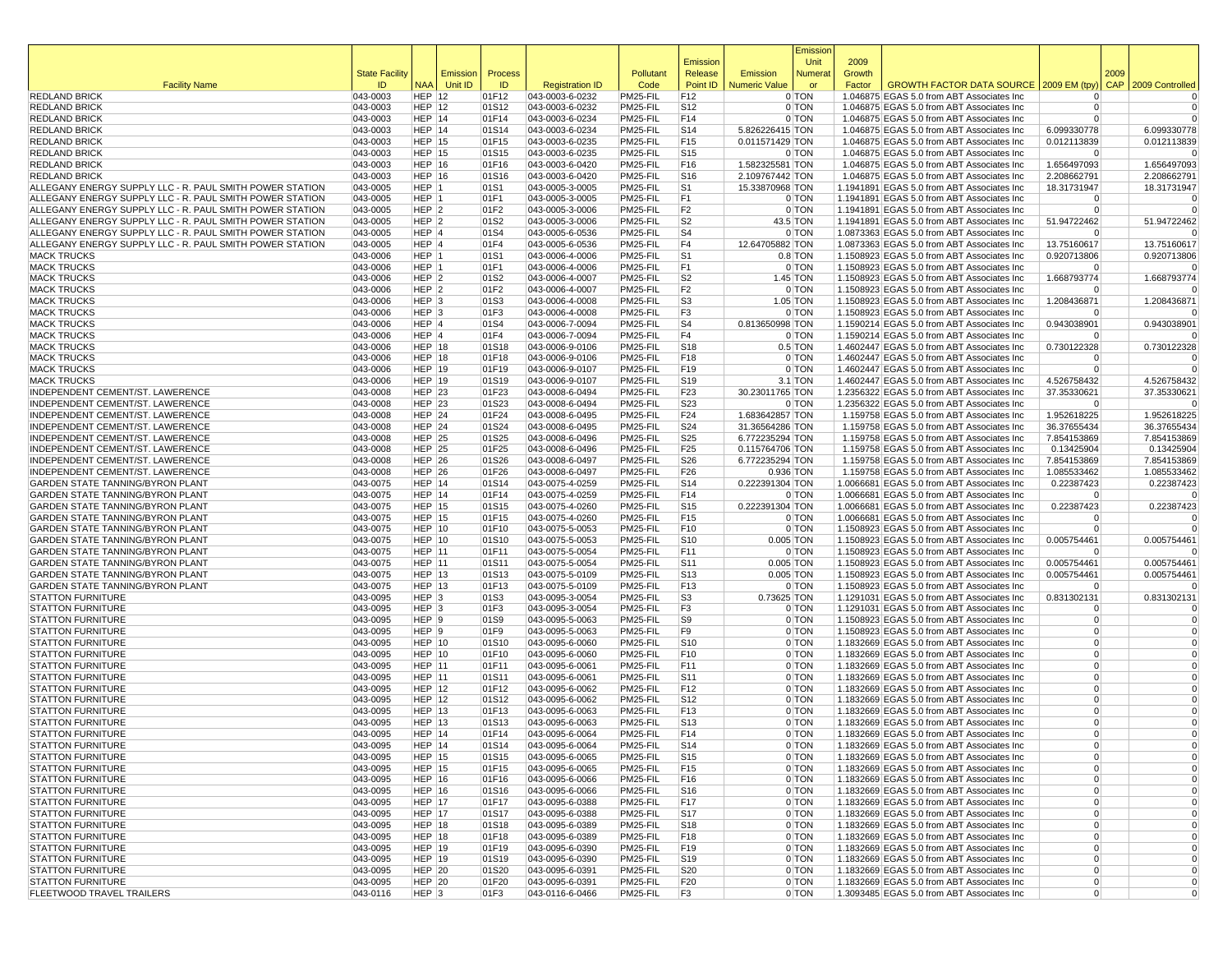|                                                                        |                       |                        |                                |                |                                    |                      | Emission                           |                                    | Emissior<br>Unit | 2009   |                                                                                          |                                  |      |                            |
|------------------------------------------------------------------------|-----------------------|------------------------|--------------------------------|----------------|------------------------------------|----------------------|------------------------------------|------------------------------------|------------------|--------|------------------------------------------------------------------------------------------|----------------------------------|------|----------------------------|
|                                                                        | <b>State Facility</b> |                        | Emission                       | Process        |                                    | Pollutant            | Release                            | Emission                           | <b>Numera</b>    | Growth |                                                                                          |                                  | 2009 |                            |
| <b>Facility Name</b>                                                   | ID                    | <b>NAA</b>             | Unit ID                        | ID             | <b>Registration ID</b>             | Code                 | Point ID                           | <b>Numeric Value</b>               | or               | Factor | GROWTH FACTOR DATA SOURCE   2009 EM (tpy)                                                |                                  |      | CAP 2009 Controlled        |
| FLEETWOOD TRAVEL TRAILERS                                              | 043-0116              | $HEP$ 3                |                                | 01S3           | 043-0116-6-0466                    | PM25-FIL             | S <sub>3</sub>                     |                                    | 0 TON            |        | 1.3093485 EGAS 5.0 from ABT Associates Inc                                               |                                  |      | $\mathbf 0$                |
| RAYLOC<br>RAYLOC                                                       | 043-0131              | HEP 4<br>$HEP$ 4       |                                | 01S4<br>01F4   | 043-0131-6-0091                    | PM25-FIL<br>PM25-FIL | S <sub>4</sub><br>F4               | 0.689516129 TON                    | 0 TON            |        | 1.3093485 EGAS 5.0 from ABT Associates Inc<br>1.3093485 EGAS 5.0 from ABT Associates Inc | 0.902816884                      |      | 0.902816884                |
| RAYLOC                                                                 | 043-0131<br>043-0131  | $HEP$ 5                |                                | 01F5           | 043-0131-6-0091<br>043-0131-6-0092 | PM25-FIL             | F <sub>5</sub>                     |                                    | 0 TON            |        | 1.3093485 EGAS 5.0 from ABT Associates Inc                                               | 0<br>$\Omega$                    |      |                            |
| RAYLOC                                                                 | 043-0131              | HEP <sup>5</sup>       |                                | 01S5           | 043-0131-6-0092                    | PM25-FIL             | S <sub>5</sub>                     | 0.689516129 TON                    |                  |        | 1.3093485 EGAS 5.0 from ABT Associates Inc                                               | 0.902816884                      |      | 0.902816884                |
| RAYLOC                                                                 | $ 043 - 0131$         | HEP $ 16$              |                                | 01F16          | 043-0131-6-0122                    | PM25-FIL             | F16                                |                                    | 0 TON            |        | 1.1850324 EGAS 5.0 from ABT Associates Inc                                               | $\mathbf 0$                      |      |                            |
| <b>RAYLOC</b>                                                          | 043-0131              | $HEP$ 16               |                                | 01S16          | 043-0131-6-0122                    | PM25-FIL             | S16                                | 0.689516129 TON                    |                  |        | 1.1850324 EGAS 5.0 from ABT Associates Inc                                               | 0.817098931                      |      | 0.817098931                |
| RAYLOC                                                                 | $ 043 - 0131$         | HEP $ 17$              |                                | 01S17          | 043-0131-6-0123                    | PM25-FIL             | S <sub>17</sub>                    | 0.689516129 TON                    |                  |        | 1.1850324 EGAS 5.0 from ABT Associates Inc                                               | 0.817098931                      |      | 0.817098931                |
| RAYLOC                                                                 | 043-0131              | <b>HEP 17</b>          |                                | 01F17          | 043-0131-6-0123                    | PM25-FIL             | F17                                |                                    | 0 TON            |        | 1.1850324 EGAS 5.0 from ABT Associates Inc                                               | $\Omega$                         |      |                            |
| RAYLOC                                                                 | 043-0131              | HEP $ 18$              |                                | 01F18          | 043-0131-6-0124                    | PM25-FIL             | F <sub>18</sub>                    |                                    | 0 TON            |        | 1.1850324 EGAS 5.0 from ABT Associates Inc                                               | $\Omega$                         |      | $\Omega$                   |
| RAYLOC<br>RAYLOC                                                       | 043-0131<br>043-0131  | HEP $ 18$<br>HEP $ 19$ |                                | 01S18<br>01S19 | 043-0131-6-0124<br>043-0131-6-0125 | PM25-FIL<br>PM25-FIL | S <sub>18</sub><br>S <sub>19</sub> | 0.689516129 TON<br>0.689516129 TON |                  |        | 1.1850324 EGAS 5.0 from ABT Associates Inc<br>1.1850324 EGAS 5.0 from ABT Associates Inc | 0.817098931<br>0.817098931       |      | 0.817098931<br>0.817098931 |
| <b>RAYLOC</b>                                                          | 043-0131              | HEP $ 19$              |                                | 01F19          | 043-0131-6-0125                    | PM25-FIL             | F19                                |                                    | 0 TON            |        | 1.1850324 EGAS 5.0 from ABT Associates Inc                                               | $\Omega$                         |      | $\Omega$                   |
| RAYLOC                                                                 | 043-0131              | $HEP$ 20               |                                | 01S20          | 043-0131-6-0147                    | PM25-FIL             | S20                                | 0.044117647 TON                    |                  |        | 1.1850324 EGAS 5.0 from ABT Associates Inc                                               | 0.05228084                       |      | 0.05228084                 |
| RAYLOC                                                                 | 043-0131              | HEP $ 20$              |                                | 01F20          | 043-0131-6-0147                    | PM25-FIL             | F <sub>20</sub>                    |                                    | 0 TON            |        | 1.1850324 EGAS 5.0 from ABT Associates Inc                                               | $\Omega$                         |      | $\Omega$                   |
| RAYLOC                                                                 | 043-0131              | $HEP$ 22               |                                | 01F22          | 043-0131-6-0338                    | PM25-FIL             | F <sub>22</sub>                    |                                    | 0 TON            |        | 1.1590214 EGAS 5.0 from ABT Associates Inc                                               | $\Omega$                         |      | $\Omega$                   |
| RAYLOC                                                                 | 043-0131              | HEP $ 22$              |                                | 01S22          | 043-0131-6-0338                    | PM25-FIL             | S22                                | 0.058085106 TON                    |                  |        | 1.1590214 EGAS 5.0 from ABT Associates Inc                                               | 0.06732188                       |      | 0.06732188                 |
| RAYLOC                                                                 | 043-0131              | $HEP$ 28               |                                | 01F28          | 043-0131-6-0431                    | PM25-FIL             | F28                                |                                    | 0 TON            |        | 1.1850324 EGAS 5.0 from ABT Associates Inc                                               | $\mathbf 0$                      |      | 0                          |
| <b>RAYLOC</b>                                                          | $ 043 - 0131$         | $HEP$ 28               |                                | 01S28          | 043-0131-6-0431                    | PM25-FIL             | S28                                | 0.689516129 TON                    |                  |        | 1.1850324 EGAS 5.0 from ABT Associates Inc                                               | 0.817098931                      |      | 0.817098931                |
| RAYLOC                                                                 | 043-0131              | <b>HEP 27</b>          |                                | 01S27          | 043-0131-6-0437                    | PM25-FIL             | <b>S27</b>                         | 0.431818182 TON                    |                  |        | 1.1850324 EGAS 5.0 from ABT Associates Inc                                               | 0.511718522                      |      | 0.511718522                |
| RAYLOC                                                                 | 043-0131              | HEP $ 27$              |                                | 01F27          | 043-0131-6-0437                    | PM25-FIL             | F27                                |                                    | 0 TON            |        | 1.1850324 EGAS 5.0 from ABT Associates Inc                                               | $\Omega$                         |      | $\Omega$                   |
| RAYLOC<br>RAYLOC                                                       | 043-0131<br>043-0131  | HEP $ 32$<br>HEP $ 30$ |                                | 01S32<br>01S30 | 043-0131-6-0471<br>043-0131-6-0471 | PM25-FIL<br>PM25-FIL | S32<br>S30                         | 0.431818182 TON<br>0.07983871 TON  |                  |        | 1.1850324 EGAS 5.0 from ABT Associates Inc<br>1.1850324 EGAS 5.0 from ABT Associates Inc | 0.511718522<br>0.094611455       |      | 0.511718522<br>0.094611455 |
| RAYLOC                                                                 | 043-0131              | HEP $30$               |                                | 01F30          | 043-0131-6-0471                    | PM25-FIL             | F30                                |                                    | 0 TON            |        | 1.1850324 EGAS 5.0 from ABT Associates Inc                                               | $\Omega$                         |      | $\mathbf 0$                |
| RAYLOC                                                                 | 043-0131              | HEP $ 32$              |                                | 01F32          | 043-0131-6-0471                    | PM25-FIL             | F32                                |                                    | 0 TON            |        | 1.1850324 EGAS 5.0 from ABT Associates Inc                                               | $\overline{0}$                   |      | $\mathbf 0$                |
| <b>RAYLOC</b>                                                          | 043-0131              | $HEP$ 24               |                                | 01S24          | 043-0131-9-0077                    | PM25-FIL             | S24                                | 0.471774194 TON                    |                  |        | 1.1850324 EGAS 5.0 from ABT Associates Inc                                               | 0.55906769                       |      | 0.55906769                 |
| RAYLOC                                                                 | 043-0131              | $HEP$ 24               |                                | 01F24          | 043-0131-9-0077                    | PM25-FIL             | F24                                |                                    | 0 TON            |        | 1.1850324 EGAS 5.0 from ABT Associates Inc                                               | $\Omega$                         |      | $\mathbf 0$                |
| RUST-OLEUM CORPORATION                                                 | 043-0167              | $HEP$ 2                |                                | 01F2           | 043-0167-7-0097                    | PM25-FIL             | F <sub>2</sub>                     |                                    | 0 TON            |        | 1.2987013 EGAS 5.0 from ABT Associates Inc                                               | $\Omega$                         |      |                            |
| RUST-OLEUM CORPORATION                                                 | 043-0167              | $HEP$ 2                |                                | 01S2           | 043-0167-7-0097                    | PM25-FIL             | S <sub>2</sub>                     | 0.124210526 TON                    |                  |        | 1.2987013 EGAS 5.0 from ABT Associates Inc                                               | 0.16131237                       |      | 0.16131237                 |
| <b>AMCOR FLEXIBLES</b>                                                 | 043-0183              | $HEP$ 6                |                                | 01F6           | 043-0183-6-0253                    | PM25-FIL             | F <sub>6</sub>                     |                                    | 0 TON            |        | 1.0409125 EGAS 5.0 from ABT Associates Inc                                               | $\Omega$                         |      |                            |
| <b>AMCOR FLEXIBLES</b>                                                 | 043-0183              | $HEP$ 6                |                                | 01S6           | 043-0183-6-0253                    | PM25-FIL             | S <sub>6</sub>                     | 0.066382979 TON                    |                  |        | 1.0409125 EGAS 5.0 from ABT Associates Inc                                               | 0.069098873                      |      | 0.069098873                |
| HAGERSTOWN BOOKBINDING & PRINTING<br>HAGERSTOWN BOOKBINDING & PRINTING | 043-0196<br>043-0196  | $HEP$ 3<br>$HEP$ 3     |                                | 01S3<br>01F3   | 043-0196-6-0341<br>043-0196-6-0341 | PM25-FIL<br>PM25-FIL | S <sub>3</sub><br>F3               |                                    | 0 TON<br>0 TON   |        | 0.9706303 EGAS 5.0 from ABT Associates Inc<br>0.9706303 EGAS 5.0 from ABT Associates Inc | $\overline{0}$<br>$\overline{0}$ |      | $\mathbf 0$                |
| HAGERSTOWN BOOKBINDING & PRINTING                                      | 043-0196              | $HEP$ 4                |                                | 01S4           | 043-0196-6-0344                    | PM25-FIL             | S <sub>4</sub>                     |                                    | 0 TON            |        | 0.9706303 EGAS 5.0 from ABT Associates Inc                                               | $\overline{0}$                   |      | $\mathbf 0$                |
| HAGERSTOWN BOOKBINDING & PRINTING                                      | 043-0196              | $HEP$ <sup>4</sup>     |                                | 01F4           | 043-0196-6-0344                    | PM25-FIL             | F <sub>4</sub>                     |                                    | 0 TON            |        | 0.9706303 EGAS 5.0 from ABT Associates Inc                                               | $\overline{0}$                   |      | $\Omega$                   |
| HAGERSTOWN BOOKBINDING & PRINTING                                      | 043-0196              | $HEP$ 6                |                                | 01S6           | 043-0196-6-0461                    | PM25-FIL             | S <sub>6</sub>                     |                                    | 0 TON            |        | 0.9706303 EGAS 5.0 from ABT Associates Inc                                               | $\overline{0}$                   |      | $\mathbf 0$                |
| HAGERSTOWN BOOKBINDING & PRINTING                                      | 043-0196              | $HEP$ 6                |                                | 01F6           | 043-0196-6-0461                    | PM25-FIL             | F6                                 |                                    | 0 TON            |        | 0.9706303 EGAS 5.0 from ABT Associates Inc                                               | $\Omega$                         |      | $\Omega$                   |
| HAGERSTOWN BOOKBINDING & PRINTING                                      | 043-0196              | HEP 7                  |                                | 01S7           | 043-0196-6-0521                    | PM25-FIL             | S7                                 |                                    | 0 TON            |        | 0.9706303 EGAS 5.0 from ABT Associates Inc                                               | $\overline{0}$                   |      | $\Omega$                   |
| HAGERSTOWN BOOKBINDING & PRINTING                                      | $ 043 - 0196$         | HEP 7                  |                                | 01F7           | 043-0196-6-0521                    | PM25-FIL             | F7                                 |                                    | 0 TON            |        | 0.9706303 EGAS 5.0 from ABT Associates Inc                                               | $\Omega$                         |      | $\mathbf 0$                |
| FIL-TEC                                                                | 043-0206              | HEP 8                  |                                | 01F8           | 043-0206-5-0098                    | PM25-FIL             | F8                                 |                                    | 0 TON            |        | 1.0433615 EGAS 5.0 from ABT Associates Inc                                               | $\overline{0}$                   |      | $\Omega$                   |
| FIL-TEC                                                                | 043-0206              | HEP 8                  |                                | 01S8           | 043-0206-5-0098                    | PM25-FIL             | S8                                 |                                    | 0 TON            |        | 1.0433615 EGAS 5.0 from ABT Associates Inc                                               | $\Omega$                         |      | $\Omega$                   |
| FIL-TEC<br>FIL-TEC                                                     | 043-0206<br>043-0206  | HEP 1<br>HEP 1         |                                | 01S1<br>01F1   | 043-0206-6-0200<br>043-0206-6-0200 | PM25-FIL<br>PM25-FIL | S <sub>1</sub><br>F <sub>1</sub>   |                                    | 0 TON<br>0 TON   |        | 1.1590214 EGAS 5.0 from ABT Associates Inc<br>1.1590214 EGAS 5.0 from ABT Associates Inc | $\Omega$<br>$\overline{0}$       |      | $\Omega$                   |
| FIL-TEC                                                                | 043-0206              | $HEP$ 2                |                                | 01F2           | 043-0206-6-0201                    | PM25-FIL             | F <sub>2</sub>                     |                                    | 0 TON            |        | 1.1590214 EGAS 5.0 from ABT Associates Inc                                               | $\overline{0}$                   |      | $\Omega$                   |
| FIL-TEC                                                                | 043-0206              | $HEP$ 2                |                                | 01S2           | 043-0206-6-0201                    | PM25-FIL             | S2                                 |                                    | 0 TON            |        | 1.1590214 EGAS 5.0 from ABT Associates Inc                                               | $\overline{0}$                   |      | $\Omega$                   |
| FIL-TEC                                                                | 043-0206              | $HEP$ 3                |                                | 01S3           | 043-0206-6-0206                    | PM25-FIL             | S <sub>3</sub>                     |                                    | 0 TON            |        | 1.1641791 EGAS 5.0 from ABT Associates Inc                                               | $\Omega$                         |      | $\Omega$                   |
| FIL-TEC                                                                | 043-0206              | $HEP$ 3                |                                | 01F3           | 043-0206-6-0206                    | PM25-FIL             | F <sub>3</sub>                     |                                    | 0 TON            |        | 1.1641791 EGAS 5.0 from ABT Associates Inc                                               | $\Omega$                         |      | $\mathbf 0$                |
| FIL-TEC                                                                | 043-0206              | $HEP$ 4                |                                | 01S4           | 043-0206-6-0207                    | PM25-FIL             | S <sub>4</sub>                     |                                    | 0 TON            |        | 1.1590214 EGAS 5.0 from ABT Associates Inc                                               | $\Omega$                         |      | $\mathbf 0$                |
| FIL-TEC                                                                | 043-0206              | $HEP$ 4                |                                | 01F4           | 043-0206-6-0207                    | PM25-FIL             | F <sub>4</sub>                     |                                    | 0 TON            |        | 1.1590214 EGAS 5.0 from ABT Associates Inc                                               | $\overline{0}$                   |      | $\Omega$                   |
| FIL-TEC                                                                | 043-0206              | $HEP$ 5                |                                | 01F5           | 043-0206-6-0208                    | PM25-FIL             | F <sub>5</sub>                     |                                    | 0 TON            |        | 1.1590214 EGAS 5.0 from ABT Associates Inc                                               | $\Omega$                         |      | $\mathbf 0$                |
| FIL-TEC                                                                | 043-0206              | $HEP$ 5                |                                | 01S5           | 043-0206-6-0208                    | PM25-FIL             | S <sub>5</sub>                     |                                    | 0 TON            |        | 1.1590214 EGAS 5.0 from ABT Associates Inc                                               | $\Omega$                         |      | $\Omega$<br>$\mathbf 0$    |
| FIL-TEC<br>FIL-TEC                                                     | 043-0206<br>043-0206  | $HEP$ 6<br>$HEP$ 6     |                                | 01S6<br>01F6   | 043-0206-6-0209<br>043-0206-6-0209 | PM25-FIL<br>PM25-FIL | S <sub>6</sub><br>F <sub>6</sub>   |                                    | 0 TON<br>0 TON   |        | 1.1590214 EGAS 5.0 from ABT Associates Inc<br>1.1590214 EGAS 5.0 from ABT Associates Inc | $\mathbf 0$<br>$\Omega$          |      | $\Omega$                   |
| FIL-TEC                                                                | 043-0206              | HEP 7                  |                                | 01F7           | 043-0206-6-0322                    | PM25-FIL             | F7                                 |                                    | 0 TON            |        | 1.0308371 EGAS 5.0 from ABT Associates Inc                                               | $\Omega$                         |      | $\Omega$                   |
| FIL-TEC                                                                | 043-0206              | HEP 7                  |                                | 01S7           | 043-0206-6-0322                    | PM25-FIL             | S7                                 |                                    | 0 TON            |        | 1.0308371 EGAS 5.0 from ABT Associates Inc                                               | $\Omega$                         |      | $\mathbf 0$                |
| ENGINEERED POLYMER SOLUTIONS                                           | 043-0305              | $HEP$ 5                |                                | 01S5           | 043-0305-5-0548                    | PM25-FIL             | S <sub>5</sub>                     | 0.052924998 TON                    |                  |        | 1.0433615 EGAS 5.0 from ABT Associates Inc                                               | 0.055219908                      |      | 0.055219908                |
| ENGINEERED POLYMER SOLUTIONS                                           | 043-0305              | $HEP$ 5                |                                | 01F5           | 043-0305-5-0548                    | PM25-FIL             | F <sub>5</sub>                     |                                    | 0 TON            |        | 1.0433615 EGAS 5.0 from ABT Associates Inc                                               | $\Omega$                         |      | $\mathbf 0$                |
| ENGINEERED POLYMER SOLUTIONS                                           | 043-0305              | $HEP$ 6                |                                | 01F6           | 043-0305-5-0549                    | PM25-FIL             | F <sub>6</sub>                     |                                    | 0 TON            |        | 1.0433615 EGAS 5.0 from ABT Associates Inc                                               | $\Omega$                         |      | $\overline{0}$             |
| ENGINEERED POLYMER SOLUTIONS                                           | 043-0305              | HEP 6                  |                                | 01S6           | 043-0305-5-0549                    | PM25-FIL             | S <sub>6</sub>                     | 0.052924998 TON                    |                  |        | 1.0433615 EGAS 5.0 from ABT Associates Inc                                               | 0.055219908                      |      | 0.055219908                |
| ENGINEERED POLYMER SOLUTIONS                                           | 043-0305              | HEP 7                  |                                | 01S7           | 043-0305-7-0123                    | PM25-FIL             | S7                                 | 0.529464723 TON                    |                  |        | 1.2987013 EGAS 5.0 from ABT Associates Inc                                               | 0.687616517                      |      | 0.687616517                |
| ENGINEERED POLYMER SOLUTIONS<br>ENGINEERED POLYMER SOLUTIONS           | 043-0305<br>043-0305  | HEP 7<br>$HEP$ 4       |                                | 01F7<br>01F4   | 043-0305-7-0123<br>043-0305-9-0152 | PM25-FIL<br>PM25-FIL | F7<br>F4                           |                                    | 0 TON<br>0 TON   |        | 1.2987013 EGAS 5.0 from ABT Associates Inc<br>1.0132605 EGAS 5.0 from ABT Associates Inc | $\overline{0}$<br>$\Omega$       |      | $\Omega$                   |
| ENGINEERED POLYMER SOLUTIONS                                           | 043-0305              | $HEP$ <sup>4</sup>     |                                | 01S4           | 043-0305-9-0152                    | PM25-FIL             | S <sub>4</sub>                     |                                    | 0 TON            |        | 1.0132605 EGAS 5.0 from ABT Associates Inc                                               | $\overline{0}$                   |      | $\Omega$                   |
|                                                                        |                       |                        | <b>WASHINGTON COUNTY TOTAL</b> |                |                                    | PM25-FIL             |                                    | 174.971                            |                  |        |                                                                                          |                                  |      | 206.614                    |
|                                                                        |                       |                        |                                |                |                                    |                      |                                    |                                    |                  |        |                                                                                          |                                  |      |                            |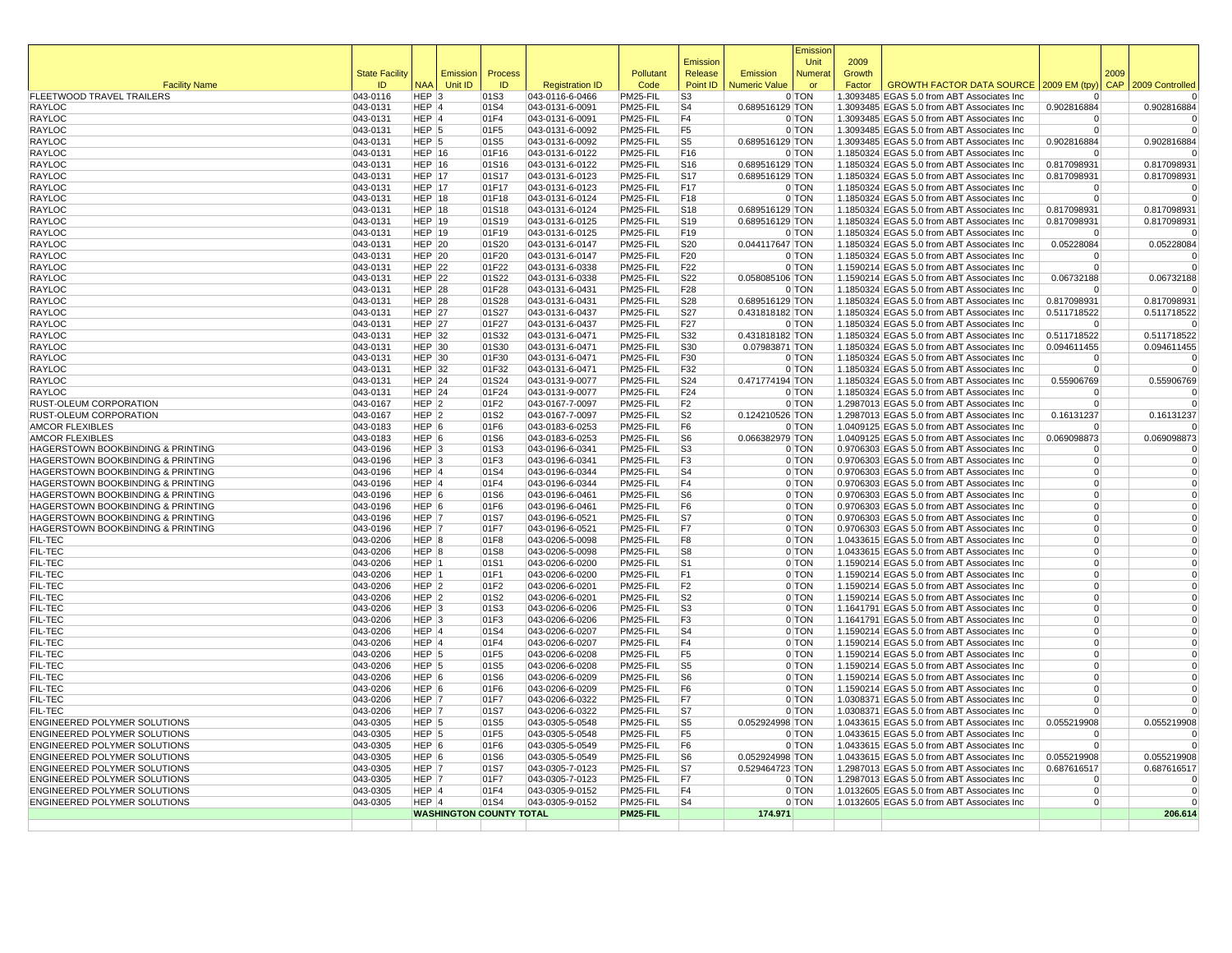|                                                                                                                      |                       |                                      |             |                |                                    |                      |                        |                      | Emissior       |                |                                                                                          |                                  |            |                            |
|----------------------------------------------------------------------------------------------------------------------|-----------------------|--------------------------------------|-------------|----------------|------------------------------------|----------------------|------------------------|----------------------|----------------|----------------|------------------------------------------------------------------------------------------|----------------------------------|------------|----------------------------|
|                                                                                                                      | <b>State Facility</b> |                                      | Emission    | Process        |                                    | Pollutant            | Emission<br>Release    | Emission             | Unit<br>Numera | 2009<br>Growth |                                                                                          |                                  | 2009       |                            |
| <b>Facility Name</b>                                                                                                 | ID                    |                                      | NAA Unit ID | ID             | <b>Registration ID</b>             | Code                 | Point ID               | <b>Numeric Value</b> | or             | Factor         | <b>GROWTH FACTOR DATA SOURCE</b>                                                         | 2009 EM (tpy)                    | <b>CAP</b> | 2009 Controlled            |
| <b>REDLAND BRICK</b>                                                                                                 | 043-0003              | <b>HEP 12</b>                        |             | 01F12          | 043-0003-6-0232                    | PM25-PRI             | F12                    |                      | 0 TON          |                | 1.046875 EGAS 5.0 from ABT Associates Inc                                                | $\Omega$                         |            | $\Omega$                   |
| <b>REDLAND BRICK</b>                                                                                                 | 043-0003              | <b>HEP 12</b>                        |             | 01S12          | 043-0003-6-0232                    | PM25-PRI             | S12                    |                      | 0 TON          |                | 1.046875 EGAS 5.0 from ABT Associates Inc                                                | $\overline{0}$                   |            | $\Omega$                   |
| <b>REDLAND BRICK</b>                                                                                                 | 043-0003              | HEP 14                               |             | 01S14          | 043-0003-6-0234                    | PM25-PRI             | S14                    | 5.826226415 TON      |                |                | 1.046875 EGAS 5.0 from ABT Associates Inc                                                | 6.099330778                      |            | 6.099330778                |
| <b>REDLAND BRICK</b>                                                                                                 | 043-0003              | HEP 14                               |             | 01F14          | 043-0003-6-0234                    | PM25-PRI             | F14                    |                      | 0 TON          |                | 1.046875 EGAS 5.0 from ABT Associates Inc                                                | $\Omega$                         |            |                            |
| <b>REDLAND BRICK</b><br><b>REDLAND BRICK</b>                                                                         | 043-0003<br>043-0003  | <b>HEP 15</b><br><b>HEP 15</b>       |             | 01F15<br>01S15 | 043-0003-6-0235<br>043-0003-6-0235 | PM25-PRI<br>PM25-PRI | F15<br>S15             | 0.011571429 TON      | 0 TON          |                | 1.046875 EGAS 5.0 from ABT Associates Inc<br>1.046875 EGAS 5.0 from ABT Associates Inc   | 0.012113839<br>$\Omega$          |            | 0.012113839<br>$\Omega$    |
| <b>REDLAND BRICK</b>                                                                                                 | 043-0003              | <b>HEP 16</b>                        |             | 01S16          | 043-0003-6-0420                    | PM25-PRI             | S16                    | 2.109767442 TON      |                |                | 1.046875 EGAS 5.0 from ABT Associates Inc                                                | 2.208662791                      |            | 2.208662791                |
| <b>REDLAND BRICK</b>                                                                                                 | 043-0003              | <b>HEP 16</b>                        |             | 01F16          | 043-0003-6-0420                    | PM25-PRI             | F16                    | 1.582325581 TON      |                |                | 1.046875 EGAS 5.0 from ABT Associates Inc                                                | 1.656497093                      |            | 1.656497093                |
| ALLEGANY ENERGY SUPPLY LLC - R. PAUL SMITH POWER STATION                                                             | 043-0005              | HEP 1                                |             | 01F1           | 043-0005-3-0005                    | PM25-PRI             | F1                     |                      | 0 TON          |                | 1.1941891 EGAS 5.0 from ABT Associates Inc                                               | 0                                |            | $\Omega$                   |
| ALLEGANY ENERGY SUPPLY LLC - R. PAUL SMITH POWER STATION                                                             | 043-0005              | HEP 1                                |             | 01S1           | 043-0005-3-0005                    | PM25-PRI             | S <sub>1</sub>         | 27.43294881 TON      |                |                | 1.1941891 EGAS 5.0 from ABT Associates Inc                                               | 32.76012767                      |            | 32.76012767                |
| ALLEGANY ENERGY SUPPLY LLC - R. PAUL SMITH POWER STATION<br>ALLEGANY ENERGY SUPPLY LLC - R. PAUL SMITH POWER STATION | 043-0005              | HEP <sub>2</sub>                     |             | 01F2           | 043-0005-3-0006                    | PM25-PRI             | F2                     |                      | 0 TON          |                | 1.1941891 EGAS 5.0 from ABT Associates Inc                                               | $\Omega$                         |            | $\Omega$                   |
| ALLEGANY ENERGY SUPPLY LLC - R. PAUL SMITH POWER STATION                                                             | 043-0005<br>043-0005  | HEP 2<br>HEP 4                       |             | 01S2<br>01S4   | 043-0005-3-0006<br>043-0005-6-0536 | PM25-PRI<br>PM25-PRI | S <sub>2</sub><br>S4   | 77.79880435 TON      | 0 TON          |                | 1.1941891 EGAS 5.0 from ABT Associates Inc<br>1.0873363 EGAS 5.0 from ABT Associates Inc | 92.90648194<br>$\Omega$          |            | 92.90648194                |
| ALLEGANY ENERGY SUPPLY LLC - R. PAUL SMITH POWER STATION                                                             | 043-0005              | HEP 4                                |             | 01F4           | 043-0005-6-0536                    | PM25-PRI             | F4                     | 12.64705882 TON      |                |                | 1.0873363 EGAS 5.0 from ABT Associates Inc                                               | 13.75160617                      |            | 13.75160617                |
| <b>MACK TRUCKS</b>                                                                                                   | 043-0006              | HEP 1                                |             | 01S1           | 043-0006-4-0006                    | PM25-PRI             | S <sub>1</sub>         |                      | $1.4$ TON      |                | 1.1508923 EGAS 5.0 from ABT Associates Inc                                               | 1.611249161                      |            | 1.611249161                |
| <b>MACK TRUCKS</b>                                                                                                   | 043-0006              | HEP 1                                |             | 01F1           | 043-0006-4-0006                    | PM25-PRI             | F1                     |                      | 0 TON          |                | 1.1508923 EGAS 5.0 from ABT Associates Inc                                               | 0                                |            | $\Omega$                   |
| <b>MACK TRUCKS</b>                                                                                                   | 043-0006              | HEP <sub>2</sub>                     |             | 01S2           | 043-0006-4-0007                    | PM25-PRI             | S <sub>2</sub>         | 2.5375 TON           |                |                | 1.1508923 EGAS 5.0 from ABT Associates Inc                                               | 2.920389104                      |            | 2.920389104                |
| <b>MACK TRUCKS</b>                                                                                                   | 043-0006              | HEP <sub>2</sub>                     |             | 01F2           | 043-0006-4-0007                    | PM25-PRI             | F2                     |                      | 0 TON          |                | 1.1508923 EGAS 5.0 from ABT Associates Inc                                               | $\Omega$                         |            |                            |
| <b>MACK TRUCKS</b><br><b>MACK TRUCKS</b>                                                                             | 043-0006<br>043-0006  | HEP <sub>3</sub><br>HEP <sub>3</sub> |             | 01S3<br>01F3   | 043-0006-4-0008                    | PM25-PRI<br>PM25-PRI | S3<br>F3               | 1.8375 TON           | 0 TON          |                | 1.1508923 EGAS 5.0 from ABT Associates Inc                                               | 2.114764524<br>$\Omega$          |            | 2.114764524<br>$\Omega$    |
| <b>MACK TRUCKS</b>                                                                                                   | 043-0006              | HEP 4                                |             | 01F4           | 043-0006-4-0008<br>043-0006-7-0094 | PM25-PRI             | F4                     |                      | 0 TON          |                | 1.1508923 EGAS 5.0 from ABT Associates Inc<br>1.1590214 EGAS 5.0 from ABT Associates Inc | $\Omega$                         |            | $\Omega$                   |
| <b>MACK TRUCKS</b>                                                                                                   | 043-0006              | HEP 4                                |             | 01S4           | 043-0006-7-0094                    | PM25-PRI             | S4                     | 0.813650998 TON      |                |                | 1.1590214 EGAS 5.0 from ABT Associates Inc                                               | 0.943038901                      |            | 0.943038901                |
| <b>MACK TRUCKS</b>                                                                                                   | 043-0006              | <b>HEP 18</b>                        |             | 01S18          | 043-0006-9-0106                    | PM25-PRI             | S <sub>18</sub>        |                      | $0.5$ TON      |                | 1.4602447 EGAS 5.0 from ABT Associates Inc.                                              | 0.730122328                      |            | 0.730122328                |
| <b>MACK TRUCKS</b>                                                                                                   | 043-0006              | <b>HEP 18</b>                        |             | 01F18          | 043-0006-9-0106                    | PM25-PRI             | F18                    |                      | 0 TON          |                | 1.4602447 EGAS 5.0 from ABT Associates Inc                                               | $\Omega$                         |            | $\Omega$                   |
| <b>MACK TRUCKS</b>                                                                                                   | 043-0006              | <b>HEP 19</b>                        |             | 01F19          | 043-0006-9-0107                    | PM25-PRI             | F19                    |                      | 0 TON          |                | 1.4602447 EGAS 5.0 from ABT Associates Inc                                               | 0                                |            | $\Omega$                   |
| <b>MACK TRUCKS</b>                                                                                                   | 043-0006              | <b>HEP 19</b>                        |             | 01S19          | 043-0006-9-0107                    | PM25-PRI             | S19                    |                      | $3.1$ TON      |                | 1.4602447 EGAS 5.0 from ABT Associates Inc                                               | 4.526758432                      |            | 4.526758432                |
| INDEPENDENT CEMENT/ST. LAWERENCE<br>INDEPENDENT CEMENT/ST. LAWERENCE                                                 | 043-0008              | <b>HEP 23</b>                        |             | 01S23          | 043-0008-6-0494                    | PM25-PRI             | S23                    | 30.23011765 TON      | 0 TON          |                | 1.2356322 EGAS 5.0 from ABT Associates Inc                                               | $\Omega$                         |            |                            |
| <b>INDEPENDENT CEMENT/ST, LAWERENCE</b>                                                                              | 043-0008<br>043-0008  | <b>HEP 23</b><br><b>HEP 24</b>       |             | 01F23<br>01S24 | 043-0008-6-0494<br>043-0008-6-0495 | PM25-PRI<br>PM25-PRI | F <sub>23</sub><br>S24 | 31.36564286 TON      |                |                | 1.2356322 EGAS 5.0 from ABT Associates Inc<br>1.159758 EGAS 5.0 from ABT Associates Inc  | 37.35330621<br>36.37655434       |            | 37.35330621<br>36.37655434 |
| INDEPENDENT CEMENT/ST. LAWERENCE                                                                                     | 043-0008              | <b>HEP 24</b>                        |             | 01F24          | 043-0008-6-0495                    | PM25-PRI             | F24                    | 1.683642857 TON      |                |                | 1.159758 EGAS 5.0 from ABT Associates Inc                                                | 1.952618225                      |            | 1.952618225                |
| INDEPENDENT CEMENT/ST. LAWERENCE                                                                                     | 043-0008              | <b>HEP 25</b>                        |             | 01S25          | 043-0008-6-0496                    | PM25-PRI             | S <sub>25</sub>        | 6.772235294 TON      |                |                | 1.159758 EGAS 5.0 from ABT Associates Inc                                                | 7.854153869                      |            | 7.854153869                |
| INDEPENDENT CEMENT/ST. LAWERENCE                                                                                     | 043-0008              | <b>HEP 25</b>                        |             | 01F25          | 043-0008-6-0496                    | PM25-PRI             | F <sub>25</sub>        | 0.115764706 TON      |                |                | 1.159758 EGAS 5.0 from ABT Associates Inc                                                | 0.13425904                       |            | 0.13425904                 |
| <b>INDEPENDENT CEMENT/ST. LAWERENCE</b>                                                                              | 043-0008              | <b>HEP 26</b>                        |             | 01F26          | 043-0008-6-0497                    | PM25-PRI             | F26                    | 0.936 TON            |                |                | 1.159758 EGAS 5.0 from ABT Associates Inc                                                | 1.085533462                      |            | 1.085533462                |
| <b>INDEPENDENT CEMENT/ST, LAWERENCE</b>                                                                              | 043-0008              | <b>HEP 26</b>                        |             | 01S26          | 043-0008-6-0497                    | PM25-PRI             | S26                    | 6.772235294 TON      |                |                | 1.159758 EGAS 5.0 from ABT Associates Inc                                                | 7.854153869                      |            | 7.854153869                |
| <b>GARDEN STATE TANNING/BYRON PLANT</b>                                                                              | 043-0075              | <b>HEP 14</b>                        |             | 01S14          | 043-0075-4-0259                    | PM25-PRI             | S14                    | 0.408913043 TON      |                |                | 1.0066681 EGAS 5.0 from ABT Associates Inc                                               | 0.411639713<br>$\Omega$          |            | 0.411639713                |
| <b>GARDEN STATE TANNING/BYRON PLANT</b><br>GARDEN STATE TANNING/BYRON PLANT                                          | 043-0075<br>043-0075  | <b>HEP 14</b><br><b>HEP 15</b>       |             | 01F14<br>01F15 | 043-0075-4-0259<br>043-0075-4-0260 | PM25-PRI<br>PM25-PRI | F14<br>F15             |                      | 0 TON<br>0 TON |                | 1.0066681 EGAS 5.0 from ABT Associates Inc<br>1.0066681 EGAS 5.0 from ABT Associates Inc | $\Omega$                         |            | 0<br>0                     |
| <b>GARDEN STATE TANNING/BYRON PLANT</b>                                                                              | 043-0075              | <b>HEP 15</b>                        |             | 01S15          | 043-0075-4-0260                    | PM25-PRI             | S15                    | 0.408913043 TON      |                |                | 1.0066681 EGAS 5.0 from ABT Associates Inc                                               | 0.411639713                      |            | 0.411639713                |
| <b>GARDEN STATE TANNING/BYRON PLANT</b>                                                                              | 043-0075              | <b>HEP 10</b>                        |             | 01F10          | 043-0075-5-0053                    | PM25-PRI             | F10                    |                      | 0 TON          |                | 1.1508923 EGAS 5.0 from ABT Associates Inc                                               | $\Omega$                         |            | $\Omega$                   |
| GARDEN STATE TANNING/BYRON PLANT                                                                                     | 043-0075              | <b>HEP 10</b>                        |             | 01S10          | 043-0075-5-0053                    | PM25-PRI             | S10                    | 0.00875 TON          |                |                | 1.1508923 EGAS 5.0 from ABT Associates Inc                                               | 0.010070307                      |            | 0.010070307                |
| <b>GARDEN STATE TANNING/BYRON PLANT</b>                                                                              | 043-0075              | <b>HEP 11</b>                        |             | 01S11          | 043-0075-5-0054                    | PM25-PRI             | S11                    | 0.00875 TON          |                |                | 1.1508923 EGAS 5.0 from ABT Associates Inc                                               | 0.010070307                      |            | 0.010070307                |
| <b>GARDEN STATE TANNING/BYRON PLANT</b>                                                                              | 043-0075              | <b>HEP 11</b>                        |             | 01F11          | 043-0075-5-0054                    | PM25-PRI             | F11                    |                      | 0 TON          |                | 1.1508923 EGAS 5.0 from ABT Associates Inc                                               | 0                                |            | 0<br>$\Omega$              |
| <b>GARDEN STATE TANNING/BYRON PLANT</b><br><b>GARDEN STATE TANNING/BYRON PLANT</b>                                   | 043-0075<br>043-0075  | <b>HEP 13</b><br><b>HEP 13</b>       |             | 01F13<br>01S13 | 043-0075-5-0109<br>043-0075-5-0109 | PM25-PRI<br>PM25-PRI | F13<br>S13             | 0.00875 TON          | 0 TON          |                | 1.1508923 EGAS 5.0 from ABT Associates Inc<br>1.1508923 EGAS 5.0 from ABT Associates Inc | $\overline{0}$<br>0.010070307    |            | 0.010070307                |
| <b>STATTON FURNITURE</b>                                                                                             | 043-0095              | HEP <sub>3</sub>                     |             | 01S3           | 043-0095-3-0054                    | PM25-PRI             | S3                     | 0.776625 TON         |                |                | 1.1291031 EGAS 5.0 from ABT Associates Inc                                               | 0.876889667                      |            | 0.876889667                |
| <b>STATTON FURNITURE</b>                                                                                             | 043-0095              | HEP <sub>3</sub>                     |             | 01F3           | 043-0095-3-0054                    | PM25-PRI             | F3                     |                      | 0 TON          |                | 1.1291031 EGAS 5.0 from ABT Associates Inc                                               | $\Omega$                         |            | $\Omega$                   |
| <b>STATTON FURNITURE</b>                                                                                             | 043-0095              | HEP 9                                |             | 01S9           | 043-0095-5-0063                    | PM25-PRI             | S9                     |                      | 0 TON          |                | 1.1508923 EGAS 5.0 from ABT Associates Inc                                               | $\overline{0}$                   |            | 0                          |
| <b>STATTON FURNITURE</b>                                                                                             | 043-0095              | HEP 9                                |             | 01F9           | 043-0095-5-0063                    | PM25-PRI             | F9                     |                      | 0 TON          |                | 1.1508923 EGAS 5.0 from ABT Associates Inc                                               | $\Omega$                         |            | $\Omega$                   |
| <b>STATTON FURNITURE</b>                                                                                             | 043-0095              | <b>HEP 10</b>                        |             | 01S10          | 043-0095-6-0060                    | PM25-PRI             | S <sub>10</sub>        |                      | 0 TON          |                | 1.1832669 EGAS 5.0 from ABT Associates Inc                                               | $\overline{0}$                   |            | $\Omega$                   |
| <b>STATTON FURNITURE</b><br><b>STATTON FURNITURE</b>                                                                 | 043-0095<br>043-0095  | <b>HEP 10</b><br><b>HEP 11</b>       |             | 01F10<br>01F11 | 043-0095-6-0060<br>043-0095-6-0061 | PM25-PRI<br>PM25-PRI | F10<br>F11             |                      | 0 TON<br>0 TON |                | 1.1832669 EGAS 5.0 from ABT Associates Inc<br>1.1832669 EGAS 5.0 from ABT Associates Inc | $\Omega$<br>$\overline{0}$       |            | $\Omega$<br>$\Omega$       |
| <b>STATTON FURNITURE</b>                                                                                             | 043-0095              | <b>HEP 11</b>                        |             | 01S11          | 043-0095-6-0061                    | PM25-PRI             | S11                    |                      | 0 TON          |                | 1.1832669 EGAS 5.0 from ABT Associates Inc                                               | $\Omega$                         |            | $\Omega$                   |
| <b>STATTON FURNITURE</b>                                                                                             | 043-0095              | <b>HEP 12</b>                        |             | 01F12          | 043-0095-6-0062                    | PM25-PRI             | F12                    |                      | 0 TON          |                | 1.1832669 EGAS 5.0 from ABT Associates Inc                                               | $\Omega$                         |            | $\Omega$                   |
| <b>STATTON FURNITURE</b>                                                                                             | 043-0095              | <b>HEP 12</b>                        |             | 01S12          | 043-0095-6-0062                    | PM25-PRI             | S12                    |                      | 0 TON          |                | 1.1832669 EGAS 5.0 from ABT Associates Inc                                               | $\Omega$                         |            | $\Omega$                   |
| <b>STATTON FURNITURE</b>                                                                                             | 043-0095              | <b>HEP 13</b>                        |             | 01F13          | 043-0095-6-0063                    | PM25-PRI             | F13                    |                      | 0 TON          |                | 1.1832669 EGAS 5.0 from ABT Associates Inc                                               | $\Omega$                         |            | $\Omega$                   |
| <b>STATTON FURNITURE</b>                                                                                             | 043-0095              | <b>HEP 13</b>                        |             | 01S13          | 043-0095-6-0063                    | PM25-PRI             | S13                    |                      | 0 TON          |                | 1.1832669 EGAS 5.0 from ABT Associates Inc                                               | $\Omega$                         |            | $\Omega$                   |
| <b>STATTON FURNITURE</b>                                                                                             | 043-0095              | HEP 14                               |             | 01F14          | 043-0095-6-0064                    | PM25-PRI             | F <sub>14</sub>        |                      | 0 TON          |                | 1.1832669 EGAS 5.0 from ABT Associates Inc                                               | $\Omega$                         |            | $\Omega$                   |
| <b>STATTON FURNITURE</b><br><b>STATTON FURNITURE</b>                                                                 | 043-0095<br>043-0095  | <b>HEP 14</b><br><b>HEP 15</b>       |             | 01S14<br>01F15 | 043-0095-6-0064<br>043-0095-6-0065 | PM25-PRI<br>PM25-PRI | S14<br>F15             |                      | 0 TON<br>0 TON |                | 1.1832669 EGAS 5.0 from ABT Associates Inc<br>1.1832669 EGAS 5.0 from ABT Associates Inc | $\overline{0}$                   |            | $\mathbf 0$                |
| <b>STATTON FURNITURE</b>                                                                                             | 043-0095              | <b>HEP 15</b>                        |             | 01S15          | 043-0095-6-0065                    | PM25-PRI             | S <sub>15</sub>        |                      | 0 TON          |                | 1.1832669 EGAS 5.0 from ABT Associates Inc                                               | $\overline{0}$                   |            | 0                          |
| <b>STATTON FURNITURE</b>                                                                                             | 043-0095              | <b>HEP 16</b>                        |             | 01F16          | 043-0095-6-0066                    | PM25-PRI             | F16                    |                      | 0 TON          |                | 1.1832669 EGAS 5.0 from ABT Associates Inc                                               | $\overline{0}$                   |            | $\Omega$                   |
| <b>STATTON FURNITURE</b>                                                                                             | 043-0095              | <b>HEP 16</b>                        |             | 01S16          | 043-0095-6-0066                    | PM25-PRI             | S <sub>16</sub>        |                      | $0$ TON        |                | 1.1832669 EGAS 5.0 from ABT Associates Inc                                               | $\overline{0}$                   |            | 0                          |
| <b>STATTON FURNITURE</b>                                                                                             | 043-0095              | <b>HEP 17</b>                        |             | 01F17          | 043-0095-6-0388                    | PM25-PRI             | F17                    |                      | 0 TON          |                | 1.1832669 EGAS 5.0 from ABT Associates Inc                                               | $\Omega$                         |            | $\Omega$                   |
| <b>STATTON FURNITURE</b>                                                                                             | 043-0095              | HEP   17                             |             | 01S17          | 043-0095-6-0388                    | PM25-PRI             | <b>S17</b>             |                      | 0 TON          |                | 1.1832669 EGAS 5.0 from ABT Associates Inc                                               | $\overline{0}$                   |            | $\Omega$                   |
| <b>STATTON FURNITURE</b>                                                                                             | 043-0095              | <b>HEP 18</b>                        |             | 01F18          | 043-0095-6-0389                    | PM25-PRI             | F18                    |                      | 0 TON          |                | 1.1832669 EGAS 5.0 from ABT Associates Inc<br>1.1832669 EGAS 5.0 from ABT Associates Inc | $\overline{0}$<br>$\overline{0}$ |            | $\Omega$<br>0              |
| <b>STATTON FURNITURE</b><br><b>STATTON FURNITURE</b>                                                                 | 043-0095<br>043-0095  | <b>HEP 18</b><br><b>HEP 19</b>       |             | 01S18<br>01F19 | 043-0095-6-0389<br>043-0095-6-0390 | PM25-PRI<br>PM25-PRI | S18<br>F19             |                      | 0 TON<br>0 TON |                | 1.1832669 EGAS 5.0 from ABT Associates Inc                                               | $\overline{0}$                   |            | 0                          |
| <b>STATTON FURNITURE</b>                                                                                             | 043-0095              | HEP 19                               |             | 01S19          | 043-0095-6-0390                    | PM25-PRI             | S <sub>19</sub>        |                      | 0 TON          |                | 1.1832669 EGAS 5.0 from ABT Associates Inc                                               | $\overline{0}$                   |            | $\Omega$                   |
| <b>STATTON FURNITURE</b>                                                                                             | 043-0095              | <b>HEP 20</b>                        |             | 01S20          | 043-0095-6-0391                    | PM25-PRI             | S20                    |                      | 0 TON          |                | 1.1832669 EGAS 5.0 from ABT Associates Inc                                               | $\overline{0}$                   |            | 0                          |
| <b>STATTON FURNITURE</b>                                                                                             | 043-0095              | <b>HEP 20</b>                        |             | 01F20          | 043-0095-6-0391                    | PM25-PRI             | F20                    |                      | 0 TON          |                | 1.1832669 EGAS 5.0 from ABT Associates Inc                                               | $\overline{0}$                   |            | 0                          |
| <b>FLEETWOOD TRAVEL TRAILERS</b>                                                                                     | 043-0116              | $HEP$ 3                              |             | 01F3           | 043-0116-6-0466                    | PM25-PRI             | F <sub>3</sub>         |                      | $0$ TON        |                | 1.3093485 EGAS 5.0 from ABT Associates Inc                                               | 0                                |            | $\Omega$                   |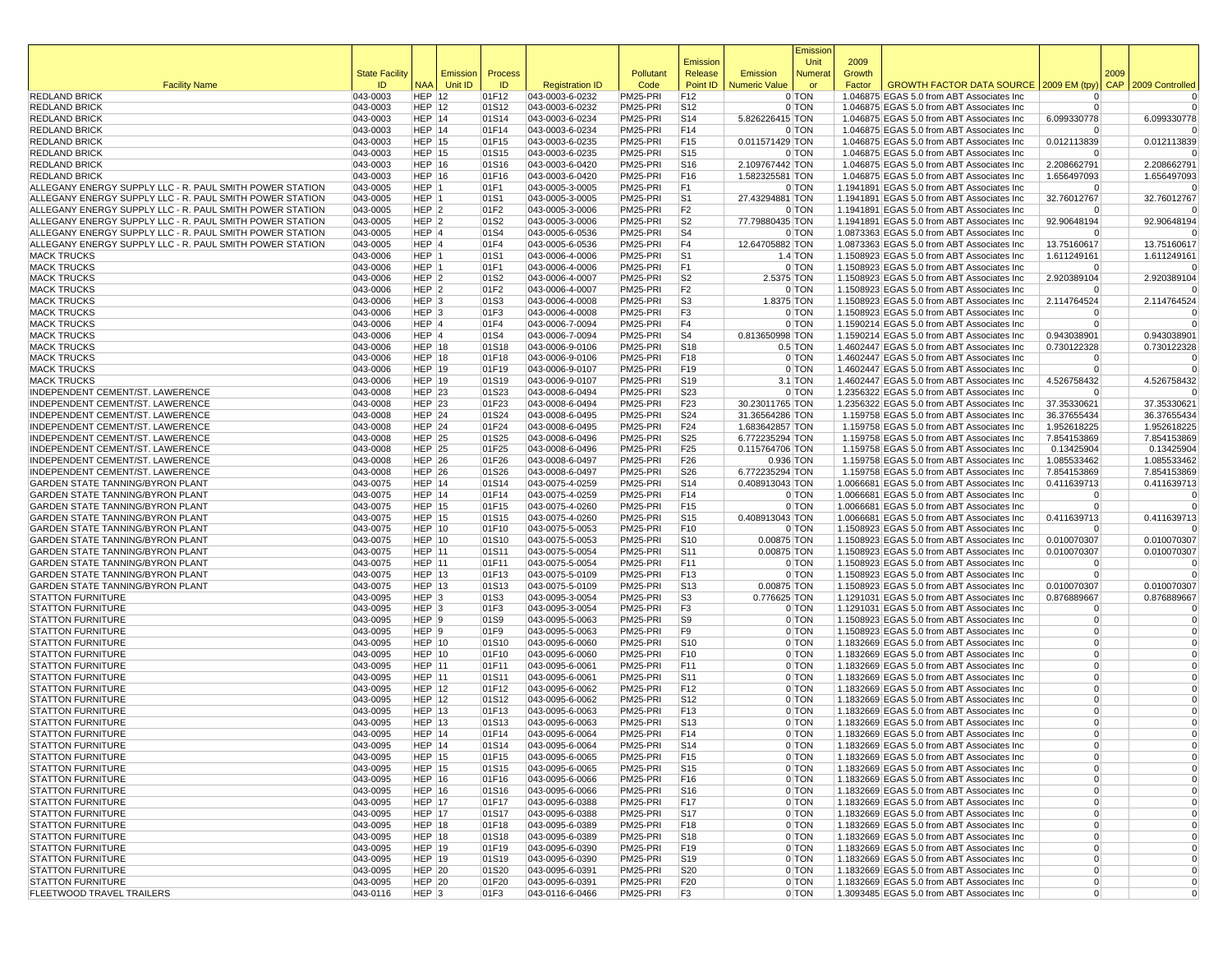|                                                              |                       |                       |                                |                |                                    |                      | Emission                         |                      | Emissior<br>Unit | 2009   |                                                                                          |                                  |      |                         |
|--------------------------------------------------------------|-----------------------|-----------------------|--------------------------------|----------------|------------------------------------|----------------------|----------------------------------|----------------------|------------------|--------|------------------------------------------------------------------------------------------|----------------------------------|------|-------------------------|
|                                                              | <b>State Facility</b> |                       | Emission                       | Process        |                                    | Pollutant            | Release                          | Emission             | <b>Numera</b>    | Growth |                                                                                          |                                  | 2009 |                         |
| <b>Facility Name</b>                                         | ID                    | <b>NAA</b>            | Unit ID                        | ID             | <b>Registration ID</b>             | Code                 | Point ID                         | <b>Numeric Value</b> | or               | Factor | GROWTH FACTOR DATA SOURCE   2009 EM (tpy                                                 |                                  |      | CAP 2009 Controlled     |
| FLEETWOOD TRAVEL TRAILERS                                    | 043-0116              | $HEP$ 3               |                                | 01S3           | 043-0116-6-0466                    | PM25-PRI             | S <sub>3</sub>                   |                      | 0 TON            |        | 1.3093485 EGAS 5.0 from ABT Associates Inc                                               |                                  |      | $\mathbf 0$             |
| RAYLOC<br>RAYLOC                                             | 043-0131              | HEP 4<br>$HEP$ 4      |                                | 01S4<br>01F4   | 043-0131-6-0091                    | PM25-PRI<br>PM25-PRI | S <sub>4</sub><br>F <sub>4</sub> | 0.689516129 TON      | 0 TON            |        | 1.3093485 EGAS 5.0 from ABT Associates Inc<br>1.3093485 EGAS 5.0 from ABT Associates Inc | 0.902816884                      |      | 0.902816884             |
| RAYLOC                                                       | 043-0131<br>043-0131  | $HEP$ 5               |                                | 01F5           | 043-0131-6-0091<br>043-0131-6-0092 | PM25-PRI             | F <sub>5</sub>                   |                      | 0 TON            |        | 1.3093485 EGAS 5.0 from ABT Associates Inc                                               | 0<br>$\Omega$                    |      |                         |
| RAYLOC                                                       | 043-0131              | HEP <sup>5</sup>      |                                | 01S5           | 043-0131-6-0092                    | PM25-PRI             | S <sub>5</sub>                   | 0.689516129 TON      |                  |        | 1.3093485 EGAS 5.0 from ABT Associates Inc                                               | 0.902816884                      |      | 0.902816884             |
| RAYLOC                                                       | $ 043 - 0131$         | HEP $ 16$             |                                | 01F16          | 043-0131-6-0122                    | PM25-PRI             | F16                              |                      | 0 TON            |        | 1.1850324 EGAS 5.0 from ABT Associates Inc                                               | $\mathbf 0$                      |      |                         |
| <b>RAYLOC</b>                                                | 043-0131              | $HEP$ 16              |                                | 01S16          | 043-0131-6-0122                    | PM25-PRI             | S16                              | 0.689516129 TON      |                  |        | 1.1850324 EGAS 5.0 from ABT Associates Inc                                               | 0.817098931                      |      | 0.817098931             |
| RAYLOC                                                       | $ 043 - 0131$         | HEP $ 17$             |                                | 01S17          | 043-0131-6-0123                    | PM25-PRI             | <b>S17</b>                       | 0.689516129 TON      |                  |        | 1.1850324 EGAS 5.0 from ABT Associates Inc                                               | 0.817098931                      |      | 0.817098931             |
| RAYLOC                                                       | 043-0131              | <b>HEP 17</b>         |                                | 01F17          | 043-0131-6-0123                    | PM25-PRI             | F <sub>17</sub>                  |                      | 0 TON            |        | 1.1850324 EGAS 5.0 from ABT Associates Inc                                               | $\Omega$                         |      | $\Omega$                |
| RAYLOC                                                       | 043-0131              | HEP $ 18$             |                                | 01F18          | 043-0131-6-0124                    | PM25-PRI             | F <sub>18</sub>                  |                      | 0 TON            |        | 1.1850324 EGAS 5.0 from ABT Associates Inc                                               | $\Omega$                         |      | $\Omega$                |
| RAYLOC                                                       | 043-0131              | HEP $ 18$             |                                | 01S18          | 043-0131-6-0124                    | PM25-PRI             | S <sub>18</sub>                  | 0.689516129 TON      |                  |        | 1.1850324 EGAS 5.0 from ABT Associates Inc                                               | 0.817098931                      |      | 0.817098931             |
| RAYLOC                                                       | 043-0131              | HEP $ 19$             |                                | 01S19          | 043-0131-6-0125                    | PM25-PRI             | S <sub>19</sub>                  | 0.689516129 TON      |                  |        | 1.1850324 EGAS 5.0 from ABT Associates Inc                                               | 0.817098931                      |      | 0.817098931             |
| <b>RAYLOC</b>                                                | 043-0131              | HEP $ 19$             |                                | 01F19          | 043-0131-6-0125                    | PM25-PRI             | F19                              |                      | 0 TON            |        | 1.1850324 EGAS 5.0 from ABT Associates Inc                                               | $\Omega$                         |      | $\Omega$                |
| RAYLOC                                                       | 043-0131              | $HEP$ 20              |                                | 01F20          | 043-0131-6-0147                    | PM25-PRI             | F <sub>20</sub>                  |                      | 0 TON            |        | 1.1850324 EGAS 5.0 from ABT Associates Inc                                               | $\Omega$                         |      | $\overline{0}$          |
| RAYLOC                                                       | 043-0131              | HEP $ 20$             |                                | 01S20<br>01F22 | 043-0131-6-0147                    | PM25-PRI             | S20<br>F <sub>22</sub>           | 0.044117647 TON      | 0 TON            |        | 1.1850324 EGAS 5.0 from ABT Associates Inc                                               | 0.05228084<br>$\Omega$           |      | 0.05228084<br>$\Omega$  |
| RAYLOC<br>RAYLOC                                             | 043-0131<br>043-0131  | $HEP$ 22<br>HEP $ 22$ |                                | 01S22          | 043-0131-6-0338<br>043-0131-6-0338 | PM25-PRI<br>PM25-PRI | S22                              | 0.058085106 TON      |                  |        | 1.1590214 EGAS 5.0 from ABT Associates Inc<br>1.1590214 EGAS 5.0 from ABT Associates Inc | 0.06732188                       |      | 0.06732188              |
| RAYLOC                                                       | 043-0131              | $HEP$ 28              |                                | 01F28          | 043-0131-6-0431                    | PM25-PRI             | F28                              |                      | 0 TON            |        | 1.1850324 EGAS 5.0 from ABT Associates Inc                                               | $\mathbf 0$                      |      | 0                       |
| <b>RAYLOC</b>                                                | $ 043 - 0131$         | $HEP$ 28              |                                | 01S28          | 043-0131-6-0431                    | PM25-PRI             | S28                              | 0.689516129 TON      |                  |        | 1.1850324 EGAS 5.0 from ABT Associates Inc                                               | 0.817098931                      |      | 0.817098931             |
| RAYLOC                                                       | 043-0131              | <b>HEP 27</b>         |                                | 01S27          | 043-0131-6-0437                    | PM25-PRI             | <b>S27</b>                       | 0.431818182 TON      |                  |        | 1.1850324 EGAS 5.0 from ABT Associates Inc                                               | 0.511718522                      |      | 0.511718522             |
| RAYLOC                                                       | 043-0131              | HEP $ 27$             |                                | 01F27          | 043-0131-6-0437                    | PM25-PRI             | F27                              |                      | 0 TON            |        | 1.1850324 EGAS 5.0 from ABT Associates Inc                                               | $\Omega$                         |      | 0                       |
| RAYLOC                                                       | 043-0131              | HEP $ 32$             |                                | 01F32          | 043-0131-6-0471                    | PM25-PRI             | F32                              |                      | 0 TON            |        | 1.1850324 EGAS 5.0 from ABT Associates Inc                                               | $\Omega$                         |      | $\overline{0}$          |
| RAYLOC                                                       | 043-0131              | HEP $ 32$             |                                | 01S32          | 043-0131-6-0471                    | PM25-PRI             | S32                              | 0.431818182 TON      |                  |        | 1.1850324 EGAS 5.0 from ABT Associates Inc                                               | 0.511718522                      |      | 0.511718522             |
| RAYLOC                                                       | 043-0131              | HEP $30$              |                                | 01S30          | 043-0131-6-0471                    | PM25-PRI             | S30                              | 0.07983871 TON       |                  |        | 1.1850324 EGAS 5.0 from ABT Associates Inc                                               | 0.094611455                      |      | 0.094611455             |
| RAYLOC                                                       | 043-0131              | HEP $ 30$             |                                | 01F30          | 043-0131-6-0471                    | PM25-PRI             | F30                              |                      | 0 TON            |        | 1.1850324 EGAS 5.0 from ABT Associates Inc                                               | $\Omega$                         |      |                         |
| <b>RAYLOC</b>                                                | 043-0131              | $HEP$ 24              |                                | 01S24          | 043-0131-9-0077                    | PM25-PRI             | S24                              | 0.471774194 TON      |                  |        | 1.1850324 EGAS 5.0 from ABT Associates Inc                                               | 0.55906769                       |      | 0.55906769              |
| RAYLOC                                                       | 043-0131              | $HEP$ 24              |                                | 01F24          | 043-0131-9-0077                    | PM25-PRI             | F24                              |                      | 0 TON            |        | 1.1850324 EGAS 5.0 from ABT Associates Inc                                               | $\Omega$                         |      |                         |
| RUST-OLEUM CORPORATION                                       | 043-0167              | $HEP$ 2               |                                | 01S2           | 043-0167-7-0097                    | PM25-PRI             | S <sub>2</sub>                   | 0.124210526 TON      |                  |        | 1.2987013 EGAS 5.0 from ABT Associates Inc                                               | 0.16131237                       |      | 0.16131237              |
| RUST-OLEUM CORPORATION                                       | 043-0167              | $HEP$ 2               |                                | 01F2           | 043-0167-7-0097                    | PM25-PRI             | F <sub>2</sub>                   |                      | 0 TON            |        | 1.2987013 EGAS 5.0 from ABT Associates Inc                                               | $\Omega$                         |      | $\Omega$                |
| <b>AMCOR FLEXIBLES</b><br><b>AMCOR FLEXIBLES</b>             | 043-0183              | $HEP$ 6<br>$HEP$ 6    |                                | 01F6<br>01S6   | 043-0183-6-0253                    | PM25-PRI             | F <sub>6</sub><br>S <sub>6</sub> | 0.066382979 TON      | 0 TON            |        | 1.0409125 EGAS 5.0 from ABT Associates Inc                                               | $\overline{0}$<br>0.069098873    |      | $\Omega$<br>0.069098873 |
| HAGERSTOWN BOOKBINDING & PRINTING                            | 043-0183<br>043-0196  | $HEP$ 3               |                                | 01F3           | 043-0183-6-0253<br>043-0196-6-0341 | PM25-PRI<br>PM25-PRI | F <sub>3</sub>                   |                      | 0 TON            |        | 1.0409125 EGAS 5.0 from ABT Associates Inc<br>0.9706303 EGAS 5.0 from ABT Associates Inc | $\overline{0}$                   |      |                         |
| HAGERSTOWN BOOKBINDING & PRINTING                            | 043-0196              | $HEP$ 3               |                                | 01S3           | 043-0196-6-0341                    | PM25-PRI             | S <sub>3</sub>                   |                      | 0 TON            |        | 0.9706303 EGAS 5.0 from ABT Associates Inc                                               | $\overline{0}$                   |      | $\mathbf 0$             |
| HAGERSTOWN BOOKBINDING & PRINTING                            | 043-0196              | $HEP$ 4               |                                | 01F4           | 043-0196-6-0344                    | PM25-PRI             | F <sub>4</sub>                   |                      | 0 TON            |        | 0.9706303 EGAS 5.0 from ABT Associates Inc                                               | $\overline{0}$                   |      | $\mathbf 0$             |
| HAGERSTOWN BOOKBINDING & PRINTING                            | 043-0196              | $HEP$ <sup>4</sup>    |                                | 01S4           | 043-0196-6-0344                    | PM25-PRI             | S <sub>4</sub>                   |                      | 0 TON            |        | 0.9706303 EGAS 5.0 from ABT Associates Inc                                               | $\overline{0}$                   |      | $\Omega$                |
| HAGERSTOWN BOOKBINDING & PRINTING                            | 043-0196              | $HEP$ 6               |                                | 01S6           | 043-0196-6-0461                    | PM25-PRI             | S <sub>6</sub>                   |                      | 0 TON            |        | 0.9706303 EGAS 5.0 from ABT Associates Inc                                               | $\overline{0}$                   |      | $\mathbf 0$             |
| HAGERSTOWN BOOKBINDING & PRINTING                            | 043-0196              | $HEP$ 6               |                                | 01F6           | 043-0196-6-0461                    | PM25-PRI             | F6                               |                      | 0 TON            |        | 0.9706303 EGAS 5.0 from ABT Associates Inc                                               | $\Omega$                         |      | $\Omega$                |
| HAGERSTOWN BOOKBINDING & PRINTING                            | 043-0196              | HEP 7                 |                                | 01F7           | 043-0196-6-0521                    | PM25-PRI             | F7                               |                      | 0 TON            |        | 0.9706303 EGAS 5.0 from ABT Associates Inc                                               | $\overline{0}$                   |      | $\Omega$                |
| HAGERSTOWN BOOKBINDING & PRINTING                            | $ 043 - 0196$         | HEP 7                 |                                | 01S7           | 043-0196-6-0521                    | PM25-PRI             | S7                               |                      | 0 TON            |        | 0.9706303 EGAS 5.0 from ABT Associates Inc                                               | $\Omega$                         |      | $\mathbf 0$             |
| FIL-TEC                                                      | 043-0206              | HEP 8                 |                                | 01S8           | 043-0206-5-0098                    | PM25-PRI             | S <sub>8</sub>                   |                      | 0 TON            |        | 1.0433615 EGAS 5.0 from ABT Associates Inc                                               | $\overline{0}$                   |      | $\Omega$                |
| FIL-TEC                                                      | 043-0206              | HEP 8                 |                                | 01F8           | 043-0206-5-0098                    | PM25-PRI             | F8                               |                      | 0 TON            |        | 1.0433615 EGAS 5.0 from ABT Associates Inc                                               | $\Omega$                         |      | $\Omega$                |
| FIL-TEC                                                      | 043-0206              | HEP 1                 |                                | 01S1           | 043-0206-6-0200                    | PM25-PRI             | S <sub>1</sub>                   |                      | 0 TON            |        | 1.1590214 EGAS 5.0 from ABT Associates Inc                                               | $\Omega$                         |      |                         |
| FIL-TEC                                                      | 043-0206              | HEP 1                 |                                | 01F1           | 043-0206-6-0200                    | PM25-PRI             | F <sub>1</sub>                   |                      | 0 TON            |        | 1.1590214 EGAS 5.0 from ABT Associates Inc                                               | $\overline{0}$                   |      | $\Omega$                |
| FIL-TEC<br>FIL-TEC                                           | 043-0206<br>043-0206  | $HEP$ 2<br>$HEP$ 2    |                                | 01F2<br>01S2   | 043-0206-6-0201<br>043-0206-6-0201 | PM25-PRI<br>PM25-PRI | F <sub>2</sub><br>S <sub>2</sub> |                      | 0 TON<br>0 TON   |        | 1.1590214 EGAS 5.0 from ABT Associates Inc<br>1.1590214 EGAS 5.0 from ABT Associates Inc | $\overline{0}$<br>$\overline{0}$ |      | $\Omega$                |
| FIL-TEC                                                      | 043-0206              | $HEP$ 3               |                                | 01S3           | 043-0206-6-0206                    | PM25-PRI             | S <sub>3</sub>                   |                      | 0 TON            |        | 1.1641791 EGAS 5.0 from ABT Associates Inc                                               | $\Omega$                         |      | $\Omega$                |
| FIL-TEC                                                      | 043-0206              | $HEP$ 3               |                                | 01F3           | 043-0206-6-0206                    | PM25-PRI             | F <sub>3</sub>                   |                      | 0 TON            |        | 1.1641791 EGAS 5.0 from ABT Associates Inc                                               | $\Omega$                         |      | $\mathbf 0$             |
| FIL-TEC                                                      | 043-0206              | $HEP$ 4               |                                | 01S4           | 043-0206-6-0207                    | PM25-PRI             | S <sub>4</sub>                   |                      | 0 TON            |        | 1.1590214 EGAS 5.0 from ABT Associates Inc                                               | $\Omega$                         |      | $\mathbf 0$             |
| FIL-TEC                                                      | 043-0206              | $HEP$ 4               |                                | 01F4           | 043-0206-6-0207                    | PM25-PRI             | F <sub>4</sub>                   |                      | 0 TON            |        | 1.1590214 EGAS 5.0 from ABT Associates Inc                                               | $\overline{0}$                   |      | $\Omega$                |
| FIL-TEC                                                      | 043-0206              | $HEP$ 5               |                                | 01S5           | 043-0206-6-0208                    | PM25-PRI             | S5                               |                      | 0 TON            |        | 1.1590214 EGAS 5.0 from ABT Associates Inc                                               | $\Omega$                         |      | $\mathbf 0$             |
| FIL-TEC                                                      | 043-0206              | $HEP$ 5               |                                | 01F5           | 043-0206-6-0208                    | PM25-PRI             | F <sub>5</sub>                   |                      | 0 TON            |        | 1.1590214 EGAS 5.0 from ABT Associates Inc                                               | $\Omega$                         |      | $\Omega$                |
| FIL-TEC                                                      | 043-0206              | $HEP$ 6               |                                | 01F6           | 043-0206-6-0209                    | PM25-PRI             | F <sub>6</sub>                   |                      | 0 TON            |        | 1.1590214 EGAS 5.0 from ABT Associates Inc                                               | 0                                |      | $\mathbf 0$             |
| FIL-TEC                                                      | 043-0206              | $HEP$ 6               |                                | 01S6           | 043-0206-6-0209                    | PM25-PRI             | S <sub>6</sub>                   |                      | 0 TON            |        | 1.1590214 EGAS 5.0 from ABT Associates Inc                                               | $\Omega$                         |      |                         |
| FIL-TEC                                                      | 043-0206              | HEP 7                 |                                | 01F7           | 043-0206-6-0322                    | PM25-PRI             | F7                               |                      | 0 TON            |        | 1.0308371 EGAS 5.0 from ABT Associates Inc                                               | $\Omega$                         |      | $\Omega$                |
| FIL-TEC                                                      | 043-0206              | HEP 7                 |                                | 01S7           | 043-0206-6-0322                    | PM25-PRI             | S7                               |                      | 0 TON            |        | 1.0308371 EGAS 5.0 from ABT Associates Inc                                               | $\Omega$                         |      | $\Omega$                |
| ENGINEERED POLYMER SOLUTIONS                                 | 043-0305              | $HEP$ 5               |                                | 01S5           | 043-0305-5-0548                    | PM25-PRI             | S <sub>5</sub>                   | 0.077138425 TON      |                  |        | 1.0433615 EGAS 5.0 from ABT Associates Inc                                               | 0.080483266                      |      | 0.080483266             |
| ENGINEERED POLYMER SOLUTIONS                                 | 043-0305              | $HEP$ 5               |                                | 01F5           | 043-0305-5-0548                    | PM25-PRI             | F <sub>5</sub>                   |                      | 0 TON            |        | 1.0433615 EGAS 5.0 from ABT Associates Inc                                               | $\Omega$                         |      | $\Omega$                |
| ENGINEERED POLYMER SOLUTIONS<br>ENGINEERED POLYMER SOLUTIONS | 043-0305              | $HEP$ 6<br>HEP 6      |                                | 01S6           | 043-0305-5-0549<br>043-0305-5-0549 | PM25-PRI<br>PM25-PRI | S <sub>6</sub>                   | 0.077138425 TON      | 0 TON            |        | 1.0433615 EGAS 5.0 from ABT Associates Inc                                               | 0.080483266<br>$\Omega$          |      | 0.080483266             |
| ENGINEERED POLYMER SOLUTIONS                                 | 043-0305<br>043-0305  | HEP 7                 |                                | 01F6<br>01S7   | 043-0305-7-0123                    | PM25-PRI             | F <sub>6</sub><br> S7            | 0.529464723 TON      |                  |        | 1.0433615 EGAS 5.0 from ABT Associates Inc<br>1.2987013 EGAS 5.0 from ABT Associates Inc | 0.687616517                      |      | 0.687616517             |
| ENGINEERED POLYMER SOLUTIONS                                 | 043-0305              | HEP 7                 |                                | 01F7           | 043-0305-7-0123                    | PM25-PRI             | F7                               |                      | 0 TON            |        | 1.2987013 EGAS 5.0 from ABT Associates Inc                                               | $\Omega$                         |      |                         |
| ENGINEERED POLYMER SOLUTIONS                                 | 043-0305              | $HEP$ 4               |                                | 01F4           | 043-0305-9-0152                    | PM25-PRI             | F4                               |                      | 0 TON            |        | 1.0132605 EGAS 5.0 from ABT Associates Inc                                               | $\Omega$                         |      | $\Omega$                |
| ENGINEERED POLYMER SOLUTIONS                                 | 043-0305              | $HEP$ <sup>4</sup>    |                                | 01S4           | 043-0305-9-0152                    | PM25-PRI             | S <sub>4</sub>                   |                      | 0 TON            |        | 1.0132605 EGAS 5.0 from ABT Associates Inc                                               | $\overline{0}$                   |      | $\Omega$                |
|                                                              |                       |                       | <b>WASHINGTON COUNTY TOTAL</b> |                |                                    | PM25-PRI             |                                  | 224.312              |                  |        |                                                                                          |                                  |      | 265.349                 |
|                                                              |                       |                       |                                |                |                                    |                      |                                  |                      |                  |        |                                                                                          |                                  |      |                         |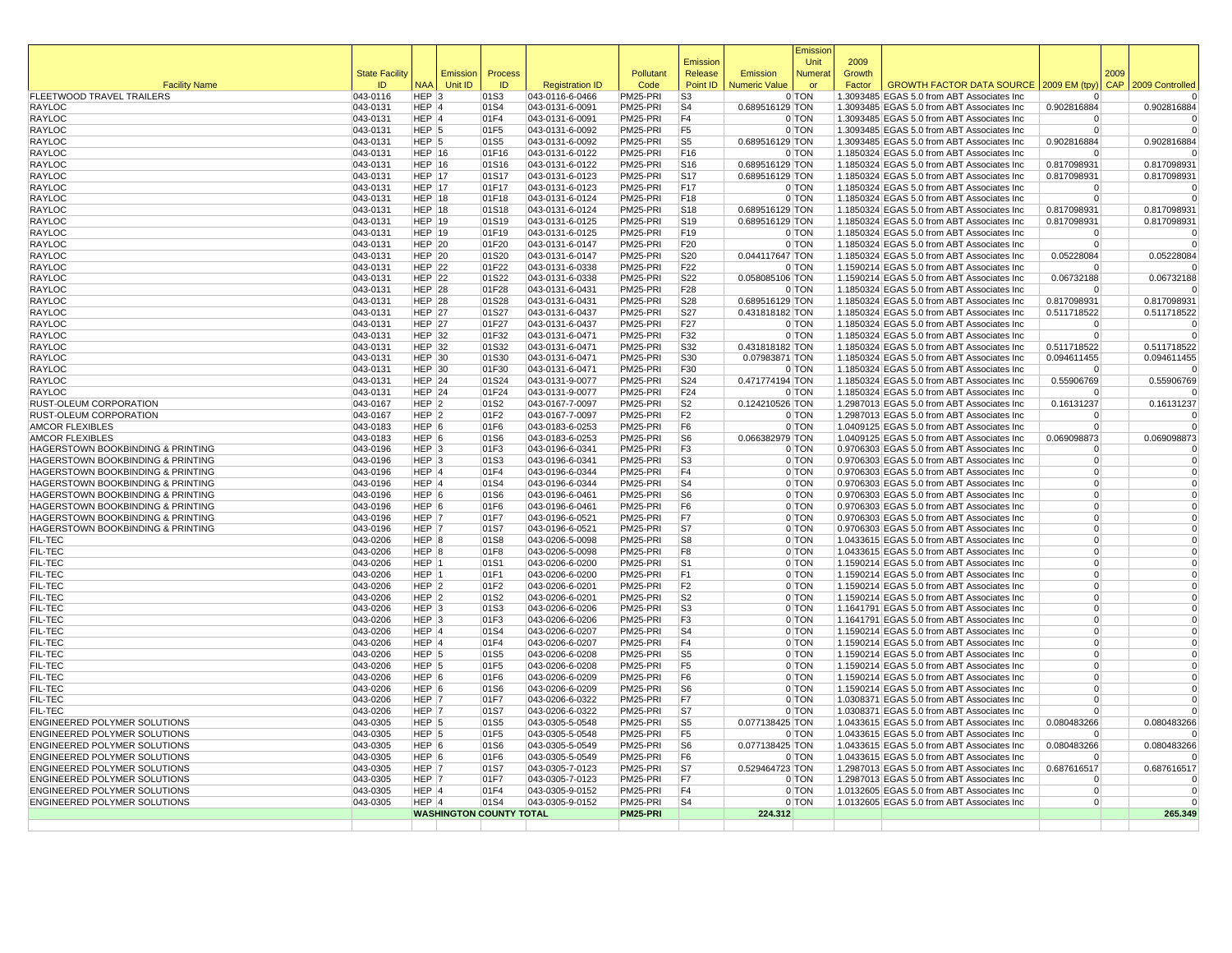|                                                                                    |                       |                                |                     |                |                                    |                   |                                    |                      | Emissior           |        |                                                                                          |                                  |      |                         |
|------------------------------------------------------------------------------------|-----------------------|--------------------------------|---------------------|----------------|------------------------------------|-------------------|------------------------------------|----------------------|--------------------|--------|------------------------------------------------------------------------------------------|----------------------------------|------|-------------------------|
|                                                                                    |                       |                                |                     |                |                                    |                   | Emission                           |                      | Unit               | 2009   |                                                                                          |                                  |      |                         |
|                                                                                    | <b>State Facility</b> |                                | Emission<br>Unit ID | Process<br>ID  | <b>Registration ID</b>             | Pollutant<br>Code | Release<br>Point ID                | Emission             | Numera             | Growth | GROWTH FACTOR DATA SOURCE 2009 EM (tpy                                                   |                                  | 2009 | CAP 2009 Controlled     |
| <b>Facility Name</b><br><b>REDLAND BRICK</b>                                       | ID<br>043-0003        | <b>NAA</b><br><b>HEP 12</b>    |                     | 01F12          | 043-0003-6-0232                    | PM-CON            | F12                                | <b>Numeric Value</b> | or<br>0 TON        | Factor | 1.046875 EGAS 5.0 from ABT Associates Inc                                                | $\Omega$                         |      | $\Omega$                |
| <b>REDLAND BRICK</b>                                                               | 043-0003              | <b>HEP 12</b>                  |                     | 01S12          | 043-0003-6-0232                    | PM-CON            | S <sub>12</sub>                    |                      | 0 TON              |        | 1.046875 EGAS 5.0 from ABT Associates Inc                                                | $\overline{0}$                   |      | 0                       |
| <b>REDLAND BRICK</b>                                                               | 043-0003              | HEP 14                         |                     | 01F14          | 043-0003-6-0234                    | PM-CON            | F14                                |                      | 0 TON              |        | 1.046875 EGAS 5.0 from ABT Associates Inc                                                | $\Omega$                         |      | 0                       |
| <b>REDLAND BRICK</b>                                                               | 043-0003              | <b>HEP 15</b>                  |                     | 01S15          | 043-0003-6-0235                    | PM-CON            | S <sub>15</sub>                    |                      | 0 TON              |        | 1.046875 EGAS 5.0 from ABT Associates Inc                                                | $\Omega$                         |      | $\Omega$                |
| ALLEGANY ENERGY SUPPLY LLC - R. PAUL SMITH POWER STATION                           | 043-0005              | HEP 1                          |                     | 01S1           | 043-0005-3-0005                    | PM-CON            | S1                                 | 12.09423913 TON      |                    |        | 1.1941891 EGAS 5.0 from ABT Associates Inc.                                              | 14.4428082                       |      | 14.4428082              |
| ALLEGANY ENERGY SUPPLY LLC - R. PAUL SMITH POWER STATION                           | 043-0005              | HEP 1                          |                     | 01F1           | 043-0005-3-0005                    | <b>PM-CON</b>     | F1                                 |                      | 0 TON              |        | 1.1941891 EGAS 5.0 from ABT Associates Inc.                                              | $\Omega$                         |      | $\Omega$                |
| ALLEGANY ENERGY SUPPLY LLC - R. PAUL SMITH POWER STATION                           | 043-0005              | HEP 2                          |                     | 01S2           | 043-0005-3-0006                    | PM-CON            | S <sub>2</sub>                     | 34.29880435 TON      |                    |        | 1.1941891 EGAS 5.0 from ABT Associates Inc.                                              | 40.95925732                      |      | 40.95925732             |
| ALLEGANY ENERGY SUPPLY LLC - R. PAUL SMITH POWER STATION                           | 043-0005              | HEP <sub>2</sub>               |                     | 01F2           | 043-0005-3-0006                    | PM-CON<br>PM-CON  | F <sub>2</sub><br>S <sub>4</sub>   |                      | 0 TON              |        | 1.1941891 EGAS 5.0 from ABT Associates Inc                                               | $\Omega$<br>$\overline{0}$       |      | 0<br>$\Omega$           |
| ALLEGANY ENERGY SUPPLY LLC - R. PAUL SMITH POWER STATION<br><b>MACK TRUCKS</b>     | 043-0005<br>043-0006  | HEP 4<br>HEP 1                 |                     | 01S4<br>01S1   | 043-0005-6-0536<br>043-0006-4-0006 | PM-CON            | S <sub>1</sub>                     |                      | 0 TON<br>$0.6$ TON |        | 1.0873363 EGAS 5.0 from ABT Associates Inc<br>1.1508923 EGAS 5.0 from ABT Associates Inc | 0.690535355                      |      | 0.690535355             |
| <b>MACK TRUCKS</b>                                                                 | 043-0006              | HEP 1                          |                     | 01F1           | 043-0006-4-0006                    | PM-CON            | F1                                 |                      | 0 TON              |        | 1.1508923 EGAS 5.0 from ABT Associates Inc                                               | $\Omega$                         |      | 0                       |
| <b>MACK TRUCKS</b>                                                                 | 043-0006              | HEP 2                          |                     | 01F2           | 043-0006-4-0007                    | PM-CON            | F2                                 |                      | 0 TON              |        | 1.1508923 EGAS 5.0 from ABT Associates Inc                                               | $\Omega$                         |      | $\Omega$                |
| <b>MACK TRUCKS</b>                                                                 | 043-0006              | HEP <sub>2</sub>               |                     | 01S2           | 043-0006-4-0007                    | PM-CON            | S2                                 | 1.0875 TON           |                    |        | 1.1508923 EGAS 5.0 from ABT Associates Inc                                               | 1.25159533                       |      | 1.25159533              |
| <b>MACK TRUCKS</b>                                                                 | 043-0006              | HEP <sub>3</sub>               |                     | 01S3           | 043-0006-4-0008                    | PM-CON            | S <sub>3</sub>                     | 0.7875 TON           |                    |        | 1.1508923 EGAS 5.0 from ABT Associates Inc                                               | 0.906327653                      |      | 0.906327653             |
| <b>MACK TRUCKS</b>                                                                 | 043-0006              | HEP <sub>3</sub>               |                     | 01F3           | 043-0006-4-0008                    | PM-CON            | F <sub>3</sub>                     |                      | 0 TON              |        | 1.1508923 EGAS 5.0 from ABT Associates Inc                                               | $\Omega$                         |      | $\Omega$                |
| <b>MACK TRUCKS</b>                                                                 | 043-0006              | HEP 4                          |                     | 01F4           | 043-0006-7-0094                    | PM-CON            | F4                                 |                      | 0 TON              |        | 1.1590214 EGAS 5.0 from ABT Associates Inc                                               | $\overline{0}$                   |      | 0                       |
| <b>MACK TRUCKS</b>                                                                 | 043-0006              | <b>HEP 18</b>                  |                     | 01S18          | 043-0006-9-0106                    | PM-CON            | S <sub>18</sub>                    |                      | 0 TON              |        | 1.4602447 EGAS 5.0 from ABT Associates Inc                                               | $\Omega$                         |      | $\Omega$                |
| <b>MACK TRUCKS</b>                                                                 | 043-0006              | <b>HEP 18</b>                  |                     | 01F18          | 043-0006-9-0106                    | PM-CON            | F18                                |                      | 0 TON              |        | 1.4602447 EGAS 5.0 from ABT Associates Inc                                               | $\Omega$<br>$\Omega$             |      | $\Omega$<br>$\Omega$    |
| <b>MACK TRUCKS</b><br><b>MACK TRUCKS</b>                                           | 043-0006<br>043-0006  | <b>HEP 19</b><br>HEP 19        |                     | 01F19<br>01S19 | 043-0006-9-0107<br>043-0006-9-0107 | PM-CON<br>PM-CON  | F19<br>S <sub>19</sub>             |                      | 0 TON<br>0 TON     |        | 1.4602447 EGAS 5.0 from ABT Associates Inc<br>1.4602447 EGAS 5.0 from ABT Associates Inc | $\Omega$                         |      | $\Omega$                |
| INDEPENDENT CEMENT/ST. LAWERENCE                                                   | 043-0008              | <b>HEP 23</b>                  |                     | 01S23          | 043-0008-6-0494                    | PM-CON            | S23                                |                      | 0 TON              |        | 1.2356322 EGAS 5.0 from ABT Associates Inc                                               | $\Omega$                         |      | $\Omega$                |
| <b>GARDEN STATE TANNING/BYRON PLANT</b>                                            | 043-0075              | HEP 14                         |                     | 01F14          | 043-0075-4-0259                    | <b>PM-CON</b>     | F14                                |                      | 0 TON              |        | 1.0066681 EGAS 5.0 from ABT Associates Inc                                               | $\Omega$                         |      | $\Omega$                |
| <b>GARDEN STATE TANNING/BYRON PLANT</b>                                            | 043-0075              | <b>HEP 14</b>                  |                     | 01S14          | 043-0075-4-0259                    | PM-CON            | S <sub>14</sub>                    | 0.186521739 TON      |                    |        | 1.0066681 EGAS 5.0 from ABT Associates Inc                                               | 0.187765483                      |      | 0.187765483             |
| <b>GARDEN STATE TANNING/BYRON PLANT</b>                                            | 043-0075              | <b>HEP 15</b>                  |                     | 01F15          | 043-0075-4-0260                    | <b>PM-CON</b>     | F <sub>15</sub>                    |                      | 0 TON              |        | 1.0066681 EGAS 5.0 from ABT Associates Inc                                               | $\Omega$                         |      | $\Omega$                |
| <b>GARDEN STATE TANNING/BYRON PLANT</b>                                            | 043-0075              | <b>HEP 15</b>                  |                     | 01S15          | 043-0075-4-0260                    | PM-CON            | S <sub>15</sub>                    | 0.186521739 TON      |                    |        | 1.0066681 EGAS 5.0 from ABT Associates Inc                                               | 0.187765483                      |      | 0.187765483             |
| <b>GARDEN STATE TANNING/BYRON PLANT</b>                                            | 043-0075              | <b>HEP 10</b>                  |                     | 01F10          | 043-0075-5-0053                    | PM-CON            | F <sub>10</sub>                    |                      | 0 TON              |        | 1.1508923 EGAS 5.0 from ABT Associates Inc                                               | $\Omega$                         |      | $\Omega$                |
| GARDEN STATE TANNING/BYRON PLANT                                                   | 043-0075              | <b>HEP 10</b>                  |                     | 01S10          | 043-0075-5-0053                    | PM-CON            | S <sub>10</sub>                    | 0.00375 TON          |                    |        | 1.1508923 EGAS 5.0 from ABT Associates Inc                                               | 0.004315846                      |      | 0.004315846             |
| <b>GARDEN STATE TANNING/BYRON PLANT</b>                                            | 043-0075              | <b>HEP 11</b>                  |                     | 01S11          | 043-0075-5-0054                    | PM-CON            | S11                                | 0.00375 TON          |                    |        | 1.1508923 EGAS 5.0 from ABT Associates Inc                                               | 0.004315846                      |      | 0.004315846             |
| <b>GARDEN STATE TANNING/BYRON PLANT</b><br><b>GARDEN STATE TANNING/BYRON PLANT</b> | 043-0075              | <b>HEP 11</b>                  |                     | 01F11          | 043-0075-5-0054                    | PM-CON            | F11                                |                      | $0$ TON            |        | 1.1508923 EGAS 5.0 from ABT Associates Inc                                               | $\Omega$<br>0.004315846          |      | $\Omega$                |
| GARDEN STATE TANNING/BYRON PLANT                                                   | 043-0075<br>043-0075  | <b>HEP 13</b><br><b>HEP 13</b> |                     | 01S13<br>01F13 | 043-0075-5-0109<br>043-0075-5-0109 | PM-CON<br>PM-CON  | S <sub>13</sub><br>F13             | 0.00375 TON          | 0 TON              |        | 1.1508923 EGAS 5.0 from ABT Associates Inc<br>1.1508923 EGAS 5.0 from ABT Associates Inc | $\Omega$                         |      | 0.004315846<br>$\Omega$ |
| <b>STATTON FURNITURE</b>                                                           | 043-0095              | HEP <sub>3</sub>               |                     | 01S3           | 043-0095-3-0054                    | PM-CON            | S <sub>3</sub>                     | 0.040375 TON         |                    |        | 1.1291031 EGAS 5.0 from ABT Associates Inc                                               | 0.045587536                      |      | 0.045587536             |
| <b>STATTON FURNITURE</b>                                                           | 043-0095              | HEP <sub>3</sub>               |                     | 01F3           | 043-0095-3-0054                    | PM-CON            | F3                                 |                      | 0 TON              |        | 1.1291031 EGAS 5.0 from ABT Associates Inc.                                              | 0                                |      | 0                       |
| <b>STATTON FURNITURE</b>                                                           | 043-0095              | HEP 9                          |                     | 01S9           | 043-0095-5-0063                    | PM-CON            | S9                                 |                      | 0 TON              |        | 1.1508923 EGAS 5.0 from ABT Associates Inc                                               | $\overline{0}$                   |      | $\mathbf 0$             |
| <b>STATTON FURNITURE</b>                                                           | 043-0095              | HEP 9                          |                     | 01F9           | 043-0095-5-0063                    | PM-CON            | F9                                 |                      | 0 TON              |        | 1.1508923 EGAS 5.0 from ABT Associates Inc                                               | $\Omega$                         |      | $\mathbf 0$             |
| <b>STATTON FURNITURE</b>                                                           | 043-0095              | <b>HEP 10</b>                  |                     | 01S10          | 043-0095-6-0060                    | PM-CON            | S <sub>10</sub>                    |                      | 0 TON              |        | 1.1832669 EGAS 5.0 from ABT Associates Inc                                               | $\Omega$                         |      | $\Omega$                |
| <b>STATTON FURNITURE</b>                                                           | 043-0095              | <b>HEP 10</b>                  |                     | 01F10          | 043-0095-6-0060                    | PM-CON            | F10                                |                      | 0 TON              |        | 1.1832669 EGAS 5.0 from ABT Associates Inc                                               | $\Omega$                         |      | $\Omega$                |
| <b>STATTON FURNITURE</b>                                                           | 043-0095              | <b>HEP 11</b>                  |                     | 01F11          | 043-0095-6-0061                    | PM-CON            | F11                                |                      | 0 TON              |        | 1.1832669 EGAS 5.0 from ABT Associates Inc                                               | $\Omega$                         |      | $\Omega$                |
| <b>STATTON FURNITURE</b>                                                           | 043-0095              | <b>HEP 11</b>                  |                     | 01S11          | 043-0095-6-0061                    | <b>PM-CON</b>     | S11                                |                      | 0 TON              |        | 1.1832669 EGAS 5.0 from ABT Associates Inc                                               | $\Omega$                         |      | $\Omega$                |
| <b>STATTON FURNITURE</b>                                                           | 043-0095<br>043-0095  | <b>HEP 12</b><br><b>HEP 12</b> |                     | 01F12<br>01S12 | 043-0095-6-0062<br>043-0095-6-0062 | PM-CON<br>PM-CON  | F12<br>S <sub>12</sub>             |                      | 0 TON<br>0 TON     |        | 1.1832669 EGAS 5.0 from ABT Associates Inc                                               | $\Omega$<br>$\Omega$             |      | $\Omega$<br>$\Omega$    |
| <b>STATTON FURNITURE</b><br><b>STATTON FURNITURE</b>                               | 043-0095              | <b>HEP 13</b>                  |                     | 01S13          | 043-0095-6-0063                    | PM-CON            | S <sub>13</sub>                    |                      | 0 TON              |        | 1.1832669 EGAS 5.0 from ABT Associates Inc<br>1.1832669 EGAS 5.0 from ABT Associates Inc | $\Omega$                         |      | $\Omega$                |
| <b>STATTON FURNITURE</b>                                                           | 043-0095              | <b>HEP 13</b>                  |                     | 01F13          | 043-0095-6-0063                    | PM-CON            | F13                                |                      | 0 TON              |        | 1.1832669 EGAS 5.0 from ABT Associates Inc                                               | $\Omega$                         |      | $\Omega$                |
| <b>STATTON FURNITURE</b>                                                           | 043-0095              | HEP 14                         |                     | 01S14          | 043-0095-6-0064                    | PM-CON            | S <sub>14</sub>                    |                      | 0 TON              |        | 1.1832669 EGAS 5.0 from ABT Associates Inc                                               | $\Omega$                         |      | $\Omega$                |
| <b>STATTON FURNITURE</b>                                                           | 043-0095              | HEP 14                         |                     | 01F14          | 043-0095-6-0064                    | PM-CON            | F14                                |                      | 0 TON              |        | 1.1832669 EGAS 5.0 from ABT Associates Inc                                               | $\Omega$                         |      | $\Omega$                |
| <b>STATTON FURNITURE</b>                                                           | 043-0095              | <b>HEP 15</b>                  |                     | 01S15          | 043-0095-6-0065                    | PM-CON            | S <sub>15</sub>                    |                      | 0 TON              |        | 1.1832669 EGAS 5.0 from ABT Associates Inc                                               | $\Omega$                         |      | $\Omega$                |
| <b>STATTON FURNITURE</b>                                                           | 043-0095              | <b>HEP 15</b>                  |                     | 01F15          | 043-0095-6-0065                    | <b>PM-CON</b>     | F <sub>15</sub>                    |                      | 0 TON              |        | 1.1832669 EGAS 5.0 from ABT Associates Inc                                               | $\Omega$                         |      | $\Omega$                |
| <b>STATTON FURNITURE</b>                                                           | 043-0095              | <b>HEP 16</b>                  |                     | 01S16          | 043-0095-6-0066                    | <b>PM-CON</b>     | S <sub>16</sub>                    |                      | 0 TON              |        | 1.1832669 EGAS 5.0 from ABT Associates Inc                                               | $\Omega$                         |      | $\Omega$                |
| <b>STATTON FURNITURE</b>                                                           | 043-0095              | <b>HEP 16</b>                  |                     | 01F16          | 043-0095-6-0066                    | PM-CON            | F16                                |                      | 0 TON              |        | 1.1832669 EGAS 5.0 from ABT Associates Inc                                               | 0                                |      | $\Omega$                |
| <b>STATTON FURNITURE</b>                                                           | 043-0095              | <b>HEP 17</b>                  |                     | 01S17          | 043-0095-6-0388<br>043-0095-6-0388 | PM-CON            | S <sub>17</sub>                    |                      | 0 TON              |        | 1.1832669 EGAS 5.0 from ABT Associates Inc<br>1.1832669 EGAS 5.0 from ABT Associates Inc | $\Omega$                         |      | $\Omega$<br>$\Omega$    |
| <b>STATTON FURNITURE</b><br><b>STATTON FURNITURE</b>                               | 043-0095<br>043-0095  | <b>HEP 17</b><br><b>HEP 18</b> |                     | 01F17<br>01S18 | 043-0095-6-0389                    | PM-CON<br>PM-CON  | F <sub>17</sub><br>S <sub>18</sub> |                      | 0 TON<br>0 TON     |        | 1.1832669 EGAS 5.0 from ABT Associates Inc                                               | 0<br>$\Omega$                    |      | $\Omega$                |
| <b>STATTON FURNITURE</b>                                                           | 043-0095              | <b>HEP 18</b>                  |                     | 01F18          | 043-0095-6-0389                    | PM-CON            | F18                                |                      | 0 TON              |        | 1.1832669 EGAS 5.0 from ABT Associates Inc                                               | $\Omega$                         |      | $\Omega$                |
| <b>STATTON FURNITURE</b>                                                           | 043-0095              | <b>HEP 19</b>                  |                     | 01F19          | 043-0095-6-0390                    | PM-CON            | F19                                |                      | 0 TON              |        | 1.1832669 EGAS 5.0 from ABT Associates Inc                                               | $\Omega$                         |      | $\Omega$                |
| <b>STATTON FURNITURE</b>                                                           | 043-0095              | <b>HEP 19</b>                  |                     | 01S19          | 043-0095-6-0390                    | PM-CON            | S <sub>19</sub>                    |                      | 0 TON              |        | 1.1832669 EGAS 5.0 from ABT Associates Inc                                               | $\Omega$                         |      | $\Omega$                |
| <b>STATTON FURNITURE</b>                                                           | 043-0095              | <b>HEP 20</b>                  |                     | 01S20          | 043-0095-6-0391                    | <b>PM-CON</b>     | S20                                |                      | 0 TON              |        | 1.1832669 EGAS 5.0 from ABT Associates Inc                                               | $\Omega$                         |      | $\Omega$                |
| <b>STATTON FURNITURE</b>                                                           | 043-0095              | <b>HEP 20</b>                  |                     | 01F20          | 043-0095-6-0391                    | PM-CON            | F20                                |                      | 0 TON              |        | 1.1832669 EGAS 5.0 from ABT Associates Inc                                               | $\Omega$                         |      | $\Omega$                |
| FLEETWOOD TRAVEL TRAILERS                                                          | 043-0116              | HEP 3                          |                     | 01F3           | 043-0116-6-0466                    | PM-CON            | F3                                 |                      | 0 TON              |        | 1.3093485 EGAS 5.0 from ABT Associates Inc                                               |                                  |      |                         |
| <b>FLEETWOOD TRAVEL TRAILERS</b>                                                   | 043-0116              | $HEP$ 3                        |                     | 01S3           | 043-0116-6-0466                    | PM-CON            | S <sub>3</sub>                     |                      | 0 TON              |        | 1.3093485 EGAS 5.0 from ABT Associates Inc                                               | $\overline{0}$                   |      | $\mathbf 0$             |
| RAYLOC                                                                             | 043-0131              | HEP 4                          |                     | 01F4           | 043-0131-6-0091                    | PM-CON            | F4                                 |                      | $0$ TON            |        | 1.3093485 EGAS 5.0 from ABT Associates Inc                                               | $\overline{0}$                   |      | 0                       |
| RAYLOC                                                                             | 043-0131              | HEP 5                          |                     | 01F5<br>01F16  | 043-0131-6-0092<br>043-0131-6-0122 | PM-CON            | F <sub>5</sub>                     |                      | $0$ TON            |        | 1.3093485 EGAS 5.0 from ABT Associates Inc                                               | $\overline{0}$<br>$\overline{0}$ |      | $\mathbf 0$<br>0        |
| RAYLOC<br>RAYLOC                                                                   | 043-0131<br>043-0131  | <b>HEP 16</b><br><b>HEP 17</b> |                     | 01F17          | 043-0131-6-0123                    | PM-CON<br>PM-CON  | F16<br>F17                         |                      | $0$ TON<br>0 TON   |        | 1.1850324 EGAS 5.0 from ABT Associates Inc<br>1.1850324 EGAS 5.0 from ABT Associates Inc | $\Omega$                         |      | $\Omega$                |
| RAYLOC                                                                             | 043-0131              | <b>HEP 18</b>                  |                     | 01F18          | 043-0131-6-0124                    | PM-CON            | F18                                |                      | 0 TON              |        | 1.1850324 EGAS 5.0 from ABT Associates Inc                                               | $\overline{0}$                   |      | 0                       |
| RAYLOC                                                                             | 043-0131              | <b>HEP 19</b>                  |                     | 01F19          | 043-0131-6-0125                    | PM-CON            | F <sub>19</sub>                    |                      | 0 TON              |        | 1.1850324 EGAS 5.0 from ABT Associates Inc                                               | $\overline{0}$                   |      | 0                       |
| RAYLOC                                                                             | 043-0131              | <b>HEP 20</b>                  |                     | 01F20          | 043-0131-6-0147                    | PM-CON            | F <sub>20</sub>                    |                      | $0$ TON            |        | 1.1850324 EGAS 5.0 from ABT Associates Inc                                               | $\overline{0}$                   |      | 0                       |
| RAYLOC                                                                             | 043-0131              | <b>HEP 22</b>                  |                     | 01F22          | 043-0131-6-0338                    | PM-CON            | F22                                |                      | 0 TON              |        | 1.1590214 EGAS 5.0 from ABT Associates Inc                                               | $\overline{0}$                   |      | 0                       |
| RAYLOC                                                                             | 043-0131              | <b>HEP 28</b>                  |                     | 01F28          | 043-0131-6-0431                    | PM-CON            | F28                                |                      | $0$ TON            |        | 1.1850324 EGAS 5.0 from ABT Associates Inc                                               | $\overline{0}$                   |      | 0                       |
| RAYLOC                                                                             | 043-0131              | <b>HEP 27</b>                  |                     | 01F27          | 043-0131-6-0437                    | PM-CON            | F27                                |                      | 0 TON              |        | 1.1850324 EGAS 5.0 from ABT Associates Inc                                               | $\overline{0}$                   |      | 0                       |
| RAYLOC                                                                             | 043-0131              | <b>HEP 32</b>                  |                     | 01F32          | 043-0131-6-0471                    | PM-CON            | F32                                |                      | 0 TON              |        | 1.1850324 EGAS 5.0 from ABT Associates Inc                                               | $\overline{0}$                   |      | 0                       |
| RAYLOC                                                                             | 043-0131              | $HEP$ 30                       |                     | 01F30          | 043-0131-6-0471                    | PM-CON            | F30                                |                      | $0$ TON            |        | 1.1850324 EGAS 5.0 from ABT Associates Inc                                               | 0                                |      | 0                       |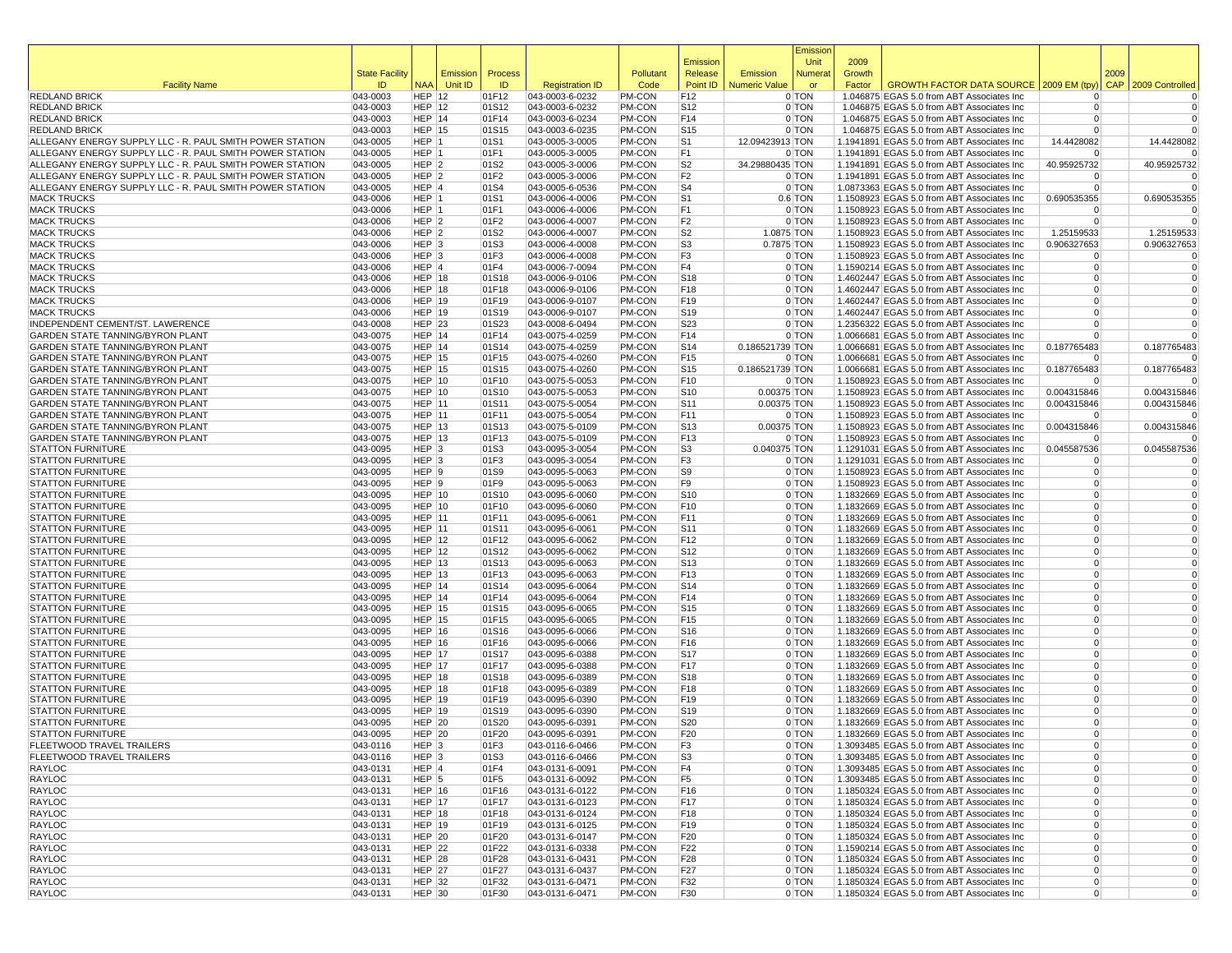|                                              |                       |                    |                           |                                |                        |               |                          |                 | Emission |        |                                             |                |      |                     |
|----------------------------------------------|-----------------------|--------------------|---------------------------|--------------------------------|------------------------|---------------|--------------------------|-----------------|----------|--------|---------------------------------------------|----------------|------|---------------------|
|                                              |                       |                    |                           |                                |                        |               | Emission                 |                 | Unit     | 2009   |                                             |                |      |                     |
|                                              | <b>State Facility</b> |                    | <b>Emission   Process</b> |                                |                        | Pollutant     | Release                  | Emission        | Numerat  | Growth |                                             |                | 2009 |                     |
| <b>Facility Name</b>                         | ID                    |                    | NAA Unit ID               | ID                             | <b>Registration ID</b> | Code          | Point ID                 | Numeric Value   | or       | Factor | GROWTH FACTOR DATA SOURCE 2009 EM (tpy)     |                |      | CAP 2009 Controlled |
| RAYLOC                                       | 043-0131              | $HEP$ 24           |                           | 01F24                          | 043-0131-9-0077        | <b>PM-CON</b> | F24                      |                 | 0 TON    |        | 1.1850324 EGAS 5.0 from ABT Associates Inc  | $\Omega$       |      |                     |
| <b>RUST-OLEUM CORPORATION</b>                | 043-0167              | $HEP$ 2            |                           | 01F2                           | 043-0167-7-0097        | <b>PM-CON</b> | F <sub>2</sub>           |                 | 0 TON    |        | 1.2987013 EGAS 5.0 from ABT Associates Inc. | $\Omega$       |      |                     |
| <b>AMCOR FLEXIBLES</b>                       | 043-0183              | HEP 6              |                           | 01F6                           | 043-0183-6-0253        | <b>PM-CON</b> | F <sub>6</sub>           |                 | 0 TON    |        | 1.0409125 EGAS 5.0 from ABT Associates Inc  | $\Omega$       |      |                     |
| <b>HAGERSTOWN BOOKBINDING &amp; PRINTING</b> | 043-0196              | HEP <sub>3</sub>   |                           | 01S3                           | 043-0196-6-0341        | <b>PM-CON</b> | S3                       |                 | 0 TON    |        | 0.9706303 EGAS 5.0 from ABT Associates Inc  | $\Omega$       |      |                     |
| <b>HAGERSTOWN BOOKBINDING &amp; PRINTING</b> | 043-0196              | $HEP$ <sub>3</sub> |                           | 01F3                           | 043-0196-6-0341        | <b>PM-CON</b> | F <sub>3</sub>           |                 | $0$ TON  |        | 0.9706303 EGAS 5.0 from ABT Associates Inc  | $\Omega$       |      |                     |
| <b>HAGERSTOWN BOOKBINDING &amp; PRINTING</b> | 043-0196              | HEP <sub>4</sub>   |                           | 01S4                           | 043-0196-6-0344        | <b>PM-CON</b> | $\overline{\mathsf{S}4}$ |                 | 0 TON    |        | 0.9706303 EGAS 5.0 from ABT Associates Inc  | $\Omega$       |      | $\Omega$            |
| <b>HAGERSTOWN BOOKBINDING &amp; PRINTING</b> | 043-0196              | HEP 4              |                           | 01F4                           | 043-0196-6-0344        | <b>PM-CON</b> | F4                       |                 | 0 TON    |        | 0.9706303 EGAS 5.0 from ABT Associates Inc  | $\Omega$       |      | $\Omega$            |
| HAGERSTOWN BOOKBINDING & PRINTING            | 043-0196              | HEP <sub>6</sub>   |                           | 01F6                           | 043-0196-6-0461        | <b>PM-CON</b> | F <sub>6</sub>           |                 | $0$ TON  |        | 0.9706303 EGAS 5.0 from ABT Associates Inc  | $\Omega$       |      | $\Omega$            |
| <b>HAGERSTOWN BOOKBINDING &amp; PRINTING</b> | 043-0196              | HEP 6              |                           | 01S6                           | 043-0196-6-0461        | <b>PM-CON</b> | S6                       |                 | 0 TON    |        | 0.9706303 EGAS 5.0 from ABT Associates Inc  | $\Omega$       |      | $\Omega$            |
| HAGERSTOWN BOOKBINDING & PRINTING            | 043-0196              | HEP <sub>7</sub>   |                           | 01F7                           | 043-0196-6-0521        | <b>PM-CON</b> | F7                       |                 | 0 TON    |        | 0.9706303 EGAS 5.0 from ABT Associates Inc  | $\overline{0}$ |      |                     |
| HAGERSTOWN BOOKBINDING & PRINTING            | 043-0196              | HEP 7              |                           | 01S7                           | 043-0196-6-0521        | <b>PM-CON</b> | S7                       |                 | 0 TON    |        | 0.9706303 EGAS 5.0 from ABT Associates Inc  | $\overline{0}$ |      |                     |
| <b>FIL-TEC</b>                               | 043-0206              | HEP 8              |                           | 01F8                           | 043-0206-5-0098        | <b>PM-CON</b> | F <sub>8</sub>           |                 | 0 TON    |        | 1.0433615 EGAS 5.0 from ABT Associates Inc  | $\Omega$       |      |                     |
| <b>FIL-TEC</b>                               | 043-0206              | HEP <sub>8</sub>   |                           | 01S8                           | 043-0206-5-0098        | <b>PM-CON</b> | S <sub>8</sub>           |                 | 0 TON    |        | 1.0433615 EGAS 5.0 from ABT Associates Inc  | $\Omega$       |      | $\Omega$            |
| <b>FIL-TEC</b>                               | 043-0206              | HEP 1              |                           | 01S1                           | 043-0206-6-0200        | <b>PM-CON</b> | S <sub>1</sub>           |                 | 0 TON    |        | 1.1590214 EGAS 5.0 from ABT Associates Inc  | $\Omega$       |      | $\Omega$            |
| <b>FIL-TEC</b>                               | 043-0206              | HEP 1              |                           | 01F1                           | 043-0206-6-0200        | <b>PM-CON</b> | F <sub>1</sub>           |                 | 0 TON    |        | 1.1590214 EGAS 5.0 from ABT Associates Inc  | $\Omega$       |      | $\Omega$            |
| <b>FIL-TEC</b>                               | 043-0206              | $HEP$ 2            |                           | 01F2                           | 043-0206-6-0201        | <b>PM-CON</b> | F <sub>2</sub>           |                 | 0 TON    |        | 1.1590214 EGAS 5.0 from ABT Associates Inc  | $\Omega$       |      | $\Omega$            |
| <b>FIL-TEC</b>                               | 043-0206              | $HEP$ 2            |                           | 01S2                           | 043-0206-6-0201        | <b>PM-CON</b> | S <sub>2</sub>           |                 | 0 TON    |        | 1.1590214 EGAS 5.0 from ABT Associates Inc  | $\overline{0}$ |      | $\Omega$            |
| <b>FIL-TEC</b>                               | 043-0206              | HEP <sub>3</sub>   |                           | 01S3                           | 043-0206-6-0206        | <b>PM-CON</b> | S <sub>3</sub>           |                 | 0 TON    |        | 1.1641791 EGAS 5.0 from ABT Associates Inc  | $\overline{0}$ |      |                     |
| <b>FIL-TEC</b>                               | 043-0206              | HEP <sub>3</sub>   |                           | 01F3                           | 043-0206-6-0206        | <b>PM-CON</b> | F <sub>3</sub>           |                 | 0 TON    |        | 1.1641791 EGAS 5.0 from ABT Associates Inc  | $\Omega$       |      |                     |
| <b>FIL-TEC</b>                               | 043-0206              | HEP 4              |                           | 01F4                           | 043-0206-6-0207        | <b>PM-CON</b> | F <sub>4</sub>           |                 | 0 TON    |        | 1.1590214 EGAS 5.0 from ABT Associates Inc  | $\Omega$       |      |                     |
| <b>FIL-TEC</b>                               | 043-0206              | HEP <sub>4</sub>   |                           | 01S4                           | 043-0206-6-0207        | <b>PM-CON</b> | S <sub>4</sub>           |                 | 0 TON    |        | 1.1590214 EGAS 5.0 from ABT Associates Inc  | $\Omega$       |      | $\Omega$            |
| <b>FIL-TEC</b>                               | 043-0206              | HEP <sub>5</sub>   |                           | 01F5                           | 043-0206-6-0208        | <b>PM-CON</b> | F <sub>5</sub>           |                 | 0 TON    |        | 1.1590214 EGAS 5.0 from ABT Associates Inc  | $\Omega$       |      | $\Omega$            |
| <b>FIL-TEC</b>                               | 043-0206              | HEP <sub>5</sub>   |                           | 01S5                           | 043-0206-6-0208        | <b>PM-CON</b> | S <sub>5</sub>           |                 | $0$ TON  |        | 1.1590214 EGAS 5.0 from ABT Associates Inc. | $\Omega$       |      | $\Omega$            |
| <b>FIL-TEC</b>                               | 043-0206              | HEP 6              |                           | 01F6                           | 043-0206-6-0209        | <b>PM-CON</b> | F <sub>6</sub>           |                 | 0 TON    |        | 1.1590214 EGAS 5.0 from ABT Associates Inc  | $\Omega$       |      | $\Omega$            |
| <b>FIL-TEC</b>                               | 043-0206              | HEP <sub>6</sub>   |                           | 01S6                           | 043-0206-6-0209        | <b>PM-CON</b> | S <sub>6</sub>           |                 | 0 TON    |        | 1.1590214 EGAS 5.0 from ABT Associates Inc  | $\Omega$       |      | $\Omega$            |
| <b>FIL-TEC</b>                               | 043-0206              | HEP 7              |                           | 01F7                           | 043-0206-6-0322        | <b>PM-CON</b> | F7                       |                 | 0 TON    |        | 1.0308371 EGAS 5.0 from ABT Associates Inc  | $\Omega$       |      |                     |
| <b>FIL-TEC</b>                               | 043-0206              | HEP 7              |                           | 01S7                           | 043-0206-6-0322        | <b>PM-CON</b> | S7                       |                 | 0 TON    |        | 1.0308371 EGAS 5.0 from ABT Associates Inc  | $\Omega$       |      | $\Omega$            |
| <b>ENGINEERED POLYMER SOLUTIONS</b>          | 043-0305              | HEP 5              |                           | 01F5                           | 043-0305-5-0548        | PM-CON        | F <sub>5</sub>           |                 | 0 TON    |        | 1.0433615 EGAS 5.0 from ABT Associates Inc  | $\Omega$       |      |                     |
| <b>ENGINEERED POLYMER SOLUTIONS</b>          | 043-0305              | HEP <sub>5</sub>   |                           | 01S5                           | 043-0305-5-0548        | <b>PM-CON</b> | S5                       | 0.024213426 TON |          |        | 1.0433615 EGAS 5.0 from ABT Associates Inc  | 0.025263358    |      | 0.025263358         |
| <b>ENGINEERED POLYMER SOLUTIONS</b>          | 043-0305              | HEP 6              |                           | 01F6                           | 043-0305-5-0549        | <b>PM-CON</b> | F6                       |                 | $0$ TON  |        | 1.0433615 EGAS 5.0 from ABT Associates Inc  | $\Omega$       |      | $\Omega$            |
| <b>ENGINEERED POLYMER SOLUTIONS</b>          | 043-0305              | HEP <sub>6</sub>   |                           | 01S6                           | 043-0305-5-0549        | <b>PM-CON</b> | S <sub>6</sub>           | 0.024213426 TON |          |        | 1.0433615 EGAS 5.0 from ABT Associates Inc  | 0.025263358    |      | 0.025263358         |
| <b>ENGINEERED POLYMER SOLUTIONS</b>          | 043-0305              | HEP 7              |                           | 01F7                           | 043-0305-7-0123        | <b>PM-CON</b> | F7                       |                 | 0 TON    |        | 1.2987013 EGAS 5.0 from ABT Associates Inc. | $\overline{0}$ |      | $\Omega$            |
| <b>ENGINEERED POLYMER SOLUTIONS</b>          | 043-0305              | HEP 4              |                           | 01S4                           | 043-0305-9-0152        | <b>PM-CON</b> | S <sub>4</sub>           |                 | 0 TON    |        | 1.0132605 EGAS 5.0 from ABT Associates Inc  | $\Omega$       |      | $\Omega$            |
| <b>ENGINEERED POLYMER SOLUTIONS</b>          | 043-0305              | HEP 4              |                           | 01F4                           | 043-0305-9-0152        | <b>PM-CON</b> | F <sub>4</sub>           |                 | 0 TON    |        | 1.0132605 EGAS 5.0 from ABT Associates Inc  | $\Omega$       |      |                     |
|                                              |                       |                    |                           | <b>WASHINGTON COUNTY TOTAL</b> |                        | <b>PM-CON</b> |                          | 49.341          |          |        |                                             |                |      | 58.735              |
|                                              |                       |                    |                           |                                |                        |               |                          |                 |          |        |                                             |                |      |                     |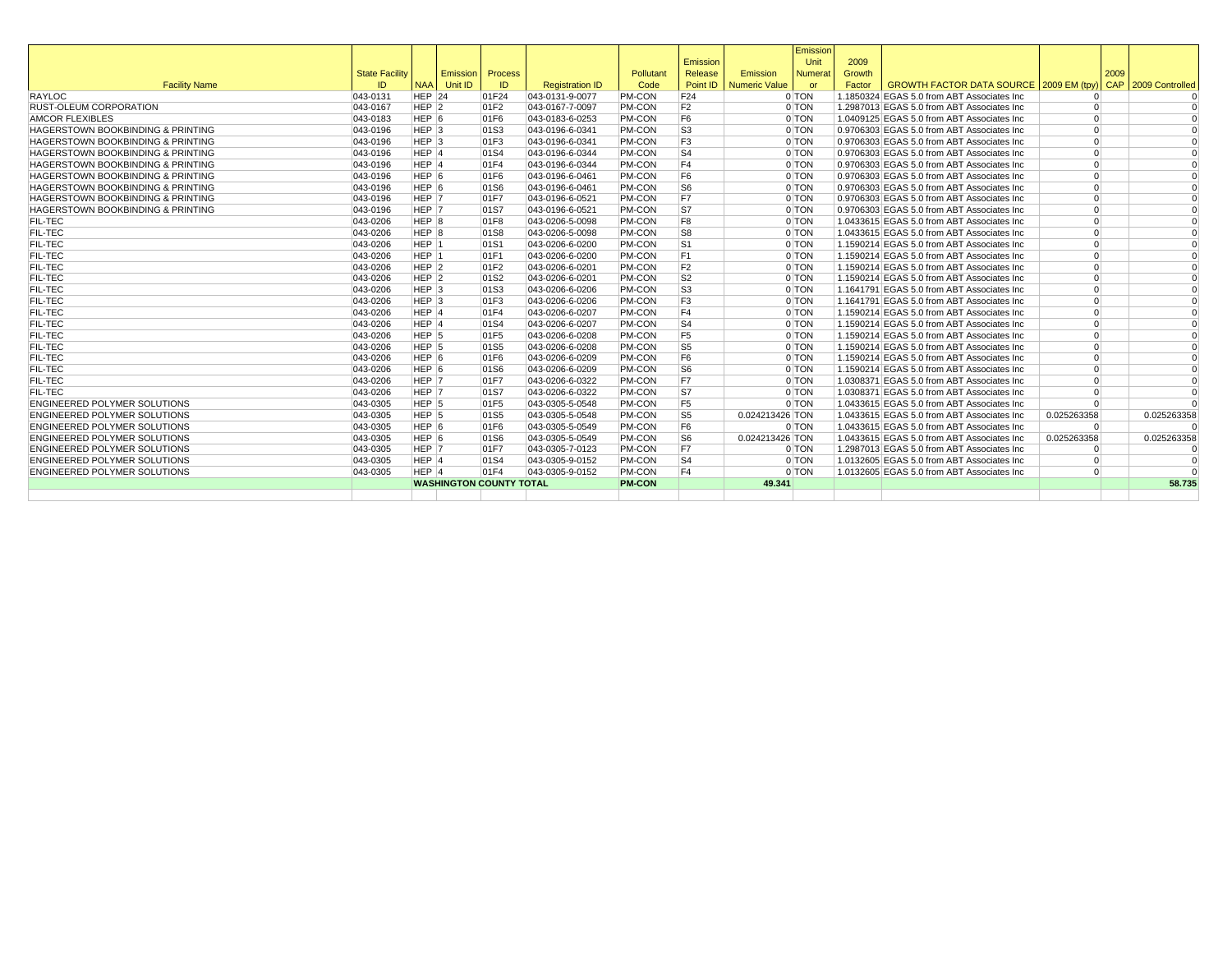|                                                              |                             |                                |                                |                |                                    |                                |                                  |                                  | Emission       |                  |                                                                                          |                         |      |                         |
|--------------------------------------------------------------|-----------------------------|--------------------------------|--------------------------------|----------------|------------------------------------|--------------------------------|----------------------------------|----------------------------------|----------------|------------------|------------------------------------------------------------------------------------------|-------------------------|------|-------------------------|
|                                                              |                             |                                |                                |                |                                    |                                | Emission                         |                                  | Unit           | 2009             |                                                                                          |                         |      |                         |
| <b>Facility Name</b>                                         | <b>State Facility</b><br>ID | <b>NAA</b>                     | Emission<br>Unit ID            | Process<br>ID  | <b>Registration ID</b>             | Pollutant<br>Code              | Release<br>Point ID              | Emission<br><b>Numeric Value</b> | Numera<br>or   | Growth<br>Factor | GROWTH FACTOR DATA SOURCE   2009 EM (tpy) CAP                                            |                         | 2009 | 2009 Controlled         |
| <b>REDLAND BRICK</b>                                         | 043-0003                    | $HEP$ 12                       |                                | 01F12          | 043-0003-6-0232                    | <b>PM-FIL</b>                  | F12                              |                                  | 0 TON          |                  | 1.046875 EGAS 5.0 from ABT Associates Inc                                                | <sup>0</sup>            |      |                         |
| <b>REDLAND BRICK</b>                                         | 043-0003                    | <b>HEP 12</b>                  |                                | 01S12          | 043-0003-6-0232                    | <b>PM-FIL</b>                  | S12                              |                                  | $0$ TON        |                  | 1.046875 EGAS 5.0 from ABT Associates Inc                                                | $\Omega$                |      |                         |
| <b>REDLAND BRICK</b>                                         | 043-0003                    | HEP 14                         |                                | 01S14          | 043-0003-6-0234                    | PM-FIL                         | S14                              | 17.155 TON                       |                |                  | 1.046875 EGAS 5.0 from ABT Associates Inc                                                | 17.95914063             |      | 17.95914063             |
| <b>REDLAND BRICK</b>                                         | 043-0003                    | <b>HEP 14</b>                  |                                | 01F14          | 043-0003-6-0234                    | PM-FIL                         | F14                              | 17.155 TON                       |                |                  | 1.046875 EGAS 5.0 from ABT Associates Inc                                                | 17.95914063             |      | 17.95914063             |
| <b>REDLAND BRICK</b>                                         | 043-0003                    | $HEP$ 15                       |                                | 01S15          | 043-0003-6-0235                    | <b>PM-FIL</b>                  | S <sub>15</sub>                  |                                  | 0 TON          |                  | 1.046875 EGAS 5.0 from ABT Associates Inc                                                | $\Omega$                |      |                         |
| <b>REDLAND BRICK</b>                                         | 043-0003                    | $HEP$ 16                       |                                | 01F16          | 043-0003-6-0420                    | <b>PM-FIL</b>                  | F16                              |                                  | 3.24 TON       |                  | 1.046875 EGAS 5.0 from ABT Associates Inc                                                | 3.391875                |      | 3.391875                |
| <b>REDLAND BRICK</b>                                         | 043-0003                    | $HEP$ 16                       |                                | 01S16          | 043-0003-6-0420                    | <b>PM-FIL</b>                  | S16                              |                                  | 3.24 TON       |                  | 1.046875 EGAS 5.0 from ABT Associates Inc                                                | 3.391875                |      | 3.391875                |
| INDEPENDENT CEMENT/ST. LAWERENCE                             | 043-0008                    | <b>HEP 23</b>                  |                                | 01S23          | 043-0008-6-0494                    | PM-FIL                         | S23                              |                                  | $0$ TON        |                  | 1.2356322 EGAS 5.0 from ABT Associates Inc                                               | $^{\circ}$              |      | $\Omega$                |
| INDEPENDENT CEMENT/ST. LAWERENCE                             | 043-0008                    | <b>HEP 24</b>                  |                                | 01F24          | 043-0008-6-0495                    | PM-FIL                         | F24                              | 73.1865 TON                      |                |                  | 1.159758 EGAS 5.0 from ABT Associates Inc                                                | 84.8786268              |      | 84.8786268              |
| INDEPENDENT CEMENT/ST. LAWERENCE                             | 043-0008                    | <b>HEP 24</b>                  |                                | 01S24          | 043-0008-6-0495                    | <b>PM-FIL</b>                  | S24                              | 73.1865 TON                      |                |                  | 1.159758 EGAS 5.0 from ABT Associates Inc                                                | 84.8786268              |      | 84.8786268              |
| INDEPENDENT CEMENT/ST. LAWERENCE                             | 043-0008                    | <b>HEP 25</b>                  |                                | 01S25          | 043-0008-6-0496                    | <b>PM-FIL</b>                  | S <sub>25</sub>                  | 19.188 TON                       |                |                  | 1.159758 EGAS 5.0 from ABT Associates Inc                                                | 22.25343596             |      | 22.25343596             |
| INDEPENDENT CEMENT/ST. LAWERENCE                             | 043-0008                    | $HEP$ 25                       |                                | 01F25          | 043-0008-6-0496                    | PM-FIL                         | F25                              | 19.188 TON                       |                |                  | 1.159758 EGAS 5.0 from ABT Associates Inc                                                | 22.25343596             |      | 22.25343596             |
| INDEPENDENT CEMENT/ST. LAWERENCE                             | 043-0008                    | $HEP$ 26                       |                                | 01S26          | 043-0008-6-0497                    | <b>PM-FIL</b>                  | S26                              | 19.188 TON                       |                |                  | 1.159758 EGAS 5.0 from ABT Associates Inc                                                | 22.25343596             |      | 22.25343596             |
| INDEPENDENT CEMENT/ST. LAWERENCE<br><b>STATTON FURNITURE</b> | 043-0008<br>043-0095        | <b>HEP 26</b><br><b>HEP 10</b> |                                | 01F26<br>01S10 | 043-0008-6-0497<br>043-0095-6-0060 | <b>PM-FIL</b><br>PM-FIL        | F26<br>S10                       | 19.188 TON                       | 0 TON          |                  | 1.159758 EGAS 5.0 from ABT Associates Inc                                                | 22.25343596<br>$\Omega$ |      | 22.25343596<br>$\Omega$ |
| <b>STATTON FURNITURE</b>                                     | 043-0095                    | <b>HEP 10</b>                  |                                | 01F10          | 043-0095-6-0060                    | <b>PM-FIL</b>                  | F10                              |                                  | 0 TON          |                  | 1.1832669 EGAS 5.0 from ABT Associates Inc<br>1.1832669 EGAS 5.0 from ABT Associates Inc | $\Omega$                |      | $\overline{0}$          |
| <b>STATTON FURNITURE</b>                                     | 043-0095                    | <b>HEP 11</b>                  |                                | 01F11          | 043-0095-6-0061                    | PM-FIL                         | F11                              |                                  | 0 TON          |                  | 1.1832669 EGAS 5.0 from ABT Associates Inc                                               | $\Omega$                |      | $\Omega$                |
| <b>STATTON FURNITURE</b>                                     | 043-0095                    | HEP $ 11$                      |                                | 01S11          | 043-0095-6-0061                    | PM-FIL                         | S11                              |                                  | $0$ TON        |                  | 1.1832669 EGAS 5.0 from ABT Associates Inc                                               | $\overline{0}$          |      | $\Omega$                |
| <b>STATTON FURNITURE</b>                                     | 043-0095                    | $HEP$ 12                       |                                | 01F12          | 043-0095-6-0062                    | PM-FIL                         | F12                              |                                  | 0 TON          |                  | 1.1832669 EGAS 5.0 from ABT Associates Inc                                               | $\Omega$                |      | $\Omega$                |
| <b>STATTON FURNITURE</b>                                     | 043-0095                    | <b>HEP 12</b>                  |                                | 01S12          | 043-0095-6-0062                    | PM-FIL                         | S <sub>12</sub>                  |                                  | 0 TON          |                  | 1.1832669 EGAS 5.0 from ABT Associates Inc                                               | $\overline{0}$          |      | $\Omega$                |
| <b>STATTON FURNITURE</b>                                     | 043-0095                    | <b>HEP 13</b>                  |                                | 01F13          | 043-0095-6-0063                    | <b>PM-FIL</b>                  | F13                              |                                  | 0 TON          |                  | 1.1832669 EGAS 5.0 from ABT Associates Inc                                               | $\Omega$                |      | $\Omega$                |
| <b>STATTON FURNITURE</b>                                     | 043-0095                    | HEP $13$                       |                                | 01S13          | 043-0095-6-0063                    | <b>PM-FIL</b>                  | S <sub>13</sub>                  |                                  | 0 TON          |                  | 1.1832669 EGAS 5.0 from ABT Associates Inc                                               | $\Omega$                |      | $\Omega$                |
| <b>STATTON FURNITURE</b>                                     | 043-0095                    | HEP $ 14$                      |                                | 01S14          | 043-0095-6-0064                    | <b>PM-FIL</b>                  | S14                              |                                  | $0$ TON        |                  | 1.1832669 EGAS 5.0 from ABT Associates Inc                                               | $\overline{0}$          |      | $\Omega$                |
| <b>STATTON FURNITURE</b>                                     | 043-0095                    | $HEP$ 14                       |                                | 01F14          | 043-0095-6-0064                    | <b>PM-FIL</b>                  | F14                              |                                  | 0 TON          |                  | 1.1832669 EGAS 5.0 from ABT Associates Inc                                               | $\Omega$                |      | $\Omega$                |
| <b>STATTON FURNITURE</b>                                     | 043-0095                    | <b>HEP 15</b>                  |                                | 01S15          | 043-0095-6-0065                    | <b>PM-FIL</b>                  | S <sub>15</sub>                  |                                  | 0 TON          |                  | 1.1832669 EGAS 5.0 from ABT Associates Inc                                               | $\Omega$                |      | $\Omega$                |
| <b>STATTON FURNITURE</b>                                     | 043-0095                    | <b>HEP 15</b>                  |                                | 01F15          | 043-0095-6-0065                    | <b>PM-FIL</b>                  | F15                              |                                  | 0 TON          |                  | 1.1832669 EGAS 5.0 from ABT Associates Inc                                               | $\Omega$                |      |                         |
| <b>STATTON FURNITURE</b>                                     | 043-0095                    | <b>HEP 16</b>                  |                                | 01F16          | 043-0095-6-0066                    | PM-FIL                         | F16                              |                                  | 0 TON          |                  | 1.1832669 EGAS 5.0 from ABT Associates Inc                                               | $\Omega$                |      | $\Omega$                |
| <b>STATTON FURNITURE</b>                                     | 043-0095                    | HEP 16                         |                                | 01S16          | 043-0095-6-0066                    | <b>PM-FIL</b>                  | S <sub>16</sub>                  |                                  | $0$ TON        |                  | 1.1832669 EGAS 5.0 from ABT Associates Inc                                               | $\Omega$                |      | $\overline{0}$          |
| <b>STATTON FURNITURE</b>                                     | 043-0095                    | <b>HEP 17</b>                  |                                | 01S17          | 043-0095-6-0388                    | PM-FIL                         | <b>S17</b>                       |                                  | 0 TON          |                  | 1.1832669 EGAS 5.0 from ABT Associates Inc                                               | $\overline{0}$          |      | $\Omega$                |
| <b>STATTON FURNITURE</b>                                     | 043-0095                    | HEP $17$                       |                                | 01F17          | 043-0095-6-0388                    | <b>PM-FIL</b>                  | F17                              |                                  | 0 TON          |                  | 1.1832669 EGAS 5.0 from ABT Associates Inc                                               | $\Omega$                |      | $\Omega$                |
| <b>STATTON FURNITURE</b>                                     | 043-0095                    | $HEP$ 18                       |                                | 01S18          | 043-0095-6-0389                    | PM-FIL                         | S <sub>18</sub>                  |                                  | 0 TON          |                  | 1.1832669 EGAS 5.0 from ABT Associates Inc                                               | $\Omega$                |      | $\Omega$                |
| <b>STATTON FURNITURE</b>                                     | 043-0095                    | <b>HEP 18</b>                  |                                | 01F18          | 043-0095-6-0389                    | PM-FIL                         | F18                              |                                  | 0 TON          |                  | 1.1832669 EGAS 5.0 from ABT Associates Inc                                               | $\Omega$                |      | $\Omega$                |
| <b>STATTON FURNITURE</b>                                     | 043-0095                    | <b>HEP 19</b>                  |                                | 01F19          | 043-0095-6-0390                    | PM-FIL                         | F19                              |                                  | 0 TON          |                  | 1.1832669 EGAS 5.0 from ABT Associates Inc                                               | $\Omega$                |      | $\Omega$                |
| <b>STATTON FURNITURE</b>                                     | 043-0095                    | <b>HEP 19</b>                  |                                | 01S19          | 043-0095-6-0390                    | <b>PM-FIL</b>                  | S19                              |                                  | 0 TON          |                  | 1.1832669 EGAS 5.0 from ABT Associates Inc                                               | $\Omega$                |      | $\Omega$                |
| <b>STATTON FURNITURE</b>                                     | 043-0095                    | <b>HEP 20</b>                  |                                | 01S20          | 043-0095-6-0391                    | <b>PM-FIL</b>                  | S <sub>20</sub>                  |                                  | 0 TON          |                  | 1.1832669 EGAS 5.0 from ABT Associates Inc                                               | $\Omega$                |      | $\Omega$<br>$\Omega$    |
| <b>STATTON FURNITURE</b><br>FLEETWOOD TRAVEL TRAILERS        | 043-0095<br>043-0116        | HEP $ 20$<br>$HEP$ 3           |                                | 01F20<br>01S3  | 043-0095-6-0391                    | <b>PM-FIL</b><br><b>PM-FIL</b> | F20                              |                                  | 0 TON<br>0 TON |                  | 1.1832669 EGAS 5.0 from ABT Associates Inc<br>1.3093485 EGAS 5.0 from ABT Associates Inc | $\Omega$<br>$\Omega$    |      | $\Omega$                |
| FLEETWOOD TRAVEL TRAILERS                                    | 043-0116                    | $HEP$ 3                        |                                | 01F3           | 043-0116-6-0466<br>043-0116-6-0466 | PM-FIL                         | S <sub>3</sub><br>F <sub>3</sub> |                                  | 0 TON          |                  | 1.3093485 EGAS 5.0 from ABT Associates Inc                                               | $\overline{0}$          |      | $\Omega$                |
| HAGERSTOWN BOOKBINDING & PRINTING                            | 043-0196                    | HEP <sub>3</sub>               |                                | 01F3           | 043-0196-6-0341                    | PM-FIL                         | F <sub>3</sub>                   |                                  | 0 TON          |                  | 0.9706303 EGAS 5.0 from ABT Associates Inc                                               | $\Omega$                |      |                         |
| <b>HAGERSTOWN BOOKBINDING &amp; PRINTING</b>                 | 043-0196                    | HEP <sub>3</sub>               |                                | 01S3           | 043-0196-6-0341                    | PM-FIL                         | S <sub>3</sub>                   |                                  | 0 TON          |                  | 0.9706303 EGAS 5.0 from ABT Associates Inc                                               | $\Omega$                |      | $\Omega$                |
| HAGERSTOWN BOOKBINDING & PRINTING                            | 043-0196                    | $HEP$ <sup>4</sup>             |                                | 01S4           | 043-0196-6-0344                    | <b>PM-FIL</b>                  | S <sub>4</sub>                   |                                  | 0 TON          |                  | 0.9706303 EGAS 5.0 from ABT Associates Inc                                               | $\Omega$                |      | $\overline{0}$          |
| HAGERSTOWN BOOKBINDING & PRINTING                            | 043-0196                    | $HEP$ 4                        |                                | 01F4           | 043-0196-6-0344                    | PM-FIL                         | F <sub>4</sub>                   |                                  | $0$ TON        |                  | 0.9706303 EGAS 5.0 from ABT Associates Inc                                               | $\Omega$                |      | $\Omega$                |
| HAGERSTOWN BOOKBINDING & PRINTING                            | 043-0196                    | HEP 6                          |                                | 01S6           | 043-0196-6-0461                    | PM-FIL                         | S <sub>6</sub>                   |                                  | 0 TON          |                  | 0.9706303 EGAS 5.0 from ABT Associates Inc                                               | $\Omega$                |      | $\Omega$                |
| <b>HAGERSTOWN BOOKBINDING &amp; PRINTING</b>                 | 043-0196                    | HEP 6                          |                                | 01F6           | 043-0196-6-0461                    | PM-FIL                         | F6                               |                                  | 0 TON          |                  | 0.9706303 EGAS 5.0 from ABT Associates Inc                                               | $\Omega$                |      | $\Omega$                |
| HAGERSTOWN BOOKBINDING & PRINTING                            | 043-0196                    | HEP 7                          |                                | 01F7           | 043-0196-6-0521                    | PM-FIL                         | F7                               |                                  | 0 TON          |                  | 0.9706303 EGAS 5.0 from ABT Associates Inc                                               | $\Omega$                |      | $\Omega$                |
| HAGERSTOWN BOOKBINDING & PRINTING                            | 043-0196                    | HEP 7                          |                                | 01S7           | 043-0196-6-0521                    | PM-FIL                         | S7                               |                                  | 0 TON          |                  | 0.9706303 EGAS 5.0 from ABT Associates Inc                                               | $\Omega$                |      | $\Omega$                |
| <b>FIL-TEC</b>                                               | 043-0206                    | HEP 1                          |                                | 01S1           | 043-0206-6-0200                    | <b>PM-FIL</b>                  | S <sub>1</sub>                   |                                  | 0 TON          |                  | 1.1590214 EGAS 5.0 from ABT Associates Inc                                               | $\Omega$                |      | $\Omega$                |
| <b>FIL-TEC</b>                                               | 043-0206                    | $HEP$ 1                        |                                | 01F1           | 043-0206-6-0200                    | PM-FIL                         | F <sub>1</sub>                   |                                  | 0 TON          |                  | 1.1590214 EGAS 5.0 from ABT Associates Inc                                               | $\Omega$                |      | $\Omega$                |
| <b>FIL-TEC</b>                                               | 043-0206                    | $HEP$ 2                        |                                | 01F2           | 043-0206-6-0201                    | <b>PM-FIL</b>                  | F <sub>2</sub>                   |                                  | 0 TON          |                  | 1.1590214 EGAS 5.0 from ABT Associates Inc                                               | $\overline{0}$          |      | $\Omega$                |
| <b>FIL-TEC</b>                                               | 043-0206                    | HEP <sub>2</sub>               |                                | 01S2           | 043-0206-6-0201                    | <b>PM-FIL</b>                  | S <sub>2</sub>                   |                                  | 0 TON          |                  | 1.1590214 EGAS 5.0 from ABT Associates Inc                                               | $\Omega$                |      | $\Omega$                |
| <b>FIL-TEC</b>                                               | 043-0206                    | $HEP$ 3                        |                                | 01S3           | 043-0206-6-0206                    | PM-FIL                         | S <sub>3</sub>                   |                                  | 0 TON          |                  | 1.1641791 EGAS 5.0 from ABT Associates Inc                                               | $\Omega$                |      | $\Omega$                |
| <b>FIL-TEC</b>                                               | 043-0206                    | HEP <sub>3</sub>               |                                | 01F3           | 043-0206-6-0206                    | PM-FIL                         | F <sub>3</sub>                   |                                  | 0 TON          |                  | 1.1641791 EGAS 5.0 from ABT Associates Inc                                               | $\Omega$                |      | $\Omega$                |
| <b>FIL-TEC</b>                                               | 043-0206                    | HEP 4                          |                                | 01S4           | 043-0206-6-0207                    | PM-FIL                         | S <sub>4</sub>                   |                                  | 0 TON          |                  | 1.1590214 EGAS 5.0 from ABT Associates Inc                                               | $\Omega$                |      | $\Omega$                |
| <b>FIL-TEC</b>                                               | 043-0206                    | HEP 4                          |                                | 01F4           | 043-0206-6-0207                    | <b>PM-FIL</b><br>PM-FIL        | F <sub>4</sub>                   |                                  | 0 TON          |                  | 1.1590214 EGAS 5.0 from ABT Associates Inc                                               | $\Omega$<br>$\Omega$    |      | $\Omega$<br>$\Omega$    |
| <b>FIL-TEC</b><br><b>FIL-TEC</b>                             | 043-0206<br>043-0206        | $HEP$ 5<br>HEP <sub>5</sub>    |                                | 01F5<br>01S5   | 043-0206-6-0208<br>043-0206-6-0208 | PM-FIL                         | F <sub>5</sub><br>S <sub>5</sub> |                                  | 0 TON<br>0 TON |                  | 1.1590214 EGAS 5.0 from ABT Associates Inc<br>1.1590214 EGAS 5.0 from ABT Associates Inc | $\Omega$                |      | $\Omega$                |
| <b>FIL-TEC</b>                                               | 043-0206                    | $HEP$ 6                        |                                | 01F6           | 043-0206-6-0209                    | PM-FIL                         | F <sub>6</sub>                   |                                  | 0 TON          |                  | 1.1590214 EGAS 5.0 from ABT Associates Inc                                               | $\Omega$                |      | $\Omega$                |
| <b>FIL-TEC</b>                                               | 043-0206                    | HEP 6                          |                                | 01S6           | 043-0206-6-0209                    | PM-FIL                         | S <sub>6</sub>                   |                                  | 0 TON          |                  | 1.1590214 EGAS 5.0 from ABT Associates Inc                                               | $\Omega$                |      | $\overline{0}$          |
| <b>FIL-TEC</b>                                               | 043-0206                    | HEP 7                          |                                | 01S7           | 043-0206-6-0322                    | <b>PM-FIL</b>                  | S7                               |                                  | 0 TON          |                  | 1.0308371 EGAS 5.0 from ABT Associates Inc                                               | $\Omega$                |      | $\Omega$                |
| <b>FIL-TEC</b>                                               | 043-0206                    | HEP 7                          |                                | 01F7           | 043-0206-6-0322                    | <b>PM-FIL</b>                  | F7                               |                                  | 0 TON          |                  | 1.0308371 EGAS 5.0 from ABT Associates Inc                                               | $\Omega$                |      | $\Omega$                |
| <b>ENGINEERED POLYMER SOLUTIONS</b>                          | 043-0305                    | HEP 7                          |                                | 01S7           | 043-0305-7-0123                    | <b>PM-FIL</b>                  | S7                               | 1.500150049 TON                  |                |                  | 1.2987013 EGAS 5.0 from ABT Associates Inc                                               | 1.948246798             |      | 1.948246798             |
| ENGINEERED POLYMER SOLUTIONS                                 | 043-0305                    | HEP 7                          |                                | 01F7           | 043-0305-7-0123                    | PM-FIL                         | F7                               | 1.500150049 TON                  |                |                  | 1.2987013 EGAS 5.0 from ABT Associates Inc                                               | 1.948246798             |      | 1.948246798             |
| ENGINEERED POLYMER SOLUTIONS                                 | 043-0305                    | HEP 4                          |                                | 01S4           | 043-0305-9-0152                    | <b>PM-FIL</b>                  | S <sub>4</sub>                   |                                  | 0 TON          |                  | 1.0132605 EGAS 5.0 from ABT Associates Inc                                               | $\Omega$                |      | $\Omega$                |
| ENGINEERED POLYMER SOLUTIONS                                 | 043-0305                    | HEP 4                          |                                | 01F4           | 043-0305-9-0152                    | PM-FIL                         | F <sub>4</sub>                   |                                  | 0 TON          |                  | 1.0132605 EGAS 5.0 from ABT Associates Inc                                               | $\overline{0}$          |      | $\overline{0}$          |
|                                                              |                             |                                | <b>WASHINGTON COUNTY TOTAL</b> |                |                                    | <b>PM-FIL</b>                  |                                  | 266.92                           |                |                  |                                                                                          |                         |      | 305.37                  |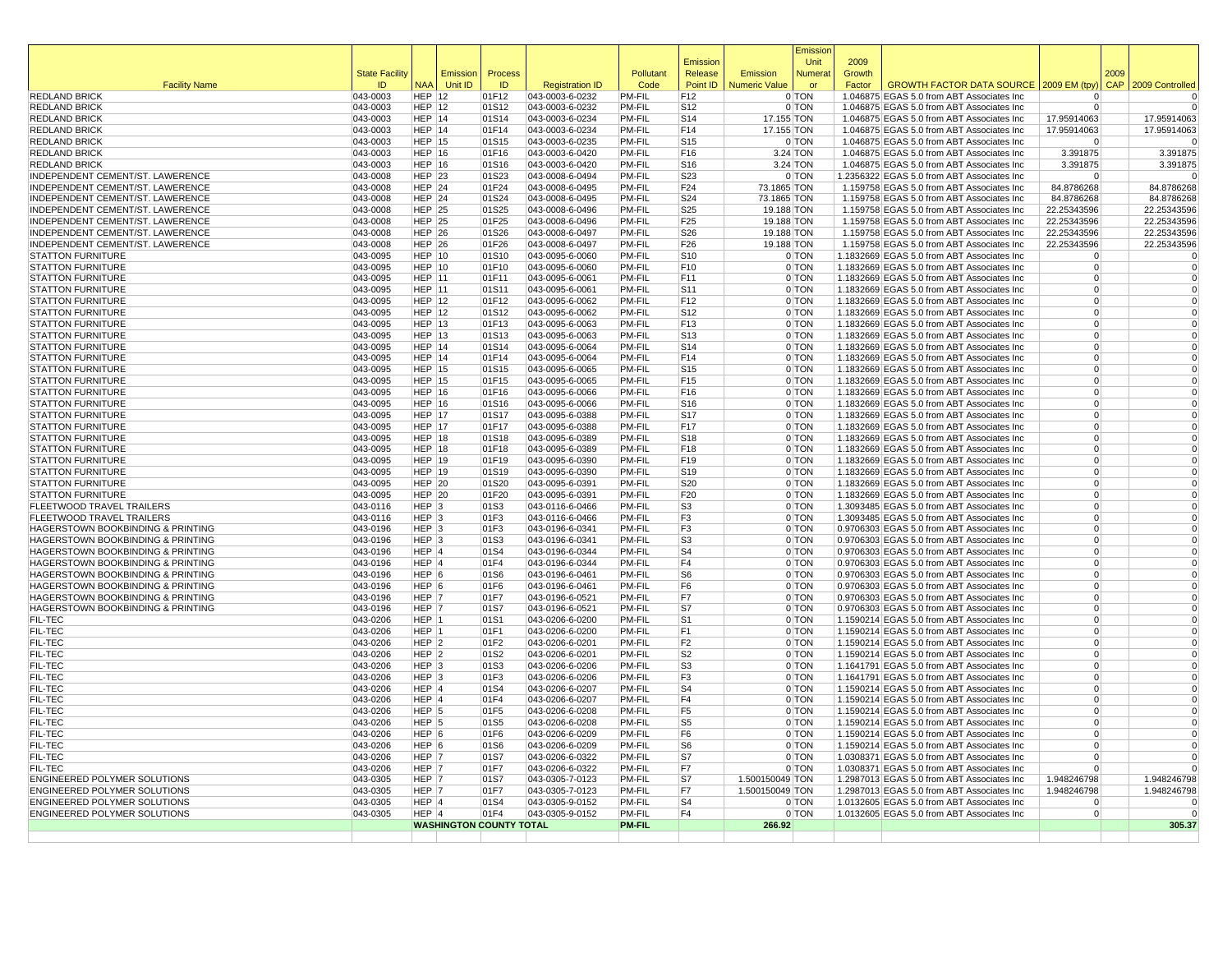|                                                                                              |                           |                                |          |                |                                    |                  |                                    |                                    | Emissior           |                |                                                                                          |                                  |            |                            |
|----------------------------------------------------------------------------------------------|---------------------------|--------------------------------|----------|----------------|------------------------------------|------------------|------------------------------------|------------------------------------|--------------------|----------------|------------------------------------------------------------------------------------------|----------------------------------|------------|----------------------------|
|                                                                                              | <b>State Facility</b>     |                                | Emission | Process        |                                    | Pollutant        | Emission<br>Release                | Emission                           | Unit<br>Numera     | 2009<br>Growth |                                                                                          |                                  | 2009       |                            |
| <b>Facility Name</b>                                                                         | ID                        | <b>NAA</b>                     | Unit ID  | ID             | <b>Registration ID</b>             | Code             | Point ID                           | <b>Numeric Value</b>               | or                 | Factor         | GROWTH FACTOR DATA SOURCE   2009 EM (tpy)                                                |                                  | <b>CAP</b> | 2009 Controlled            |
| <b>REDLAND BRICK</b>                                                                         | 043-0003                  | $HEP$ 12                       |          | 01F12          | 043-0003-6-0232                    | PM-PRI           | F12                                |                                    | 0 TON              |                | 1.046875 EGAS 5.0 from ABT Associates Inc                                                | $\Omega$                         |            | 0                          |
| <b>REDLAND BRICK</b>                                                                         | 043-0003                  | <b>HEP 12</b>                  |          | 01S12          | 043-0003-6-0232                    | PM-PRI           | S <sub>12</sub>                    |                                    | 0 TON              |                | 1.046875 EGAS 5.0 from ABT Associates Inc                                                | $\Omega$                         |            | $\Omega$                   |
| <b>REDLAND BRICK</b>                                                                         | 043-0003                  | <b>HEP 14</b>                  |          | 01F14          | 043-0003-6-0234                    | PM-PRI           | F14                                | 17.155 TON                         |                    |                | 1.046875 EGAS 5.0 from ABT Associates Inc                                                | 17.95914063                      |            | 17.95914063                |
| <b>REDLAND BRICK</b>                                                                         | 043-0003                  | $HEP$ 14                       |          | 01S14          | 043-0003-6-0234                    | PM-PRI           | S <sub>14</sub>                    | 17.155 TON                         |                    |                | 1.046875 EGAS 5.0 from ABT Associates Inc                                                | 17.95914063                      |            | 17.95914063                |
| <b>REDLAND BRICK</b><br><b>REDLAND BRICK</b>                                                 | 043-0003<br>043-0003      | $HEP$ 15<br><b>HEP 16</b>      |          | 01S15<br>01S16 | 043-0003-6-0235<br>043-0003-6-0420 | PM-PRI<br>PM-PRI | S <sub>15</sub><br>S <sub>16</sub> |                                    | 0 TON<br>3.24 TON  |                | 1.046875 EGAS 5.0 from ABT Associates Inc<br>1.046875 EGAS 5.0 from ABT Associates Inc   | $\Omega$<br>3.391875             |            | $\Omega$<br>3.391875       |
| <b>REDLAND BRICK</b>                                                                         | 043-0003                  | <b>HEP 16</b>                  |          | 01F16          | 043-0003-6-0420                    | PM-PRI           | F16                                |                                    | 3.24 TON           |                | 1.046875 EGAS 5.0 from ABT Associates Inc                                                | 3.391875                         |            | 3.391875                   |
| INDEPENDENT CEMENT/ST. LAWERENCE                                                             | 043-0008                  | <b>HEP 23</b>                  |          | 01S23          | 043-0008-6-0494                    | PM-PRI           | S23                                |                                    | 0 TON              |                | 1.2356322 EGAS 5.0 from ABT Associates Inc                                               | $\Omega$                         |            | $\Omega$                   |
| INDEPENDENT CEMENT/ST. LAWERENCE                                                             | 043-0008                  | <b>HEP 24</b>                  |          | 01F24          | 043-0008-6-0495                    | PM-PRI           | F24                                | 73.1865 TON                        |                    |                | 1.159758 EGAS 5.0 from ABT Associates Inc                                                | 84.8786268                       |            | 84.8786268                 |
| INDEPENDENT CEMENT/ST. LAWERENCE                                                             | 043-0008                  | <b>HEP 24</b>                  |          | 01S24          | 043-0008-6-0495                    | PM-PRI           | S24                                | 73.1865 TON                        |                    |                | 1.159758 EGAS 5.0 from ABT Associates Inc                                                | 84.8786268                       |            | 84.8786268                 |
| INDEPENDENT CEMENT/ST. LAWERENCE                                                             | 043-0008                  | <b>HEP 25</b>                  |          | 01S25          | 043-0008-6-0496                    | PM-PRI           | S25                                | 19.188 TON                         |                    |                | 1.159758 EGAS 5.0 from ABT Associates Inc                                                | 22.25343596                      |            | 22.25343596                |
| INDEPENDENT CEMENT/ST. LAWERENCE<br>INDEPENDENT CEMENT/ST. LAWERENCE                         | 043-0008<br>043-0008      | <b>HEP 25</b><br><b>HEP 26</b> |          | 01F25<br>01S26 | 043-0008-6-0496<br>043-0008-6-0497 | PM-PRI<br>PM-PRI | F <sub>25</sub><br>S26             | 19.188 TON<br>19.188 TON           |                    |                | 1.159758 EGAS 5.0 from ABT Associates Inc<br>1.159758 EGAS 5.0 from ABT Associates Inc   | 22.25343596<br>22.25343596       |            | 22.25343596<br>22.25343596 |
| INDEPENDENT CEMENT/ST. LAWERENCE                                                             | 043-0008                  | <b>HEP 26</b>                  |          | 01F26          | 043-0008-6-0497                    | PM-PRI           | F26                                | 19.188 TON                         |                    |                | 1.159758 EGAS 5.0 from ABT Associates Inc                                                | 22.25343596                      |            | 22.25343596                |
| <b>STATTON FURNITURE</b>                                                                     | 043-0095                  | HEP <sub>3</sub>               |          | 01F3           | 043-0095-3-0054                    | PM-PRI           | F3                                 |                                    | 0 TON              |                | 1.1291031 EGAS 5.0 from ABT Associates Inc                                               | $\overline{0}$                   |            | 0                          |
| <b>STATTON FURNITURE</b>                                                                     | 043-0095                  | HEP 9                          |          | 01F9           | 043-0095-5-0063                    | PM-PRI           | F9                                 |                                    | 0 TON              |                | 1.1508923 EGAS 5.0 from ABT Associates Inc                                               | $\overline{0}$                   |            | $\mathbf 0$                |
| <b>STATTON FURNITURE</b>                                                                     | 043-0095                  | HEP 9                          |          | 01S9           | 043-0095-5-0063                    | PM-PRI           | S <sub>9</sub>                     |                                    | 0 TON              |                | 1.1508923 EGAS 5.0 from ABT Associates Inc                                               | $\Omega$                         |            | $\mathbf 0$                |
| <b>STATTON FURNITURE</b>                                                                     | 043-0095                  | $HEP$ 10                       |          | 01S10          | 043-0095-6-0060                    | PM-PRI           | S <sub>10</sub>                    |                                    | 0 TON              |                | 1.1832669 EGAS 5.0 from ABT Associates Inc                                               | $\overline{0}$                   |            | $\mathbf 0$                |
| <b>STATTON FURNITURE</b><br><b>STATTON FURNITURE</b>                                         | 043-0095<br>043-0095      | <b>HEP 10</b><br><b>HEP 11</b> |          | 01F10<br>01F11 | 043-0095-6-0060<br>043-0095-6-0061 | PM-PRI<br>PM-PRI | F <sub>10</sub><br>F11             |                                    | 0 TON<br>0 TON     |                | 1.1832669 EGAS 5.0 from ABT Associates Inc<br>1.1832669 EGAS 5.0 from ABT Associates Inc | $\Omega$<br>$\Omega$             |            | $\mathbf 0$<br>$\mathbf 0$ |
| <b>STATTON FURNITURE</b>                                                                     | 043-0095                  | <b>HEP 11</b>                  |          | 01S11          | 043-0095-6-0061                    | PM-PRI           | S <sub>11</sub>                    |                                    | 0 TON              |                | 1.1832669 EGAS 5.0 from ABT Associates Inc                                               | $\Omega$                         |            | $\Omega$                   |
| <b>STATTON FURNITURE</b>                                                                     | 043-0095                  | <b>HEP 12</b>                  |          | 01S12          | 043-0095-6-0062                    | PM-PRI           | S <sub>12</sub>                    |                                    | 0 TON              |                | 1.1832669 EGAS 5.0 from ABT Associates Inc                                               | $\Omega$                         |            | $\mathbf 0$                |
| <b>STATTON FURNITURE</b>                                                                     | 043-0095                  | <b>HEP 12</b>                  |          | 01F12          | 043-0095-6-0062                    | PM-PRI           | F12                                |                                    | 0 TON              |                | 1.1832669 EGAS 5.0 from ABT Associates Inc                                               | $\Omega$                         |            | $\Omega$                   |
| <b>STATTON FURNITURE</b>                                                                     | 043-0095                  | <b>HEP 13</b>                  |          | 01F13          | 043-0095-6-0063                    | PM-PRI           | F <sub>13</sub>                    |                                    | 0 TON              |                | 1.1832669 EGAS 5.0 from ABT Associates Inc                                               | $\Omega$                         |            | $\mathbf 0$                |
| <b>STATTON FURNITURE</b>                                                                     | 043-0095                  | <b>HEP 13</b>                  |          | 01S13          | 043-0095-6-0063                    | PM-PRI           | S <sub>13</sub>                    |                                    | 0 TON              |                | 1.1832669 EGAS 5.0 from ABT Associates Inc                                               | $\Omega$                         |            | $\mathbf 0$                |
| <b>STATTON FURNITURE</b>                                                                     | 043-0095                  | <b>HEP 14</b>                  |          | 01S14          | 043-0095-6-0064<br>043-0095-6-0064 | PM-PRI           | S14                                |                                    | 0 TON              |                | 1.1832669 EGAS 5.0 from ABT Associates Inc                                               | $\Omega$<br>$\overline{0}$       |            | $\mathbf 0$<br>$\mathbf 0$ |
| <b>STATTON FURNITURE</b><br><b>STATTON FURNITURE</b>                                         | 043-0095<br>043-0095      | $HEP$ 14<br><b>HEP 15</b>      |          | 01F14<br>01S15 | 043-0095-6-0065                    | PM-PRI<br>PM-PRI | F14<br>S <sub>15</sub>             |                                    | 0 TON<br>0 TON     |                | 1.1832669 EGAS 5.0 from ABT Associates Inc<br>1.1832669 EGAS 5.0 from ABT Associates Inc | $\Omega$                         |            | $\mathbf 0$                |
| <b>STATTON FURNITURE</b>                                                                     | 043-0095                  | <b>HEP 15</b>                  |          | 01F15          | 043-0095-6-0065                    | PM-PRI           | F15                                |                                    | 0 TON              |                | 1.1832669 EGAS 5.0 from ABT Associates Inc                                               | $\Omega$                         |            | $\Omega$                   |
| <b>STATTON FURNITURE</b>                                                                     | 043-0095                  | <b>HEP 16</b>                  |          | 01F16          | 043-0095-6-0066                    | PM-PRI           | F <sub>16</sub>                    |                                    | 0 TON              |                | 1.1832669 EGAS 5.0 from ABT Associates Inc                                               | $\Omega$                         |            | $\Omega$                   |
| <b>STATTON FURNITURE</b>                                                                     | 043-0095                  | <b>HEP 16</b>                  |          | 01S16          | 043-0095-6-0066                    | PM-PRI           | S <sub>16</sub>                    |                                    | 0 TON              |                | 1.1832669 EGAS 5.0 from ABT Associates Inc                                               | $\Omega$                         |            | $\mathbf 0$                |
| <b>STATTON FURNITURE</b>                                                                     | 043-0095                  | <b>HEP 17</b>                  |          | 01F17          | 043-0095-6-0388                    | PM-PRI           | F <sub>17</sub>                    |                                    | 0 TON              |                | 1.1832669 EGAS 5.0 from ABT Associates Inc                                               | $\Omega$                         |            | $\Omega$                   |
| <b>STATTON FURNITURE</b>                                                                     | 043-0095                  | <b>HEP 17</b>                  |          | 01S17          | 043-0095-6-0388                    | PM-PRI           | S <sub>17</sub>                    |                                    | 0 TON              |                | 1.1832669 EGAS 5.0 from ABT Associates Inc                                               | $\Omega$                         |            | $\mathbf 0$                |
| <b>STATTON FURNITURE</b><br><b>STATTON FURNITURE</b>                                         | 043-0095<br>043-0095      | <b>HEP 18</b><br><b>HEP 18</b> |          | 01S18<br>01F18 | 043-0095-6-0389<br>043-0095-6-0389 | PM-PRI<br>PM-PRI | S <sub>18</sub><br>F18             |                                    | 0 TON<br>0 TON     |                | 1.1832669 EGAS 5.0 from ABT Associates Inc<br>1.1832669 EGAS 5.0 from ABT Associates Inc | $\overline{0}$<br>$\Omega$       |            | $\mathbf 0$<br>$\mathbf 0$ |
| <b>STATTON FURNITURE</b>                                                                     | 043-0095                  | $HEP$ 19                       |          | 01F19          | 043-0095-6-0390                    | PM-PRI           | F <sub>19</sub>                    |                                    | 0 TON              |                | 1.1832669 EGAS 5.0 from ABT Associates Inc                                               | $\overline{0}$                   |            | $\mathbf 0$                |
| <b>STATTON FURNITURE</b>                                                                     | 043-0095                  | <b>HEP 19</b>                  |          | 01S19          | 043-0095-6-0390                    | PM-PRI           | S <sub>19</sub>                    |                                    | 0 TON              |                | 1.1832669 EGAS 5.0 from ABT Associates Inc                                               | $\Omega$                         |            | $\Omega$                   |
| <b>STATTON FURNITURE</b>                                                                     | 043-0095                  | <b>HEP 20</b>                  |          | 01S20          | 043-0095-6-0391                    | PM-PRI           | S20                                |                                    | 0 TON              |                | 1.1832669 EGAS 5.0 from ABT Associates Inc                                               | $\Omega$                         |            | $\mathbf 0$                |
| <b>STATTON FURNITURE</b>                                                                     | 043-0095                  | <b>HEP 20</b>                  |          | 01F20          | 043-0095-6-0391                    | PM-PRI           | F <sub>20</sub>                    |                                    | 0 TON              |                | 1.1832669 EGAS 5.0 from ABT Associates Inc                                               | $\Omega$                         |            | $\mathbf 0$                |
| <b>FLEETWOOD TRAVEL TRAILERS</b><br>FLEETWOOD TRAVEL TRAILERS                                | 043-0116                  | HEP <sub>3</sub><br>$HEP$ 3    |          | 01F3           | 043-0116-6-0466                    | PM-PRI<br>PM-PRI | F3<br>S <sub>3</sub>               |                                    | 0 TON<br>0 TON     |                | 1.3093485 EGAS 5.0 from ABT Associates Inc                                               | $\Omega$<br>$\overline{0}$       |            | $\mathbf 0$<br>$\mathbf 0$ |
| HAGERSTOWN BOOKBINDING & PRINTING                                                            | $ 043 - 0116$<br>043-0196 | HEP <sub>3</sub>               |          | 01S3<br>01S3   | 043-0116-6-0466<br>043-0196-6-0341 | PM-PRI           | S <sub>3</sub>                     |                                    | 0 TON              |                | 1.3093485 EGAS 5.0 from ABT Associates Inc<br>0.9706303 EGAS 5.0 from ABT Associates Inc | $\Omega$                         |            | $\mathbf 0$                |
| HAGERSTOWN BOOKBINDING & PRINTING                                                            | 043-0196                  | $HEP$ 3                        |          | 01F3           | 043-0196-6-0341                    | PM-PRI           | F3                                 |                                    | 0 TON              |                | 0.9706303 EGAS 5.0 from ABT Associates Inc                                               | $\Omega$                         |            | $\mathbf 0$                |
| HAGERSTOWN BOOKBINDING & PRINTING                                                            | 043-0196                  | HEP 4                          |          | 01S4           | 043-0196-6-0344                    | PM-PRI           | S <sub>4</sub>                     |                                    | 0 TON              |                | 0.9706303 EGAS 5.0 from ABT Associates Inc                                               | $\Omega$                         |            | $\mathbf 0$                |
| HAGERSTOWN BOOKBINDING & PRINTING                                                            | $ 043 - 0196$             | HEP 4                          |          | 01F4           | 043-0196-6-0344                    | PM-PRI           | F4                                 |                                    | 0 TON              |                | 0.9706303 EGAS 5.0 from ABT Associates Inc                                               | $\Omega$                         |            | $\mathbf 0$                |
| HAGERSTOWN BOOKBINDING & PRINTING                                                            | 043-0196                  | HEP 6                          |          | 01S6           | 043-0196-6-0461                    | PM-PRI           | S6                                 |                                    | 0 TON              |                | 0.9706303 EGAS 5.0 from ABT Associates Inc                                               | $\Omega$                         |            | $\Omega$                   |
| <b>HAGERSTOWN BOOKBINDING &amp; PRINTING</b><br><b>HAGERSTOWN BOOKBINDING &amp; PRINTING</b> | 043-0196<br>043-0196      | HEP 6<br>HEP 7                 |          | 01F6<br>01F7   | 043-0196-6-0461<br>043-0196-6-0521 | PM-PRI<br>PM-PRI | F6<br>F7                           |                                    | 0 TON<br>0 TON     |                | 0.9706303 EGAS 5.0 from ABT Associates Inc<br>0.9706303 EGAS 5.0 from ABT Associates Inc | $\Omega$<br>$\Omega$             |            | $\mathbf 0$<br>$\mathbf 0$ |
| HAGERSTOWN BOOKBINDING & PRINTING                                                            | 043-0196                  | HEP 7                          |          | 01S7           | 043-0196-6-0521                    | PM-PRI           | S7                                 |                                    | 0 TON              |                | 0.9706303 EGAS 5.0 from ABT Associates Inc                                               | $\overline{0}$                   |            | $\mathbf 0$                |
| <b>FIL-TEC</b>                                                                               | 043-0206                  | HEP 8                          |          | 01F8           | 043-0206-5-0098                    | PM-PRI           | F <sub>8</sub>                     |                                    | 0 TON              |                | 1.0433615 EGAS 5.0 from ABT Associates Inc                                               | $\overline{0}$                   |            | $\mathbf 0$                |
| <b>FIL-TEC</b>                                                                               | 043-0206                  | HEP 8                          |          | 01S8           | 043-0206-5-0098                    | PM-PRI           | S <sub>8</sub>                     |                                    | 0 TON              |                | 1.0433615 EGAS 5.0 from ABT Associates Inc                                               | $\Omega$                         |            | $\mathbf 0$                |
| <b>FIL-TEC</b>                                                                               | 043-0206                  | HEP 1                          |          | 01S1           | 043-0206-6-0200                    | PM-PRI           | S <sub>1</sub>                     |                                    | 0 TON              |                | 1.1590214 EGAS 5.0 from ABT Associates Inc                                               | $\overline{0}$                   |            | $\mathbf 0$                |
| <b>FIL-TEC</b>                                                                               | 043-0206                  | HEP 1                          |          | 01F1           | 043-0206-6-0200                    | PM-PRI           | F1                                 |                                    | 0 TON              |                | 1.1590214 EGAS 5.0 from ABT Associates Inc                                               | $\Omega$                         |            | $\mathbf 0$<br>$\Omega$    |
| <b>FIL-TEC</b><br><b>FIL-TEC</b>                                                             | 043-0206<br>043-0206      | HEP <sub>2</sub><br>$HEP$ 2    |          | 01F2<br>01S2   | 043-0206-6-0201<br>043-0206-6-0201 | PM-PRI<br>PM-PRI | F2<br>S2                           |                                    | 0 TON<br>0 TON     |                | 1.1590214 EGAS 5.0 from ABT Associates Inc<br>1.1590214 EGAS 5.0 from ABT Associates Inc | $\overline{0}$<br>$\Omega$       |            | $\Omega$                   |
| <b>FIL-TEC</b>                                                                               | 043-0206                  | HEP 3                          |          | 01S3           | 043-0206-6-0206                    | <b>PM-PRI</b>    | S <sub>3</sub>                     |                                    | 0 TON              |                | 1.1641791 EGAS 5.0 from ABT Associates Inc                                               | $\Omega$                         |            | $\mathbf 0$                |
| <b>FIL-TEC</b>                                                                               | 043-0206                  | HEP <sub>3</sub>               |          | 01F3           | 043-0206-6-0206                    | PM-PRI           | F3                                 |                                    | 0 TON              |                | 1.1641791 EGAS 5.0 from ABT Associates Inc                                               | $\overline{0}$                   |            | $\Omega$                   |
| FIL-TEC                                                                                      | 043-0206                  | HEP 4                          |          | 01F4           | 043-0206-6-0207                    | PM-PRI           | F4                                 |                                    | 0 TON              |                | 1.1590214 EGAS 5.0 from ABT Associates Inc                                               | $\Omega$                         |            |                            |
| <b>FIL-TEC</b>                                                                               | 043-0206                  | HEP 4                          |          | 01S4           | 043-0206-6-0207                    | PM-PRI           | S <sub>4</sub>                     |                                    | 0 TON              |                | 1.1590214 EGAS 5.0 from ABT Associates Inc                                               | $\overline{0}$                   |            | $\mathbf 0$                |
| <b>FIL-TEC</b>                                                                               | 043-0206                  | HEP 5                          |          | 01S5           | 043-0206-6-0208                    | PM-PRI           | S <sub>5</sub>                     |                                    | $0$ TON            |                | 1.1590214 EGAS 5.0 from ABT Associates Inc                                               | $\overline{0}$                   |            | $\mathbf 0$                |
| <b>FIL-TEC</b><br><b>FIL-TEC</b>                                                             | 043-0206<br>043-0206      | HEP <sub>5</sub><br>HEP 6      |          | 01F5<br>01F6   | 043-0206-6-0208<br>043-0206-6-0209 | PM-PRI<br>PM-PRI | F <sub>5</sub><br>F <sub>6</sub>   |                                    | $0$ TON<br>$0$ TON |                | 1.1590214 EGAS 5.0 from ABT Associates Inc<br>1.1590214 EGAS 5.0 from ABT Associates Inc | $\overline{0}$<br>$\overline{0}$ |            | $\mathbf 0$<br>0           |
| <b>FIL-TEC</b>                                                                               | 043-0206                  | HEP 6                          |          | 01S6           | 043-0206-6-0209                    | PM-PRI           | S <sub>6</sub>                     |                                    | 0 TON              |                | 1.1590214 EGAS 5.0 from ABT Associates Inc                                               | $\overline{0}$                   |            | $\mathbf 0$                |
| <b>FIL-TEC</b>                                                                               | 043-0206                  | HEP 7                          |          | 01F7           | 043-0206-6-0322                    | PM-PRI           | F7                                 |                                    | 0 TON              |                | 1.0308371 EGAS 5.0 from ABT Associates Inc                                               | $\overline{0}$                   |            | $\mathbf 0$                |
| <b>FIL-TEC</b>                                                                               | 043-0206                  | HEP 7                          |          | 01S7           | 043-0206-6-0322                    | PM-PRI           | S7                                 |                                    | 0 TON              |                | 1.0308371 EGAS 5.0 from ABT Associates Inc                                               | $\Omega$                         |            | $\mathbf 0$                |
| ENGINEERED POLYMER SOLUTIONS                                                                 | 043-0305                  | HEP 5                          |          | 01S5           | 043-0305-5-0548                    | PM-PRI           | S <sub>5</sub>                     | 0.052924998 TON                    |                    |                | 1.0433615 EGAS 5.0 from ABT Associates Inc                                               | 0.055219908                      |            | 0.055219908                |
| ENGINEERED POLYMER SOLUTIONS<br>ENGINEERED POLYMER SOLUTIONS                                 | 043-0305<br>043-0305      | HEP <sub>5</sub><br>HEP 6      |          | 01F5<br>01F6   | 043-0305-5-0548<br>043-0305-5-0549 | PM-PRI<br>PM-PRI | F <sub>5</sub><br>F6               | 0.052924998 TON<br>0.052924998 TON |                    |                | 1.0433615 EGAS 5.0 from ABT Associates Inc<br>1.0433615 EGAS 5.0 from ABT Associates Inc | 0.055219908<br>0.055219908       |            | 0.055219908<br>0.055219908 |
| <b>ENGINEERED POLYMER SOLUTIONS</b>                                                          | 043-0305                  | HEP 6                          |          | 01S6           | 043-0305-5-0549                    | PM-PRI           | S6                                 | 0.052924998 TON                    |                    |                | 1.0433615 EGAS 5.0 from ABT Associates Inc                                               | 0.055219908                      |            | 0.055219908                |
| ENGINEERED POLYMER SOLUTIONS                                                                 | 043-0305                  | HEP 7                          |          | 01S7           | 043-0305-7-0123                    | PM-PRI           | S7                                 | 1.500150049 TON                    |                    |                | 1.2987013 EGAS 5.0 from ABT Associates Inc                                               | 1.948246798                      |            | 1.948246798                |
| ENGINEERED POLYMER SOLUTIONS                                                                 | 043-0305                  | HEP 7                          |          | 01F7           | 043-0305-7-0123                    | PM-PRI           | F7                                 | 1.500150049 TON                    |                    |                | 1.2987013 EGAS 5.0 from ABT Associates Inc                                               | 1.948246798                      |            | 1.948246798                |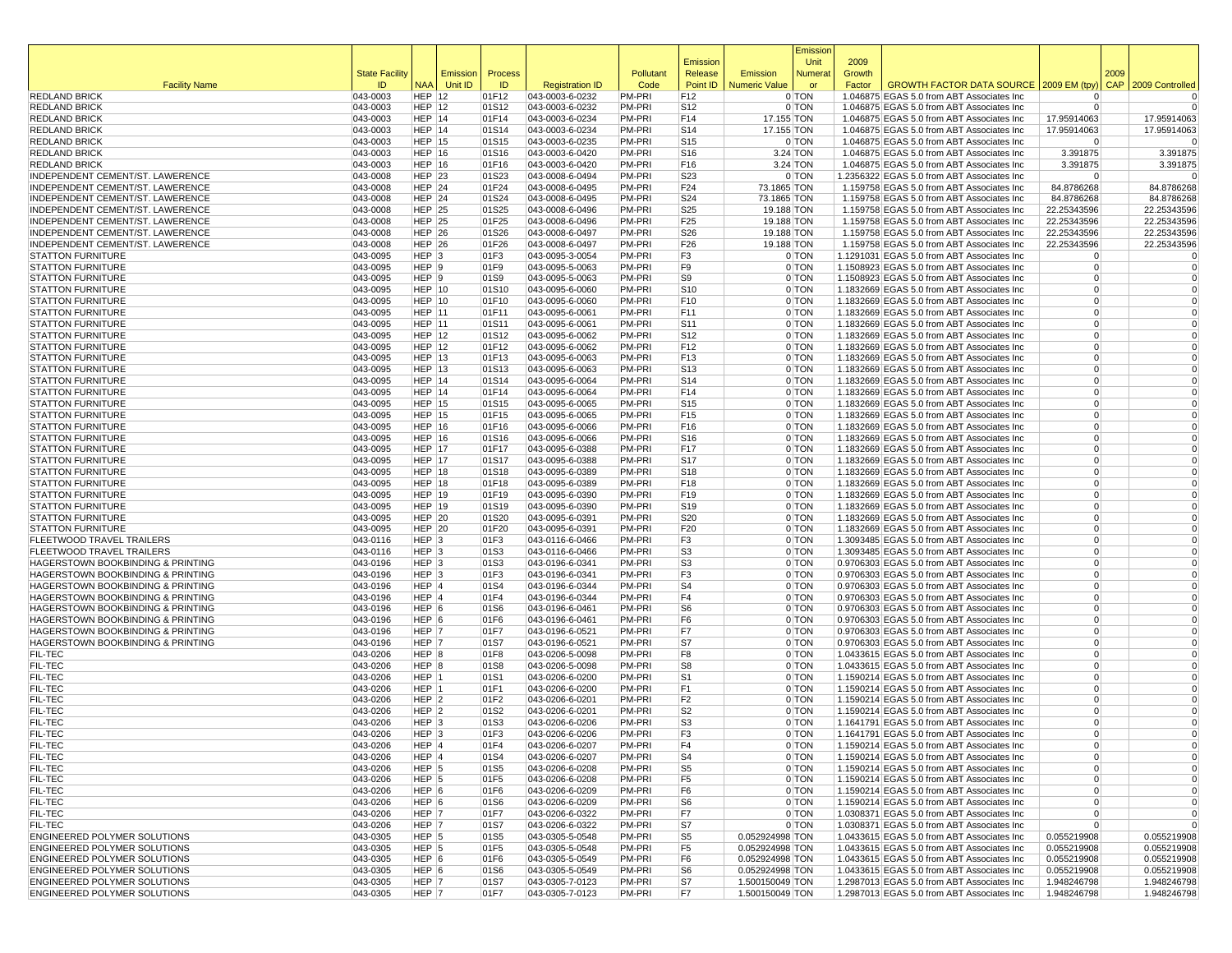|                                     |                       |                  |         |                                |                        |               |          |                          | Emission |        |                                                                            |  |      |         |
|-------------------------------------|-----------------------|------------------|---------|--------------------------------|------------------------|---------------|----------|--------------------------|----------|--------|----------------------------------------------------------------------------|--|------|---------|
|                                     |                       |                  |         |                                |                        |               | Emission |                          | Unit     | 2009   |                                                                            |  |      |         |
|                                     | <b>State Facility</b> |                  |         | <b>Emission Process</b>        |                        | Pollutant     | Release  | Emission                 | Numerat  | Growth |                                                                            |  | 2009 |         |
| <b>Facility Name</b>                |                       | <b>NAA</b>       | Unit ID | ID                             | <b>Registration ID</b> | Code          |          | Point ID   Numeric Value | or       |        | Factor   GROWTH FACTOR DATA SOURCE   2009 EM (tpy)   CAP   2009 Controlled |  |      |         |
| <b>ENGINEERED POLYMER SOLUTIONS</b> | 043-0305              | HEP <sub>4</sub> |         | 01S4                           | 043-0305-9-0152        | PM-PRI        |          |                          | 0 TON    |        | 1.0132605 EGAS 5.0 from ABT Associates Inc                                 |  |      |         |
| <b>ENGINEERED POLYMER SOLUTIONS</b> | 043-0305              | HEP <sub>4</sub> |         | 01F4                           | 043-0305-9-0152        | <b>PM-PRI</b> |          |                          | 0 TON    |        | 1.0132605 EGAS 5.0 from ABT Associates Inc                                 |  |      |         |
|                                     |                       |                  |         | <b>WASHINGTON COUNTY TOTAL</b> |                        | <b>PM-PRI</b> |          | 267.127                  |          |        |                                                                            |  |      | 305.590 |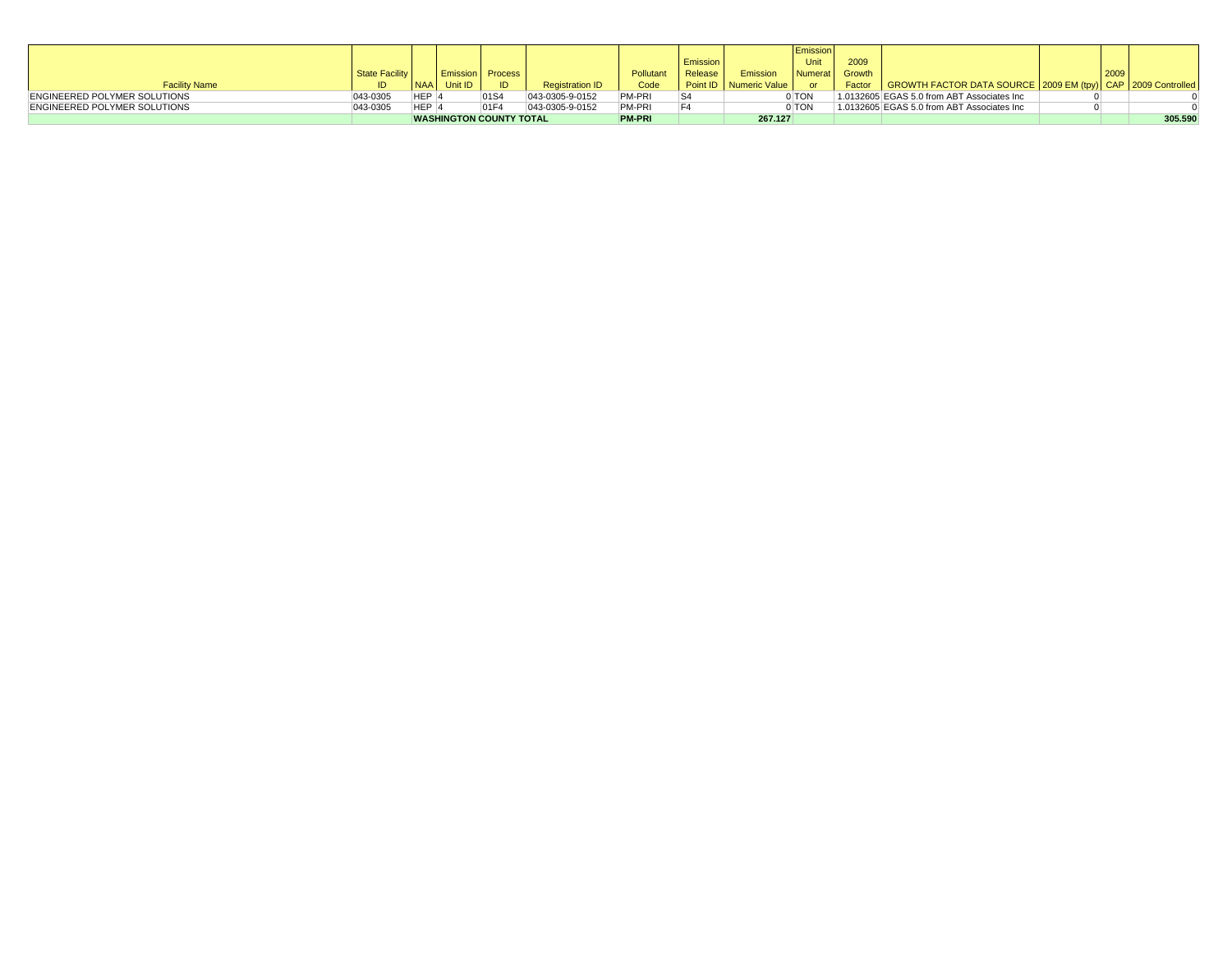|                                                                                                                      |                       |                                      |          |                |                                    |                                    | Emission                           |                      | Emission<br>Unit   | 2009   |                                                                                           |                                  |                            |
|----------------------------------------------------------------------------------------------------------------------|-----------------------|--------------------------------------|----------|----------------|------------------------------------|------------------------------------|------------------------------------|----------------------|--------------------|--------|-------------------------------------------------------------------------------------------|----------------------------------|----------------------------|
|                                                                                                                      | <b>State Facility</b> |                                      | Emission | Process        |                                    | Pollutant                          | Release                            | Emission             | Numera             | Growth | GROWTH FACTOR DATA SOURCE 2009 EM (tpy)                                                   | 2009                             |                            |
| <b>Facility Name</b>                                                                                                 | ID.                   | <b>NAA</b>                           | Unit ID  | ID             | <b>Registration ID</b>             | Code                               | Point ID                           | <b>Numeric Value</b> | or                 | Factor |                                                                                           | <b>CAP</b>                       | 2009 Controlled            |
| <b>REDLAND BRICK</b>                                                                                                 | 043-0003              | $HEP$ 12                             |          | 01F12          | 043-0003-6-0232                    | SO <sub>2</sub>                    | F12                                |                      | 0 TON              |        | 1.046875 EGAS 5.0 from ABT Associates Inc                                                 | $\overline{0}$                   | $\mathbf 0$                |
| <b>REDLAND BRICK</b>                                                                                                 | 043-0003              | <b>HEP 12</b>                        |          | 01S12          | 043-0003-6-0232                    | SO <sub>2</sub>                    | S <sub>12</sub>                    |                      | 0 TON              |        | 1.046875 EGAS 5.0 from ABT Associates Inc                                                 | $\Omega$                         | $\mathbf 0$                |
| <b>REDLAND BRICK</b><br><b>REDLAND BRICK</b>                                                                         | 043-0003<br>043-0003  | <b>HEP 14</b><br><b>HEP 14</b>       |          | 01F14<br>01S14 | 043-0003-6-0234<br>043-0003-6-0234 | SO <sub>2</sub><br>SO <sub>2</sub> | F14<br>S <sub>14</sub>             |                      | 0 TON<br>76.65 TON |        | 1.046875 EGAS 5.0 from ABT Associates Inc<br>1.046875 EGAS 5.0 from ABT Associates Inc    | $\overline{0}$<br>80.24296875    | $\Omega$<br>80.24296875    |
| <b>REDLAND BRICK</b>                                                                                                 | 043-0003              | <b>HEP 15</b>                        |          | 01F15          | 043-0003-6-0235                    | SO <sub>2</sub>                    | F15                                |                      | 0 TON              |        | 1.046875 EGAS 5.0 from ABT Associates Inc                                                 | $\Omega$                         | 0                          |
| <b>REDLAND BRICK</b>                                                                                                 | 043-0003              | <b>HEP 15</b>                        |          | 01S15          | 043-0003-6-0235                    | SO <sub>2</sub>                    | S <sub>15</sub>                    |                      | 0 TON              |        | 1.046875 EGAS 5.0 from ABT Associates Inc                                                 | $\overline{0}$                   | $\mathbf 0$                |
| <b>REDLAND BRICK</b>                                                                                                 | 043-0003              | <b>HEP 16</b>                        |          | 01F16          | 043-0003-6-0420                    | SO <sub>2</sub>                    | F16                                |                      | 0 TON              |        | 1.046875 EGAS 5.0 from ABT Associates Inc                                                 | $\overline{0}$                   | $\Omega$                   |
| <b>REDLAND BRICK</b>                                                                                                 | 043-0003              | <b>HEP 16</b>                        |          | 01S16          | 043-0003-6-0420                    | SO <sub>2</sub>                    | S <sub>16</sub>                    | 0.135 TON            |                    |        | 1.046875 EGAS 5.0 from ABT Associates Inc                                                 | 0.141328125                      | 0.141328125                |
| ALLEGANY ENERGY SUPPLY LLC - R. PAUL SMITH POWER STATION<br>ALLEGANY ENERGY SUPPLY LLC - R. PAUL SMITH POWER STATION | 043-0005<br>043-0005  | HEP 1<br>HEP 1                       |          | 01F1<br>01S1   | 043-0005-3-0005<br>043-0005-3-0005 | SO <sub>2</sub><br>SO <sub>2</sub> | F1<br>S <sub>1</sub>               |                      | 0 TON<br>820.2 TON |        | 1.1941891 EGAS 5.0 from ABT Associates Inc.<br>1.1941891 EGAS 5.0 from ABT Associates Inc | $\Omega$<br>979.4738766          | $\Omega$<br>979.4738766    |
| ALLEGANY ENERGY SUPPLY LLC - R. PAUL SMITH POWER STATION                                                             | 043-0005              | HEP <sub>2</sub>                     |          | 01S2           | 043-0005-3-0006                    | SO <sub>2</sub>                    | S <sub>2</sub>                     | 3769.6 TON           |                    |        | 1.1941891 EGAS 5.0 from ABT Associates Inc                                                | 4501.615125                      | 4501.615125                |
| ALLEGANY ENERGY SUPPLY LLC - R. PAUL SMITH POWER STATION                                                             | 043-0005              | HEP <sub>2</sub>                     |          | 01F2           | 043-0005-3-0006                    | SO <sub>2</sub>                    | F <sub>2</sub>                     |                      | 0 TON              |        | 1.1941891 EGAS 5.0 from ABT Associates Inc                                                | $\Omega$                         |                            |
| <b>MACK TRUCKS</b>                                                                                                   | 043-0006              | HEP 1                                |          | 01S1           | 043-0006-4-0006                    | SO <sub>2</sub>                    | S <sub>1</sub>                     |                      | $5.52$ TON         |        | 1.1508923 EGAS 5.0 from ABT Associates Inc                                                | 6.352925262                      | 6.352925262                |
| <b>MACK TRUCKS</b>                                                                                                   | 043-0006              | HEP 1                                |          | 01F1           | 043-0006-4-0006                    | SO <sub>2</sub>                    | F1                                 |                      | 0 TON              |        | 1.1508923 EGAS 5.0 from ABT Associates Inc                                                | $\Omega$                         | $\Omega$                   |
| <b>MACK TRUCKS</b><br><b>MACK TRUCKS</b>                                                                             | 043-0006<br>043-0006  | $HEP$ 2<br>HEP <sub>2</sub>          |          | 01S2<br>01F2   | 043-0006-4-0007<br>043-0006-4-0007 | SO <sub>2</sub><br>SO <sub>2</sub> | S <sub>2</sub><br>F <sub>2</sub>   |                      | 10 TON<br>0 TON    |        | 1.1508923 EGAS 5.0 from ABT Associates Inc<br>1.1508923 EGAS 5.0 from ABT Associates Inc  | 11.50892258<br>$\Omega$          | 11.50892258                |
| <b>MACK TRUCKS</b>                                                                                                   | 043-0006              | HEP <sub>3</sub>                     |          | 01S3           | 043-0006-4-0008                    | SO <sub>2</sub>                    | S <sub>3</sub>                     |                      | 7.26 TON           |        | 1.1508923 EGAS 5.0 from ABT Associates Inc                                                | 8.355477791                      | 8.355477791                |
| <b>MACK TRUCKS</b>                                                                                                   | 043-0006              | HEP <sub>3</sub>                     |          | 01F3           | 043-0006-4-0008                    | SO <sub>2</sub>                    | F <sub>3</sub>                     |                      | 0 TON              |        | 1.1508923 EGAS 5.0 from ABT Associates Inc                                                | $\Omega$                         | $\Omega$                   |
| <b>MACK TRUCKS</b>                                                                                                   | 043-0006              | <b>HEP 18</b>                        |          | 01S18          | 043-0006-9-0106                    | SO <sub>2</sub>                    | S18                                |                      | $0.64$ TON         |        | 1.4602447 EGAS 5.0 from ABT Associates Inc                                                | 0.93455658                       | 0.93455658                 |
| <b>MACK TRUCKS</b><br><b>MACK TRUCKS</b>                                                                             | 043-0006<br>043-0006  | <b>HEP 18</b><br>HEP   19            |          | 01F18<br>01S19 | 043-0006-9-0106<br>043-0006-9-0107 | SO <sub>2</sub><br>SO <sub>2</sub> | F18<br>S <sub>19</sub>             |                      | 0 TON<br>4.44 TON  |        | 1.4602447 EGAS 5.0 from ABT Associates Inc<br>1.4602447 EGAS 5.0 from ABT Associates Inc  | $\Omega$<br>6.483486271          | $\Omega$<br>6.483486271    |
| <b>MACK TRUCKS</b>                                                                                                   | 043-0006              | HEP   19                             |          | 01F19          | 043-0006-9-0107                    | SO <sub>2</sub>                    | F <sub>19</sub>                    |                      | 0 TON              |        | 1.4602447 EGAS 5.0 from ABT Associates Inc                                                | $\Omega$                         | 0                          |
| INDEPENDENT CEMENT/ST. LAWERENCE                                                                                     | 043-0008              | $HEP$ 23                             |          | 01S23          | 043-0008-6-0494                    | SO <sub>2</sub>                    | S <sub>2</sub> 3                   |                      | 0 TON              |        | 1.2356322 EGAS 5.0 from ABT Associates Inc                                                | $\Omega$                         | $\mathbf 0$                |
| INDEPENDENT CEMENT/ST. LAWERENCE                                                                                     | 043-0008              | <b>HEP 23</b>                        |          | 01F23          | 043-0008-6-0494                    | SO <sub>2</sub>                    | F <sub>23</sub>                    |                      | 0 TON              |        | 1.2356322 EGAS 5.0 from ABT Associates Inc                                                | $\Omega$                         | $\Omega$                   |
| INDEPENDENT CEMENT/ST. LAWERENCE                                                                                     | 043-0008              | <b>HEP 24</b>                        |          | 01S24          | 043-0008-6-0495                    | SO <sub>2</sub>                    | S24                                | 301.3305 TON         |                    |        | 1.159758 EGAS 5.0 from ABT Associates Inc                                                 | 349.4704495                      | 349.4704495                |
| INDEPENDENT CEMENT/ST. LAWERENCE                                                                                     | 043-0008              | <b>HEP 24</b><br><b>HEP 25</b>       |          | 01F24          | 043-0008-6-0495                    | SO <sub>2</sub>                    | F <sub>24</sub>                    |                      | 0 TON              |        | 1.159758 EGAS 5.0 from ABT Associates Inc                                                 | $\Omega$<br>$\Omega$             | $\mathbf 0$<br>$\mathbf 0$ |
| <b>INDEPENDENT CEMENT/ST. LAWERENCE</b><br>INDEPENDENT CEMENT/ST. LAWERENCE                                          | 043-0008<br>043-0008  | <b>HEP 25</b>                        |          | 01S25<br>01F25 | 043-0008-6-0496<br>043-0008-6-0496 | SO <sub>2</sub><br>SO <sub>2</sub> | S <sub>25</sub><br>F <sub>25</sub> |                      | 0 TON<br>0 TON     |        | 1.159758 EGAS 5.0 from ABT Associates Inc<br>1.159758 EGAS 5.0 from ABT Associates Inc    | $\overline{0}$                   | $\mathbf 0$                |
| INDEPENDENT CEMENT/ST. LAWERENCE                                                                                     | 043-0008              | <b>HEP 26</b>                        |          | 01S26          | 043-0008-6-0497                    | SO <sub>2</sub>                    | S26                                |                      | 0 TON              |        | 1.159758 EGAS 5.0 from ABT Associates Inc                                                 | $\overline{0}$                   | $\mathbf 0$                |
| INDEPENDENT CEMENT/ST. LAWERENCE                                                                                     | 043-0008              | <b>HEP 26</b>                        |          | 01F26          | 043-0008-6-0497                    | SO <sub>2</sub>                    | F <sub>26</sub>                    |                      | $0$ TON            |        | 1.159758 EGAS 5.0 from ABT Associates Inc                                                 | $\overline{0}$                   | $\Omega$                   |
| <b>GARDEN STATE TANNING/BYRON PLANT</b>                                                                              | 043-0075              | <b>HEP 14</b>                        |          | 01S14          | 043-0075-4-0259                    | SO <sub>2</sub>                    | S <sub>14</sub>                    |                      | 4.77 TON           |        | 1.0066681 EGAS 5.0 from ABT Associates Inc                                                | 4.801806793                      | 4.801806793                |
| <b>GARDEN STATE TANNING/BYRON PLANT</b><br><b>GARDEN STATE TANNING/BYRON PLANT</b>                                   | 043-0075<br>043-0075  | <b>HEP 14</b><br><b>HEP 15</b>       |          | 01F14<br>01F15 | 043-0075-4-0259<br>043-0075-4-0260 | SO <sub>2</sub><br>SO <sub>2</sub> | F14<br>F <sub>15</sub>             |                      | 0 TON<br>0 TON     |        | 1.0066681 EGAS 5.0 from ABT Associates Inc<br>1.0066681 EGAS 5.0 from ABT Associates Inc  | $\Omega$<br>$\Omega$             | $\mathbf 0$<br>$\Omega$    |
| GARDEN STATE TANNING/BYRON PLANT                                                                                     | 043-0075              | <b>HEP 15</b>                        |          | 01S15          | 043-0075-4-0260                    | SO <sub>2</sub>                    | S <sub>15</sub>                    |                      | 4.77 TON           |        | 1.0066681 EGAS 5.0 from ABT Associates Inc                                                | 4.801806793                      | 4.801806793                |
| GARDEN STATE TANNING/BYRON PLANT                                                                                     | 043-0075              | <b>HEP 10</b>                        |          | 01S10          | 043-0075-5-0053                    | SO <sub>2</sub>                    | S <sub>10</sub>                    |                      | 0 TON              |        | 1.1508923 EGAS 5.0 from ABT Associates Inc                                                | $\Omega$                         |                            |
| GARDEN STATE TANNING/BYRON PLANT                                                                                     | 043-0075              | <b>HEP 10</b>                        |          | 01F10          | 043-0075-5-0053                    | SO <sub>2</sub>                    | F <sub>10</sub>                    |                      | 0 TON              |        | 1.1508923 EGAS 5.0 from ABT Associates Inc                                                | $\overline{0}$                   | $\mathbf 0$                |
| <b>GARDEN STATE TANNING/BYRON PLANT</b>                                                                              | 043-0075              | <b>HEP 11</b>                        |          | 01F11          | 043-0075-5-0054                    | SO <sub>2</sub>                    | F11                                |                      | 0 TON              |        | 1.1508923 EGAS 5.0 from ABT Associates Inc                                                | $\overline{0}$                   | $\mathbf 0$                |
| GARDEN STATE TANNING/BYRON PLANT<br><b>GARDEN STATE TANNING/BYRON PLANT</b>                                          | 043-0075<br>043-0075  | <b>HEP 11</b><br><b>HEP 13</b>       |          | 01S11<br>01F13 | 043-0075-5-0054<br>043-0075-5-0109 | SO <sub>2</sub><br>SO <sub>2</sub> | S <sub>11</sub><br>F <sub>13</sub> |                      | 0 TON<br>$0$ TON   |        | 1.1508923 EGAS 5.0 from ABT Associates Inc<br>1.1508923 EGAS 5.0 from ABT Associates Inc  | $\overline{0}$<br>$\overline{0}$ | $\mathbf 0$<br>$\mathbf 0$ |
| GARDEN STATE TANNING/BYRON PLANT                                                                                     | 043-0075              | $HEP$ 13                             |          | 01S13          | 043-0075-5-0109                    | SO <sub>2</sub>                    | S <sub>13</sub>                    |                      | 0 TON              |        | 1.1508923 EGAS 5.0 from ABT Associates Inc                                                | $\overline{0}$                   | $\mathbf 0$                |
| <b>STATTON FURNITURE</b>                                                                                             | 043-0095              | HEP <sub>3</sub>                     |          | 01F3           | 043-0095-3-0054                    | SO <sub>2</sub>                    | F3                                 |                      | 0 TON              |        | 1.1291031 EGAS 5.0 from ABT Associates Inc                                                | $\overline{0}$                   | $\mathbf 0$                |
| <b>STATTON FURNITURE</b>                                                                                             | 043-0095              | $HEP$ 3                              |          | 01S3           | 043-0095-3-0054                    | SO <sub>2</sub>                    | S <sub>3</sub>                     |                      | 0 TON              |        | 1.1291031 EGAS 5.0 from ABT Associates Inc                                                | $\overline{0}$                   | $\mathbf 0$                |
| <b>STATTON FURNITURE</b>                                                                                             | 043-0095<br>043-0095  | HEP <sub>9</sub><br>HEP <sub>9</sub> |          | 01S9<br>01F9   | 043-0095-5-0063<br>043-0095-5-0063 | SO <sub>2</sub><br>SO <sub>2</sub> | S <sub>9</sub><br>F9               |                      | 0 TON<br>0 TON     |        | 1.1508923 EGAS 5.0 from ABT Associates Inc                                                | $\Omega$<br>$\overline{0}$       | $\mathbf 0$<br>$\mathbf 0$ |
| <b>STATTON FURNITURE</b><br><b>STATTON FURNITURE</b>                                                                 | 043-0095              | <b>HEP 10</b>                        |          | 01F10          | 043-0095-6-0060                    | SO <sub>2</sub>                    | F10                                |                      | 0 TON              |        | 1.1508923 EGAS 5.0 from ABT Associates Inc<br>1.1832669 EGAS 5.0 from ABT Associates Inc  | $\overline{0}$                   | $\mathbf 0$                |
| <b>STATTON FURNITURE</b>                                                                                             | 043-0095              | <b>HEP 10</b>                        |          | 01S10          | 043-0095-6-0060                    | SO <sub>2</sub>                    | S <sub>10</sub>                    |                      | $0$ TON            |        | 1.1832669 EGAS 5.0 from ABT Associates Inc                                                | $\overline{0}$                   | $\mathbf 0$                |
| <b>STATTON FURNITURE</b>                                                                                             | 043-0095              | <b>HEP 11</b>                        |          | 01F11          | 043-0095-6-0061                    | SO <sub>2</sub>                    | F11                                |                      | 0 TON              |        | 1.1832669 EGAS 5.0 from ABT Associates Inc                                                | $\overline{0}$                   | $\mathbf 0$                |
| <b>STATTON FURNITURE</b>                                                                                             | 043-0095              | <b>HEP 11</b>                        |          | 01S11          | 043-0095-6-0061                    | SO <sub>2</sub>                    | S <sub>11</sub>                    |                      | 0 TON              |        | 1.1832669 EGAS 5.0 from ABT Associates Inc                                                | $\overline{0}$                   | $\Omega$                   |
| <b>STATTON FURNITURE</b><br><b>STATTON FURNITURE</b>                                                                 | 043-0095<br>043-0095  | <b>HEP 12</b><br><b>HEP 12</b>       |          | 01S12<br>01F12 | 043-0095-6-0062<br>043-0095-6-0062 | SO <sub>2</sub><br>SO <sub>2</sub> | S <sub>12</sub><br>F <sub>12</sub> |                      | 0 TON<br>0 TON     |        | 1.1832669 EGAS 5.0 from ABT Associates Inc<br>1.1832669 EGAS 5.0 from ABT Associates Inc  | $\Omega$<br>$\Omega$             | $\Omega$<br>$\mathbf 0$    |
| <b>STATTON FURNITURE</b>                                                                                             | 043-0095              | $HEP$ 13                             |          | 01F13          | 043-0095-6-0063                    | SO <sub>2</sub>                    | F <sub>13</sub>                    |                      | 0 TON              |        | 1.1832669 EGAS 5.0 from ABT Associates Inc                                                | $\overline{0}$                   | $\mathbf 0$                |
| <b>STATTON FURNITURE</b>                                                                                             | 043-0095              | <b>HEP 13</b>                        |          | 01S13          | 043-0095-6-0063                    | SO <sub>2</sub>                    | S <sub>13</sub>                    |                      | 0 TON              |        | 1.1832669 EGAS 5.0 from ABT Associates Inc                                                | $\Omega$                         | $\mathbf 0$                |
| <b>STATTON FURNITURE</b>                                                                                             | 043-0095              | <b>HEP 14</b>                        |          | 01S14          | 043-0095-6-0064                    | SO <sub>2</sub>                    | S14                                |                      | 0 TON              |        | 1.1832669 EGAS 5.0 from ABT Associates Inc                                                | $\overline{0}$                   | $\mathbf 0$                |
| <b>STATTON FURNITURE</b>                                                                                             | 043-0095              | <b>HEP 14</b>                        |          | 01F14          | 043-0095-6-0064                    | SO <sub>2</sub>                    | F14                                |                      | 0 TON              |        | 1.1832669 EGAS 5.0 from ABT Associates Inc                                                | $\Omega$                         | $\mathbf 0$                |
| <b>STATTON FURNITURE</b><br><b>STATTON FURNITURE</b>                                                                 | 043-0095<br>043-0095  | <b>HEP 15</b><br><b>HEP 15</b>       |          | 01S15<br>01F15 | 043-0095-6-0065<br>043-0095-6-0065 | SO <sub>2</sub><br>SO <sub>2</sub> | S15<br>F15                         |                      | 0 TON<br>0 TON     |        | 1.1832669 EGAS 5.0 from ABT Associates Inc<br>1.1832669 EGAS 5.0 from ABT Associates Inc  | $\overline{0}$<br>$\overline{0}$ | $\mathbf 0$<br>$\mathbf 0$ |
| <b>STATTON FURNITURE</b>                                                                                             | 043-0095              | $HEP$ 16                             |          | 01F16          | 043-0095-6-0066                    | SO <sub>2</sub>                    | F16                                |                      | 0 TON              |        | 1.1832669 EGAS 5.0 from ABT Associates Inc                                                | $\Omega$                         | $\Omega$                   |
| <b>STATTON FURNITURE</b>                                                                                             | 043-0095              | $HEP$ 16                             |          | 01S16          | 043-0095-6-0066                    | SO <sub>2</sub>                    | S16                                |                      | 0 TON              |        | 1.1832669 EGAS 5.0 from ABT Associates Inc                                                | $\Omega$                         | $\mathbf 0$                |
| <b>STATTON FURNITURE</b>                                                                                             | 043-0095              | <b>HEP 17</b>                        |          | 01F17          | 043-0095-6-0388                    | SO <sub>2</sub>                    | F17                                |                      | 0 TON              |        | 1.1832669 EGAS 5.0 from ABT Associates Inc                                                | $\overline{0}$                   | $\mathbf 0$                |
| <b>STATTON FURNITURE</b>                                                                                             | 043-0095              | <b>HEP 17</b><br>HEP 18              |          | 01S17          | 043-0095-6-0388                    | SO <sub>2</sub><br>SO <sub>2</sub> | <b>S17</b>                         |                      | 0 TON<br>0 TON     |        | 1.1832669 EGAS 5.0 from ABT Associates Inc                                                | $\overline{0}$<br>$\overline{0}$ | $\mathbf 0$<br>$\mathbf 0$ |
| <b>STATTON FURNITURE</b><br><b>STATTON FURNITURE</b>                                                                 | 043-0095<br>043-0095  | <b>HEP 18</b>                        |          | 01S18<br>01F18 | 043-0095-6-0389<br>043-0095-6-0389 | SO <sub>2</sub>                    | S18<br>F18                         |                      | 0 TON              |        | 1.1832669 EGAS 5.0 from ABT Associates Inc<br>1.1832669 EGAS 5.0 from ABT Associates Inc  | $\overline{0}$                   | $\mathbf 0$                |
| <b>STATTON FURNITURE</b>                                                                                             | 043-0095              | <b>HEP</b> 19                        |          | 01F19          | 043-0095-6-0390                    | SO <sub>2</sub>                    | F19                                |                      | 0 TON              |        | 1.1832669 EGAS 5.0 from ABT Associates Inc                                                | $\overline{0}$                   | $\mathbf 0$                |
| <b>STATTON FURNITURE</b>                                                                                             | 043-0095              | <b>HEP 19</b>                        |          | 01S19          | 043-0095-6-0390                    | SO <sub>2</sub>                    | S19                                |                      | 0 TON              |        | 1.1832669 EGAS 5.0 from ABT Associates Inc                                                | $\overline{0}$                   | $\mathbf 0$                |
| <b>STATTON FURNITURE</b>                                                                                             | 043-0095              | $HEP$ 20                             |          | 01S20          | 043-0095-6-0391                    | SO <sub>2</sub>                    | S <sub>20</sub>                    |                      | 0 TON              |        | 1.1832669 EGAS 5.0 from ABT Associates Inc                                                | $\overline{0}$                   | $\mathbf 0$                |
| <b>STATTON FURNITURE</b><br><b>FLEETWOOD TRAVEL TRAILERS</b>                                                         | 043-0095<br>043-0116  | <b>HEP 20</b><br>$HEP$ 3             |          | 01F20<br>01S3  | 043-0095-6-0391<br>043-0116-6-0466 | SO <sub>2</sub><br>SO <sub>2</sub> | F <sub>20</sub><br>S <sub>3</sub>  |                      | 0 TON<br>0 TON     |        | 1.1832669 EGAS 5.0 from ABT Associates Inc<br>1.3093485 EGAS 5.0 from ABT Associates Inc  | $\overline{0}$<br>$\overline{0}$ | $\mathbf 0$<br>$\mathbf 0$ |
| <b>FLEETWOOD TRAVEL TRAILERS</b>                                                                                     | 043-0116              | $HEP$ 3                              |          | 01F3           | 043-0116-6-0466                    | SO <sub>2</sub>                    | F <sub>3</sub>                     |                      | 0 TON              |        | 1.3093485 EGAS 5.0 from ABT Associates Inc                                                | $\overline{0}$                   | $\mathbf 0$                |
| HAGERSTOWN BOOKBINDING & PRINTING                                                                                    | 043-0196              | HEP <sub>3</sub>                     |          | 01S3           | 043-0196-6-0341                    | SO <sub>2</sub>                    | S3                                 |                      | 0 TON              |        | 0.9706303 EGAS 5.0 from ABT Associates Inc                                                | $\overline{0}$                   | $\mathbf 0$                |
| <b>HAGERSTOWN BOOKBINDING &amp; PRINTING</b>                                                                         | 043-0196              | HEP <sub>3</sub>                     |          | 01F3           | 043-0196-6-0341                    | SO <sub>2</sub>                    | F <sub>3</sub>                     |                      | 0 TON              |        | 0.9706303 EGAS 5.0 from ABT Associates Inc                                                | $\overline{0}$                   | $\mathbf 0$                |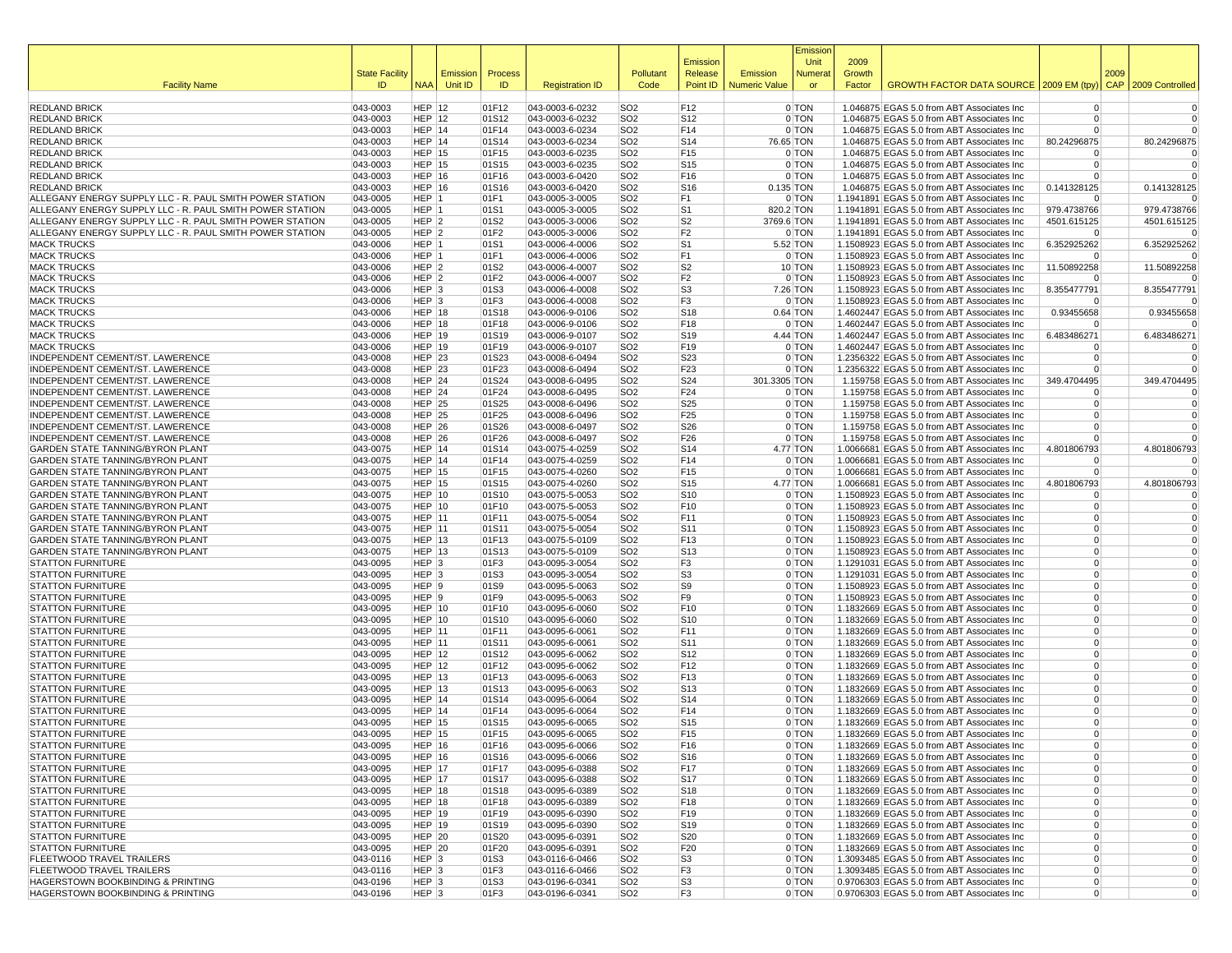|                                              |                       |                    |                  |                                |                        |                 |                |                        | Emission       |        |                                             |             |      |                 |
|----------------------------------------------|-----------------------|--------------------|------------------|--------------------------------|------------------------|-----------------|----------------|------------------------|----------------|--------|---------------------------------------------|-------------|------|-----------------|
|                                              |                       |                    |                  |                                |                        |                 | Emission       |                        | Unit           | 2009   |                                             |             |      |                 |
|                                              | <b>State Facility</b> |                    | Emission Process |                                |                        | Pollutant       | Release        | Emission               | <b>Numerat</b> | Growth |                                             |             | 2009 |                 |
| <b>Facility Name</b>                         | ID                    | <b>NAA</b>         | Unit ID          | ID                             | <b>Registration ID</b> | Code            |                | Point ID Numeric Value | <b>or</b>      | Factor | GROWTH FACTOR DATA SOURCE 2009 EM (tpy)     |             | CAP  | 2009 Controlled |
| <b>HAGERSTOWN BOOKBINDING &amp; PRINTING</b> | 043-0196              | HEP <sup>1</sup>   |                  | 01F4                           | 043-0196-6-0344        | SO <sub>2</sub> | F <sub>4</sub> |                        | 0 TON          |        | 0.9706303 EGAS 5.0 from ABT Associates Inc  | $\Omega$    |      |                 |
| <b>HAGERSTOWN BOOKBINDING &amp; PRINTING</b> | 043-0196              | HEP 4              |                  | 01S4                           | 043-0196-6-0344        | SO <sub>2</sub> | S <sub>4</sub> |                        | 0 TON          |        | 0.9706303 EGAS 5.0 from ABT Associates Inc  | $\Omega$    |      |                 |
| <b>HAGERSTOWN BOOKBINDING &amp; PRINTING</b> | 043-0196              | HEP 6              |                  | 01S6                           | 043-0196-6-0461        | SO <sub>2</sub> | S <sub>6</sub> |                        | 0 TON          |        | 0.9706303 EGAS 5.0 from ABT Associates Inc  | $\Omega$    |      |                 |
| <b>HAGERSTOWN BOOKBINDING &amp; PRINTING</b> | 043-0196              | HEP 6              |                  | 01F6                           | 043-0196-6-0461        | SO <sub>2</sub> | F <sub>6</sub> |                        | 0 TON          |        | 0.9706303 EGAS 5.0 from ABT Associates Inc  | $\Omega$    |      |                 |
| <b>HAGERSTOWN BOOKBINDING &amp; PRINTING</b> | 043-0196              | HEP 7              |                  | 01S7                           | 043-0196-6-0521        | SO <sub>2</sub> | S7             |                        | $0$ TON        |        | 0.9706303 EGAS 5.0 from ABT Associates Inc  | $\Omega$    |      |                 |
| <b>HAGERSTOWN BOOKBINDING &amp; PRINTING</b> | 043-0196              | HEP 7              |                  | 01F7                           | 043-0196-6-0521        | <b>SO2</b>      | F7             |                        | 0 TON          |        | 0.9706303 EGAS 5.0 from ABT Associates Inc  | $\Omega$    |      |                 |
| <b>FIL-TEC</b>                               | 043-0206              | HEP 8              |                  | 01F8                           | 043-0206-5-0098        | SO <sub>2</sub> | F <sub>8</sub> |                        | 0 TON          |        | 1.0433615 EGAS 5.0 from ABT Associates Inc  | $\Omega$    |      |                 |
| <b>FIL-TEC</b>                               | 043-0206              | HEP 8              |                  | 01S8                           | 043-0206-5-0098        | SO <sub>2</sub> | S8             |                        | 0 TON          |        | 1.0433615 EGAS 5.0 from ABT Associates Inc  | $\Omega$    |      |                 |
| <b>FIL-TEC</b>                               | 043-0206              | HEP 1              |                  | 01F1                           | 043-0206-6-0200        | SO <sub>2</sub> | F <sub>1</sub> |                        | 0 TON          |        | 1.1590214 EGAS 5.0 from ABT Associates Inc  | $\Omega$    |      |                 |
| <b>FIL-TEC</b>                               | 043-0206              | HEP 1              |                  | 01S1                           | 043-0206-6-0200        | SO <sub>2</sub> | S <sub>1</sub> |                        | 0 TON          |        | 1.1590214 EGAS 5.0 from ABT Associates Inc  | $\Omega$    |      |                 |
| <b>FIL-TEC</b>                               | 043-0206              | HEP <sub>2</sub>   |                  | 01S2                           | 043-0206-6-0201        | SO <sub>2</sub> | S2             |                        | 0 TON          |        | 1.1590214 EGAS 5.0 from ABT Associates Inc  | $\Omega$    |      |                 |
| <b>FIL-TEC</b>                               | 043-0206              | $HEP$ 2            |                  | 01F2                           | 043-0206-6-0201        | SO <sub>2</sub> | F <sub>2</sub> |                        | 0 TON          |        | 1.1590214 EGAS 5.0 from ABT Associates Inc  | $\Omega$    |      |                 |
| <b>FIL-TEC</b>                               | 043-0206              | $HEP$ <sub>3</sub> |                  | 01S3                           | 043-0206-6-0206        | SO <sub>2</sub> | S <sub>3</sub> |                        | 0 TON          |        | 1.1641791 EGAS 5.0 from ABT Associates Inc. | $\Omega$    |      |                 |
| <b>FIL-TEC</b>                               | 043-0206              | $HEP$ <sub>3</sub> |                  | 01F3                           | 043-0206-6-0206        | SO <sub>2</sub> | F <sub>3</sub> |                        | $0$ TON        |        | 1.1641791 EGAS 5.0 from ABT Associates Inc. | $\Omega$    |      |                 |
| <b>FIL-TEC</b>                               | 043-0206              | HEP 4              |                  | 01S4                           | 043-0206-6-0207        | SO <sub>2</sub> | S <sub>4</sub> |                        | 0 TON          |        | 1.1590214 EGAS 5.0 from ABT Associates Inc  | $\Omega$    |      |                 |
| <b>FIL-TEC</b>                               | 043-0206              | HEP 4              |                  | 01F4                           | 043-0206-6-0207        | SO <sub>2</sub> | F <sub>4</sub> |                        | 0 TON          |        | 1.1590214 EGAS 5.0 from ABT Associates Inc  | $\Omega$    |      | $\Omega$        |
| <b>FIL-TEC</b>                               | 043-0206              | HEP <sub>5</sub>   |                  | 01F5                           | 043-0206-6-0208        | SO <sub>2</sub> | F <sub>5</sub> |                        | 0 TON          |        | 1.1590214 EGAS 5.0 from ABT Associates Inc  | $\Omega$    |      |                 |
| <b>FIL-TEC</b>                               | 043-0206              | HEP <sub>5</sub>   |                  | 01S5                           | 043-0206-6-0208        | SO <sub>2</sub> | S <sub>5</sub> |                        | 0 TON          |        | 1.1590214 EGAS 5.0 from ABT Associates Inc  | $\Omega$    |      |                 |
| <b>FIL-TEC</b>                               | 043-0206              | HEP <sub>6</sub>   |                  | 01S6                           | 043-0206-6-0209        | SO <sub>2</sub> | S <sub>6</sub> |                        | 0 TON          |        | 1.1590214 EGAS 5.0 from ABT Associates Inc  | $\Omega$    |      |                 |
| <b>FIL-TEC</b>                               | 043-0206              | HEP <sub>6</sub>   |                  | 01F6                           | 043-0206-6-0209        | SO <sub>2</sub> | F <sub>6</sub> |                        | 0 TON          |        | 1.1590214 EGAS 5.0 from ABT Associates Inc  | $\Omega$    |      |                 |
| <b>FIL-TEC</b>                               | 043-0206              | HEP 7              |                  | 01F7                           | 043-0206-6-0322        | SO <sub>2</sub> | F7             |                        | 0 TON          |        | 1.0308371 EGAS 5.0 from ABT Associates Inc  | $\Omega$    |      |                 |
| <b>FIL-TEC</b>                               | 043-0206              | HEP 7              |                  | 01S7                           | 043-0206-6-0322        | <b>SO2</b>      | S7             |                        | 0 TON          |        | 1.0308371 EGAS 5.0 from ABT Associates Inc  | $\Omega$    |      |                 |
| <b>ENGINEERED POLYMER SOLUTIONS</b>          | 043-0305              | HEP 5              |                  | 01S5                           | 043-0305-5-0548        | SO <sub>2</sub> | S5             | 0.020075 TON           |                |        | 1.0433615 EGAS 5.0 from ABT Associates Inc  | 0.020945483 |      | 0.020945483     |
| <b>ENGINEERED POLYMER SOLUTIONS</b>          | 043-0305              | HEP 5              |                  | 01F5                           | 043-0305-5-0548        | SO <sub>2</sub> | F <sub>5</sub> |                        | 0 TON          |        | 1.0433615 EGAS 5.0 from ABT Associates Inc  | $\Omega$    |      |                 |
| <b>ENGINEERED POLYMER SOLUTIONS</b>          | 043-0305              | HEP 6              |                  | 01S6                           | 043-0305-5-0549        | SO <sub>2</sub> | S6             | 0.020075 TON           |                |        | 1.0433615 EGAS 5.0 from ABT Associates Inc  | 0.020945483 |      | 0.020945483     |
| <b>ENGINEERED POLYMER SOLUTIONS</b>          | 043-0305              | HEP 6              |                  | 01F6                           | 043-0305-5-0549        | SO <sub>2</sub> | F <sub>6</sub> |                        | 0 TON          |        | 1.0433615 EGAS 5.0 from ABT Associates Inc  | $\Omega$    |      |                 |
| <b>ENGINEERED POLYMER SOLUTIONS</b>          | 043-0305              | HEP 7              |                  | 01S7                           | 043-0305-7-0123        | SO <sub>2</sub> | S7             |                        | 0 TON          |        | 1.2987013 EGAS 5.0 from ABT Associates Inc. | $\Omega$    |      | $\Omega$        |
| <b>ENGINEERED POLYMER SOLUTIONS</b>          | 043-0305              | HEP <sub>7</sub>   |                  | 01F7                           | 043-0305-7-0123        | SO <sub>2</sub> | F7             |                        | 0 TON          |        | 1.2987013 EGAS 5.0 from ABT Associates Inc. | $\Omega$    |      |                 |
| <b>ENGINEERED POLYMER SOLUTIONS</b>          | 043-0305              | HEP 4              |                  | 01F4                           | 043-0305-9-0152        | SO <sub>2</sub> | F4             |                        | 0 TON          |        | 1.0132605 EGAS 5.0 from ABT Associates Inc  | $\Omega$    |      | $\Omega$        |
| <b>ENGINEERED POLYMER SOLUTIONS</b>          | 043-0305              | HEP 4              |                  | 01S4                           | 043-0305-9-0152        | SO <sub>2</sub> | S <sub>4</sub> |                        | $0$ TON        |        | 1.0132605 EGAS 5.0 from ABT Associates Inc  | $\Omega$    |      |                 |
|                                              |                       |                    |                  | <b>WASHINGTON COUNTY TOTAL</b> |                        | SO <sub>2</sub> |                | 5.005.356              |                |        |                                             |             |      | 5.954.225       |
|                                              |                       |                    |                  |                                |                        |                 |                |                        |                |        |                                             |             |      |                 |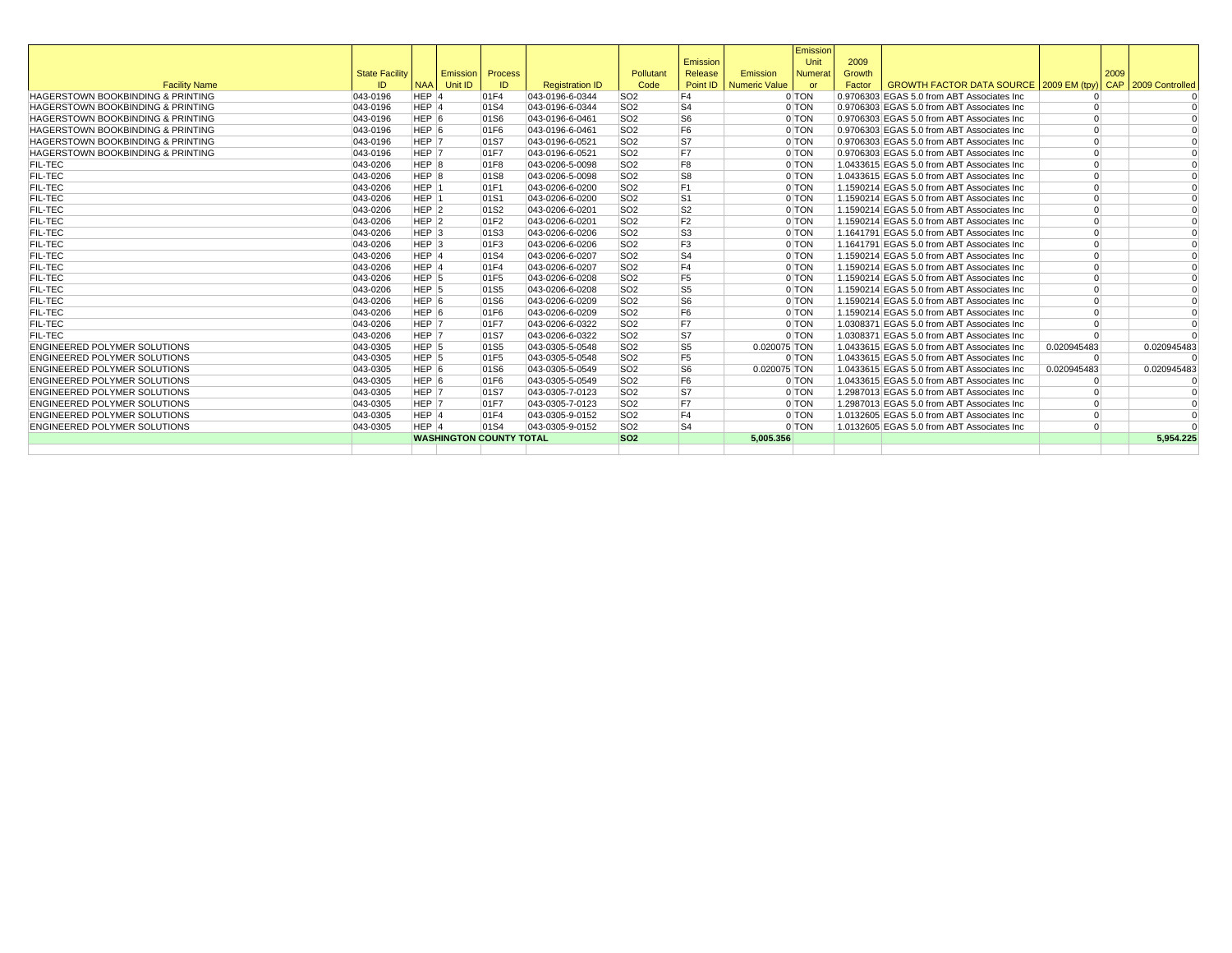|                                                                                                                      |                       |                                |             |                |                                    |                          |                        |                            | Emissior             |                |                                                                                           |                            |      |                           |
|----------------------------------------------------------------------------------------------------------------------|-----------------------|--------------------------------|-------------|----------------|------------------------------------|--------------------------|------------------------|----------------------------|----------------------|----------------|-------------------------------------------------------------------------------------------|----------------------------|------|---------------------------|
|                                                                                                                      | <b>State Facility</b> |                                | Emission    | Process        |                                    | Pollutant                | Emission<br>Release    | Emission                   | Unit<br>Numera       | 2009<br>Growth |                                                                                           |                            | 2009 |                           |
| <b>Facility Name</b>                                                                                                 | ID                    |                                | NAA Unit ID | ID             | <b>Registration ID</b>             | Code                     | Point ID               | <b>Numeric Value</b>       | or                   | Factor         | GROWTH FACTOR DATA SOURCE 2009 EM (tpy                                                    |                            |      | CAP 2009 Controlled       |
| <b>REDLAND BRICK</b>                                                                                                 | 043-0003              | <b>HEP 12</b>                  |             | 01S12          | 043-0003-6-0232                    | <b>VOC</b>               | S <sub>12</sub>        |                            | 0 TON                |                | 1.046875 EGAS 5.0 from ABT Associates Inc                                                 | $\Omega$                   |      | $\Omega$                  |
| <b>REDLAND BRICK</b>                                                                                                 | 043-0003              | <b>HEP 12</b>                  |             | 01F12          | 043-0003-6-0232                    | <b>VOC</b>               | F12                    |                            | 0 TON                |                | 1.046875 EGAS 5.0 from ABT Associates Inc                                                 | $\Omega$                   |      | $\mathbf 0$               |
| <b>REDLAND BRICK</b><br><b>REDLAND BRICK</b>                                                                         | 043-0003<br>043-0003  | HEP 14<br>HEP 14               |             | 01F14<br>01S14 | 043-0003-6-0234<br>043-0003-6-0234 | <b>VOC</b><br><b>VOC</b> | F14<br>S <sub>14</sub> | 11.1325 TON                | 0 TON                |                | 1.046875 EGAS 5.0 from ABT Associates Inc<br>1.046875 EGAS 5.0 from ABT Associates Inc    | $\Omega$<br>11.65433594    |      | $\Omega$<br>11.65433594   |
| <b>REDLAND BRICK</b>                                                                                                 | 043-0003              | <b>HEP 15</b>                  |             | 01F15          | 043-0003-6-0235                    | <b>VOC</b>               | F15                    |                            | 0 TON                |                | 1.046875 EGAS 5.0 from ABT Associates Inc                                                 | $\Omega$                   |      | $\Omega$                  |
| <b>REDLAND BRICK</b>                                                                                                 | 043-0003              | <b>HEP 15</b>                  |             | 01S15          | 043-0003-6-0235                    | <b>VOC</b>               | S <sub>15</sub>        |                            | 0 TON                |                | 1.046875 EGAS 5.0 from ABT Associates Inc                                                 | $\Omega$                   |      | 0                         |
| <b>REDLAND BRICK</b>                                                                                                 | 043-0003              | <b>HEP 16</b>                  |             | 01F16          | 043-0003-6-0420                    | <b>VOC</b>               | F16                    |                            | 0 TON                |                | 1.046875 EGAS 5.0 from ABT Associates Inc                                                 | $\Omega$                   |      | $\Omega$                  |
| <b>REDLAND BRICK</b>                                                                                                 | 043-0003              | <b>HEP 16</b>                  |             | 01S16          | 043-0003-6-0420                    | <b>VOC</b>               | S16                    | 0.675 TON                  |                      |                | 1.046875 EGAS 5.0 from ABT Associates Inc                                                 | 0.706640625                |      | 0.706640625               |
| ALLEGANY ENERGY SUPPLY LLC - R. PAUL SMITH POWER STATION                                                             | 043-0005<br>043-0005  | HEP 1                          |             | 01F1           | 043-0005-3-0005                    | <b>VOC</b><br><b>VOC</b> | F <sub>1</sub>         |                            | 0 TON<br>1 TON       |                | 1.1941891 EGAS 5.0 from ABT Associates Inc                                                | $\Omega$                   |      | 1.194189072               |
| ALLEGANY ENERGY SUPPLY LLC - R. PAUL SMITH POWER STATION<br>ALLEGANY ENERGY SUPPLY LLC - R. PAUL SMITH POWER STATION | 043-0005              | HEP 1<br>HEP <sub>2</sub>      |             | 01S1<br>01S2   | 043-0005-3-0005<br>043-0005-3-0006 | <b>VOC</b>               | S <sub>1</sub><br>S2   |                            | 6.3 TON              |                | 1.1941891 EGAS 5.0 from ABT Associates Inc<br>1.1941891 EGAS 5.0 from ABT Associates Inc  | 1.194189072<br>7.523391151 |      | 7.523391151               |
| ALLEGANY ENERGY SUPPLY LLC - R. PAUL SMITH POWER STATION                                                             | 043-0005              | HEP 2                          |             | 01F2           | 043-0005-3-0006                    | <b>VOC</b>               | F2                     |                            | 0 TON                |                | 1.1941891 EGAS 5.0 from ABT Associates Inc                                                | 0                          |      | 0                         |
| <b>MACK TRUCKS</b>                                                                                                   | 043-0006              | HEP 1                          |             | 01F1           | 043-0006-4-0006                    | <b>VOC</b>               | F <sub>1</sub>         |                            | 0 TON                |                | 1.1508923 EGAS 5.0 from ABT Associates Inc                                                | $\Omega$                   |      | $\Omega$                  |
| <b>MACK TRUCKS</b>                                                                                                   | 043-0006              | HEP 1                          |             | 01S1           | 043-0006-4-0006                    | <b>VOC</b>               | S <sub>1</sub>         |                            | $0.2$ TON            |                | 1.1508923 EGAS 5.0 from ABT Associates Inc                                                | 0.230178452                |      | 0.230178452               |
| <b>MACK TRUCKS</b>                                                                                                   | 043-0006              | HEP 2                          |             | 01S2           | 043-0006-4-0007                    | <b>VOC</b>               | S2                     |                            | $0.36$ TON           |                | 1.1508923 EGAS 5.0 from ABT Associates Inc                                                | 0.414321213                |      | 0.414321213               |
| <b>MACK TRUCKS</b><br><b>MACK TRUCKS</b>                                                                             | 043-0006<br>043-0006  | HEP 2<br>HEP <sub>3</sub>      |             | 01F2<br>01S3   | 043-0006-4-0007<br>043-0006-4-0008 | <b>VOC</b><br><b>VOC</b> | F2<br>S <sub>3</sub>   |                            | 0 TON<br>$0.26$ TON  |                | 1.1508923 EGAS 5.0 from ABT Associates Inc<br>1.1508923 EGAS 5.0 from ABT Associates Inc  | 0<br>0.299231987           |      | $\Omega$<br>0.299231987   |
| <b>MACK TRUCKS</b>                                                                                                   | 043-0006              | $HEP$ 3                        |             | 01F3           | 043-0006-4-0008                    | <b>VOC</b>               | F3                     |                            | 0 TON                |                | 1.1508923 EGAS 5.0 from ABT Associates Inc                                                | $\Omega$                   |      | $\Omega$                  |
| <b>MACK TRUCKS</b>                                                                                                   | 043-0006              | <b>HEP 11</b>                  |             | 01F11          | 043-0006-6-0441                    | <b>VOC</b>               | F11                    |                            | 0 TON                |                | 1.1832669 EGAS 5.0 from ABT Associates Inc                                                | $\Omega$                   |      | $\Omega$                  |
| <b>MACK TRUCKS</b>                                                                                                   | 043-0006              | <b>HEP 11</b>                  |             | 01S11          | 043-0006-6-0441                    | <b>VOC</b>               | S11                    |                            | $0.42$ TON           |                | 1.1832669 EGAS 5.0 from ABT Associates Inc                                                | 0.496972089                |      | 0.496972089               |
| <b>MACK TRUCKS</b>                                                                                                   | 043-0006              | <b>HEP 12</b>                  |             | 01S12          | 043-0006-6-0442                    | <b>VOC</b>               | S12                    |                            | 0 TON                |                | 1.1832669 EGAS 5.0 from ABT Associates Inc                                                | $\Omega$                   |      | $\Omega$                  |
| <b>MACK TRUCKS</b>                                                                                                   | 043-0006              | <b>HEP 12</b>                  |             | 01F12          | 043-0006-6-0442                    | <b>VOC</b>               | F12                    |                            | 0 TON                |                | 1.1832669 EGAS 5.0 from ABT Associates Inc<br>1.4939759 EGAS 5.0 from ABT Associates Inc. | $\Omega$<br>$\Omega$       |      | 0<br>$\Omega$             |
| <b>MACK TRUCKS</b><br><b>MACK TRUCKS</b>                                                                             | 043-0006<br>043-0006  | HEP 8<br>HEP 8                 |             | 01F8<br>01S8   | 043-0006-6-0449<br>043-0006-6-0449 | <b>VOC</b><br><b>VOC</b> | F8<br>S <sub>8</sub>   |                            | 0 TON<br>$0.36$ TON  |                | 1.4939759 EGAS 5.0 from ABT Associates Inc                                                | 0.537831316                |      | 0.537831316               |
| <b>MACK TRUCKS</b>                                                                                                   | 043-0006              | HEP 4                          |             | 01F4           | 043-0006-7-0094                    | <b>VOC</b>               | F4                     |                            | 0 TON                |                | 1.1590214 EGAS 5.0 from ABT Associates Inc                                                | $\Omega$                   |      | $\Omega$                  |
| <b>MACK TRUCKS</b>                                                                                                   | 043-0006              | HEP 4                          |             | 01S4           | 043-0006-7-0094                    | <b>VOC</b>               | S <sub>4</sub>         | 12.27 TON                  |                      |                | 1.1590214 EGAS 5.0 from ABT Associates Inc                                                | 14.2211923                 |      | 14.2211923                |
| <b>MACK TRUCKS</b>                                                                                                   | 043-0006              | <b>HEP 13</b>                  |             | 01S13          | 043-0006-9-0093                    | <b>VOC</b>               | S <sub>13</sub>        |                            | 0 TON                |                | 1.0022864 EGAS 5.0 from ABT Associates Inc                                                | $\Omega$                   |      | $\Omega$                  |
| <b>MACK TRUCKS</b>                                                                                                   | 043-0006              | <b>HEP 13</b>                  |             | 01F13          | 043-0006-9-0093                    | <b>VOC</b>               | F13                    |                            | 0 TON                |                | 1.0022864 EGAS 5.0 from ABT Associates Inc                                                | $\Omega$                   |      | 0                         |
| <b>MACK TRUCKS</b>                                                                                                   | 043-0006              | <b>HEP 18</b>                  |             | 01S18          | 043-0006-9-0106<br>043-0006-9-0106 | <b>VOC</b>               | S <sub>18</sub>        |                            | 5.89 TON             |                | 1.4602447 EGAS 5.0 from ABT Associates Inc                                                | 8.600841022                |      | 8.600841022               |
| <b>MACK TRUCKS</b><br><b>MACK TRUCKS</b>                                                                             | 043-0006<br>043-0006  | <b>HEP 18</b><br><b>HEP 19</b> |             | 01F18<br>01S19 | 043-0006-9-0107                    | <b>VOC</b><br><b>VOC</b> | F18<br> S19            | 40.69 TON                  | 0 TON                |                | 1.4602447 EGAS 5.0 from ABT Associates Inc<br>1.4602447 EGAS 5.0 from ABT Associates Inc  | $\Omega$<br>59.41735504    |      | 59.41735504               |
| <b>MACK TRUCKS</b>                                                                                                   | 043-0006              | <b>HEP 19</b>                  |             | 01F19          | 043-0006-9-0107                    | <b>VOC</b>               | F19                    |                            | 0 TON                |                | 1.4602447 EGAS 5.0 from ABT Associates Inc                                                | $\Omega$                   |      | $\Omega$                  |
| INDEPENDENT CEMENT/ST. LAWERENCE                                                                                     | 043-0008              | <b>HEP 23</b>                  |             | 01S23          | 043-0008-6-0494                    | <b>VOC</b>               | S23                    |                            | 0 TON                |                | 1.2356322 EGAS 5.0 from ABT Associates Inc                                                | 0                          |      | 0                         |
| <b>INDEPENDENT CEMENT/ST, LAWERENCE</b>                                                                              | 043-0008              | <b>HEP 23</b>                  |             | 01F23          | 043-0008-6-0494                    | <b>VOC</b>               | F <sub>23</sub>        |                            | 0 TON                |                | 1.2356322 EGAS 5.0 from ABT Associates Inc                                                | $\Omega$                   |      | $\Omega$                  |
| INDEPENDENT CEMENT/ST. LAWERENCE                                                                                     | 043-0008              | <b>HEP 24</b>                  |             | 01S24          | 043-0008-6-0495                    | <b>VOC</b>               | S24                    | 19.3515 TON                |                      |                | 1.159758 EGAS 5.0 from ABT Associates Inc                                                 | 22.44305639                |      | 22.44305639               |
| INDEPENDENT CEMENT/ST. LAWERENCE<br>INDEPENDENT CEMENT/ST. LAWERENCE                                                 | 043-0008<br>043-0008  | <b>HEP 24</b><br><b>HEP 25</b> |             | 01F24<br>01F25 | 043-0008-6-0495<br>043-0008-6-0496 | <b>VOC</b><br><b>VOC</b> | F24<br>F <sub>25</sub> |                            | 0 TON<br>0 TON       |                | 1.159758 EGAS 5.0 from ABT Associates Inc<br>1.159758 EGAS 5.0 from ABT Associates Inc    | $\Omega$<br>$\Omega$       |      | $\Omega$<br>0             |
| INDEPENDENT CEMENT/ST. LAWERENCE                                                                                     | 043-0008              | <b>HEP 25</b>                  |             | 01S25          | 043-0008-6-0496                    | <b>VOC</b>               | S25                    |                            | 0 TON                |                | 1.159758 EGAS 5.0 from ABT Associates Inc                                                 | $\Omega$                   |      | $\Omega$                  |
| INDEPENDENT CEMENT/ST. LAWERENCE                                                                                     | 043-0008              | <b>HEP 26</b>                  |             | 01F26          | 043-0008-6-0497                    | <b>VOC</b>               | F26                    |                            | 0 TON                |                | 1.159758 EGAS 5.0 from ABT Associates Inc                                                 | $\Omega$                   |      | $\Omega$                  |
| INDEPENDENT CEMENT/ST. LAWERENCE                                                                                     | 043-0008              | <b>HEP 26</b>                  |             | 01S26          | 043-0008-6-0497                    | <b>VOC</b>               | S <sub>26</sub>        |                            | 0 TON                |                | 1.159758 EGAS 5.0 from ABT Associates Inc                                                 | $\Omega$                   |      | $\Omega$                  |
| <b>GARDEN STATE TANNING/BYRON PLANT</b>                                                                              | 043-0075              | <b>HEP 14</b>                  |             | 01S14          | 043-0075-4-0259                    | <b>VOC</b>               | S14                    |                            | $0.04$ TON           |                | 1.0066681 EGAS 5.0 from ABT Associates Inc                                                | 0.040266724                |      | 0.040266724               |
| <b>GARDEN STATE TANNING/BYRON PLANT</b><br>GARDEN STATE TANNING/BYRON PLANT                                          | 043-0075<br>043-0075  | HEP 14<br><b>HEP 15</b>        |             | 01F14<br>01S15 | 043-0075-4-0259<br>043-0075-4-0260 | <b>VOC</b><br><b>VOC</b> | F14<br>S <sub>15</sub> |                            | 0 TON<br>$0.04$ TON  |                | 1.0066681 EGAS 5.0 from ABT Associates Inc<br>1.0066681 EGAS 5.0 from ABT Associates Inc  | $\Omega$<br>0.040266724    |      | $\Omega$<br>0.040266724   |
| <b>GARDEN STATE TANNING/BYRON PLANT</b>                                                                              | 043-0075              | <b>HEP 15</b>                  |             | 01F15          | 043-0075-4-0260                    | <b>VOC</b>               | F15                    |                            | 0 TON                |                | 1.0066681 EGAS 5.0 from ABT Associates Inc                                                | $\Omega$                   |      | $\Omega$                  |
| GARDEN STATE TANNING/BYRON PLANT                                                                                     | 043-0075              | <b>HEP 10</b>                  |             | 01S10          | 043-0075-5-0053                    | <b>VOC</b>               | S <sub>10</sub>        | $0.004$ TON                |                      |                | 1.1508923 EGAS 5.0 from ABT Associates Inc                                                | 0.004603569                |      | 0.004603569               |
| <b>GARDEN STATE TANNING/BYRON PLANT</b>                                                                              | 043-0075              | <b>HEP 10</b>                  |             | 01F10          | 043-0075-5-0053                    | <b>VOC</b>               | F <sub>10</sub>        |                            | 0 TON                |                | 1.1508923 EGAS 5.0 from ABT Associates Inc                                                | $\Omega$                   |      |                           |
| GARDEN STATE TANNING/BYRON PLANT                                                                                     | 043-0075              | <b>HEP 11</b>                  |             | 01S11          | 043-0075-5-0054                    | <b>VOC</b>               | S11                    | $0.004$ TON                |                      |                | 1.1508923 EGAS 5.0 from ABT Associates Inc                                                | 0.004603569                |      | 0.004603569               |
| <b>GARDEN STATE TANNING/BYRON PLANT</b>                                                                              | 043-0075              | <b>HEP 11</b><br><b>HEP 13</b> |             | 01F11          | 043-0075-5-0054                    | <b>VOC</b><br><b>VOC</b> | F11<br>F <sub>13</sub> |                            | 0 TON<br>0 TON       |                | 1.1508923 EGAS 5.0 from ABT Associates Inc                                                | $\Omega$<br>$\Omega$       |      | $\Omega$<br>$\Omega$      |
| GARDEN STATE TANNING/BYRON PLANT<br>GARDEN STATE TANNING/BYRON PLANT                                                 | 043-0075<br>043-0075  | <b>HEP 13</b>                  |             | 01F13<br>01S13 | 043-0075-5-0109<br>043-0075-5-0109 | <b>VOC</b>               | S13                    | $0.004$ TON                |                      |                | 1.1508923 EGAS 5.0 from ABT Associates Inc<br>1.1508923 EGAS 5.0 from ABT Associates Inc  | 0.004603569                |      | 0.004603569               |
| <b>GARDEN STATE TANNING/BYRON PLANT</b>                                                                              | 043-0075              | HEP <sub>9</sub>               |             | 01F9           | 043-0075-6-0166                    | <b>VOC</b>               | F9                     |                            | $1.4$ TON            |                | 1.1590214 EGAS 5.0 from ABT Associates Inc                                                | 1.622629929                |      | 1.622629929               |
| GARDEN STATE TANNING/BYRON PLANT                                                                                     | 043-0075              | HEP 9                          |             | 01S9           | 043-0075-6-0166                    | <b>VOC</b>               | S9                     |                            | 25.7 TON             |                | 1.1590214 EGAS 5.0 from ABT Associates Inc                                                | 29.7868494                 |      | 29.7868494                |
| <b>GARDEN STATE TANNING/BYRON PLANT</b>                                                                              | 043-0075              | <b>HEP 17</b>                  |             | 01S17          | 043-0075-6-0513                    | <b>VOC</b>               | <b>S17</b>             |                            | $12$ TON             |                | 1.1590214 EGAS 5.0 from ABT Associates Inc                                                | 13.90825653                |      | 13.90825653               |
| <b>GARDEN STATE TANNING/BYRON PLANT</b>                                                                              | 043-0075              | <b>HEP 17</b>                  |             | 01F17          | 043-0075-6-0513                    | <b>VOC</b>               | F <sub>17</sub>        |                            | $0.6$ TON            |                | 1.1590214 EGAS 5.0 from ABT Associates Inc                                                | 0.695412827                |      | 0.695412827               |
| <b>GARDEN STATE TANNING/BYRON PLANT</b><br>GARDEN STATE TANNING/BYRON PLANT                                          | 043-0075<br>043-0075  | <b>HEP 18</b><br><b>HEP 18</b> |             | 01S18<br>01F18 | 043-0075-6-0514<br>043-0075-6-0514 | <b>VOC</b><br><b>VOC</b> | S <sub>18</sub><br>F18 |                            | 5.8 TON<br>$0.3$ TON |                | 1.1590214 EGAS 5.0 from ABT Associates Inc<br>1.1590214 EGAS 5.0 from ABT Associates Inc  | 6.72232399<br>0.347706413  |      | 6.72232399<br>0.347706413 |
| <b>GARDEN STATE TANNING/BYRON PLANT</b>                                                                              | 043-0075              | <b>HEP 19</b>                  |             | 01S19          | 043-0075-6-0515                    | <b>VOC</b>               | S <sub>19</sub>        |                            | 30.3 TON             |                | 1.1590214 EGAS 5.0 from ABT Associates Inc.                                               | 35.11834774                |      | 35.11834774               |
| GARDEN STATE TANNING/BYRON PLANT                                                                                     | 043-0075              | <b>HEP 19</b>                  |             | 01F19          | 043-0075-6-0515                    | <b>VOC</b>               | F19                    |                            | 1.6 TON              |                | 1.1590214 EGAS 5.0 from ABT Associates Inc                                                | 1.854434204                |      | 1.854434204               |
| <b>GARDEN STATE TANNING/BYRON PLANT</b>                                                                              | 043-0075              | <b>HEP 20</b>                  |             | 01S20          | 043-0075-6-0516                    | <b>VOC</b>               | <b>S20</b>             |                            | 27.1 TON             |                | 1.1590214 EGAS 5.0 from ABT Associates Inc                                                | 31.40947933                |      | 31.40947933               |
| GARDEN STATE TANNING/BYRON PLANT                                                                                     | 043-0075              | <b>HEP 20</b>                  |             | 01F20          | 043-0075-6-0516                    | <b>VOC</b>               | F20                    |                            | $1.4$ TON            |                | 1.1590214 EGAS 5.0 from ABT Associates Inc                                                | 1.622629929                |      | 1.622629929               |
| <b>STATTON FURNITURE</b>                                                                                             | 043-0095              | HEP <sub>3</sub>               |             | 01F3           | 043-0095-3-0054                    | <b>VOC</b>               | F3                     |                            | $0$ TON              |                | 1.1291031 EGAS 5.0 from ABT Associates Inc                                                | $\overline{0}$             |      | 0                         |
| <b>STATTON FURNITURE</b><br><b>STATTON FURNITURE</b>                                                                 | 043-0095<br>043-0095  | $HEP$ 3<br>HEP 9               |             | 01S3<br>01F9   | 043-0095-3-0054<br>043-0095-5-0063 | <b>VOC</b><br><b>VOC</b> | S3<br>F9               | $0.095$ TON                | 0 TON                |                | 1.1291031 EGAS 5.0 from ABT Associates Inc<br>1.1508923 EGAS 5.0 from ABT Associates Inc  | 0.107264791<br>$\Omega$    |      | 0.107264791<br>0          |
| <b>STATTON FURNITURE</b>                                                                                             | 043-0095              | HEP 9                          |             | 01S9           | 043-0095-5-0063                    | <b>VOC</b>               | S9                     |                            | 0 TON                |                | 1.1508923 EGAS 5.0 from ABT Associates Inc                                                | $\overline{0}$             |      | 0                         |
| <b>STATTON FURNITURE</b>                                                                                             | 043-0095              | <b>HEP 10</b>                  |             | 01F10          | 043-0095-6-0060                    | <b>VOC</b>               | F10                    | $0.125$ TON                |                      |                | 1.1832669 EGAS 5.0 from ABT Associates Inc                                                | 0.14790836                 |      | 0.14790836                |
| <b>STATTON FURNITURE</b>                                                                                             | 043-0095              | <b>HEP 10</b>                  |             | 01S10          | 043-0095-6-0060                    | <b>VOC</b>               | S10                    | 2.125 TON                  |                      |                | 1.1832669 EGAS 5.0 from ABT Associates Inc                                                | 2.514442116                |      | 2.514442116               |
| <b>STATTON FURNITURE</b>                                                                                             | 043-0095              | <b>HEP 11</b>                  |             | 01F11          | 043-0095-6-0061                    | <b>VOC</b>               | F11                    | $0.125$ TON                |                      |                | 1.1832669 EGAS 5.0 from ABT Associates Inc                                                | 0.14790836                 |      | 0.14790836                |
| <b>STATTON FURNITURE</b>                                                                                             | 043-0095              | HEP 11                         |             | 01S11          | 043-0095-6-0061                    | <b>VOC</b>               | S11                    | 2.125 TON                  |                      |                | 1.1832669 EGAS 5.0 from ABT Associates Inc                                                | 2.514442116                |      | 2.514442116               |
| <b>STATTON FURNITURE</b><br><b>STATTON FURNITURE</b>                                                                 | 043-0095<br>043-0095  | <b>HEP 12</b><br>$HEP$ 12      |             | 01S12<br>01F12 | 043-0095-6-0062<br>043-0095-6-0062 | <b>VOC</b><br><b>VOC</b> | S12 <br>F12            | $2.125$ TON<br>$0.125$ TON |                      |                | 1.1832669 EGAS 5.0 from ABT Associates Inc<br>1.1832669 EGAS 5.0 from ABT Associates Inc  | 2.514442116<br>0.14790836  |      | 2.514442116<br>0.14790836 |
| <b>STATTON FURNITURE</b>                                                                                             | 043-0095              | <b>HEP 13</b>                  |             | 01F13          | 043-0095-6-0063                    | <b>VOC</b>               | F13                    |                            | $0.125$ TON          |                | 1.1832669 EGAS 5.0 from ABT Associates Inc                                                | 0.14790836                 |      | 0.14790836                |
|                                                                                                                      |                       |                                |             |                |                                    |                          |                        |                            |                      |                |                                                                                           |                            |      |                           |